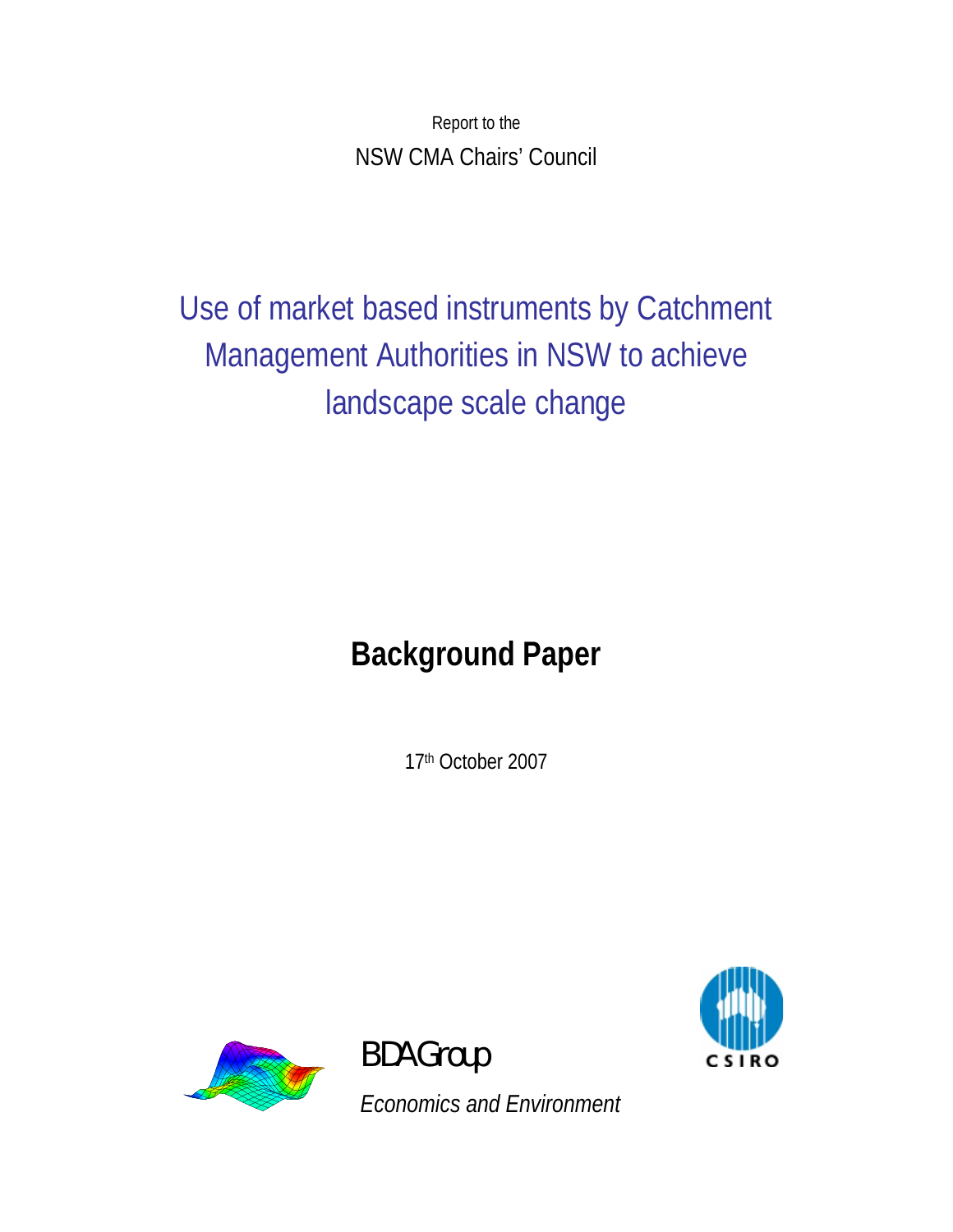# **Acknowledgements**

The NSW CMA Chairs' Council engaged BDA Group, in collaboration with CSIRO, to advise the Council on the current and potential use of market based instruments for Catchment Management Authorities in NSW to achieve landscape scale change consistent with their Catchment Action Plans.

Despite every effort to verify data and clarify issues raised, any remaining errors or omissions are the responsibility of the authors. Accordingly this report does not necessarily reflect the views of the NSW CMA Chairs' Council.

# **Contact Details**

Drew Collins **Stuart Whitten** Managing Director **Example 2018** Economist/Institutional Analyst BDA Group CSIRO Sustainable Ecosystems PO Box 4022 GPO Box 284 Manuka ACT 2603 Canberra ACT 2601 Ph: 02 – 6282 1443 Ph: 02 – 6242 1683 Email: [drewcollins@netspeed.com.au](mailto:drewcollins@netspeed.com.au) [stuart.whitten@csiro.au](mailto:stuart.whitten@csiro.au) 

Disclaimer: All surveys, forecasts, projections and recommendations made in reports or studies associated with the project are made in good faith on the basis of information available at the time; and achievement of objectives, projections or forecasts set out in such reports or studies will depend among other things on the actions of the NSW CMA Chairs' Council and their agents, over which we have no control. Notwithstanding anything contained therein, neither BDA Group and CSIRO nor its servants or agents will, except as the law may require, be liable for any loss or other consequences arising out of the project.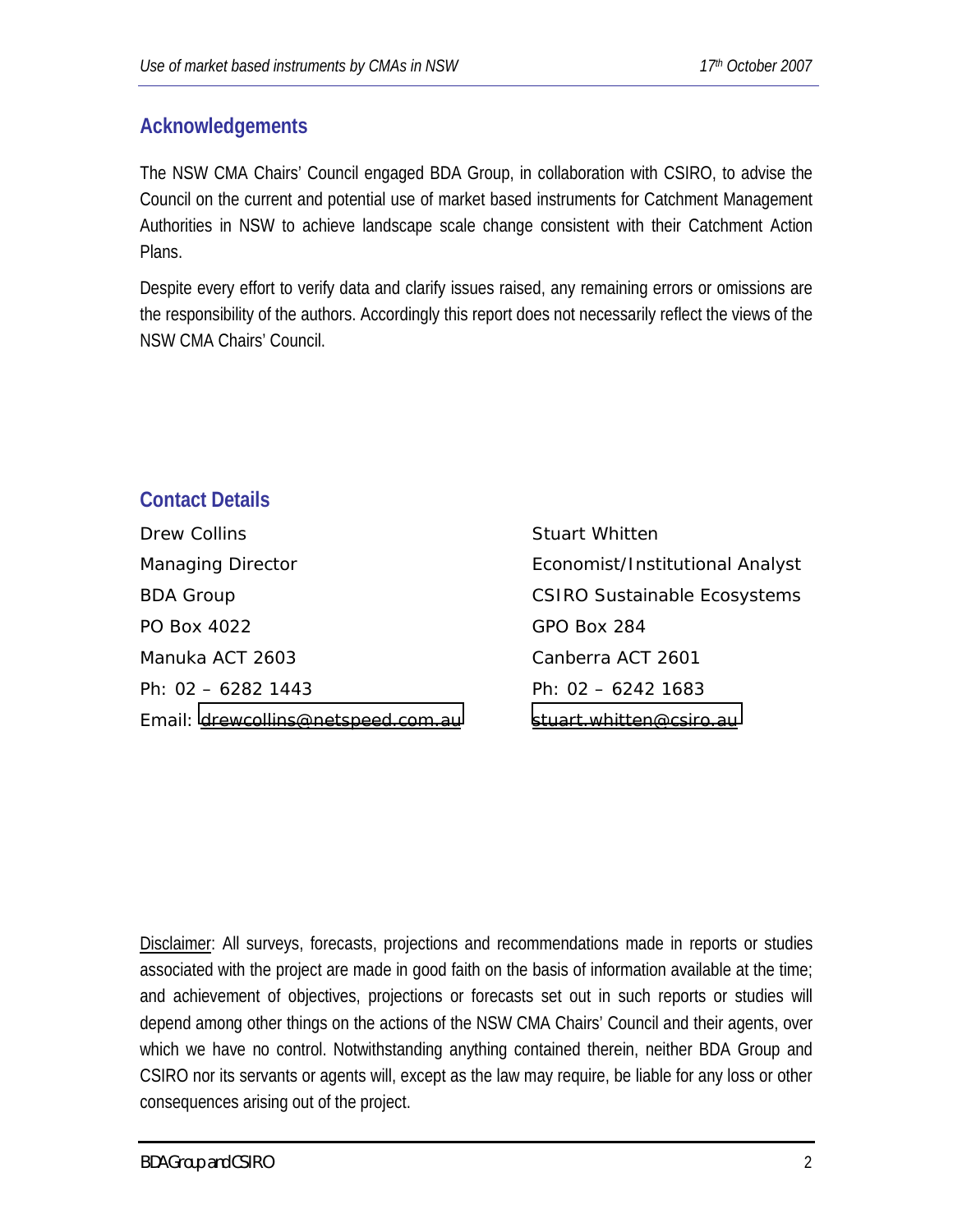# <span id="page-2-0"></span>**EXECUTIVE SUMMARY**

The NSW CMA Chairs' Council (CCC) engaged BDA Group and CSIRO Sustainable Ecosystems to assist the Council develop an *Action Plan* that the CCC can use to promote the more widespread use of market-based instruments (MBIs) by Catchment Management Authorities (CMAs) in NSW for natural resource management (NRM).

This report has been prepared as a background document for participants who will be invited to attend a CCC convened workshop to discuss opportunities and impediments to the more widespread use of MBIs. In this report, a preliminary overview of experiences with MBIs for NRM is canvassed, and a framework for the selection of MBIs across differing biophysical, economic and stakeholder contexts is presented.

Market based instruments (MBIs) are instruments that influence behaviour through changing price signals rather than through explicit directives. MBIs can be categorised as either price based, quantity based or market friction instruments. Price based instruments set about to influence the price signals in existing markets while quantity based instruments see the establishment of new rights or the alteration of existing rights. Market friction instruments aim to improve the operation of existing markets but reducing the costs of operating in those markets. MBIs work well when there a range of individuals who can make changes and variation in the cost and / or effectiveness of those changes. Figure E1 illustrates the type of MBIs available for NRM.



#### **Figure E1: Range of MBIs for NRM**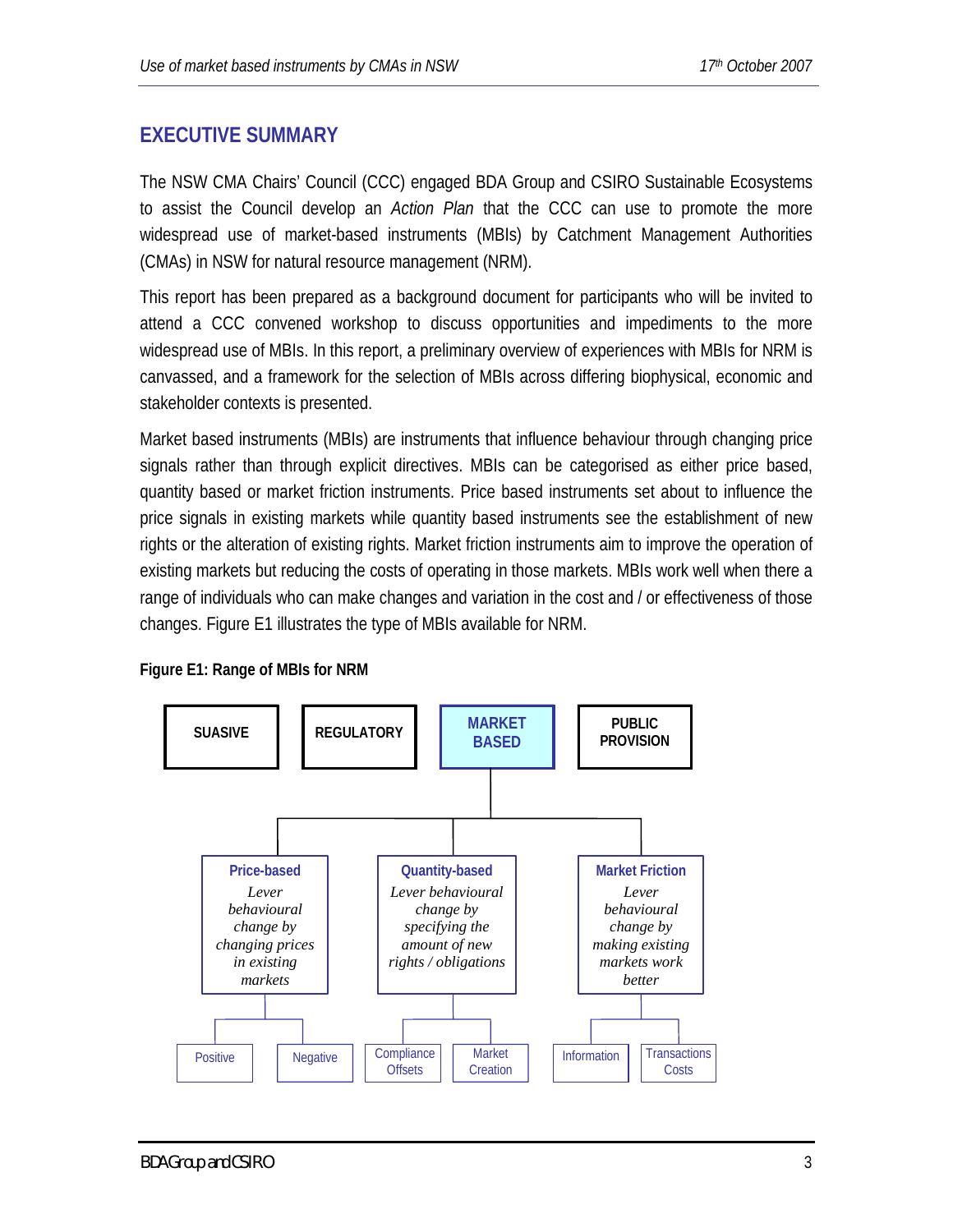Of all MBIs, the focus in NRM to date has been on positive price instruments such as subsidies and grants. CMAs have typically employed non-competitive or administrative based schemes that have tended to target management actions without necessarily measuring resource outcomes.

More recently, there has been interest in the use of market-like instruments, such as tenders or auctions to deliver natural resource outcomes rather than fixed grant payments. While these are only at an embryonic stage, some schemes have been implemented in NSW and others are actively being developed. However tenders and auctions have focused almost exclusively on achieving biodiversity conservation objectives, driven by the implementation of new native vegetation legislation and the direct role that the CMAs play in the implementation of the legislation.

Negative price based instruments such as performance bonds, taxes, fees or charges have received little attention. Similarly, the development of markets for environmental resources, such as salinity, nutrients and greenhouse gases, are still in their infancy in Australia. The few markets created to date focus primarily on urban and industrial activities, although some have sought to extend 'compliance offsets' to rural-based activities. Examples here are in relation to greenhouse gases and water pollutants. Specific compliance offset arrangements have been introduced to manage native vegetation and biodiversity on rural lands, under both the Native Vegetation Act 2003 and Threatened Species Legislation Amendment Act 2004.

Under the *NSW Native Vegetation Act 2003*, landholders seeking to clear native vegetation must seek approval from their relevant CMA who then must assess likely impacts. Clearing of remnant vegetation will only be approved if overall management actions improve or maintain environmental outcomes. Under certain circumstances, clearing may be allowed on the condition that suitable offsets for the lost ecosystem services are provided. The rules that underpin offset trading (will) seek to ensure compatibility of sites and protect social, economic and environmental outcomes.

Relatively few 'market friction' instruments have been employed. The most notable instrument is labelling. For example, mandatory labelling requirements exist for farm chemicals, and voluntary 'green' labelling schemes are also common (such as in relation to organic produce and greenhouse gas emissions).

To date, while a small number of CMAs have introduced market-like instruments such as tenders to manage biodiversity conservation goals, there is still very little practical experience with MBIs at the catchment level. In this project, a framework has been developed to help practitioners determine if and when an MBI might be the appropriate instrument to use. There are four principle steps in the introduction of an MBI, as shown in Figure E2.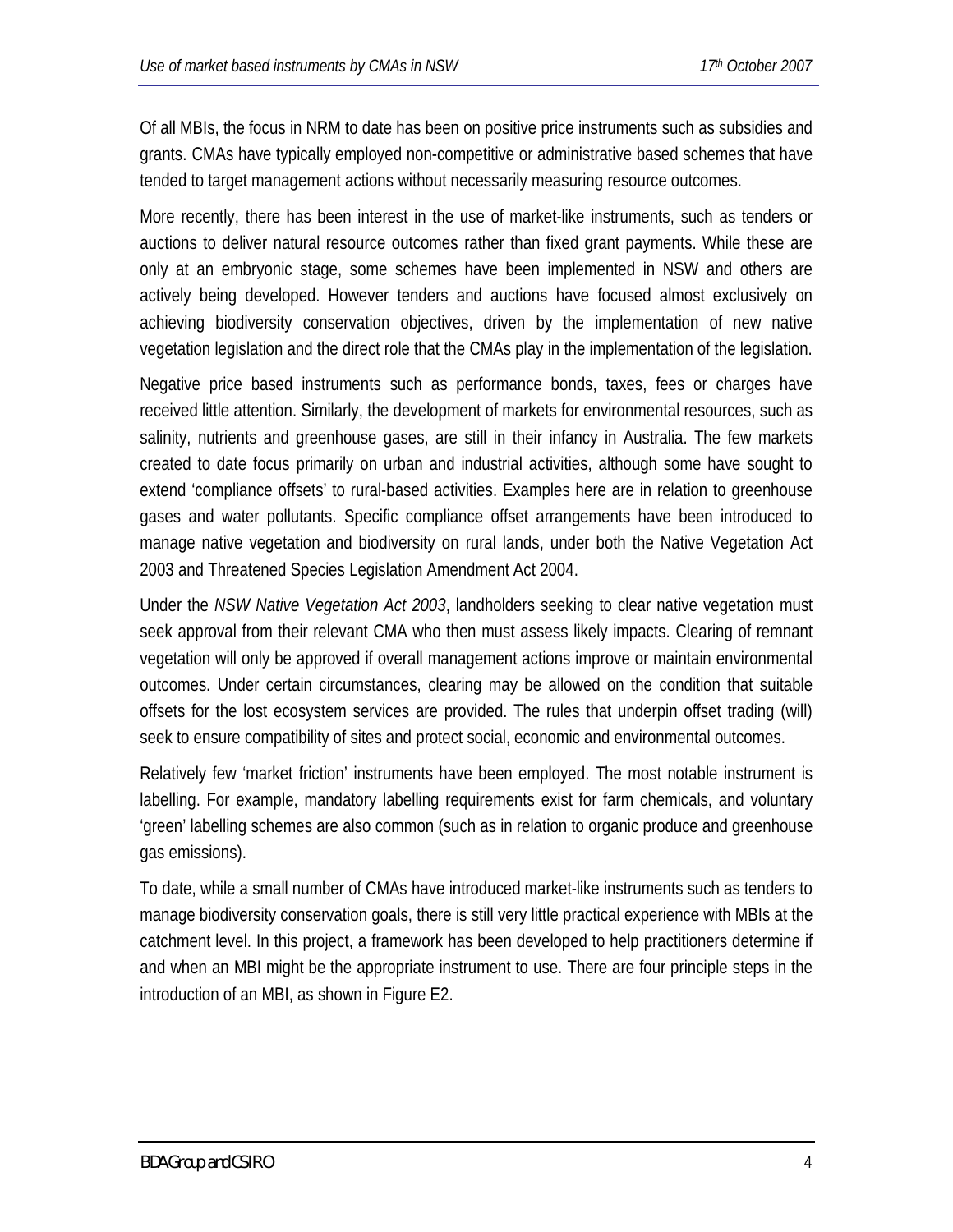

#### **Figure E2: Steps in selecting an MBI**

The first three steps, which are focused on the selection of the appropriate policy tool, are considered in this paper.

*Understanding the policy context* involves identifying the underlying biophysical nature of the natural resource problem, potential solutions, stakeholders and the institutional setting. We also ask the question as to why the market is failing to deliver the natural resource outcome that is desired. Understanding why this is occurring is a key to ensuring the appropriate type of policy intervention.

In *identifying the case for an MBI* we use a framework for choosing between intervention types based on the public and private benefits likely to accrue with the NRM outcome. Using this framework the choice between using regulation, suasive and market based instruments can be identified. It can also be used to indicate cases where no government intervention should be considered. In this section we also outline a number of other characteristics that need to be present in order to make an MBI the preferred instrument.

In determining when to *select an MBI* we present a number of threshold and secondary questions that should be asked to refine MBI selection. Threshold questions include those relating to whether a market already exists and whether there are impediments to the operation of the market, or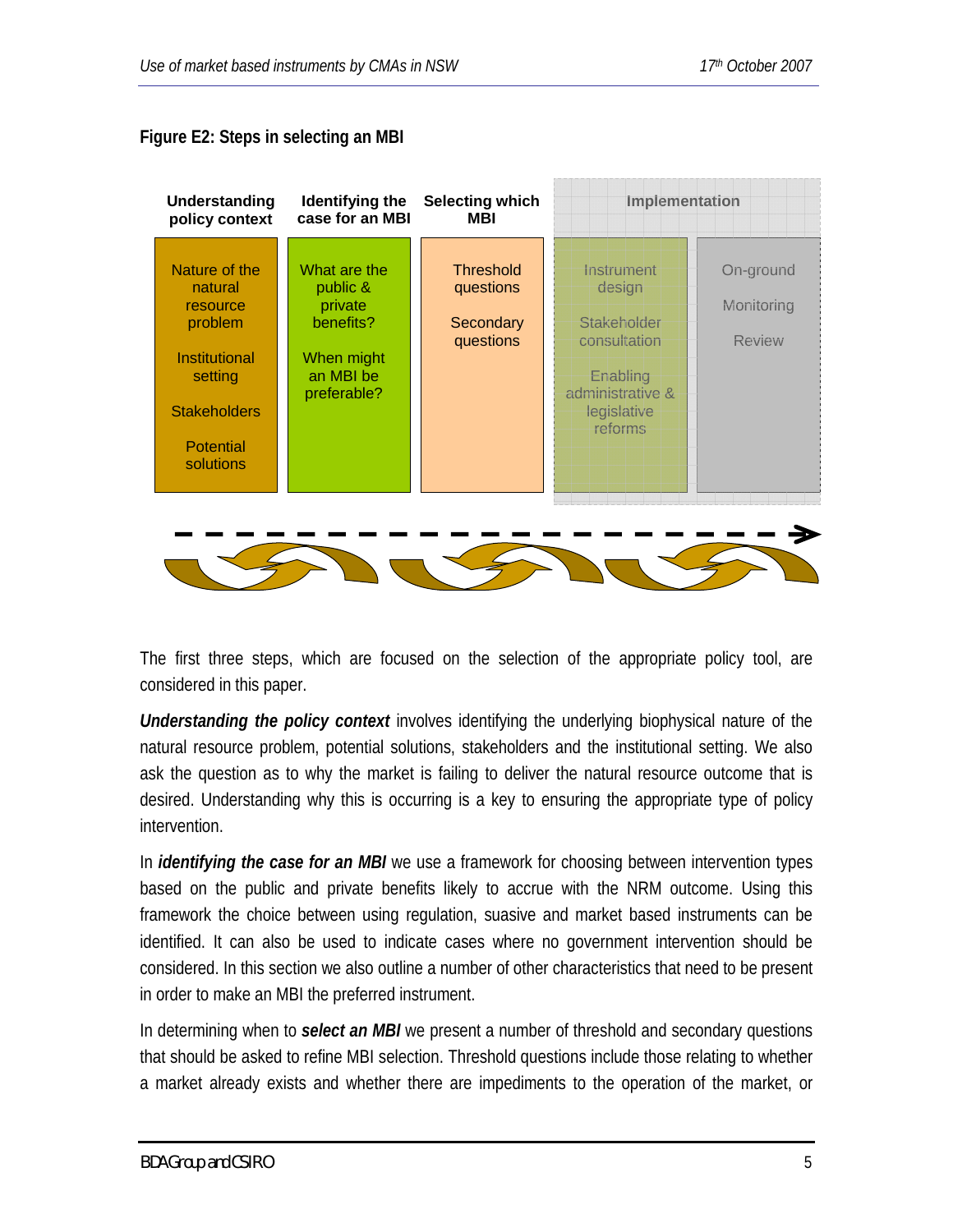where no market exists, the ease with which property rights can be generated and allocated or market attributes be harnessed to signal incentives for NRM. Secondary questions are then posed in relation to a number of factors that will influence the workability, effectiveness or acceptability of different instruments.

The last section of the paper highlights both the experiences by CMAs with MBIs and opportunities and impediments to more widespread use of MBIs. Some of the key impediments canvassed include institutional and legislative issues, availability of funds and the annual nature of funding cycles, data availability and available CMA staff expertise. Opportunities for developing and delivering NRM outcomes using markets are explored in relation to the potential for:

- new commodities (carbon, water quantity and environmental flows, habitat and biodiversity);
- new business models (brokering, revolving funds, counter-cyclical trading, trust funds);
- new investment pathways (catchment levies, utility and development levies, private sector funding); and
- a role as service providers, that in turn can enhance NRM outcomes;

Lastly, it should be noted that the MBI selection framework, overview of MBI experiences and canvassing of impediments and opportunities are aimed at providing a discussion starter for the CCC workshop, rather than being put forward as the definitive policy model or exhaustive list of issues.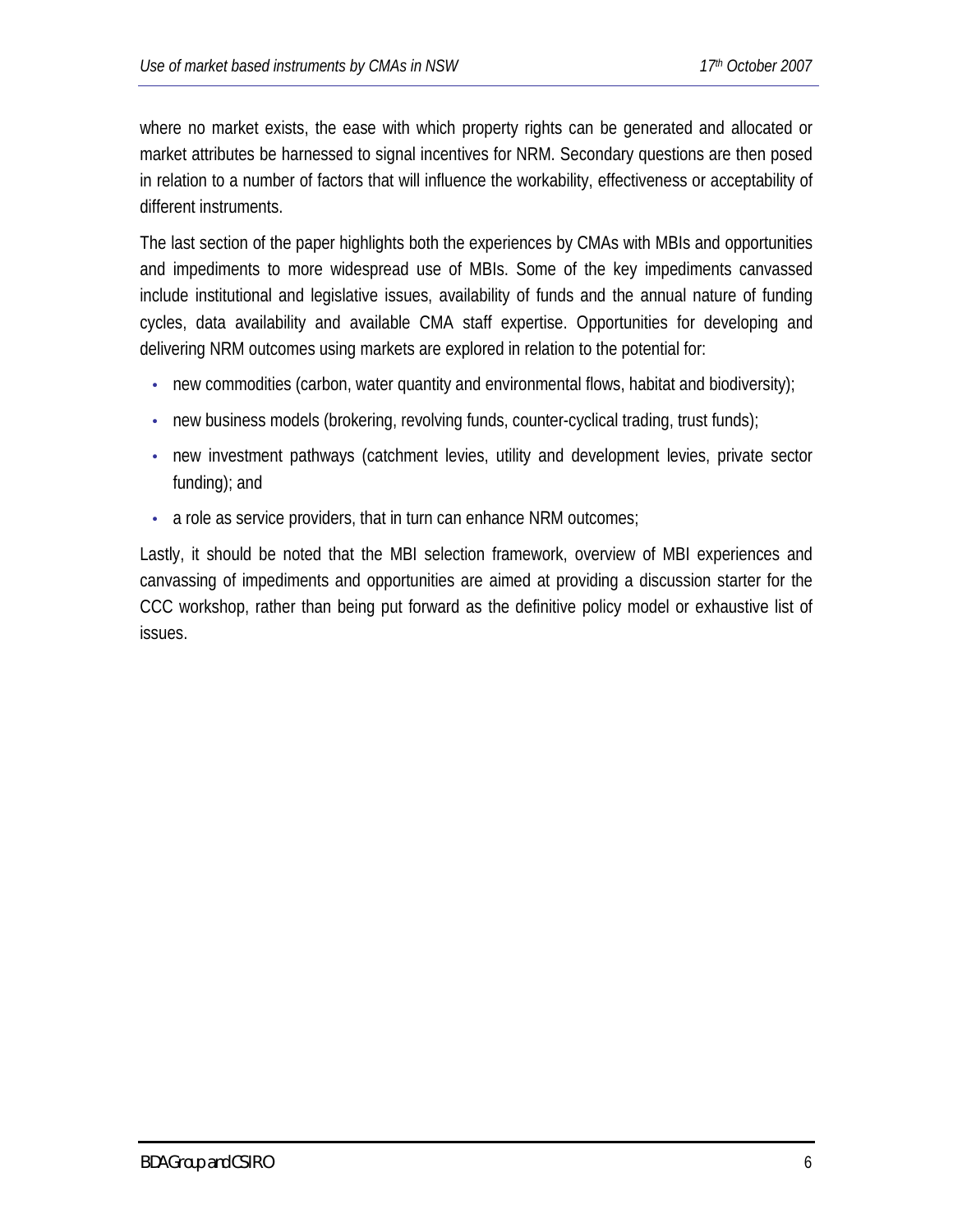# **Table of Contents**

| 1              |     |                                                                                |  |  |  |
|----------------|-----|--------------------------------------------------------------------------------|--|--|--|
| $\overline{2}$ |     |                                                                                |  |  |  |
|                | 2.1 |                                                                                |  |  |  |
|                | 2.2 |                                                                                |  |  |  |
|                | 2.3 |                                                                                |  |  |  |
| $\mathbf{3}$   |     |                                                                                |  |  |  |
|                | 3.1 |                                                                                |  |  |  |
|                | 3.2 |                                                                                |  |  |  |
|                | 3.3 |                                                                                |  |  |  |
| 4              |     |                                                                                |  |  |  |
|                | 4.1 |                                                                                |  |  |  |
|                | 4.2 |                                                                                |  |  |  |
|                | 4.3 |                                                                                |  |  |  |
|                | 4.4 |                                                                                |  |  |  |
| 5              |     |                                                                                |  |  |  |
| 6              |     |                                                                                |  |  |  |
|                | 6.1 | Defining the biophysical problem - how are environmental assets threatened? 41 |  |  |  |
|                | 6.2 |                                                                                |  |  |  |
|                | 6.3 |                                                                                |  |  |  |
|                | 6.4 |                                                                                |  |  |  |
| $\overline{7}$ |     |                                                                                |  |  |  |
|                | 7.1 |                                                                                |  |  |  |
|                | 7.2 |                                                                                |  |  |  |
| 8              |     |                                                                                |  |  |  |
|                | 8.1 |                                                                                |  |  |  |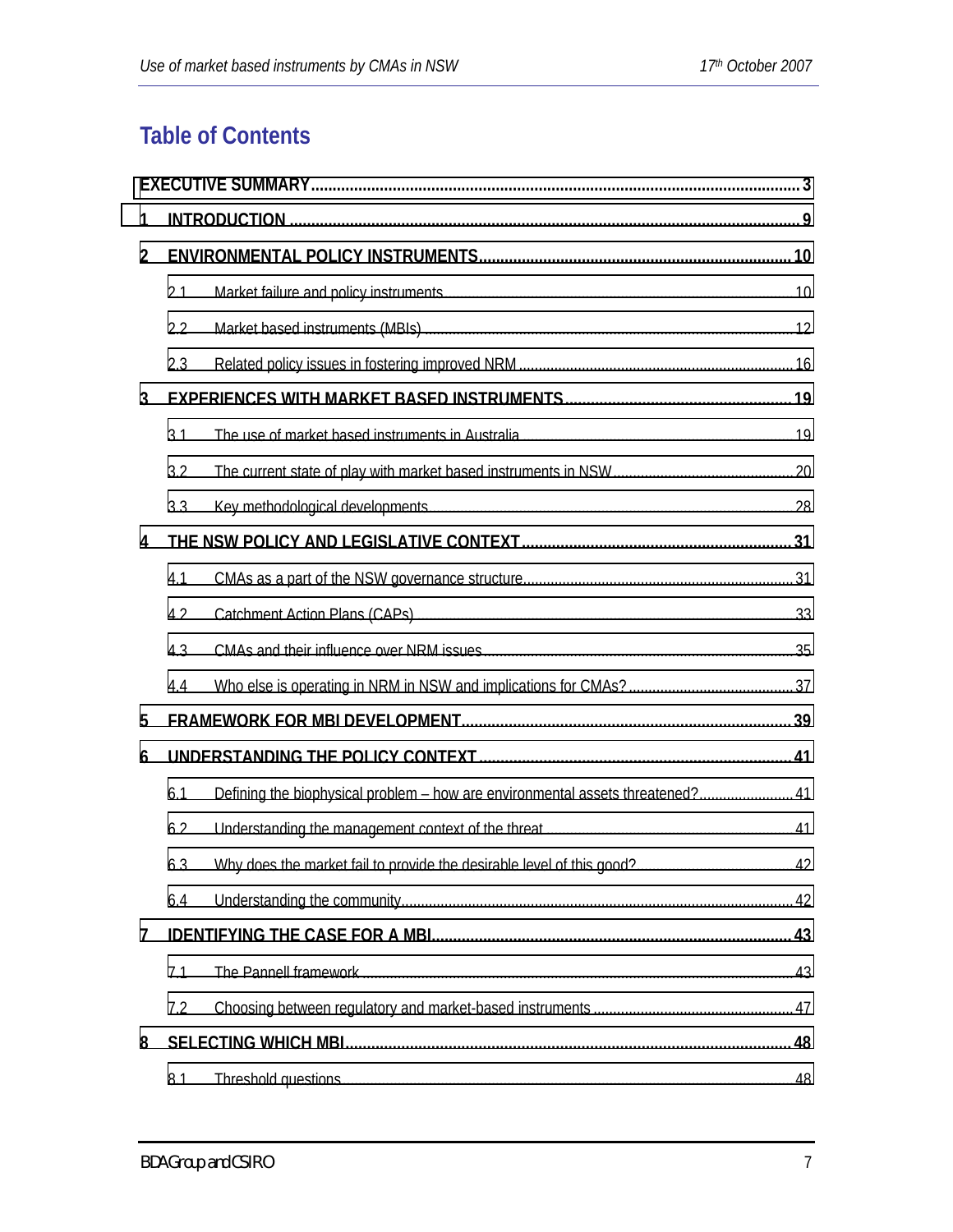|   | 8.2                                                         |  |  |  |  |
|---|-------------------------------------------------------------|--|--|--|--|
| 9 | OPPORTUNITIES AND IMPEDIMENTS TO THE USE OF MBIS FOR NRM 61 |  |  |  |  |
|   | 9.1                                                         |  |  |  |  |
|   | 9.2                                                         |  |  |  |  |
|   | 9.3                                                         |  |  |  |  |
|   | 9.4                                                         |  |  |  |  |
|   |                                                             |  |  |  |  |
|   |                                                             |  |  |  |  |
|   | A1.1                                                        |  |  |  |  |
|   | A1.2                                                        |  |  |  |  |
|   |                                                             |  |  |  |  |
|   | A2.1                                                        |  |  |  |  |
|   | A2.2                                                        |  |  |  |  |
|   |                                                             |  |  |  |  |
|   |                                                             |  |  |  |  |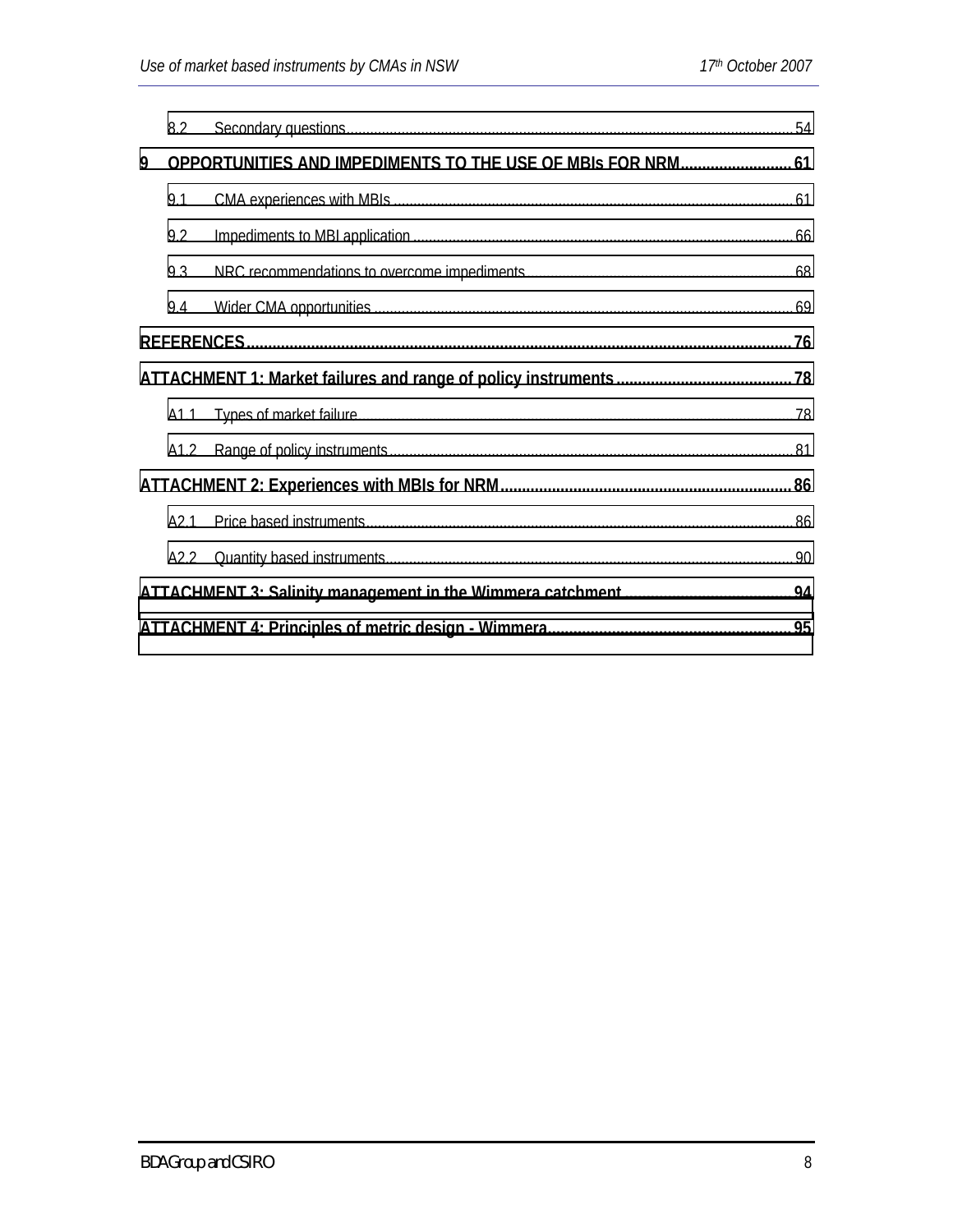# <span id="page-8-0"></span>**1 INTRODUCTION**

The NSW CMA Chairs' Council (CCC) engaged BDA Group and CSIRO Sustainable Ecosystems to advise the Council on the current and potential use of market based instruments (MBIs) for Catchment Management Authorities (CMAs) in NSW to achieve landscape scale change, consistent with their Catchment Action Plans and the NSW Government's 13 state-wide targets for natural resources management. These targets are directly linked to the delivery of the NSW State Plan, particularly the E4 Priority: better outcomes for native vegetation, biodiversity, land and coastal waterways.

Marked based instruments are policy tools that encourage behaviour through market signals rather than through explicit directives. There is growing interest in MBIs as they can often deliver equivalent outcomes at lower cost by allowing landholders the flexibility to decide on whether to change their actions or incur higher costs. Conversely, regulatory approaches can promote inefficiency, inhibit innovation and impose unnecessary costs. This is because regulation usually imposes uniform requirements on all landholders, yet the cost of say protecting remnant vegetation will vary, as may the benefits from various ecological communities and locations.

CMAs face the difficult role of facilitating landholder stewardship of the natural resource base and the management of desired environmental amenities. This study has been initiated to assist NSW CMAs in their selection and use of MBIs. The objectives of this study are fourfold:

- 1. To provide background on the range and implementation experience of MBIs both in NSW and more broadly;
- 2. To provide a framework to aid in decisions of when and if to use an MBI, and in selecting an appropriate type of MBI;
- 3. To identify the institutional environment & CMA organizational capacity to support MBIs; and,
- 4. To recommend an *Action Plan* that the CCC can use to promote more widespread use of MBIs by CMAs and to garner the necessary support from the various levels of government.

It is not intended that this report be used as a 'recipe book' that CMA practitioners can employ to identify MBIs for NRM in NSW. Rather, this report has been prepared to provide a preliminary investigation against objectives 1 and 2, for use as a background document for participants who will be invited to attend a workshop to discuss the current CMA operating context, potential impediments to more widespread use of MBIs and to test our proposed framework for MBI selection and design.

A final report documenting our findings and recommendations against all project objectives will be prepared following the workshop and submitted to the CCC.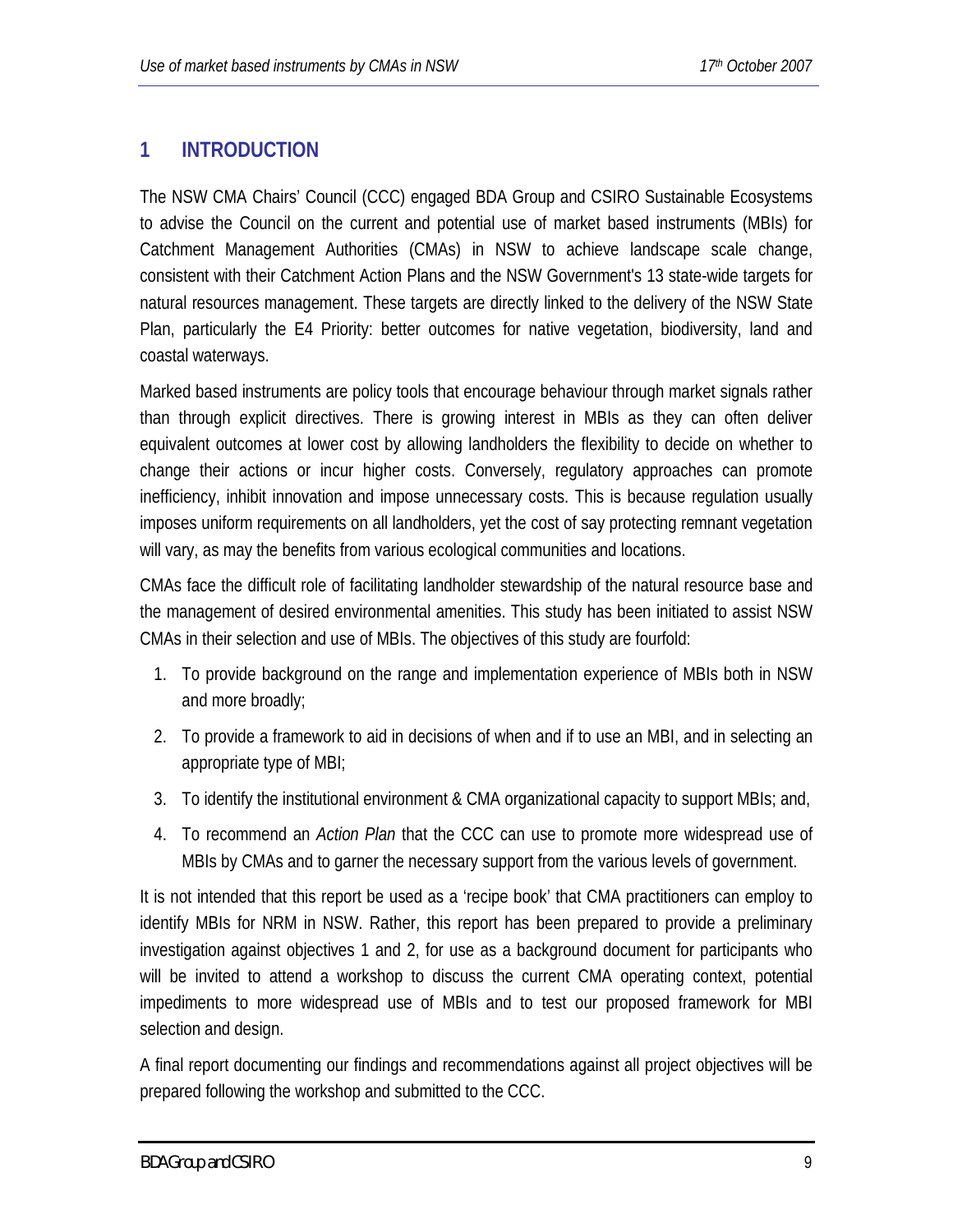# <span id="page-9-0"></span>**2 ENVIRONMENTAL POLICY INSTRUMENTS**

Interest in market based policy instruments (MBIs) to promote the provision of environmental services has risen significantly over recent years. The enthusiasm for MBIs has been driven by the success of domestic competition reforms in water, electricity and gas; by the success of the high profile 'acid rain scheme' in the US and moves to greenhouse gas emission trading schemes worldwide; and the success of the *BushTender* pilot in Victoria which has spawned a raft of similar tender-based schemes seeking to purchase on-farm management changes. Difficulty in targeting and accounting for improvements within traditional policy approaches have also been driving forces in MBI thinking.

As discussed throughout this report, the compliance flexibility offered by MBIs offers the possibility of lower environmental management costs and the potential to remove governments from day to day micro-management of the resource base, as the market takes over detailed allocative functions. There is also the potential with some instruments to engage third-party funding sources, although this message has perhaps been oversold and the need for underpinning legislative drivers poorly understood.

In this section the menu of MBIs is presented in a classification framework applicable to natural resource management applications. However MBIs will not always be the appropriate policy instrument. While there are many factors relevant to the choice of policy instrument (and this is the focus of latter sections), the suitability of a MBI or other policy instrument will be determined by the underlying reason why markets to date have failed to deliver optimal outcomes. Accordingly, the types of market failures that can be at play are firstly canvassed in section 2.1 ahead of an overview of the broader suite of policy instruments available to governments. Further detail about the types of market failure and the classification framework is provided in Attachment 1.

#### **2.1 Market failure and policy instruments**

In the context of land management, environmental outcomes have a range of characteristics which prohibit their value being transmitted through market signals. Environmental outcomes that fall into this category include biodiversity and ecosystem conservation, watershed protection, groundwater recharge and land salinisation, greenhouse gas sequestration and soil conservation.

As the benefits of the supply of these environmental outcomes are not captured in market transactions, they will be undersupplied relative to society's preferences. Conversely, agricultural outputs will be oversupplied. The presence of such 'market failures' presents a case for government policy interventions to promote more sustainable resource management.

There are two types of market failures common to natural resources - public goods and externalities. Externalities occur when those producing or consuming a good do not incur all the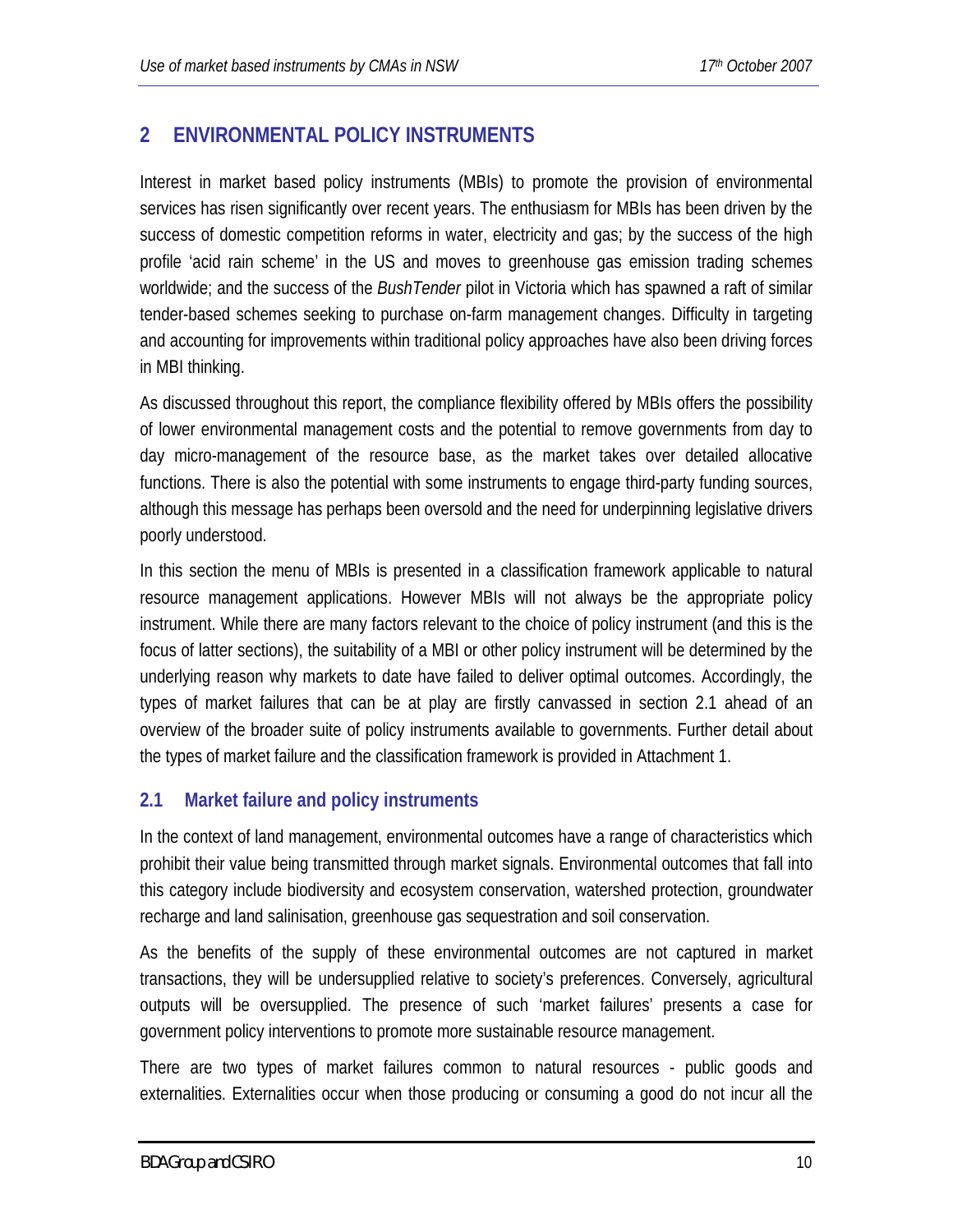costs or benefits associated with that production or consumption. While externalities can be positive or negative, it is the negative ones that are generally the focus of government intervention. Many NRM goods fit into this category, including irrigation and dryland salinity, nutrient pollutants and greenhouse gas emissions.

Public goods are goods which are non-rival and non-excludable. Because of these characteristics, those producing these goods cannot capture the benefits created, and so they will be undersupplied. In other cases, governments may intervene where market impediments are leading to transactions costs<sup>1</sup> or market power<sup>2</sup> which prevents efficient levels of production.

There are four main types of instruments that can be utilised by governments to address market failures. These are suasive, regulatory, market based instruments and public provision of services and infrastructure. The focus in the following section is on market based instruments, but all four types are first briefly explained below and in further detail in Appendix 1.

Suasive instruments use information in order to influence individual's behaviour. Types of suasive instruments include education campaigns, guidelines and codes of practice. These instruments are useful when a lack of information is causing individuals not to adopt a change which has a net private benefit.

Regulatory instruments introduce requirements such as mandatory standards, licensing or mandatory management plans or a statutory duty of care, and penalties for those who do not comply with them.

Public provision is often used when the solution to a land management problem displays characteristics of a 'public good', such that it would not be possible for private sector suppliers to accrue the broader benefits of its provision. Examples include salt interception schemes to manage in-stream salinity and public reserves to promote biodiversity conservation.

Market based instruments (MBIs) seek to influence resource management practices through changing price signals rather than through explicit directives. MBIs can be categorised as either price based, quantity based or market friction instruments. Price based instruments set about to influence the price signals in existing markets while quantity based instruments see the establishment of new rights or the alteration of existing rights.

Market friction instruments aim to improve the operation of existing markets but reducing the costs of operating in those markets. Market based instruments work well when there a range of

<u>.</u>

<sup>1</sup> Transactions costs are defined as any costs associated with transactions in a market. They include the search costs of seeking buyers, costs associated with obtaining information, the costs of undertaking the exchange and any costs associated with compliance.

 $2$  Market power is defined as situations where the small number of players in the market results in any one player being able to exert an influence over the outcomes of exchange in the market. For example, a monopoly supplier is able to exert market power by increasing prices.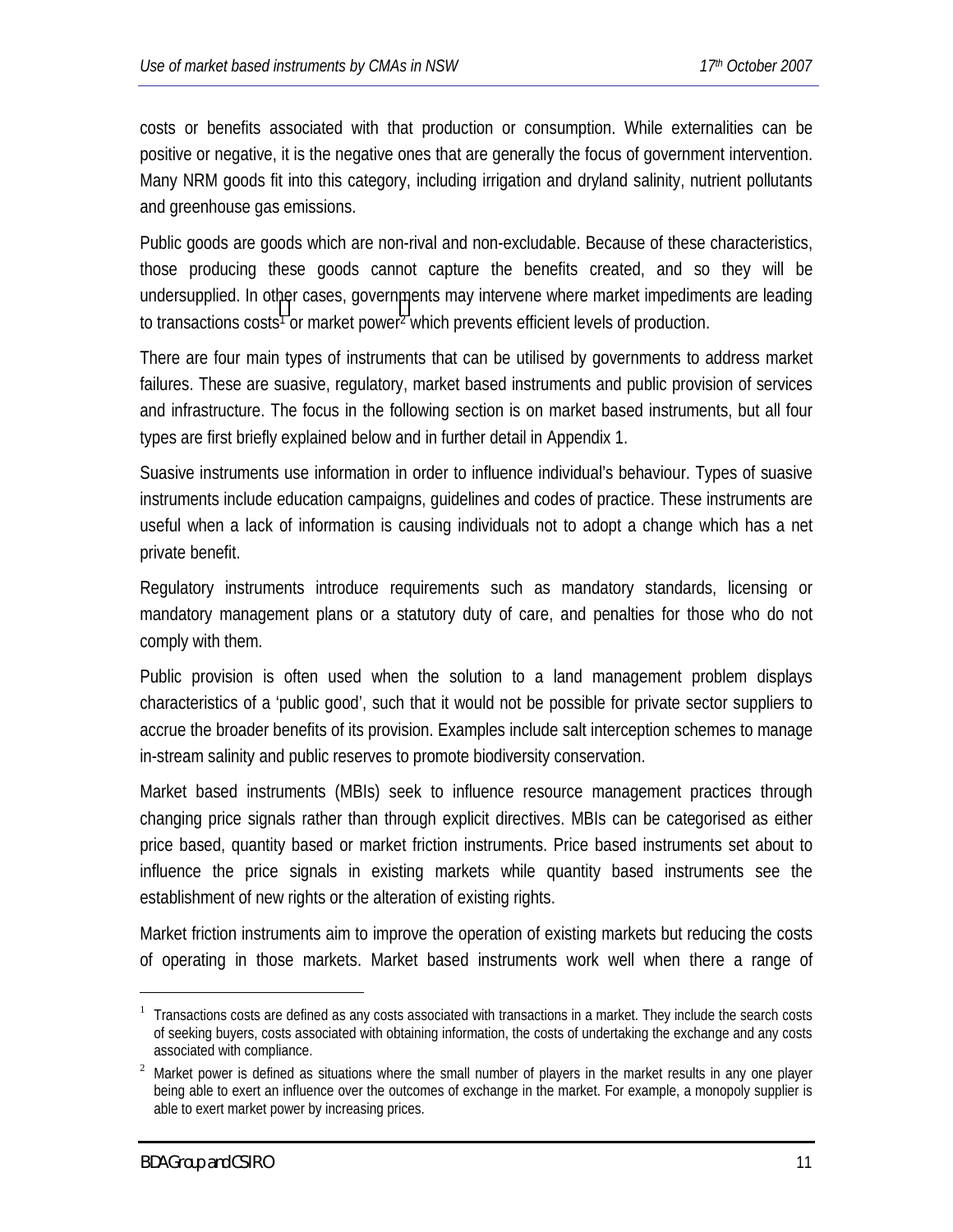<span id="page-11-0"></span>individuals who can make changes and variation in the cost and / or effectiveness of those changes. Figure 2.1 outlines the broad types of MBIs available for NRM.





#### **2.2 Market based instruments (MBIs)**

Beyond the broad classification of market instruments as either price, quantity (property right) or market friction, several taxonomies of instruments have been developed. A relevant classification of market instruments is provided below.

#### *2.2.1 Price based instruments*

Price based instruments offer landholders an incentive to rehabilitate, protect or actively improve NRM outcomes beyond what is required under prevailing regulatory settings.

#### *Negative incentives*

Instruments in this group include charges, taxes and financial enforcement incentives. Charges and taxes have often been used for revenue purposes, sometimes with revenues hypothecated to fund environmental programs.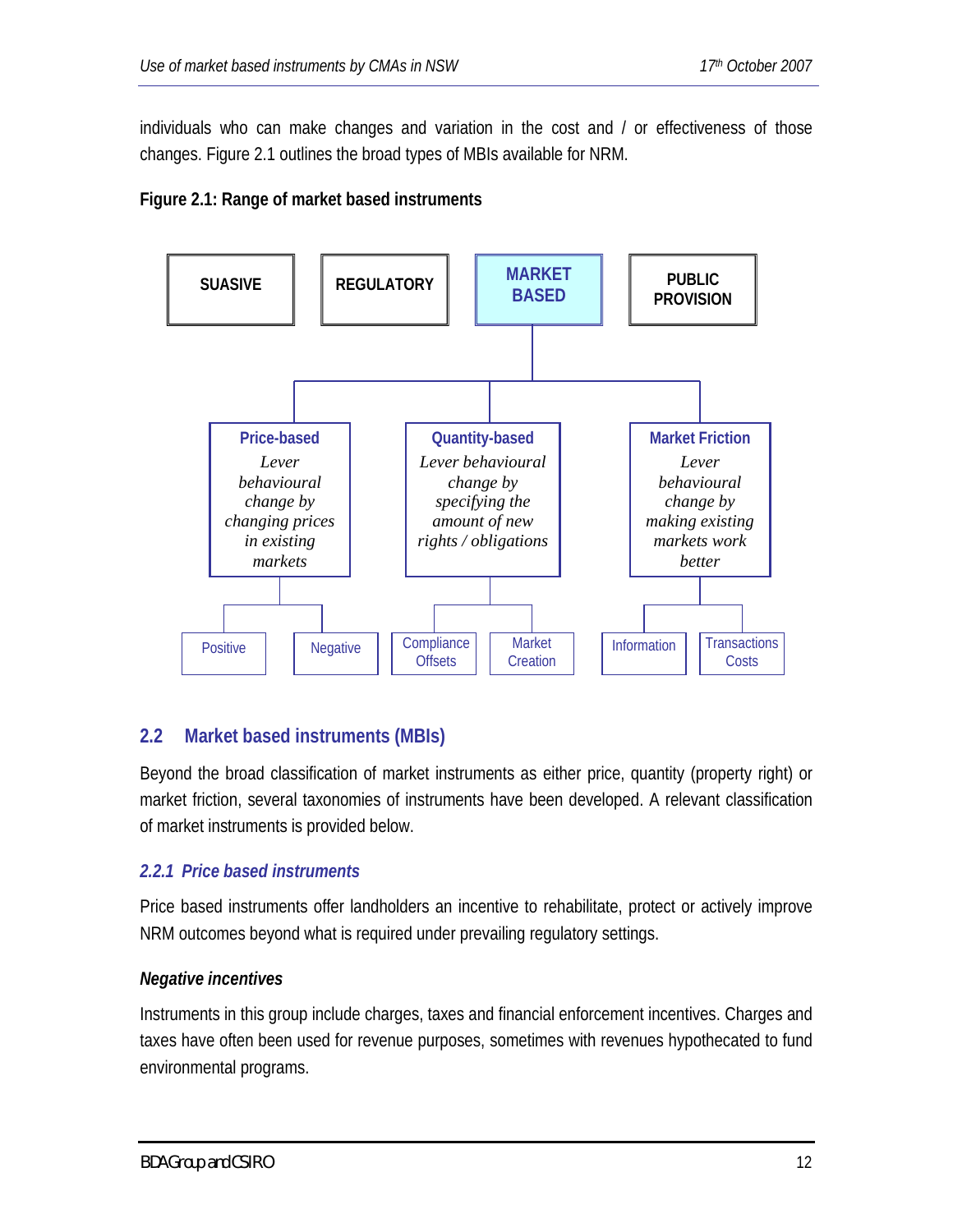However true 'Pigovian' taxes seek to internalise the externality costs of an activity. That is, the charge or tax provides an incentive to introduce new technologies, products or processes to minimise impacts and hence avoid the charge or tax. Their effectiveness will therefore depend upon the responsiveness or 'price elasticity of supply' of the regulated emission, activity or product. As the cost of realising environmental gains falls on those creating the externalities, charges and taxes are often termed 'polluter pays'.

Charges and taxes can be useful where environmental outcomes can be easily related to a measurable proxy. As an example, taxes have been applied to fertiliser inputs as a proxy for pollution. However, the quantity used may be less relevant than related management practices, and so input taxes may be an inefficient instrument.

Financial enforcement incentives impose penalties for non-compliance with environmental regulations. They are only a market instrument if the incentives are linked to the progressive environmental damage as performance exceeds non-compliance. Examples include performance bonds and non-compliance fees (penalties levied where performance exceeds regulated targets). The use of these fees recognises that activities may face significant uncertainty over potential environmental impacts and significant economic costs could arise if operations had to close at short notice due to non-compliance.

#### *Positive incentives*

Instruments in this group include subsidies, tax concessions and direct grants. Rather than imposing a liability (as in the case of negative instruments), these instruments operate by providing a financial incentive to encourage desirable activities. In this respect they are often termed 'beneficiary pays' incentives. Subsidies are often used when it is difficult to identify, monitor or enforce tax approaches (say where impacts are from diffuse sources), where tax imposts may lead to spill over costs (such as illegal practices) or for equity reasons. Subsidies target a small number of self-nominating landholders, industries or community groups depending on the context of the scheme.

#### *2.2.2 Quantity based instruments*

These instruments operate by creating tradeable rights or by altering existing rights to environmental resources (or to the degradation of such resources). A broad range of trading instruments has been crafted, which for current purposes we have classified as either compliance offsets or market creation.

#### *Compliance offsets*

Offset schemes allow regulated sources to comply with statutory requirements controlling on-site impacts through sponsoring off-site compensatory action. Offset schemes have typically been used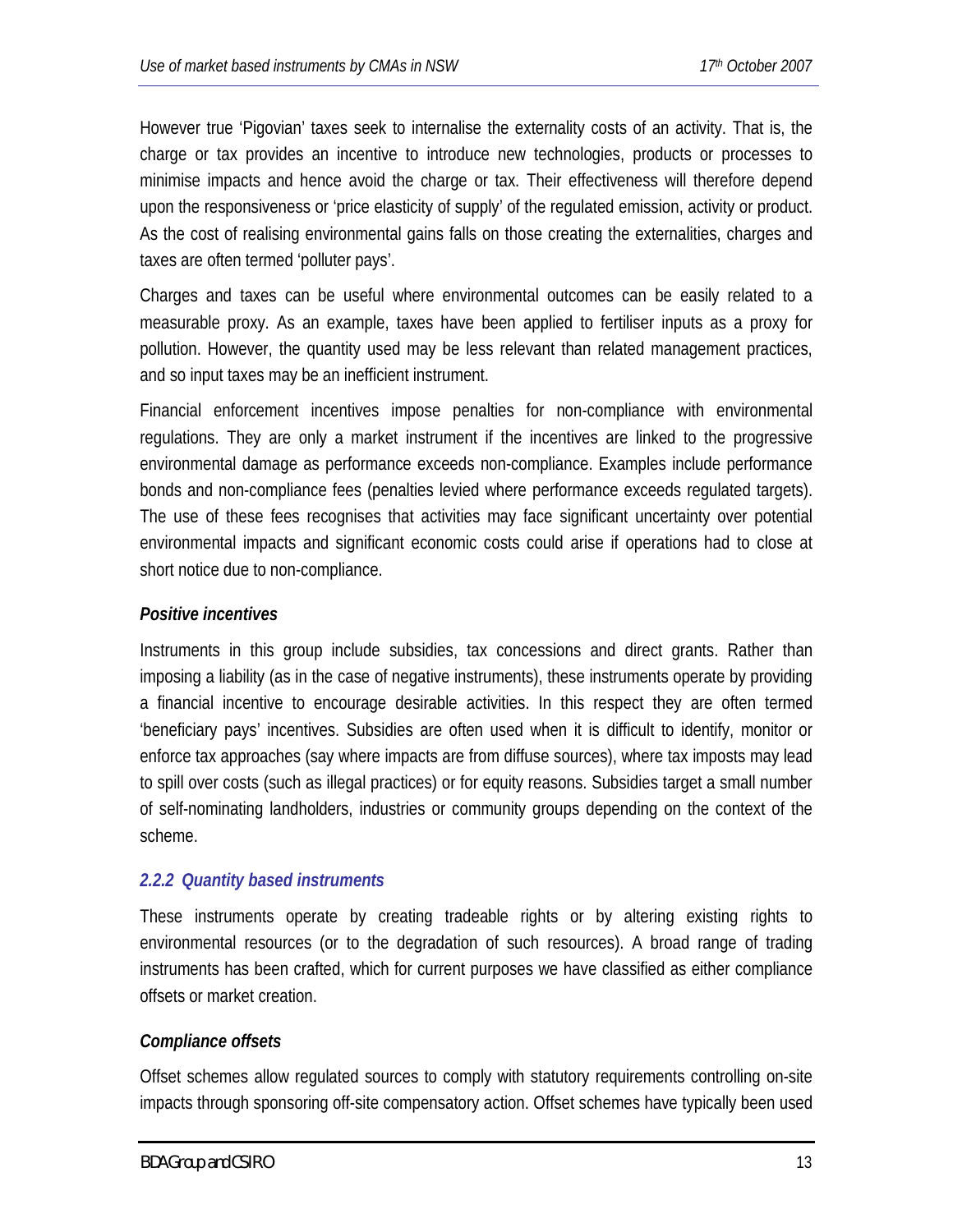in conjunction with development consent processes applicable to new operations, and to constrain growth in pollution loads or loss of important ecological communities. An example where a rural landholder may seek a compliance offset is in relation to compliance with the Native Vegetation Act (discussed in section 4) while rural landholders may be the supplier of offsets to entities regulated in relation to nutrient or greenhouse gas emissions.

While we have separated compliance offsets from market creation, their use does involve the establishment of a new market. However compliance offsets are not always tradeable to third parties, which may limit available offset opportunities and increase complinace costs. For these reasons, more formal offset markets have also been created where offsets can be traded with third parties, including market intermediaries such as brokers, NGOs and government. The creation of offset markets can significantly improve the operation of offset schemes by providing price discovery, market depth (to minimise compliance costs) and reducing transaction costs.

#### *Market creation*

Where no statutory requirements currently exist for the management or supply of an environmental good, a market must be created. This requires the obligations of liable parties to be established in a regulatory framework, a regulator/administrator, rules for the creation and use of tradeable rights (permits or credits), a system for exchange of rights, a compliance and enforcement framework, scheme boundaries, funding arrangements and so on.

With available scientific understanding, and monitoring and enforcement technologies, it is usually not feasible to establish tradeable rights directly for environmental damages. As a surrogate, rights to a closely related activity can be used to achieve the desired environmental outcome. A successful tradeable rights instrument therefore requires a direct relationship between the activity expressed in the rights and the environmental outcome being sought.

The range of trading instruments extends from simple 'bubble' schemes through to more complex trading instruments involving point and diffuse, regulated and unregulated sources of pollution.

*Bubble schemes* involve setting an overall pollution limit over a small number of regulated sources, allowing them to negotiate relative abatement efforts (and any financial inducements) subject to agreed scheme parameters (eg; targets, trading rules, monitoring, etc). Agreed outcomes are usually enforced through contract and licensing conditions. However, where the number of participants increases, administration costs will also increase, while the ability (and cost) of participants to identify mutually advantageous exchanges will become harder. In these circumstances, more formal trading arrangements offered in permit trading schemes are likely to be superior.

*Permit trading schemes* involve placing a cap on the overall load of pollutants / resource extraction / land clearance, allocating tradeable permits and only allowing discharges / extractions /clearance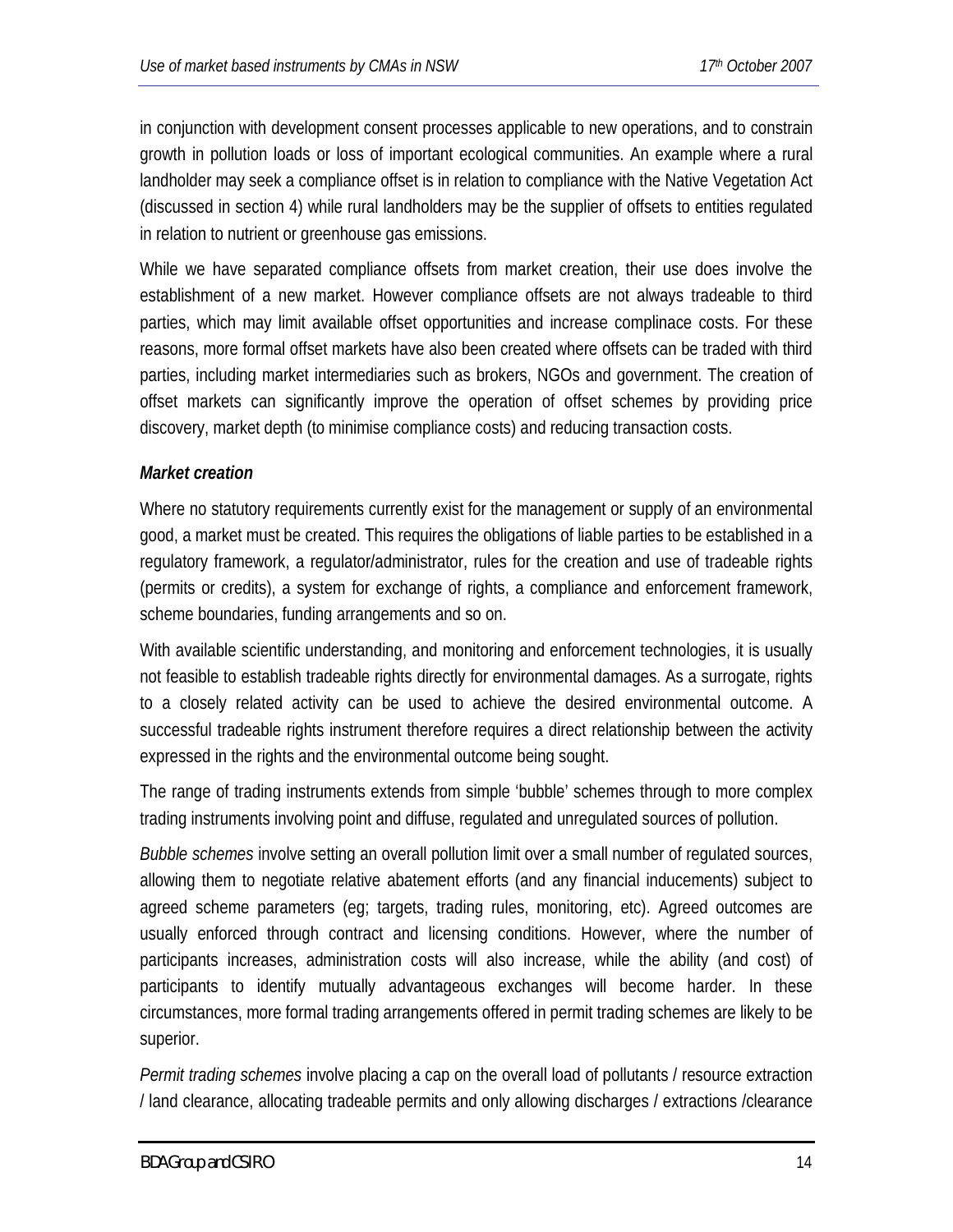in line with permits held by the regulated parties. Permit trading schemes can also incorporate offset provisions, so that unregulated parties can undertake compensatory actions and sell the 'credits' to regulated entities.

Trading schemes have often been employed where a significant *reduction* in pollution loads is required. Offset schemes have typically been used in conjunction with development consent processes applicable to new operations, and to constrain *growth* in pollution loads or to prevent any further loss of environmental amenities.

#### *2.2.3 Market friction instruments*

These instruments are focussed on improving the operation of existing markets through the provision of information or lessening of transaction costs.

#### *Information provision*

Perhaps the most familiar type of mechanism in this category is labelling and certification – such as the use of a 'green' marketing label on produce. Through labelling, consumers find out more about the way in which a commodity is produced, and producers learn more about what consumers are willing to pay. Both can then make more informed decisions. So for example, where consumers value produce that has been grown in a way that will promote more sustainable resource management, price premiums may be secured which then provides an incentive for the broader adoption of the relevant farm practices.

Labelling is usually supported with some form of certification or accreditation system, which provides a mechanism to ensure that landholders providing the produce comply with the relevant environmental requirements. They are suitable where there is consumer awareness of the impacts of different products / produce on the environment and strong consumer preferences for 'environmentally friendly' produce and products, but no prior information available to differentiate between producers on the basis of environmental performance.

#### *Lessening of transaction costs*

The aim of the policy intervention in this case is to reduce the transactions costs associated with existing markets. In some cases, as markets expand and the number of transactions increase, governments can reduce the costs associated with the market transactions. For example, the introduction of web based exchanges for water trading has significantly reduced the time taken for trades to occur. In other areas, the introduction of new land management practices may be hindered by the increased risks that the landholders face in trying a new, untested approach. However, these approaches may offer public benefits. Governments may have a role in promoting the establishment of risk management tools, such as insurance to cover the downside risks of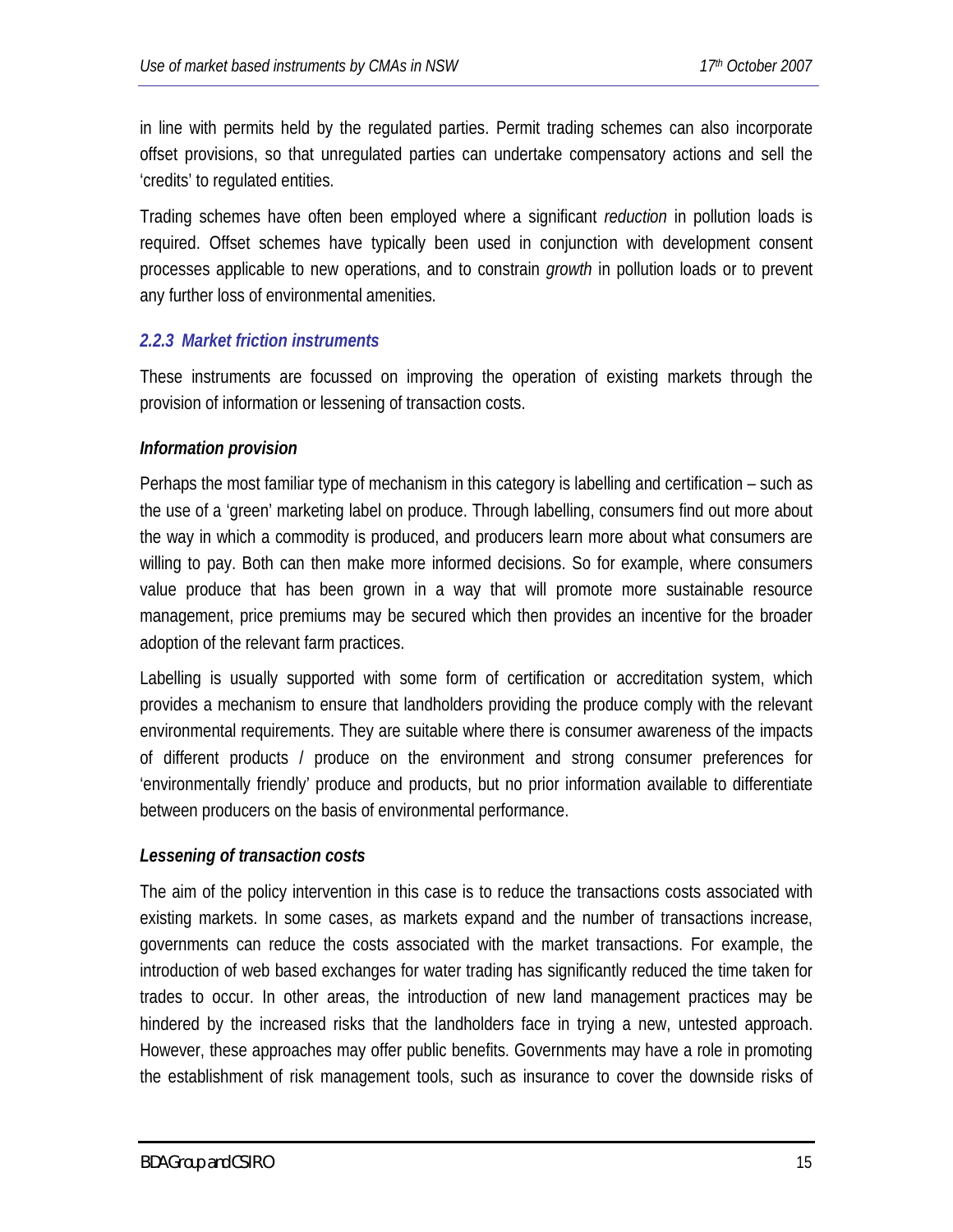<span id="page-15-0"></span>conservation based land management or facilitating the creation of new products on the market to manage this risk, such as the use of derivatives.

### **2.3 Related policy issues in fostering improved NRM**

#### *2.3.1 Leveraging third party investment*

There has been recent interest in the potential to leverage third part investment in NRM. Various pilots and schemes are currently being trialled in Australia to bring third party funds to NRM. In 2001, an Allen Consulting Group report<sup>3</sup> outlined the potential additional third party funds that they believed could be attracted to NRM. They believed that there were a number of potential land management changes that had rates of return close to commercial rates of return, which with the benefit of modest government funding could be made commercial.

A NAP National MBI program Round 1 study by Greening Australia and CSIRO was funded to investigate this approach further4. The pilot focused on the potential contribution of leverage based approaches, defined as policy approaches that involve joint investment of public and private funds. These issues were explored through the creation of a *Land Innovation Fund* with a mandate to identify, develop, and invest in near-commercial projects providing a mix of public environmental benefits and financial returns. The fund had access to \$1 million in public capital, to be matched by at least \$1.5 million in private investment.

The pilot investigated and secured investment in projects that were different to traditional grant based projects or competitive tenders. The study team concluded that the experience of the pilot suggests that leverage approaches provide a valuable addition to the set of natural resource management policy tools available to governments – particularly where the most effective land use changes are not well known to governments, where significant innovations in resource management or enterprise structures are required, and where actions provide both public and private benefits.

A project 'Policy Committee'5 provided cautious support for the outcomes of the study, indicating that 'investment leverage appears sufficiently likely to add a valuable option to the existing suite of policy tools to justify more extensive trialling of the approach'.

1

<sup>&</sup>lt;sup>3</sup> Allen Consulting Group, 2001, Repairing the country: leveraging private investment, prepared for the Business Leaders Roundtable.

<sup>&</sup>lt;sup>4</sup> Hatfield-Dodds, Steve, Carl Binning and Bruno Yvanovich, 2006, Farming Finance: Final Evaluation Volume 1 -Policy Findings, Market Based Instrument Pilot ID46, Greening Australia / CSIRO, Canberra

<sup>&</sup>lt;sup>5</sup> Roger Beale, Senior Associate The Allen Consulting Group and Neil Byron, Commissioner, Productivity Commission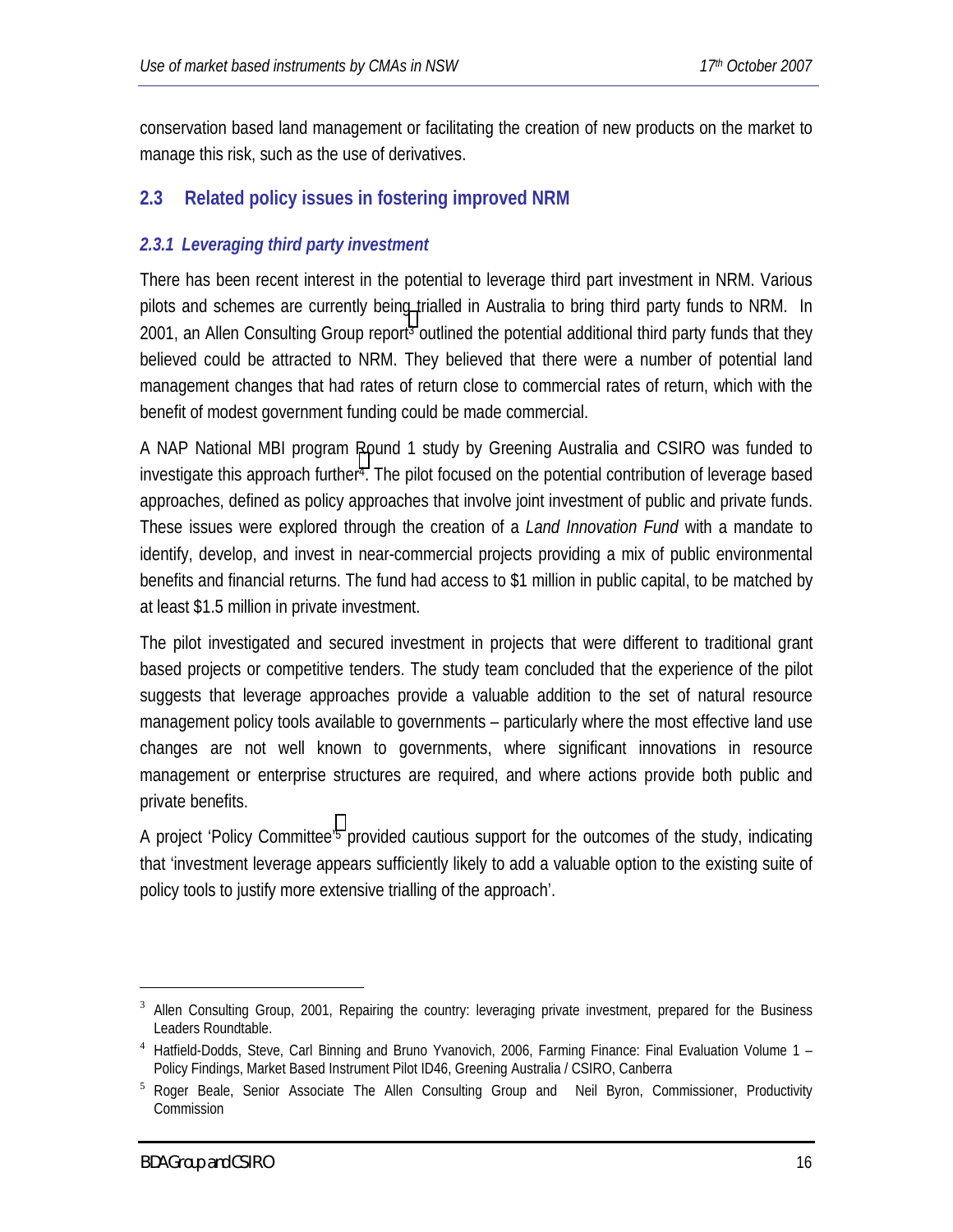#### *2.3.2 Stewardship schemes*

The second area of interest is in the use of stewardship schemes. They generally involve landholders entering agreements to implement certain measures to minimise resource degradation in return for payment. Like subsidies and fixed grants, they target 'self-nominating' landholders. These schemes can be implemented with varying cost sharing arrangements between government and landholders. There is significant interest in Australia in these schemes and the Commonwealth government has recently committed funding to a new environmental stewardship scheme.

#### *2.3.3 The use of 'market-like' mechanisms – auctions and tenders*

Where the public provision of an environmental amenity requires the transfer of rights from private to public ownership, 'market like' instruments such as auction and tender mechanisms are increasingly being used to promote improved budget cost-effectiveness.

Similarly, subsidies are increasingly being allocated through the use of auction and tender mechanisms, so as to maximise NRM outcomes for given budgets. While the inherent MBI is a subsidy, significant efficiency gains can be achieved through use of the competitive allocation mechanisms employed in auctions and tenders. Given the reliance to date on subsidy instruments and pressures on public budgets, these market-like instruments are being enthusiastically embraced, and are discussed further in section 3.3.2 and experiences with them in Section 4.

#### *2.3.4 Abolishing or reforming perverse subsidies*

Policy instruments can have broader impacts than those directly sought, sometimes to the detriment of society. In the context of agriculture and the environment, the Industry Commission (1998) observed

*'In the past governments have inadvertently contributed to many of the adverse environmental impacts associated with agriculture. Government sponsored and encouraged much of the irrigation and land clearing for agricultural development, directly or indirectly – albeit with the best of intentions. In some cases, the environmental consequences were not known. In others, evidence of the possible consequences was ignored or discounted.'* 

The States have primary legislative responsibility for the management of natural resources and industry support. Areas of historic concern, with regard to perverse subsidies, lie with the provision of extension, R&D and marketing support, underpricing of natural resources, regulatory requirements on where and how resources may be used (e.g. water, forests, development approvals), conditions on lease titles (impacting stocking rates), and administrative structures for natural resource management policy and planning. However, the role of government in relation to these sectors has changed markedly in recent years, as observed by the SSC (2000):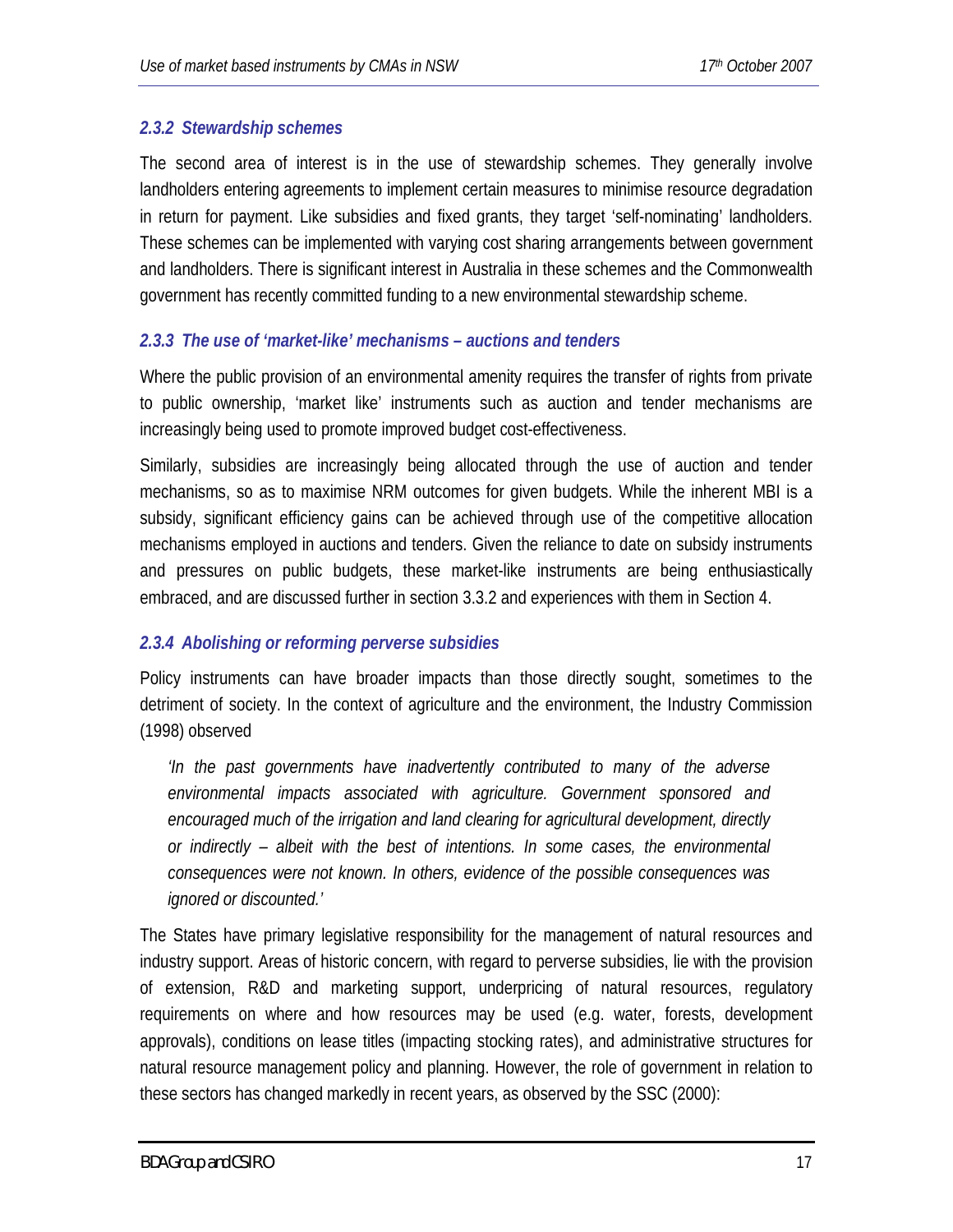*'Where governments once strove to support and protect rural communities from the adjustment shocks of global trends, governments in the eighties and nineties reduced subsidy and tariff support and assessed regulations that provided a competitive advantage to those industries. Governments have also commenced a drive to address the cost of the provision of infrastructure such as water services through user-pays systems - all with the aim of ensuring an open, internationally competitive economy cognisant of the costs of resource use and environmental impact'.* 

#### *2.3.5 Mixing of instruments*

The policy instruments have been described individually above, however they are commonly used in 'packages'. Choosing policy instruments to make up an appropriate package depends on many factors that may include:

- Cross-pollutant / impact effects;
- Timing and sequencing issues;
- Geographical variation and ability to target local objectives;
- Whether instruments are complementary or substitutes;
- The extent to which affected parties are free to seek out low cost compliance methods;
- Degree to which the mechanisms are compatible and collectively are effective in achieving the environmental outcome;
- Acceptability to landholders and likelihood of any significant social impacts;
- Overall ease of implementation, modification and enforcement;
- Budgetary cost to government;
- Degree to which instruments can be integrated within existing institutions and legislation and whether they are dependent on prior reforms to perverse instruments;
- Accountability in the sense that outcomes attributable to individual instruments and the mix overall can be effectively monitored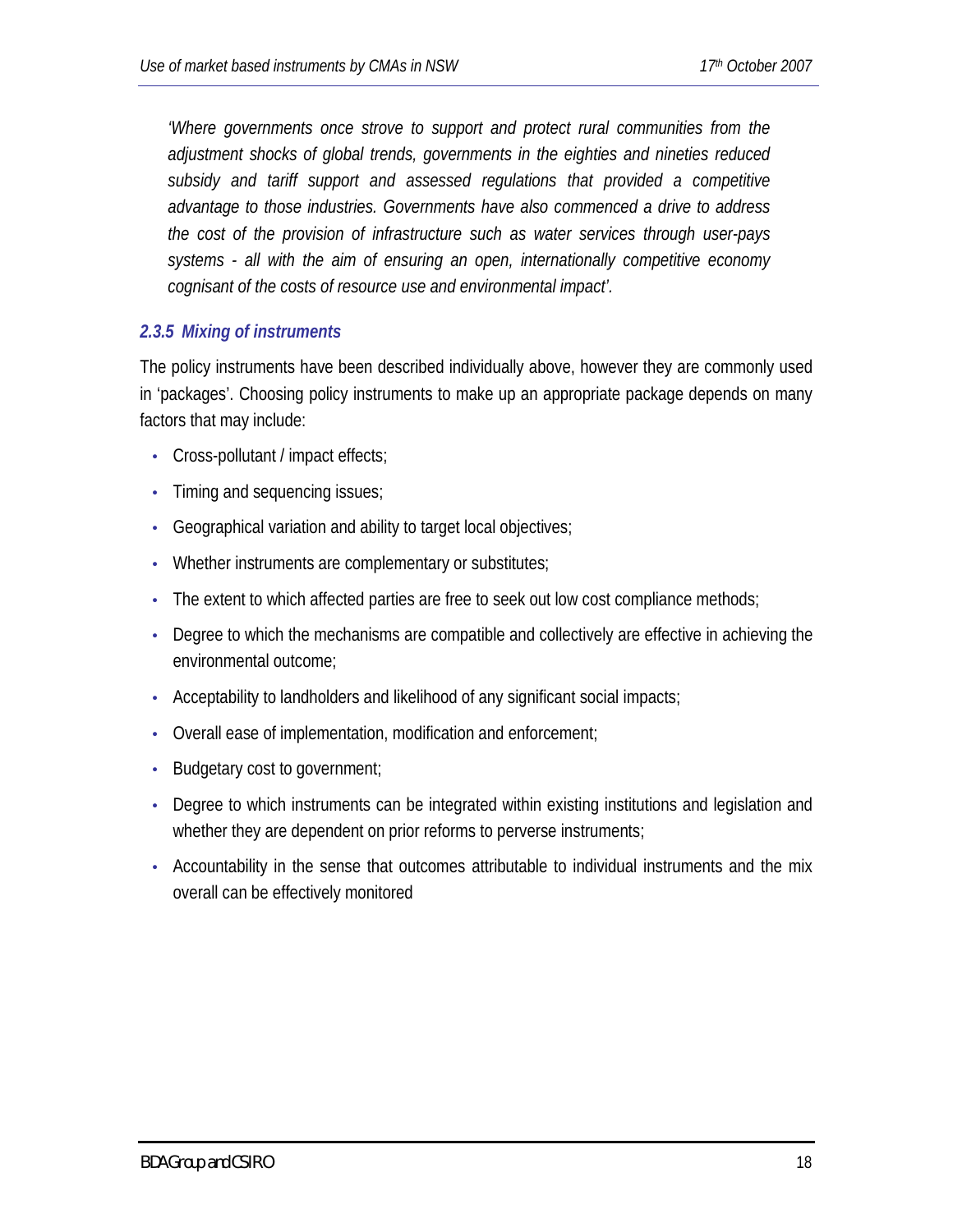# <span id="page-18-0"></span>**3 EXPERIENCES WITH MARKET BASED INSTRUMENTS**

This section provides an overview of the use and current state of play of market based instruments, categorised according to the classification framework outlined in Section 2. Finally some of the key methodological developments in the design of market based instruments are explained.

Information on each of the market based instruments that has been reviewed for this study can be found in Attachment 2.

#### **3.1 The use of market based instruments in Australia**

The use of market based instruments for natural resource management is not new in Australia. In the last century, subsidies, tax concessions and bounties have been used to promote "land development". These policies resulted in the clearing of native vegetation, culling of pest species (including native fauna), the development of agricultural land and water and the increased use of fertilisers and chemicals. At the time, the environmental implications of these policies aimed at promoting agricultural development were not recognised or were ignored.

Over time, as the relative scarcity of resources and environmental amenities has increased, State and Commonwealth governments have turned their attention to improved stewardship of natural resources. Over the past decade, both levels of governments have used subsidies, grants and tax concessions to encourage land conservation practices. Recent grant schemes include Landcare and Bushcare, National Heritage Trust grants, Salt Action and Murray Darling Basin Commission (MDBC) grants, as well as programs administered by NSW National Parks and Wildlife Service (NPWS), Greening Australia and others.

Taxation concessions have been introduced for Landcare and water conservation, while other income tax concessions include S30-55 for donations to conservation organisations and for bequests of land to be exempted from capital gains tax, including for landholders who enter into perpetual conservation covenants.

Subsidies have typically been directed at offsetting (some) input costs associated with providing environmental services rather than paying for delivered outcomes. For example, Bushcare grants may assist with fencing costs for preserving an area of native vegetation, but the exact environmental services being 'purchased' (biodiversity, soil conservation, etc) are rarely estimated. Given the poor definition of services being purchased, the success of these schemes is difficult to establish.

The establishment of the BushTender program in Victoria and the Environmental Services Scheme pilot in NSW signalled a shift by government to consider more explicitly the environmental outcomes that the landholder actions might deliver. Public and private programs directed at establishing environmental covenants on property titles – such as those established through the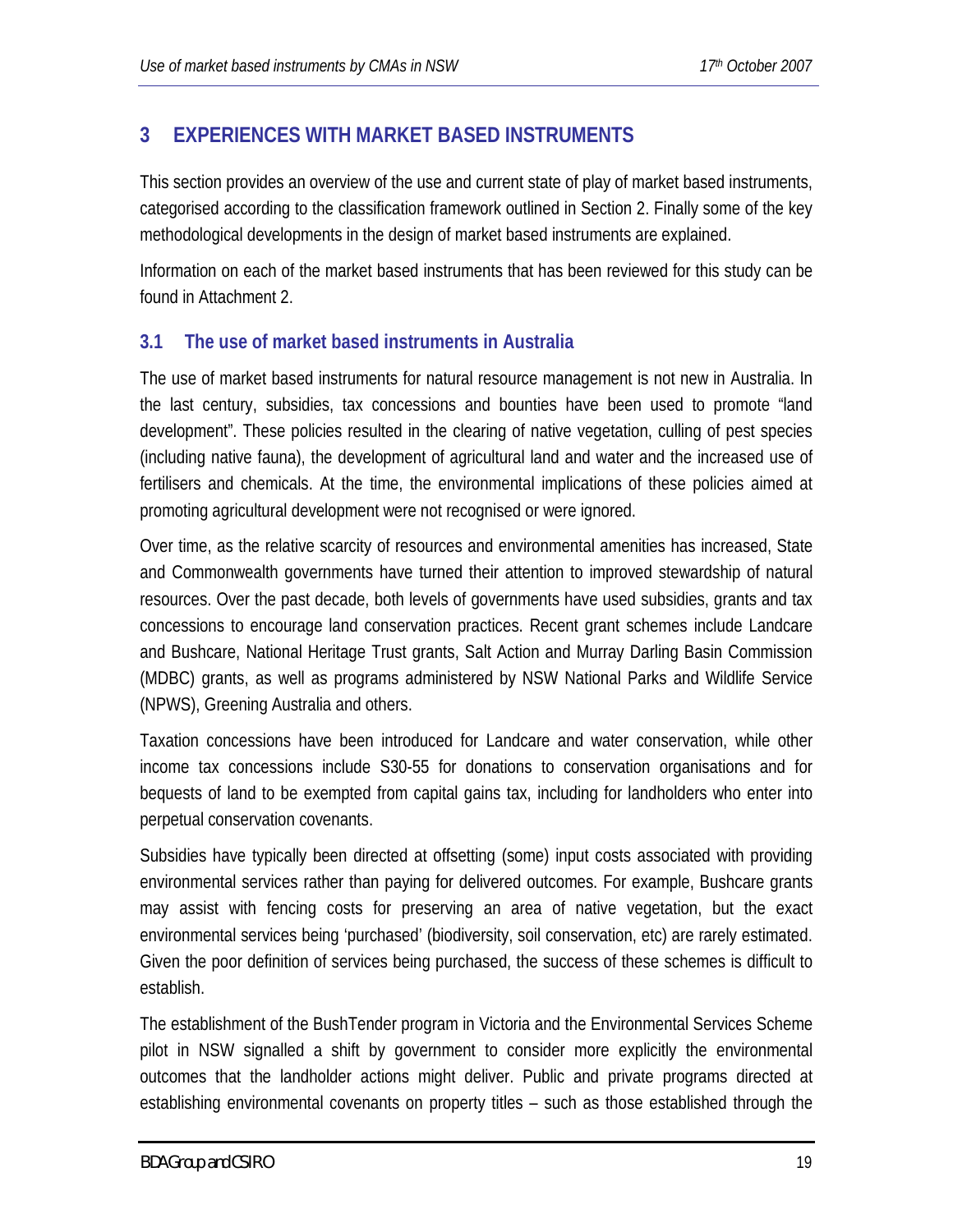<span id="page-19-0"></span>Trust for Nature – have also offered more output-based subsidies, but there operation to date have been relatively limited.

While these programs are credited with increasing awareness and promoting local conservation objectives, they have been criticised as not being able to deliver the landscape scale change required. Further, there is concern over:

- $\bullet$  the potential level of public funding that may be required;
- addressing the diffuse and cumulative impact of issues commonly associated with natural resource use;
- connecting change at the farm level to best deliver a landscape scale change; and
- the lack of a long regulatory history in relation to natural resources, impeding regulatory approaches.

In response, governments have turned their interest to market based instruments and more fundamental property right reforms. To date, most progress in this regard has been in relation to 'consumptive' resources such as water, forestry and fisheries rather than environmental resources of a more non-use nature, such as water quality, biodiversity and climate change. From the 1980's, access rights to water, forestry and fisheries have been progressively introduced, with constraints placed on overall resource access and use, and markets established to trade these rights.

The early focus on these resources reflects the desire of resource users for promoting productive and allocative efficiency of resource use. In the case of environmental resources, where policy objectives are more to limit impacts upon them for largely off-farm beneficiaries establishing property rights and community endorsed management goals has been more difficult.

Over the past five years, there has been a strong push for the use of MBIs from both Commonwealth and State Governments, as evidenced by the National Action Plan for Salinity and Water Quality's National Market Based Instruments Pilot Program. There are an increasing number of investigations into MBIs, including laboratory and in-field pilots. However, the take-up of MBIs remains low.

#### **3.2 The current state of play with market based instruments in NSW**

#### *Positive price based*

The focus in NRM has been on positive instruments, particularly subsidies and grants. There is a long history of CMAs and other bodies using instruments that influence the prices faced for NRM provision by landholders. The most common instrument used by CMAs to date have been largely non competitive or administrative based schemes such as direct grants for on ground works (for example, a fixed \$/km of fencing) or subsidisation of the cost of works in cost sharing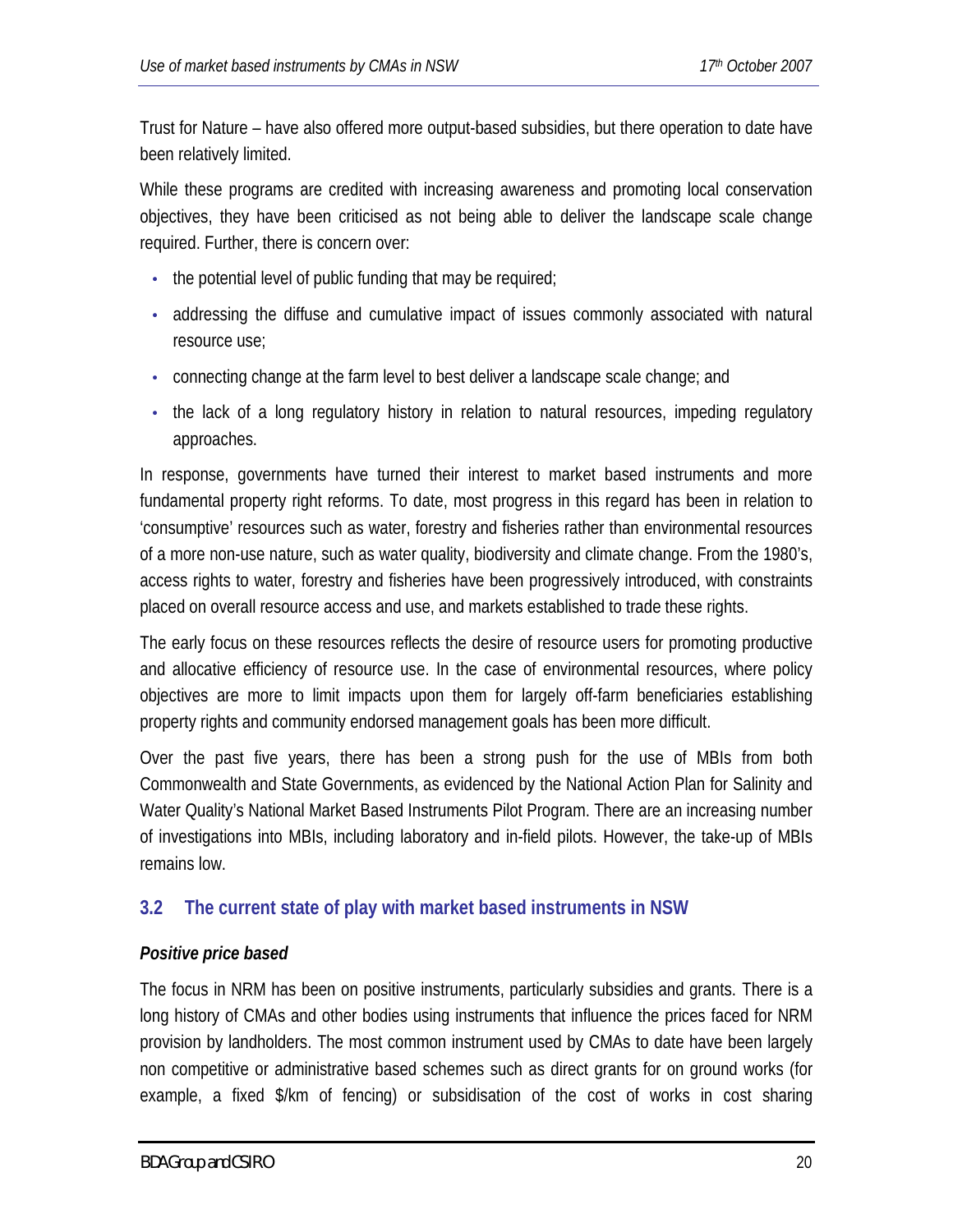arrangements. Older style schemes have tended to target actions without necessarily measuring outcomes (they do not use the NRM outcome as a unit of exchange and purchase), allocate funding on a community based rather than on a competitively determined value for money; and were often seen as a cost sharing exercise rather than one of benefit maximisation.

More recently, there has been an interest in the use of market-like instruments such as tenders or auctions to deliver natural resource outcomes rather than fixed payments. While these are only at an embryonic stage, some schemes have been implemented in NSW. Most are a derivative of the BushTender Scheme which was implemented in Victoria (see Attachment 2 for more details).

Both BushTender and more recent auctions have demonstrated the cost-effectiveness of competitive allocation approaches. For example, the BushTender pilot was estimated to reduce expenditure to around 15% of a comparable non-competitive grants program (Stoneham et al. 2002b). In 2006 the Wimmera Catchment Management Authority in conjunction with CSIRO conducted two auction rounds for on-farm management of salinity. CSIRO concluded that the auction had been 60% more cost effective than the alternative of fixed grants (RIRDC 2007).

There have been a number of Statewide schemes implemented in NSW that exhibit at least some characteristics of auctions. The (then) Department of Land and Water Conservation (DLWC) implemented both the Environmental Services Scheme and the TARGET approach in 2001. The Environmental Services Scheme was designed to demonstrate the way in which management agreements could be put in place with landholders to deliver environmental services. Twenty two contracts were signed for ten year agreements to deliver a range of management actions.

At the catchment level, a number of Catchment Management Authorities have been active in implementing auction systems, mainly targeted at biodiversity conservation. The Hunter Central Rivers CMA has implemented three auction rounds (and are close to implementing their fourth), the Northern Rivers CMA has implemented two rounds under their Bush Recovery Program and the Southern Rivers CMA has implemented the Bush Incentives Scheme. All these tenders operate in a similar manner, with bids assessed according to the site value and context, the environmental value of the actions and the relative cost effectiveness in achieving the desired outcome. Priorities for funding are established under the Catchment Action Plans.

In 2001, the Liverpool Plains Land Management Committee introduced auctions for the delivery of management actions targeted at a range of environmental objectives. Three auctions in total have been run, with \$1.8million spent. Management actions that generate multiple environmental benefits receive greatest environmental scores.

Anecdotal evidence from the CMAs indicates these schemes have been well received by landholders with the level of interest high. CMAs also believe these schemes to be more cost effective than alternative fixed grant approaches. However, there does not appear to be much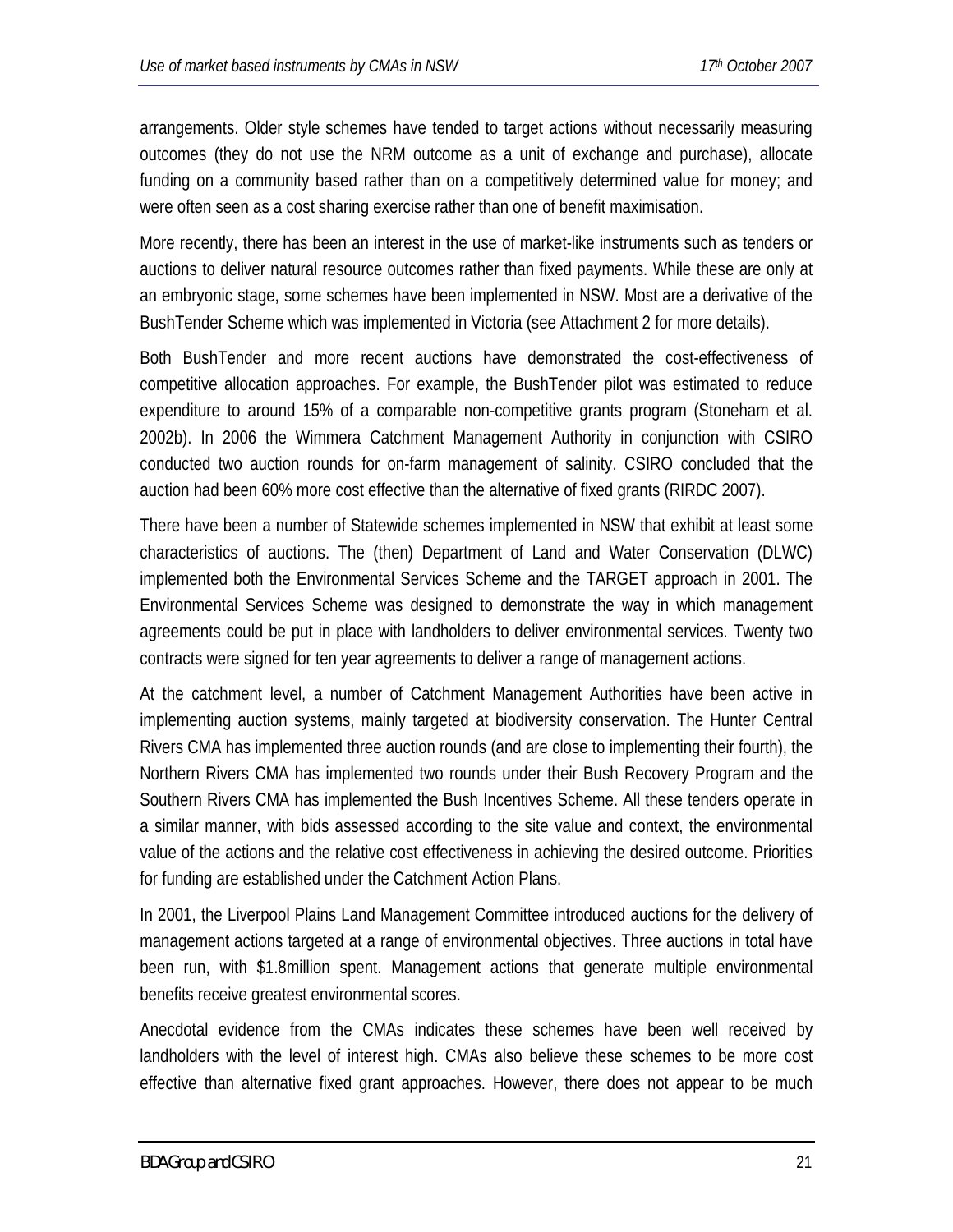empirical assessment of how effective the schemes have been, both in terms of delivering environmental outcomes as a result of the management actions that have been contracted, nor the cost effectiveness.

Tenders or auctions have focused almost exclusively on achieving biodiversity conservation objectives. In New South Wales, this has been driven by the implementation of new native vegetation legislation and the direct role that the CMAs play in the implementation of the legislation. Very few tenders have been used to manage other natural resource management issues.

However, a recently announced auction in Victoria, called Stream Flow Tender (VDSE 2007), will see the government purchasing management actions that will contribute to improved stream flows. It will allow licence holders to decide themselves their most cost-effective way to make water available for environmental flows, through either changing their licence access conditions, reducing the volume they are allocated or surrendering their licence. Bids will be assessed according to the best value for money for environmental benefit. While participation in the scheme is voluntary, if targeted volumes are not achieved, mandatory changes are proposed.

Similarly, the NSW Government, via its Riverbank program, has entered water markets to purchase water access rights for environmental purposes. To date, purchases have been made on an opportunistic basis with both individual sellers and via brokers, however the use of tender mechanisms is being investigated.

The MDBC is also in the process of completing a pilot water purchase program under the Living Murray initiative. Some 20 GL has been identified via an expression-of-interest process where bids were assessed on a weekly basis based on cost-competitiveness. While not a formal tender system along the BushTender model, it did nonetheless take advantage of competition among sellers to minimise total budget costs.

#### *Negative price based*

To date in the NRM sector, policy interventions to promote environmental objectives have largely been through government funded positive price incentives, rather than through negative price based instruments such as performance bonds, taxes, fees or charges.

There are however some examples, such as environmental levies used by some NSW councils, levies collected by the Australian Government to fund Rural Research and Development Corporations, and one-off levies such as the levy payable on sugar to fund the Sugar Industry Reform Program (SIRP) which provides support to the industry to ensure its long-term viability and sustainability. Interstate, Victoria uses salinity charges to manage new developments they may impact salinity discharges to the River Murray, as part of its commitment under the Murray-Darling Basin tradeable salinity credits scheme (discussed below).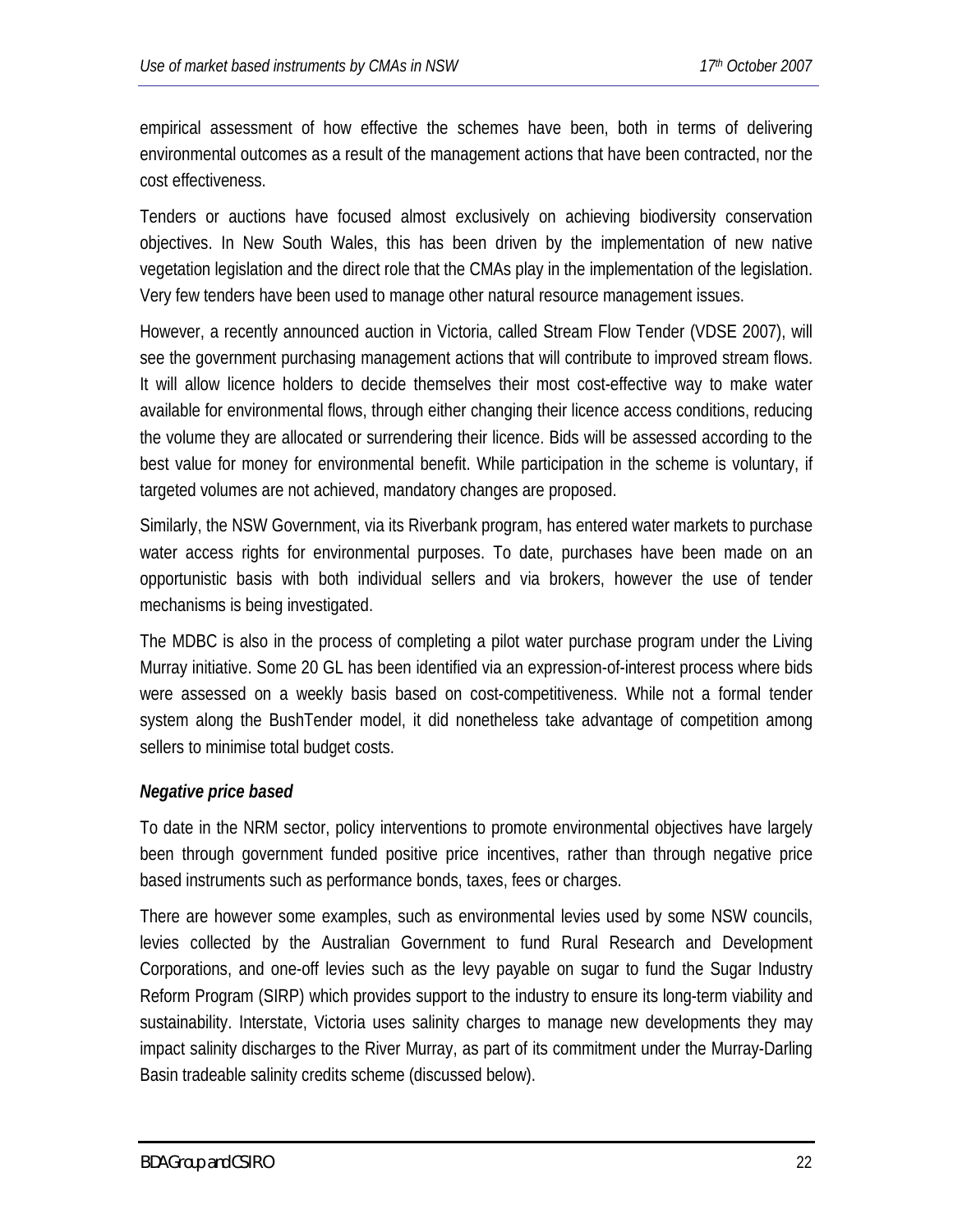#### **Box 2.1: Auctions in more detail - the Bush Incentives Auction**

The scheme funds the management of selected sites that support native vegetation communities, particularly those that are officially listed as threatened, have been largely cleared or exist only as small remnant patches in the landscape.

The scheme uses a tender process to identify bids that offer the best value for money in protecting vegetation. Following a site visit, the landholder identifies the services they can provide in a management plan prepared with CMA staff. The landholder then submits a bid, indicating the amount of money required to provide the services outlined in the plan. The bids are assessed by the CMA in terms of conservation value divided by the funds sought. The conservation value is made up of the conservation significance of the site, how well its connected to other native vegetation in the landscape, condition of the site, size of the site and the landholder management actions.

Initially landholders could sign a five or ten year agreement with the CMA. After a review of initial rounds the CMA has recently changed the agreement length to a 10 or 15 year agreement or one that can be signed for perpetuity. Payments are made for the first four years of the contract with a large proportion of payment occurring up front (60%) and the remaining payments spread across the remaining three years. Although not explicit, longer contracts are preferred by the CMA.

The CMA has determined a threshold environmental value below which the CMA has determined there is no biodiversity benefit from funding works.

There have been four rounds so far. Some including both table land and coastal landholders and some only including one or the other (dependant on staff in required locations)

Sources: Discussions with Southern Rivers CMA staff August 2007 and DECC 2006 [http://www.southern.cma.nsw.gov.au/pdf/SRBI-QA.PDF,](http://www.southern.cma.nsw.gov.au/pdf/SRBI-QA.PDF) accessed 12 July 2007.

#### *Market creation – quantity based MBI*

The development of markets for environmental resources, such as salinity, nutrients and greenhouse gases, are still in their infancy in Australia.

Two salinity trading schemes are in operation in Australia. These are the Tradeable Salinity Credits under the Murray Darling Basin's Salinity and Drainage Strategy and the Hunter River Salinity Trading Scheme in NSW. Under the Murray-Darling Basin tradeable salinity credits scheme, State government funded salt interception schemes received credit under the Strategy. Any new irrigation, drainage or industrial developments that create a net increase in salinity need to be allocated equivalent credits. Credits held by State governments can be traded and new credits are issued for measures that reduce salinity. The MDBC maintains a credit register and monitors state compliance against the Salinity Strategy.

The Hunter River Salinity Trading Scheme regulates discharges of saline water from coalmines and power stations in the Hunter River catchment above Singleton. The objective of the scheme is to manage saline water discharges so as to minimise impacts on irrigation, other water users and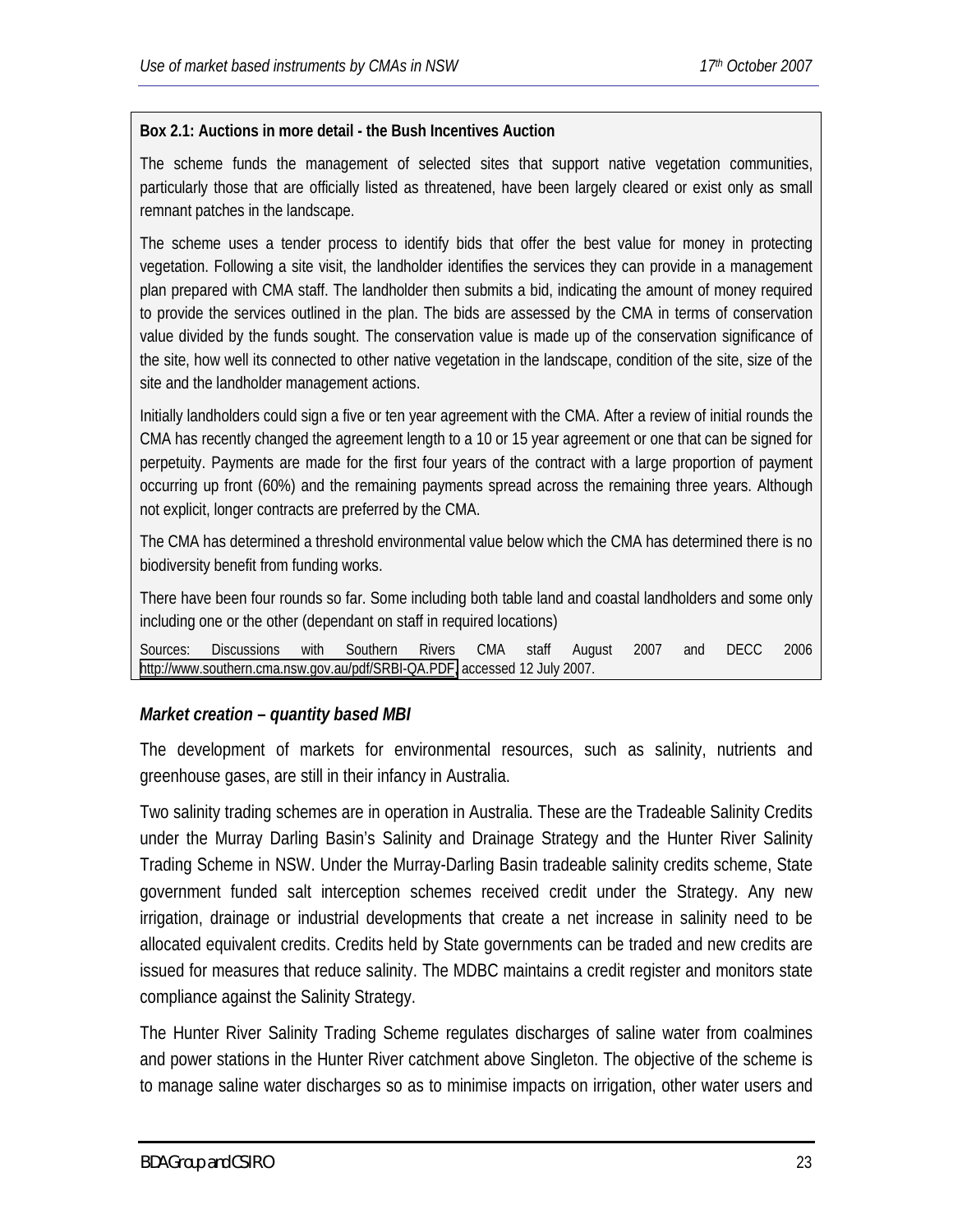on the aquatic ecosystem. The scheme manages salinity by restricting discharges to a share of that which can be safely diluted within a high flow event. Credits are allowed to be traded. Credit trading gives each licence holder the flexibility to increase or decrease their allowable discharge from time to time while limiting the combined amount of salt discharged across the valley. An online trading system allows licence holders to trade quickly and simply. The trades can be for a single day or longer periods and the terms of the trade are negotiated by the parties involved.

A study of the potential for a cap and trade approach to manage net recharge in the Coleambally Irrigation Area determined that while it was feasible to design a system of property rights and a cap for irrigation – induced salinity in this instance the gains were not sufficient to precede with this policy instrument (CSIRO and BDA Group 2005). The main reason why the gains where unlikely to outweigh the costs were relatively small production benefits combined with significant costs to set up and maintain a system of property rights.

To manage greenhouse gas emissions the Australian and State governments have been investigating the potential of a cap and trade system. This would involve the establishment of a new right to emit carbon dioxide, a cap on the total carbon dioxide which could be emitted and the ability to trade these rights. While consideration of these schemes is still on-going, NSW along with other State governments have established statutory frameworks which recognise rights associated with carbon sequestered by trees and forests.

In the interim, a greenhouse gas abatement scheme has been established for electricity retailers in NSW - the NSW Greenhouse Gas Abatement Scheme6. While liabilities do not extend outside of these parties, landholders are able to generate carbon sequestration credits provided they meet certain criteria. Initially only freehold landholders were able to take up this option but since February 2007 leasehold landholders can also generate these sequestration credits. Actions to create these credits may also create biodiversity and salinity benefits, and hence reduce the costs of achieving other environmental outcomes.

Experience with the development of a trading scheme for nutrients has been gained with a scheme trialled in South Creek, a tributary of the Hawkesbury River in NSW. In 1996, the NSW EPA introduced the South Creek Bubble Licence Scheme, which mandated significant reductions in nutrient discharges from a group of three sewage treatment plants, and allowed them to trade 'abatement effort' between themselves7. The inclusion of diffuse source offsets was recently trialled through an extension of the scheme - the South Creek Pilot Offset Scheme. Under this expanded scheme, the sewage treatment plants as well as a major urban land developer, could meet their

<u>.</u>

<sup>&</sup>lt;sup>6</sup> For further information see: http://www.greenhousegas.nsw.gov.au/documents/Intro-GGAS.pdf, accessed 13 July 2007.

 $7$  While the three sewage treatment plants have the same owner (Sydney Water), their different operating structures has resulting in beneficial trades occurring between them in order to meet the bubble licence conditions.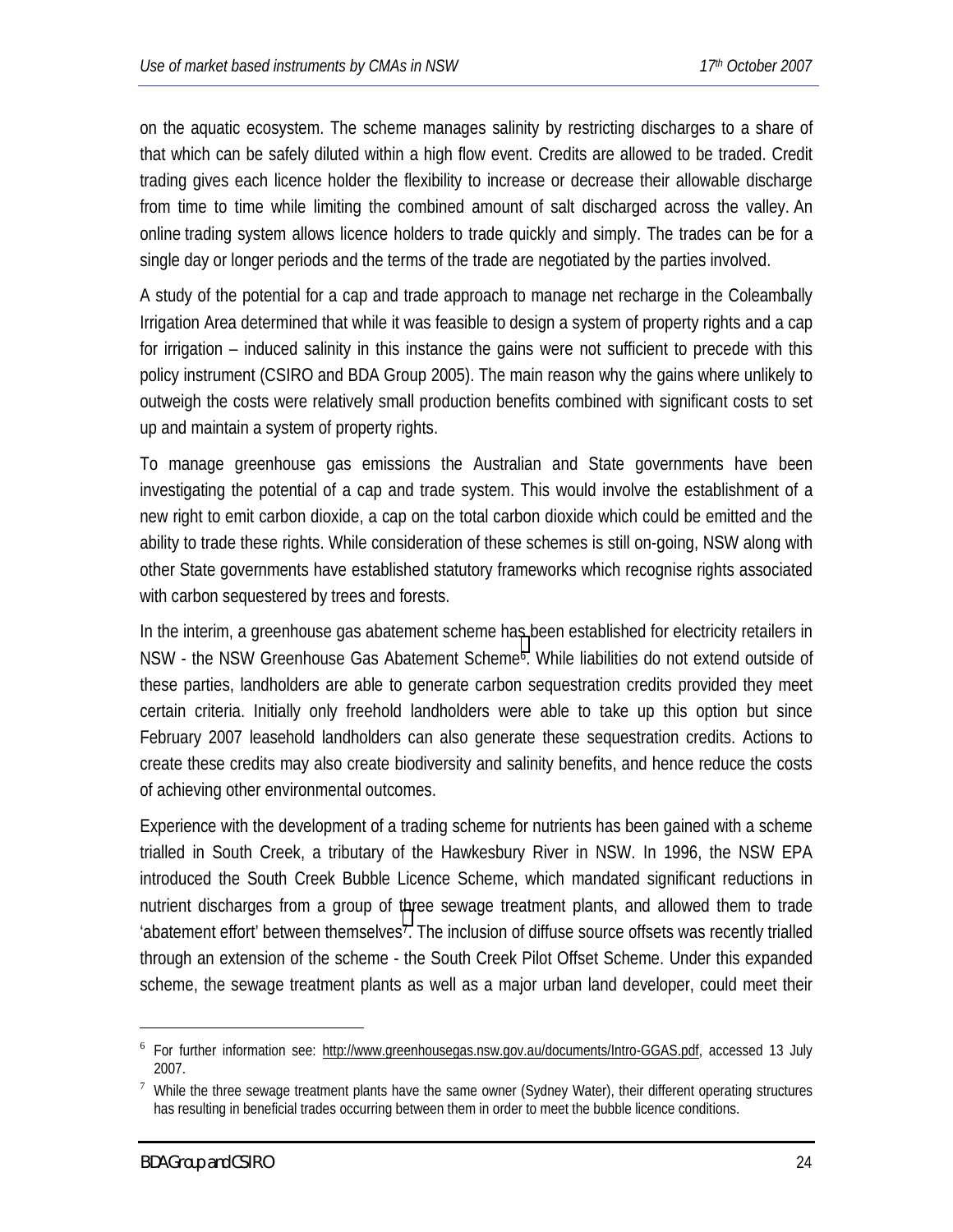nutrient reduction liabilities through purchasing nutrient offsets from nearby landholders. Eight offset projects were initiated under the scheme, including installing dams at market gardens to capture and store water and an irrigation recycling scheme to minimise runoff, building wetlands, installing fences on grazing properties to prevent cattle eroding creek banks (BDA 2005).

#### *Compliance offsets – Quantity based MBI*

The most common quantity based instrument for NRM that has been implemented in NSW has been compliance offset schemes to manage native vegetation and biodiversity (including fisheries habitat)<sup>8</sup>.

At the State wide level, BioBanking is currently being implemented as an offset tool to manage the impacts of urban development on biodiversity conservation. BioBanking will allow 'biodiversity credits' to be generated by landowners who commit to enhance and protect biodiversity values on their land. These credits will be protected by conservation agreements with landholders. These credits can then be sold. Developers can buy these credits and use them to offset the impacts on biodiversity values that are likely to occur as a result of development. Work is still being done by Department of Environment and Climate Change (DECC) to develop the assessment methodology which will determine how many credits can be generated by a site and how many credits a developer will need to purchase for a development on a site.

The second State wide scheme is the development of native vegetation offsets under the *NSW Native Vegetation Act 2003.* Under the Act, landholders seeking to clear native vegetation must seek approval from their relevant Catchment Management Authority (CMA) who then must utilise a computer modelling program – the Property Vegetation Plan Developer (PVPD) – to assess likely impacts. Clearing of remnant vegetation will only be approved if overall management actions improve or maintain environmental outcomes.

Clearing will not be permitted when the PVPD delivers a 'red' light, while a 'green' light indicates that clearing can proceed subject to an approved Property Vegetation Management Plan. Offsets are allowable where landholders have received an 'amber light' under the PVPD. The 'amber' provision allows clearing on the condition suitable offsets for the lost ecosystem services are provided. Where there is no potential for 'on-farm' or 'local' offsets, assistance via an 'Offset Pools' provision may be available. Assistance is conditional on satisfying the relevant CMA that the landholder will suffer relative hardship and real financial loss due to not being able to clear.

<u>.</u>

<sup>&</sup>lt;sup>8</sup> The NSW government introduced offsets for aquatic habitats. See Attachment 1 for more information.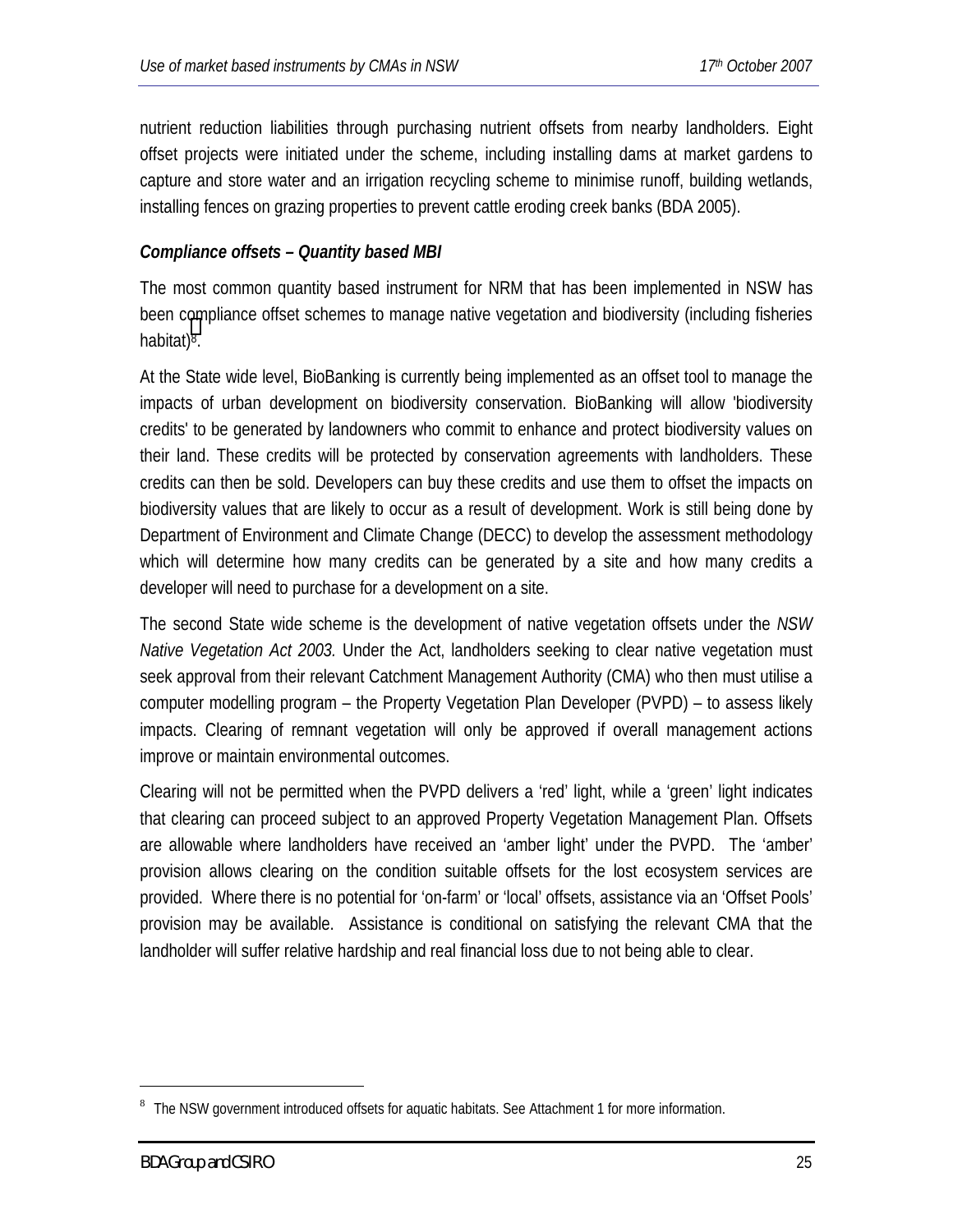#### **Box 2.2: Offset schemes in more detail - BioBanking**

Currently, biodiversity offsets are developed on a case by case basis in NSW. A number of offsets have been negotiated during the development consent process. The DECC is currently piloting a biodiversity offsets and banking scheme called BioBanking to formalise the offsetting process and create greater certainty and transparency with assessment procedures. The objective of the scheme is to stop the decline in biodiversity as a result of development by requiring biodiversity values to be maintained or improved and allow consolidated areas of biodiversity to be protected.

BioBanking will allow 'biodiversity credits' to be generated by landowners who commit to enhance and protect biodiversity values on their land. These credits will be protected by conservation agreements with landholders and can then be sold. Developers can buy these credits and use them to offset the impacts on biodiversity values that are likely to occur as a result of development.

The Scheme will support biodiversity certification requirements under planning legislation and be consistent with property vegetation planning processes under the *Native Vegetation Act*.

Under the *Threatened Species Legislation Amendment Act 2004*, the Environment Minister may certify environmental planning instruments. Where development will lead to biodiversity loss, gains will be needed in other appropriate areas to offset the loss. The BioBanking scheme will provide an 'alternative path' through the threatened species regulation by allowing offsets where biodiversity certification has been conferred on the planning instrument – this means that 'persons who would currently require threatened species licences, assessments, concurrences, or who are required to apply the threatened species test of significance, can participate in the BioBanking scheme *instead* of going through the existing complex processes (DECC 2005, p. 3; DECC 2006). Key aspects of the proposed scheme are summarised below:

- Development will firstly be required to avoid or minimise impacts through appropriate on-site actions.
- There may be thresholds where development cannot proceed because offsets cannot maintain biodiversity – as determined through spatial analysis.
- Where development can proceed, BioBanking may be used to meet the 'improve or maintain' requirement for biodiversity certification.
- Biodiversity offsets must ensure like-for-like replacement, with the biodiversity assessment tool considering structure, function and composition, scale, conservation status of ecological communities and ensure long term viability and functionality of biodiversity.
- Developers would use the 'rules-based' assessment tool to identify if the use of offsets is appropriate; and the number of biodiversity credits needed.
- Individuals can set up and manage biodiversity bank sites under a conservation agreement and generate credits. These lands will be secured and managed in perpetuity to protect and enhance their biodiversity values. The credits could be sold and used to offset the impact of developments elsewhere. Funds generated by the sale would be used for the future management of the site.
- DEC, as the scheme manager, would verify credits requirements, authorise BioBanks and issue credits, audit Banks, recover administration costs from participants, manage a credit register, etc.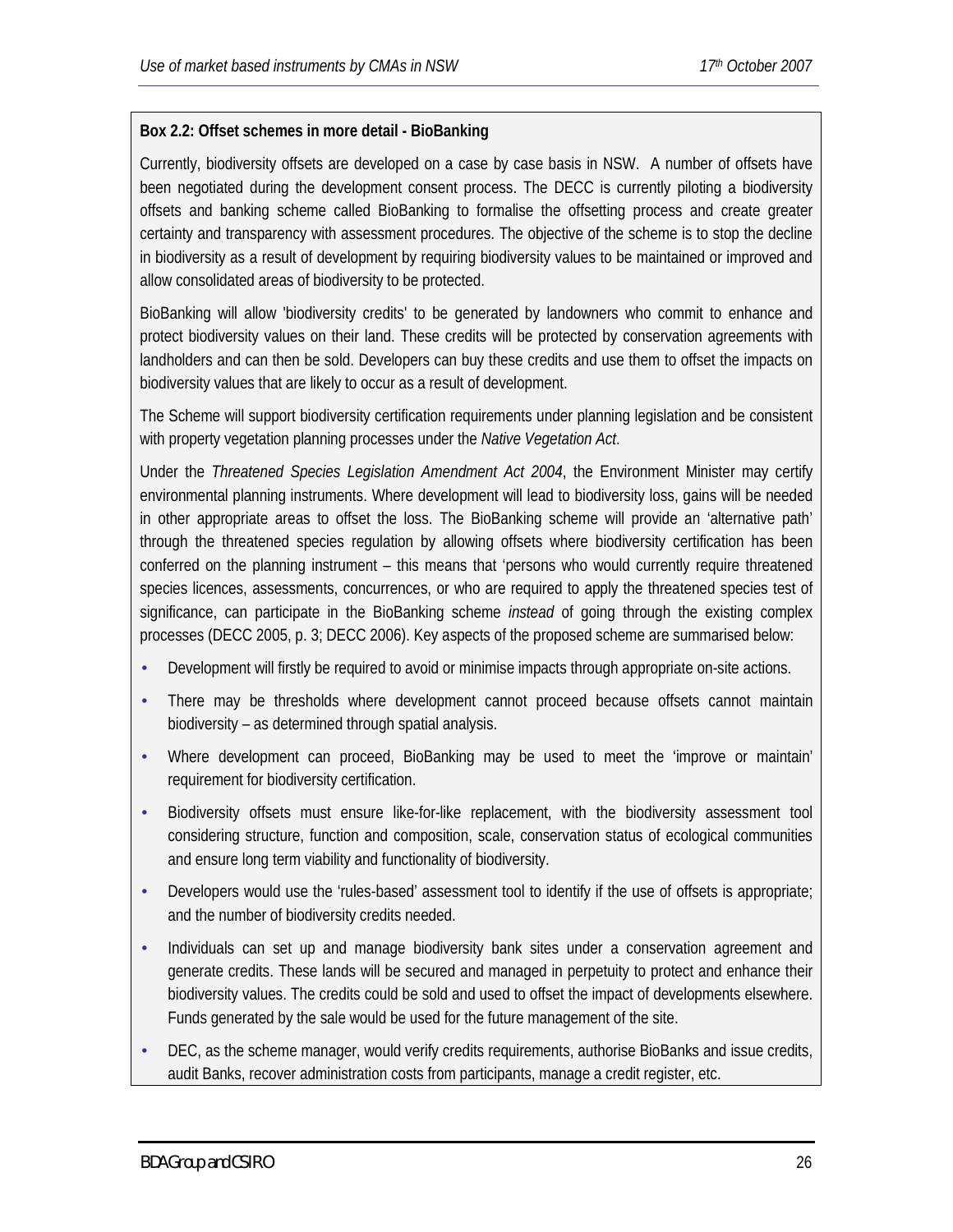• The most critical aspect of the scheme, and indeed most biodiversity management schemes, will be the identification of biodiversity values and robustness of actions to maintain or replace them. For the BioBanking scheme, it is proposed that the biodiversity assessment tool be based on the tools that have been developed for the property vegetation planning process under the *Native Vegetation Act* – that is, the PVP Developer. It will, of course, need to be extended to address biodiversity impacts not related to clearing (e.g. drainage of a wetland).

In recognition of the risks that management actions may not achieve ecological outcomes, offsets greater than 1:1 will be sought to provide a safety margin. A three month pilot is due to comment with implementation scheduled for after the pilots completion.

Source: [http://www.environment.nsw.gov.au/threatspec/biobankscheme.htm,](http://www.environment.nsw.gov.au/threatspec/biobankscheme.htm) accessed 13 July 2007.

The rules that underpin offset trading, ensure compatibility of sites and protect social and economic outcomes are yet to be developed. However, the Government has indicated that offsets may include agreeing not to clear regrowth, reducing stocking rates from areas of remnant vegetation, planting, re-seeding or improving habitat by weed control. In addition, offsets must:

- meet specific criteria for each environmental outcome;
- meet specific criteria to reach the 'improve or maintain' outcome;
- persist for at least the duration of the negative impact (which may be in perpetuity); and
- be in addition to actions or works carried out using public funds or to fulfil regulatory obligations (NSW Government 2005).

Frameworks for offsets have also been introduced by some NSW local councils. For example, the Liverpool City Council introduced a Habitat Offsets Policy framework to use offsets to address impacts on biodiversity from development proposals (DECC 2006) and the Camden Council introduced the Natural Assets Policy which is based on no net loss for land that has been identified as ecologically significant and introduces offset provisions where a developer cannot meet this obligation on-site.

#### *Market Friction – information provision*

Relatively few MBIs have been specifically targeted towards improving the way that markets work in order to achieve environmental objectives. Where they have been investigated, the key instrument here is labelling. Mandatory labelling requirements exist for farm chemicals, and more broadly, most State governments have introduced labelling schemes for energy efficiency. Voluntary 'green' labelling schemes are also common (such as in relation to organic produce and greenhouse gas emissions), although the extent to which they are supported with certification requirements and the veracity of those requirements varies.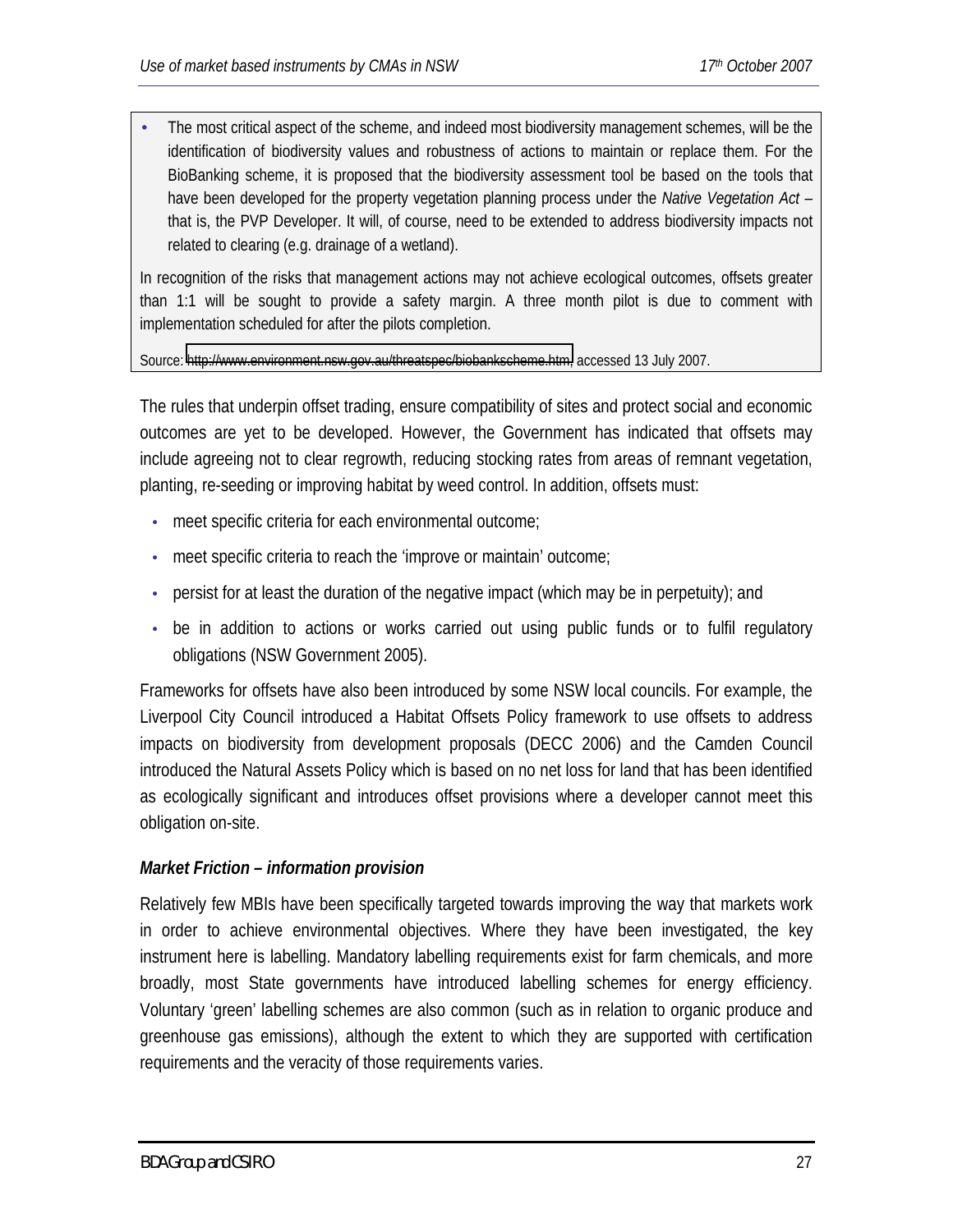#### <span id="page-27-0"></span>*Market friction – reducing transaction costs*

Again, there have been few policies that have been directed at reducing the transactions costs of markets. Nevertheless, an important component of the development of any new market has been establishing trading systems that minimise transactions costs. For example, as the depth and breath of water trading increased, more streamlined administrative procedures were developed to reduce the time taken to approve trades.

The development of risk management tools has also been a focus of economic research. Crop insurance has been of ongoing interest but generally found unworkable, while recent studies have investigated potential instruments to support the introduction of conservation management practices when risk was seen as a barrier to change.

#### **3.3 Key methodological developments**

#### *3.3.1 Development of metrics*

Rights and responsibilities necessary for MBIs will only be credible where there is a clear and demonstrable link between the rights specified and environmental outcomes sought. The allocation of rights, trading of rights, and the monitoring and enforcement of performance, are all dependent on sound metrics. That is, physical measures of the environmental outcome, or a suitable proxy for the outcome.

For example, an emissions permit may have a 'performance basis' defined in terms of the annual quantity of allowable emissions. Alternatively, the basis may be specified in terms of a pollution process such as the expected recharge of a groundwater aquifer, which has a functional relationship to the level of dryland salinity in a catchment. In some cases an 'input basis', such as the permissible use of a polluting input, may be used when there is a clear quantifiable link between the quantities of input used and consequent pollution levels.

Generally an instrument will be more efficient if applied closest to the point of environmental damage and vice-versa. However this needs to be balanced with the technical capability and costs involved in establishing workable metrics. Some MBIs have been introduced that are applied to inputs or processes when a more efficient outcome metric could have been used.

The metric represents a complex bundle of trade-offs and is not simply a question of estimating a measure of biophysical change (which in itself is extremely complex) but often must also take into account other drivers of values. For example, the location of change may be important. The core of metric design is the conversion of spatially distributed and differing degrees of outcome change into a single, cardinal, comparable unit. This single unit facilitates comparison of environmental service production at different locations.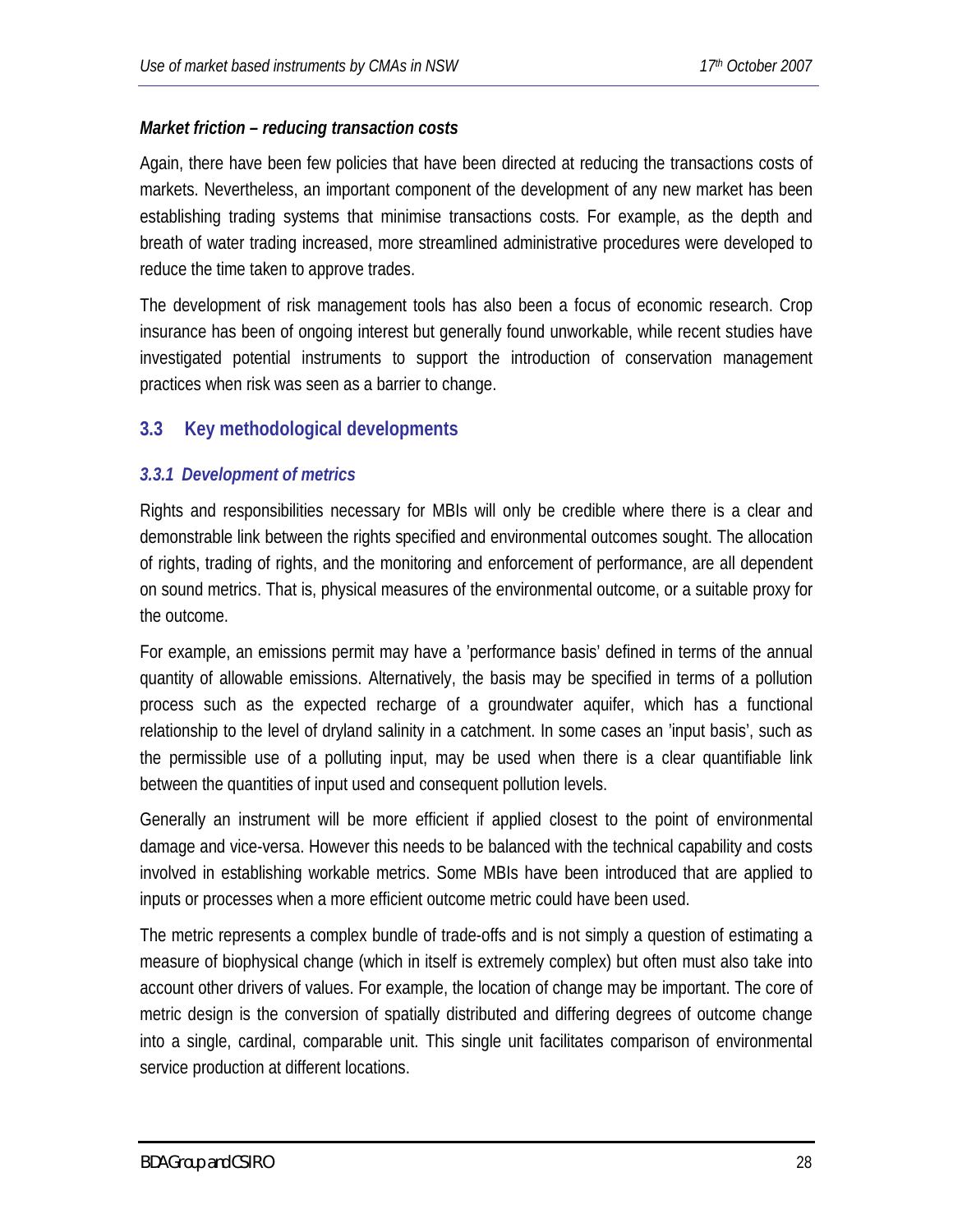The design of an appropriate metric remains a critical issue in MBI development. A variety of metric design frameworks have recently been developed or proposed (eg under the NAP National MBI program) to aid MBI practitioners.

#### *3.3.2 Developments with tender instruments*

As the experience with tender mechanisms grows in Australia, improvements in the area of targeting auctions to outputs and to achieving multiple benefits are occurring.

Subsidies and grants have almost exclusively been directed at offsetting (some) input costs associated with promoting or protecting biodiversity, rather than paying for delivered outcomes. For example, *Bushcare* grants may assist with fencing costs for preserving an area of native vegetation, but the exact environmental services being 'purchased' (biodiversity, soil conservation, etc) are rarely estimated and directly rewarded. The establishment of the *BushTender* trials in Victoria signalled a shift by government to purchasing environmental *outputs*. However the difficulties involved in identifying environmental outputs arising from changes in farm inputs and land uses should not be underestimated.

Accordingly, outcome-based MBIs remain a novel policy instrument in Australia. A current research project in the NSW Murray catchment, *Auctions with outcome bonuses – An Application to Ground Nesting Birds in the Murray Catchment,* is investigating the effectiveness of achieving the targeted environmental outcome of habitat conservation of different input and output based performance measures and incentives in an auction framework.

Most of the auctions conducted so far in Australia target one environmental outcome, generally native vegetation or biodiversity. A more recent development has been the investigation of auctions that deliver multiple environmental outcomes with the one auction. This concept was first examined in Victoria, with the EcoTender scheme. EcoTender follows similar technical lines as BushTender, but is based on delivering salinity, water quality, water quantity and biodiversity outcomes in the one tender. The main keys to success from the trial in Victoria were the multidisciplinary approach to design and implementation, the specialist skills that were developed and the consideration of the relationship between actions on the ground and overall outcomes in the contract design (Eigenraam, Strappazzon, Lansdall, Ha, Beverly and Todd 2006).

A multi-outcome auction approach has the advance of also being able to introduce third parties who may be interested in purchasing some of the environmental outcomes. For example, in the Victorian trial case, about 80% of the carbon sequestered was able to be sold to a third party. While a multi outcome auction has the potential to be more cost effective at achieving many environmental benefits than an individual auction for each outcome, policy makers need to exercise caution when considering the application of a multiple outcome auction. Policy makers should ensure that landholders can actually deliver the multiple outcomes before additional effort is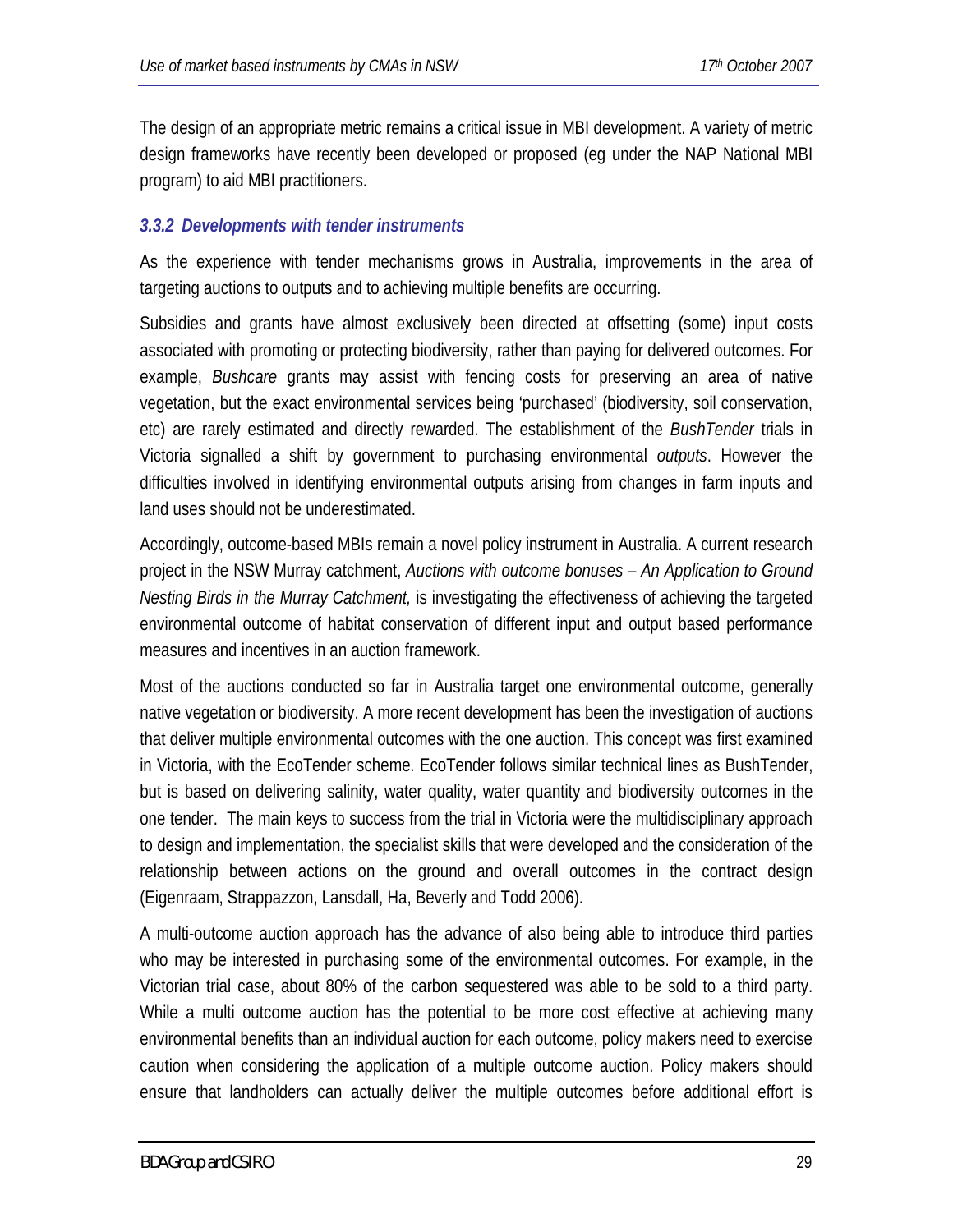invested in creating this instrument. It is also only worthwhile if there is variation in the ratio at which different products are produced. If a biodiversity unit always creates 1 unit of carbon, it does not make sense to measure these separately in a multiple outcome auction.

Another issue that is being explored in more recent trials of competitive tenders is the possibility for landholders to put in joint bids that cover activities on more than one spatially connected property. The hypothesis is that this may generate greater environmental benefits at the landscape scale than bids that are fragmented across the landscape. For example, a recent CSIRO project investigated how to establish vegetation corridors in the Desert Uplands of Queensland using auctions or other voluntary arrangements. Agreements between 10-12 landholders are required to create a corridor. These mechanisms offer new pathways to achieving landscape management goals through voluntary mechanisms in ways that were previously thought implausible or highly unlikely.

#### *3.3.3 Offset schemes capturing diffuse sources*

A recent development with compliance offsets is the inclusion of diffuse source offsets. Within Australia so far, offset schemes have generally included only point sources due to the lack of biophysical understanding about both the extent of diffuse source pollution and the relationship between a diffuse source action and the environmental outcome. However, as scientific understanding improves, and as estimates of the cost effectiveness of diffuse source actions has been obtained, governments are now considering including diffuse source polluters in these schemes.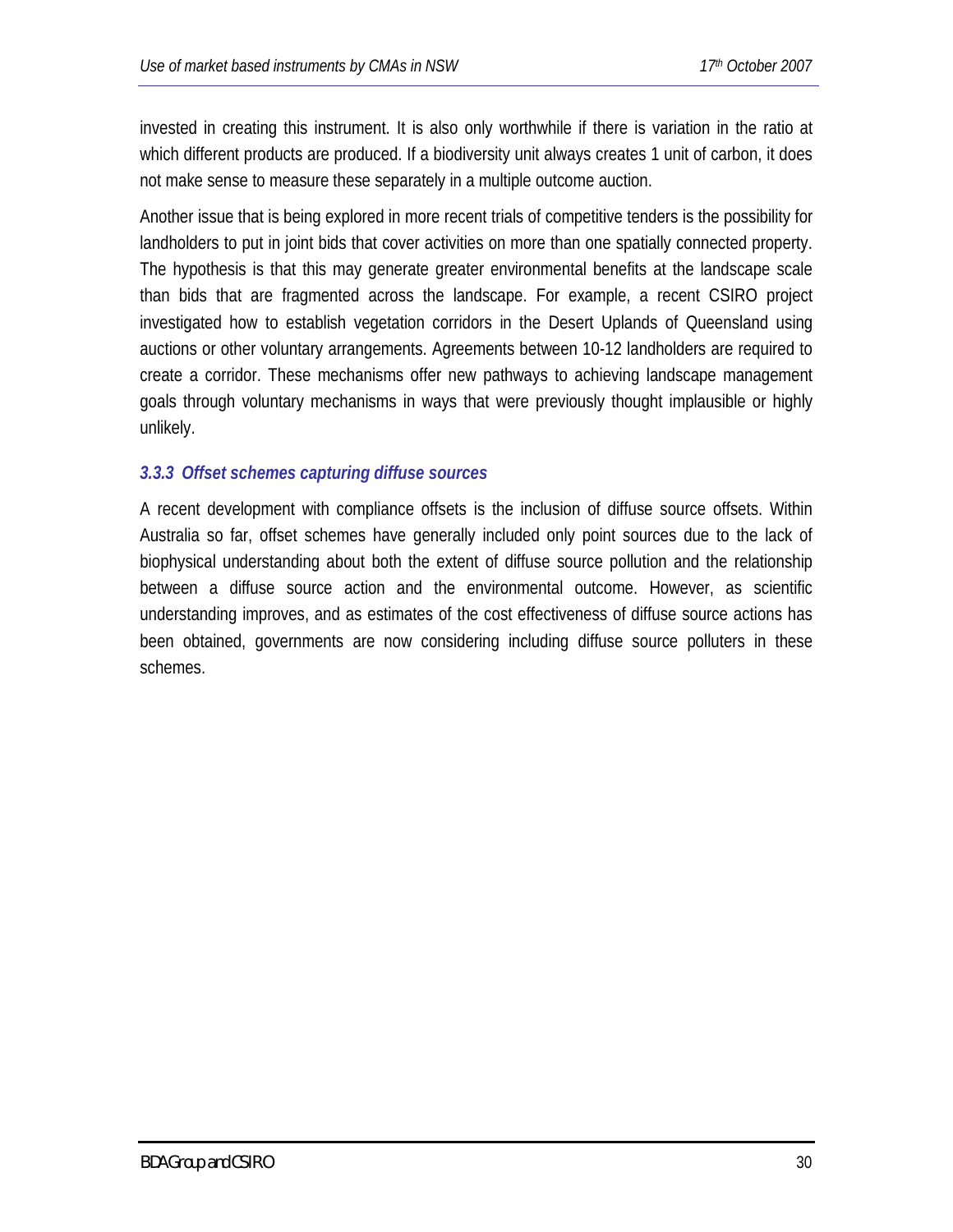# <span id="page-30-0"></span>**4 THE NSW POLICY AND LEGISLATIVE CONTEXT**

#### **4.1 CMAs as a part of the NSW governance structure**

In November 2006 the NSW State Government launched its State Plan. The purpose of the State Plan is to set clear priorities for Government action with challenging targets for improvement to guide decision making and resource allocation9. The Thirteen Catchment Management Authorities (CMAs) established across NSW in 2003 (Box 4.1 and Figure 4.1) are a part of the State Plan implementation.

The establishment of the CMAs is specifically to facilitate strategic investment and accountability in natural resource management (NRM) and to ensure that regional communities have input into natural resource management in their catchments<sup>10</sup>. The CMAs formally began in 2003.

| Table 4.1 The Thirteen NSW Catchment Management Authorities (CMAs) |                               |  |  |  |  |
|--------------------------------------------------------------------|-------------------------------|--|--|--|--|
| Western                                                            | <b>Gwydir / Border Rivers</b> |  |  |  |  |
| Lower Murray Darling                                               | <b>Northern Rivers</b>        |  |  |  |  |
| Murray                                                             | Hunter / Central Rivers       |  |  |  |  |
| Murrumbidgee                                                       | Hawkesbury / Nepean           |  |  |  |  |
| Lachlan                                                            | Sydney Metropolitan           |  |  |  |  |
| <b>Central West</b>                                                | Southern Rivers               |  |  |  |  |
| Namoi                                                              |                               |  |  |  |  |

The CMAs are statutory bodies established under (part 4 of) the *Catchment Management Authorities Act* 2003 (CMA Act). CMAs operate with boards whose members are appointed by and are accountable to the Minister.

CMAs are the primary means for the delivery of Federal and State funding to help landholders improve the natural resources of the state. The NSW CMAs are responsible for the spending of the Federal and State government jointly funded National Action Plan (NAP) and Natural Heritage Trust (NHT) \$436 million for on-ground works around NSW over the period 2003/4 to 2006/07 (NRC 2006).

1

<sup>&</sup>lt;sup>9</sup> NSW State Government www.nsw.gov.au/StatePlan - accessed 20th August 2007

<sup>&</sup>lt;sup>10</sup> CMAs NSW www.cma.nsw.gov.au 2007 - accessed 3rd July 2007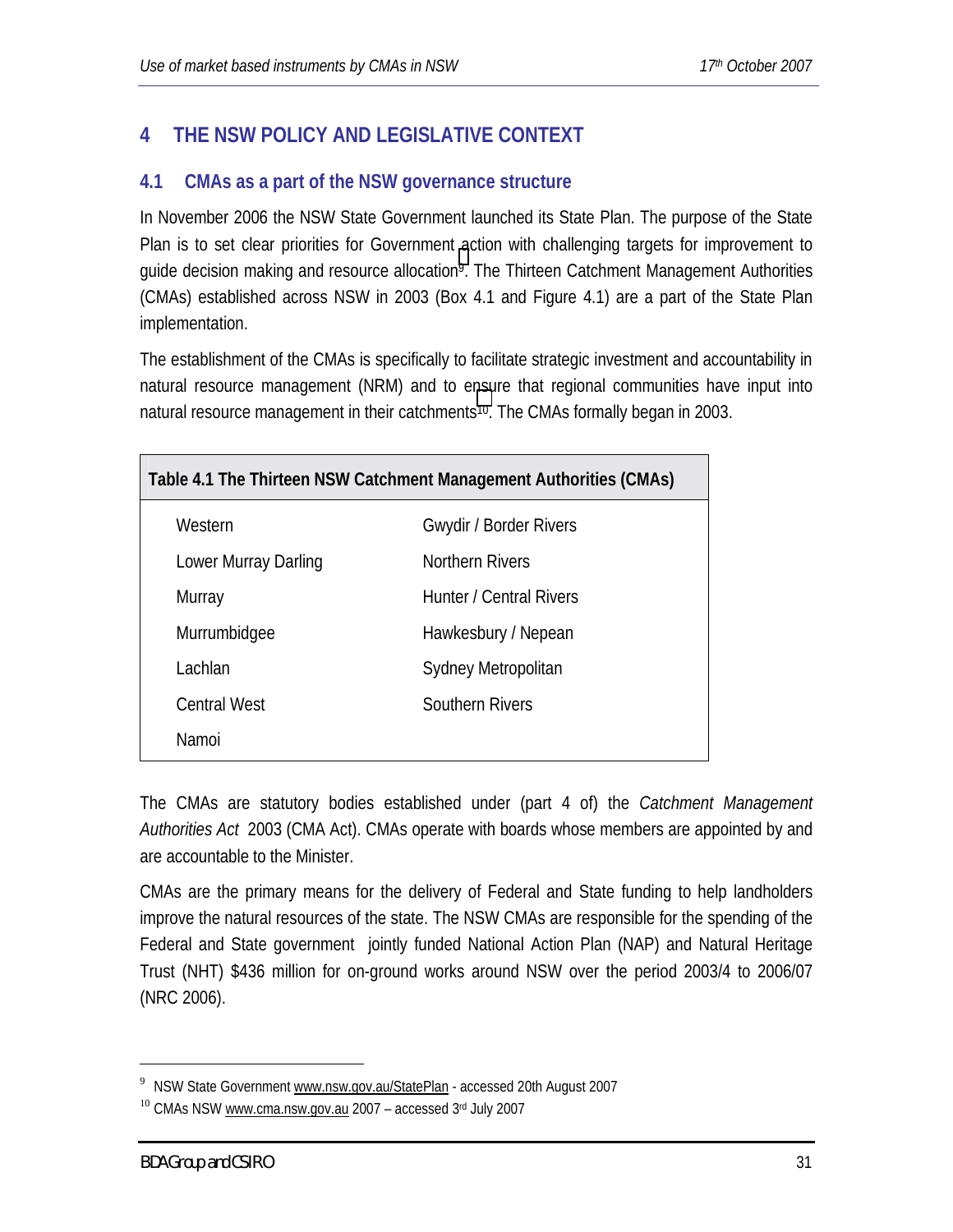In addition to Government funding, CMAs also gain investment from community, local government and sometimes even business (often for specific projects) (HCRCMA 2007). Schedule 4 of the *Catchment Management Act 2003* gives authorities the ability to levy catchment contributions if they have a shortfall in the funding available for catchment activities in the annual implementation program and if specifically authorised by regulations (NRC 2006, CMA Act 2003, Schedule 4). There is some ministerial jurisdiction over levying in that at the beginning of a charging year a CMA must disclose its income sources and proposed expenditure for that year (NSW CMA Act 2003).

The Hunter Central Rivers CMA is the only CMA that currently raises funds through a levy (and then only raises a levy from landholders in the Hunter Valley section of the catchment). The levying mandate is a legacy left over from when the HCRCMA was a trust.



**Figure 4-1: Location of CMAs in NSW**

Source: NSW CMAs 2005 [\(www.cma.nsw.gov.au\)](http://www.cma.nsw.gov.au/)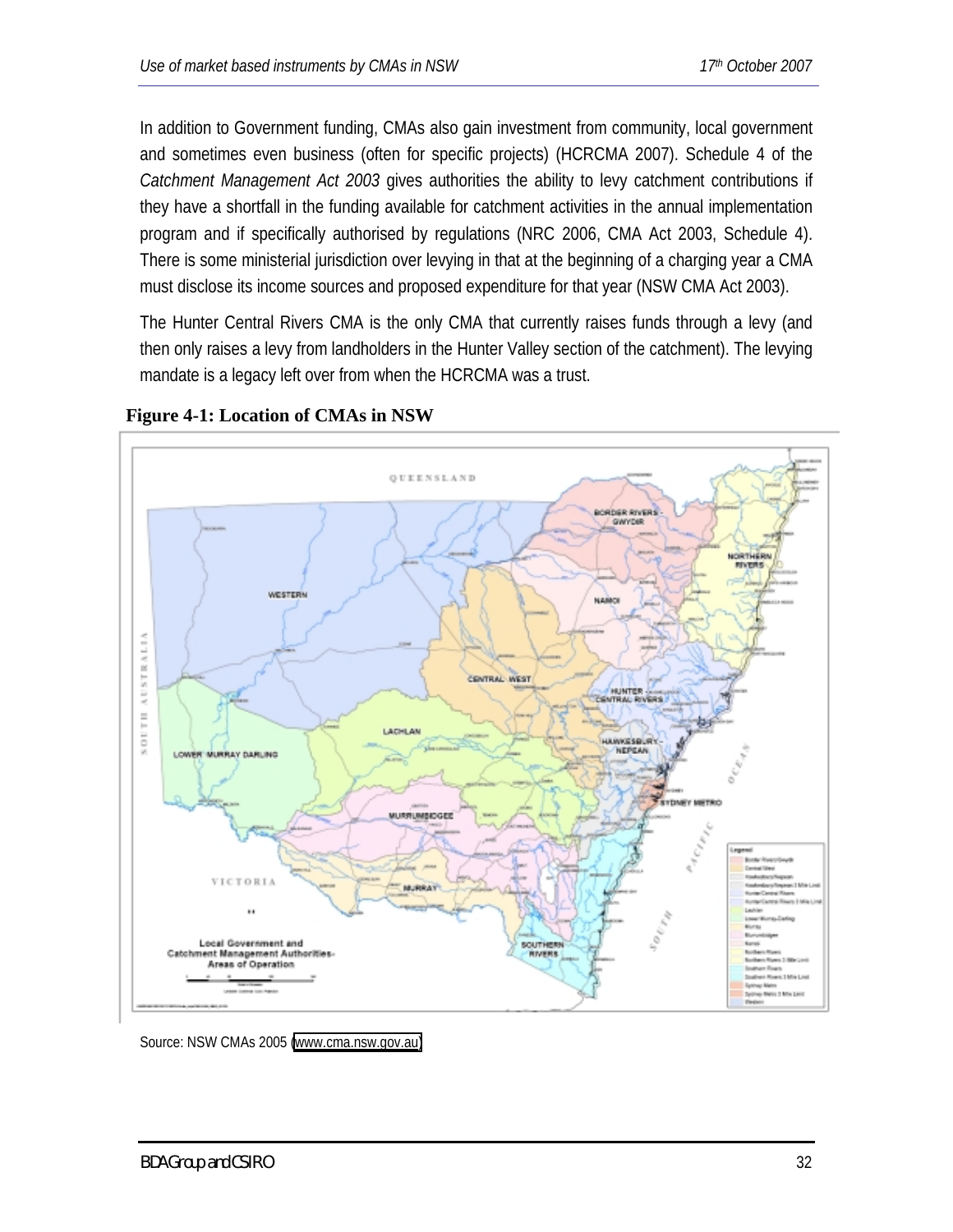## <span id="page-32-0"></span>**4.2 Catchment Action Plans (CAPs)**

To deliver NRM improvements and to do this in a way that is integrated across different layers of government and strategic across NSW (NRC 2006), CMAs are required to develop ten year catchment action plans (CAPs). Developing the CAPs requires the identification of regional NRM priorities and the integration of these with state and national priorities and targets (NRC 2006).

The NRC standards by which the CAPS are required to be developed against and the state wide targets to be achieved by the CAPS are provided in Figure 4.2 and Box 4.2. Despite the fact that CAPs are developed according to law (specifically with reference to part 4 of the *CMA Act 2003*) and the CAPs and implementation plans are approved by the Minister, the CAPs are not legally binding in their implementation (HCRCMA, NRC 2006).

The lack of legal enforceability around CAPs results in the majority of CMA effort directed to an advisory role and in developing voluntary incentive type instruments. The one exception to this is the CMAs role in native vegetation management, this is discussed further in the next section.

#### **Box 4.1: NSW NRC standards for CMAs**

To assist CMAs in investing in NRM that is cost effective and protects and improves high value natural resource assets, the NRC have developed a guideline for standards for CMAs. The standard is the establishment of a quality process to deliver best practice natural resource management (NRC 2005a). The standard is a number of interdependent components which when applied successfully and together will support natural resource managers identify specific investment priorities and in developing methods for addressing these in the context of state wide targets. The standard is in place to assist CMAs:

- Use the best available information to result in structured and transparent decisions;
- Manage the NRM issue at the optimal spatial temporal and institutional scale;
- Collaborate with other parties to maximise gains, share or minimise costs;
- To meaningfully engage with the community;
- To effectively manage risk and maximise efficiency and effectiveness;
- Quantify and demonstrate progress towards goals.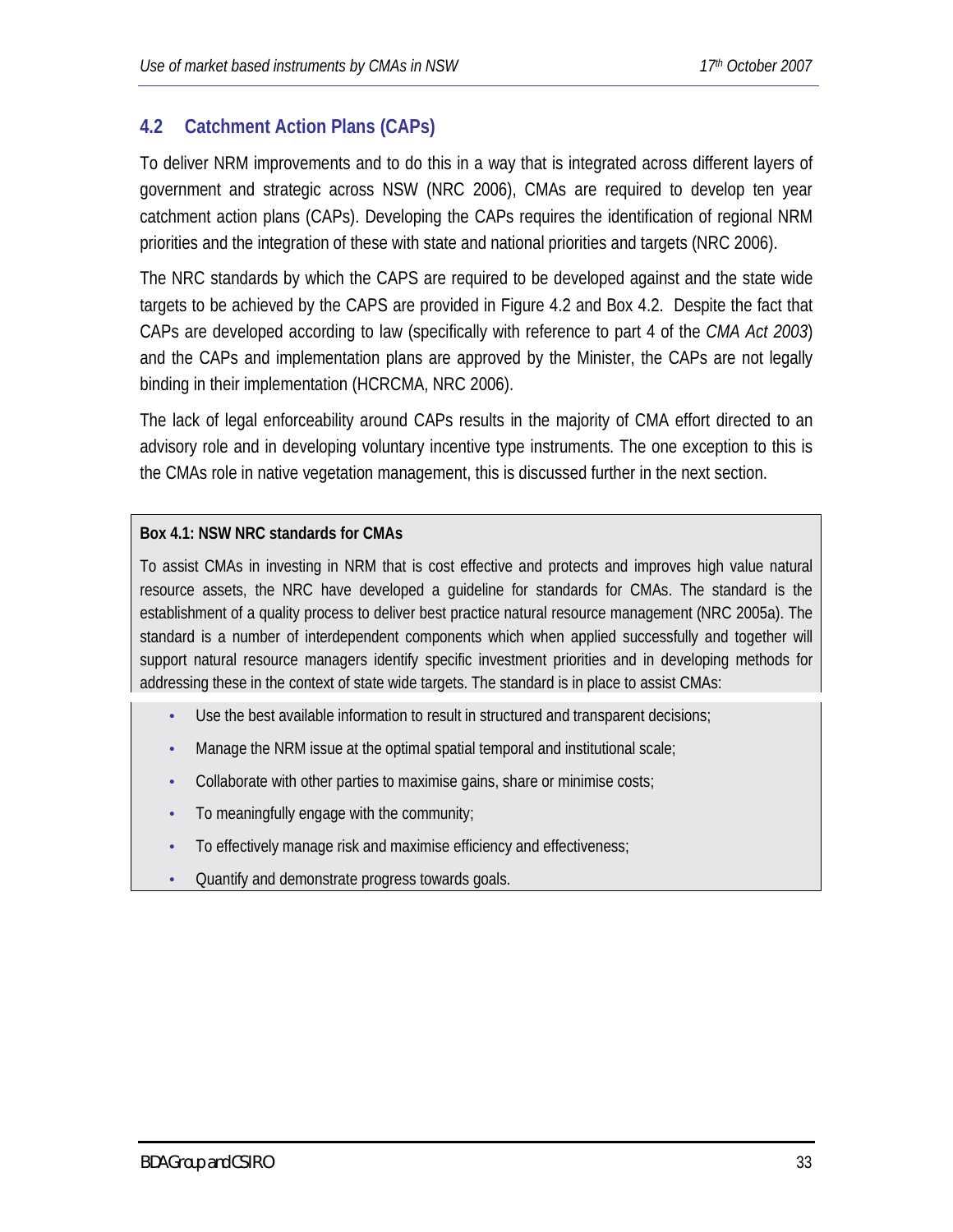| <b>Biodiversity</b>        |                                                                                                                                                              |  |  |  |  |
|----------------------------|--------------------------------------------------------------------------------------------------------------------------------------------------------------|--|--|--|--|
| <b>Macro Environmental</b> | By 2015 there is an increase in native vegetation extent and an<br>1.<br>improvement in native vegetation condition                                          |  |  |  |  |
|                            | By 2015 there is an increase in the number of sustainable populations<br>2.<br>of a range of native fauna species.                                           |  |  |  |  |
| <b>Specific Priorities</b> | By 2015 there is an increase in the recovery of threatened species,<br>3.<br>populations and ecological communities.                                         |  |  |  |  |
|                            | By 2015 there is a reduction in the impact of invasive species<br>4.                                                                                         |  |  |  |  |
| Water                      |                                                                                                                                                              |  |  |  |  |
| <b>Macro Environmental</b> | By 2015 there is an improvement in the condition of riverine<br>5.<br>ecosystems                                                                             |  |  |  |  |
|                            | By 2015 there is an improvement in the ability of groundwater systems<br>6.<br>to support groundwater dependent ecosystems and designated<br>beneficial uses |  |  |  |  |
|                            | 7.<br>By 2015 there is no decline in the condition of marine waters and<br>ecosystems                                                                        |  |  |  |  |
| <b>Specific Priorities</b> | By 2015 there is an improvement in the condition of important wetlands<br>8.<br>and the extent of those wetlands is maintained.                              |  |  |  |  |
|                            | By 2015 there is an improvement in the condition of estuaries and<br>9.<br>coastal lake ecosystems                                                           |  |  |  |  |
|                            | Land                                                                                                                                                         |  |  |  |  |
| <b>Macro Environmental</b> | 10. By 2015 there is an improvement in soil condition                                                                                                        |  |  |  |  |
| <b>Specific Priorities</b> | 11. By 2015 there is an improvement in the extent of land that is managed<br>within its capability                                                           |  |  |  |  |
| Community                  |                                                                                                                                                              |  |  |  |  |
| <b>Macro Environmental</b> | 12. Natural resource decisions contribute to improving or maintaining<br>economic sustainability and social wellbeing                                        |  |  |  |  |
| <b>Specific Priorities</b> | 13. There is an increase in the capacity of natural resource managers to<br>contribute to regionally relevant natural resource management.                   |  |  |  |  |

# **Table 4-2: NSW NRC State-wide targets for natural resource management**

Source: NSW Natural Resource Commission, [www.nrc.nsw.gov.au,](http://www.nrc.nsw.gov.au/) accessed 10<sup>th</sup> July 2007.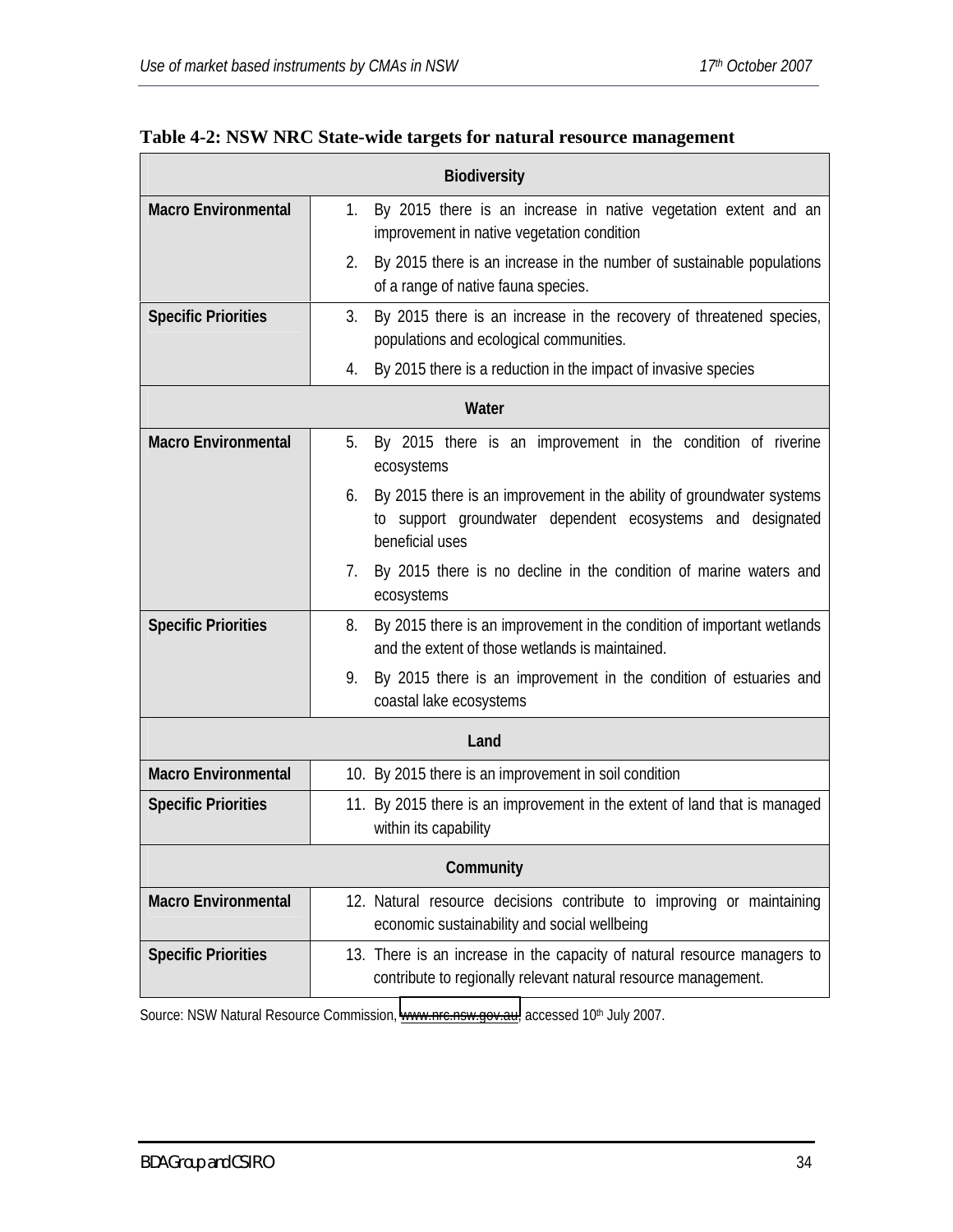## <span id="page-34-0"></span>**4.3 CMAs and their influence over NRM issues**

The development of the CAPs requires CMAs to recognise and gather information on NRM priorities and targets for their catchment. Across the CMAs these NRM priorities typically include water, vegetation/biodiversity, soil quality (erosion and salinity) and pests and weeds. Regardless of the desire to make changes in priority NRM areas, the level of influence that CMAs have in these areas will vary.

CMA influence can be categorised as either advisory, facilitative or direct/regulatory (or a mix of these) with the level of influence varying with NRM issue. Table 4.1 indicates the key CMA roles according to this classification.

#### **Advisory**

An advisory role is one where CMAs have influence in either an advisory, planning or an expert opinion role but do not have any legislative or enforcement powers in relation to actions associated with the NRM outcome. For example, the *Water Management Act 2000* requires that a member of the CMA sit on the water management committee but this is an advisory position on an advisory committee (*Water Management Act 2000*: Section 13 and 389A). Another potential advisory role of the CMA that could be granted by the Minister is in the monitoring of water quality and environmental health objectives as specified by the water management plans.

#### **Facilitative**

Due to the lack of enforceability of CAPs the role of the CMA could be considered to be largely facilitative. That is, the extent that CMAs can bring about land use change (in line with their CAPs and State Plans) is through facilitating voluntary behavioural change. This role has been seen to a large extent with the role out of grants and incentive schemes by CMAs to entice change.

Some of the potential roles of the CMA in water management can also be seen as facilitative. For example, section 389A of the *Water Management Act 2000* notes that the Minister may grant the CMA the ability to manage adaptive environmental water under access licences. The CMA would be able to manage environmental water licences by acting as a participant in the water market but only has an advisory role in the allocation of the initial environmental licences and over the rules of trade.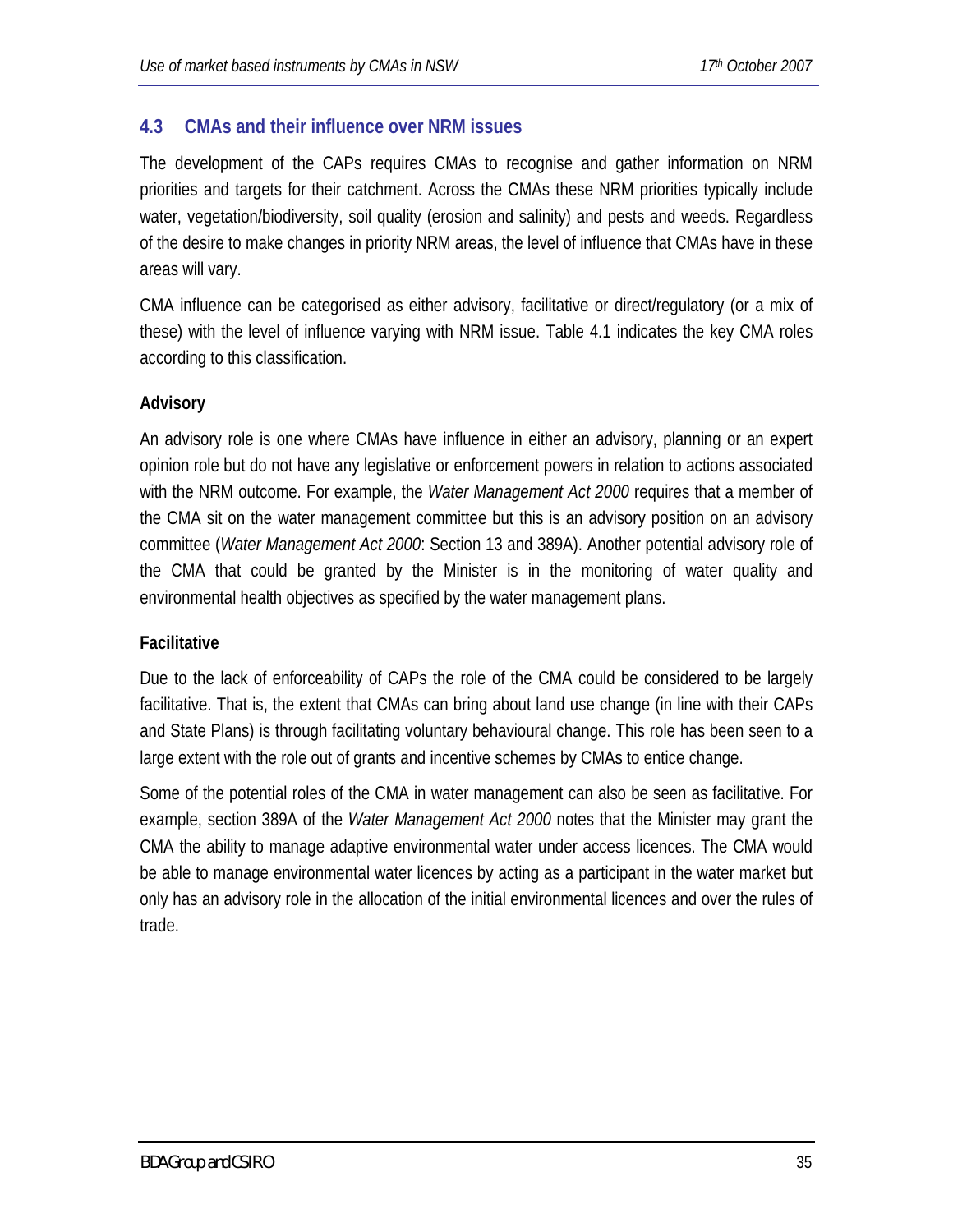| Category                          | <b>Key tasks</b>                                                                                                                                                                                                         | Level of influence                                                                                                                                                                                                                                  |  |
|-----------------------------------|--------------------------------------------------------------------------------------------------------------------------------------------------------------------------------------------------------------------------|-----------------------------------------------------------------------------------------------------------------------------------------------------------------------------------------------------------------------------------------------------|--|
| <b>Planning and</b><br>Investment | Develop and implement CAPs, investment<br>strategies and annual implementation plans                                                                                                                                     | Facilitative - developed according to<br>law but not legally binding/enforceable                                                                                                                                                                    |  |
|                                   | Make decisions on the investment of NAP<br>and NHT funding                                                                                                                                                               | Facilitative - because most CMAs are<br>delivering NAP and NHT funds. The                                                                                                                                                                           |  |
|                                   | Finance catchment activities                                                                                                                                                                                             | implementation of<br>these<br>funds<br>is.<br>primarily through grants and incentives<br>for on ground works which the CMA can<br>influence in terms of participation etc but<br>which compliance can not be enforced.                              |  |
|                                   | Deliver incentives through property vegetation<br>plans (PVPs) and other mechanisms                                                                                                                                      |                                                                                                                                                                                                                                                     |  |
|                                   | Advice local and state government on impact<br>of planning on NRM.                                                                                                                                                       | <b>Advisory -</b> can advice<br>but<br>local<br>government does not have to comply<br>with regional planning                                                                                                                                        |  |
| <b>Native</b><br>vegetation       | Administer and manage PVPs<br>Administer and manage native vegetation<br>consents under the Native Vegetation Act<br>2003<br>Monitor landholders who meet contractual<br>obligations of PVP                              | <b>Regulatory/direct - CMAs are the</b><br>referral<br>operation of<br><b>NSW</b><br>native<br>vegetation regulation.                                                                                                                               |  |
| Water                             | Manage<br>licences<br>water<br>and<br>water<br>conservation trusts<br>Assist communities with water management<br>decisions                                                                                              | Unclear, mainly advisory - CMAs have<br>a statutory but not regulatory role. CMAs<br>provide advice on water management<br>and sharing plans, may be allocated a<br>licence to manage environmental flows<br>but can't create and allocate licences |  |
| On ground                         | Facilitate and manage catchment based NRM                                                                                                                                                                                | Facilitative - incentive schemes are                                                                                                                                                                                                                |  |
| works                             | works - river rehabilitation, native vegetation<br>salinity management,<br>management,<br>soil<br>conservation.<br>Assist private landholders conduct works to<br>improve catchment natural resources health.            | voluntary.<br>Regulatory/direct - CMAs can set the<br>rules and requirements for incentive<br>participants (within boundaries)                                                                                                                      |  |
| Community<br>engagement           | Assist landholders try new land management<br>practices that will improve catchment health.<br>Provide technical advice on vegetation<br>management<br>Consult aboriginal communities<br>Provide information and support | Facilitative/advisory                                                                                                                                                                                                                               |  |

#### **Table 4:3 Core NSW CMA tasks**

Source: Adapted from NSW CMAs 2005, [www.cma.nsw.gov.au](http://www.cma.nsw.gov.au/) (accessed 3rd July 2007)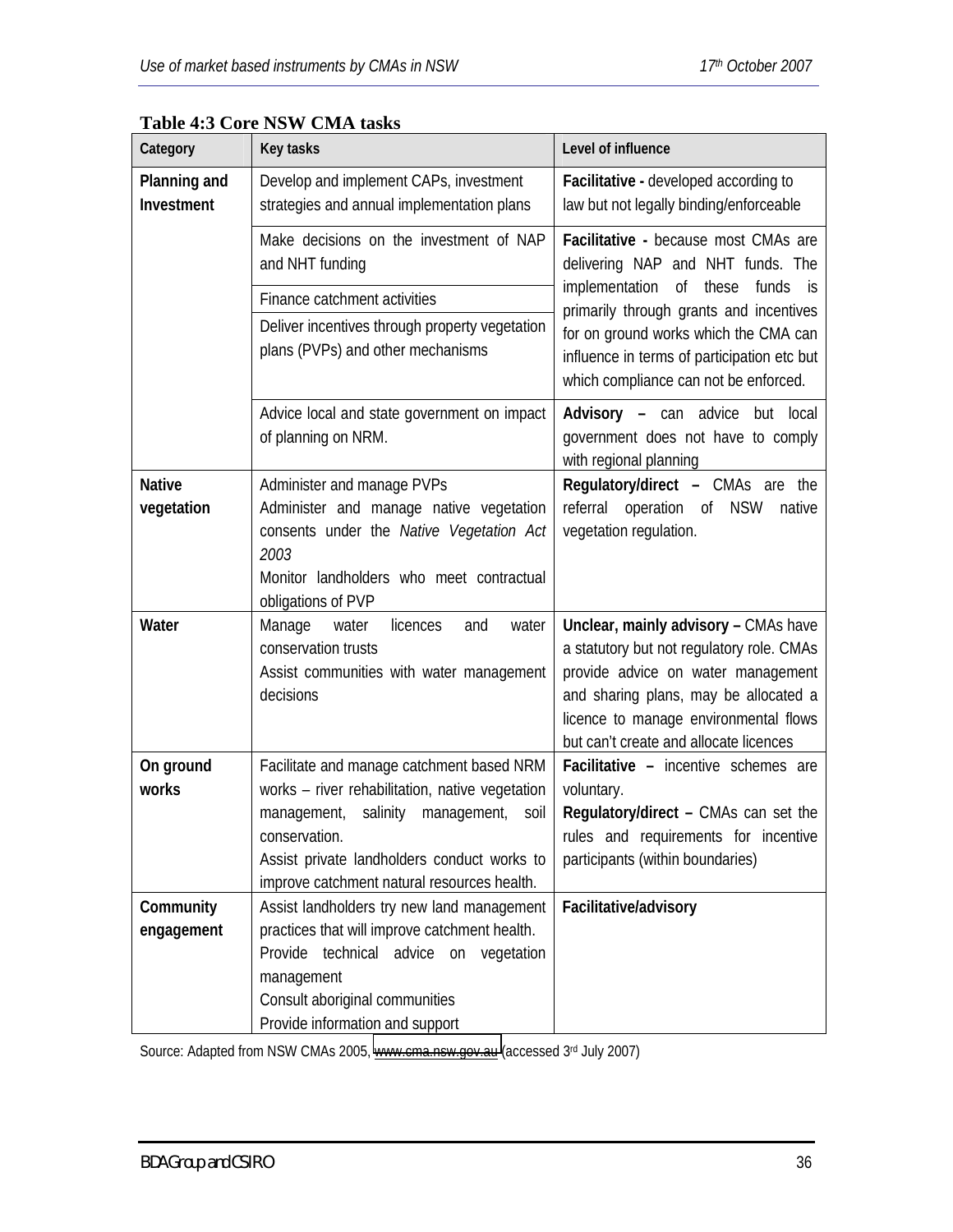# **Regulatory / direct**

In this case CMAs have either legislative powers or a funding base to instigate and enforce instruments. For NSW CMAs this is only the case for native vegetation where CMAs have legislative powers under the *Native Vegetation Act 2003*. The CMA operationalise native vegetation management legislation through the administration and management of the property vegetation plans (PVPs)11, native vegetation approvals under the *Native Vegetation Act 2003* and through the provision of expert advice and support on vegetation management issues. The development of PVPs (using the standardised PVP developer toolkit) is commonly used by CMAs as a first step for landholders to access incentive funding. Funding of \$120m was provided to the CMAs under the *Native Vegetation Act 2003* for on-farm incentives. The Minister has the authority for approval of Property Management Plans, but this is usually delegated to the CMAs.

The CMA Act indicates that in the future it is possible that CMAs may have enhanced regulatory functions in threatened species and the capacity to be appointed as the consent authority for developments under the *Environmental Planning and Assessment Act 1979* (CMA Act 2003 Part 3).

# **4.4 Who else is operating in NRM in NSW and implications for CMAs?**

While CMAs have been established to provide a state government integrating framework for NRM delivery in NSW, there are a number of other layers of government and governance that affect NRM in NSW. These other layers include local government and industry cooperatives (for example irrigation districts and corporations). Federal and State government NRM investment is already conducted through the CMAs (see process documents on the NAP, NHT and joint funding arrangements held by Commonwealth Department of Environment and Water Resources).

## **Local government**

Local government is a significant investor in NRM in NSW. It is recognised by the NRC that at present the relationship between local government and the regional NRM delivery model of CMAs is not well defined (NRC 2006). At present, the level of integration of local governments with the NRM models relies on the resolve of the CMAs. It is recognised by the NRC that this approach is at risk of high transaction costs due to the number of local governments within a CMA catchment (NRC 2006).

A number of CMAs consulted as part of this project highlighted the good relationships that they held with local government. This was particularly the case with CMAs containing coastal land. In

<u>.</u>

<sup>&</sup>lt;sup>11</sup> Voluntary but legally binding vegetation agreements between the landholder and the CMA. Once a PVP has been agreed upon, this remains legally binding on the title of the land and binds future land holders if the property is sold (NSW Government Native vegetation information sheet www.nativevegetation.nsw.gov.au. Accessed 20th August 2007)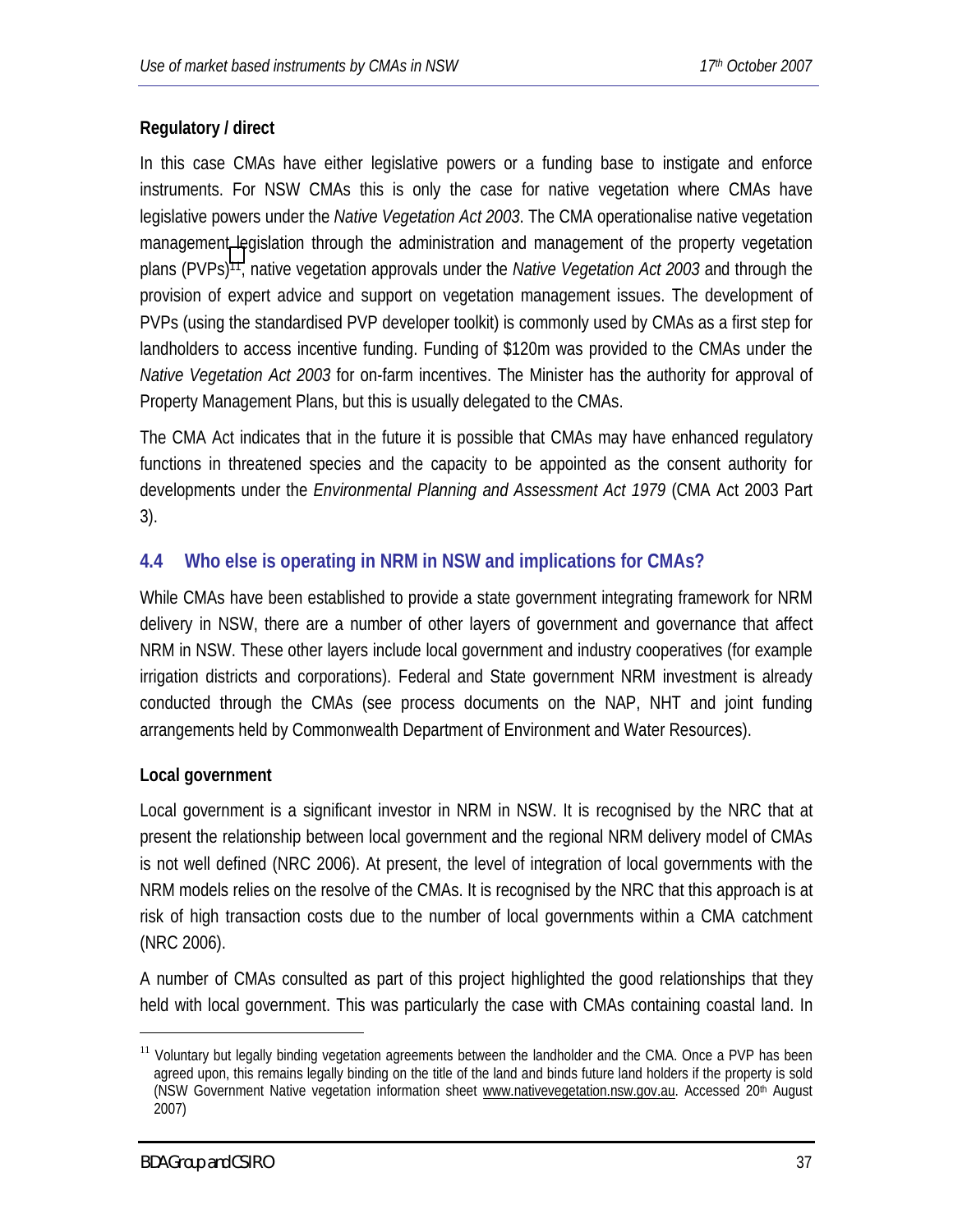these cases, CMAs recognised the extent of priority vegetation in local government ownership and partnered with local governments to manage this land to CMA target requirements. The planning and approval role of local government is also recognised as presenting future opportunities for MBIs by CMAs. This is discussed further in the report.

# **Industry organisations / peak body authorities / district organisations**

In addition to CMAs, throughout NSW there are a number of industry cooperatives and peak bodies with priorities in researching and supporting productivity in the regions. The majority of these groups have formed around irrigation areas with a key purpose to improve water use efficiency of irrigators and to make environmental improvements in local river systems (eg: Macquarie Food and Fibre).

In irrigation areas, irrigation authorities such as Coleambally Irrigation Cooperation Limited (CICL) operate to manage irrigation operation and uptake of land and water management plans (LWMPs), which are developed according to the *Water Management Act 2000*. Under the LWMPs, CICL use incentives to bring about NRM actions such as biodiversity investment, reductions in water use and changed land use. These incentives are capped at a certain percentage of a maximum amount (eg: 80% of a maximum of \$500/ha for protection and enhancement of native vegetation). The LWMPs predate CMAs and CAPs but have been included in CAPs (although still implemented by the irrigation authorities).

# *Non Government Organisations*

There are a range of NGOs who directly promote NRM outcomes through their programs. Among them are Greening Australia, Australian Bush Heritage, NSW Nature Conservation Trust, and so on. Programs run by these organisations are similarly funded from a range of public and private sources, and may comprise fee for service activities or the use of market-like mechanisms to allocate funding for on-ground works or for conservation agreements.

Popular among these organisations has been the use of revolving funds and the use of covenants on land titles to ensure gains are secure.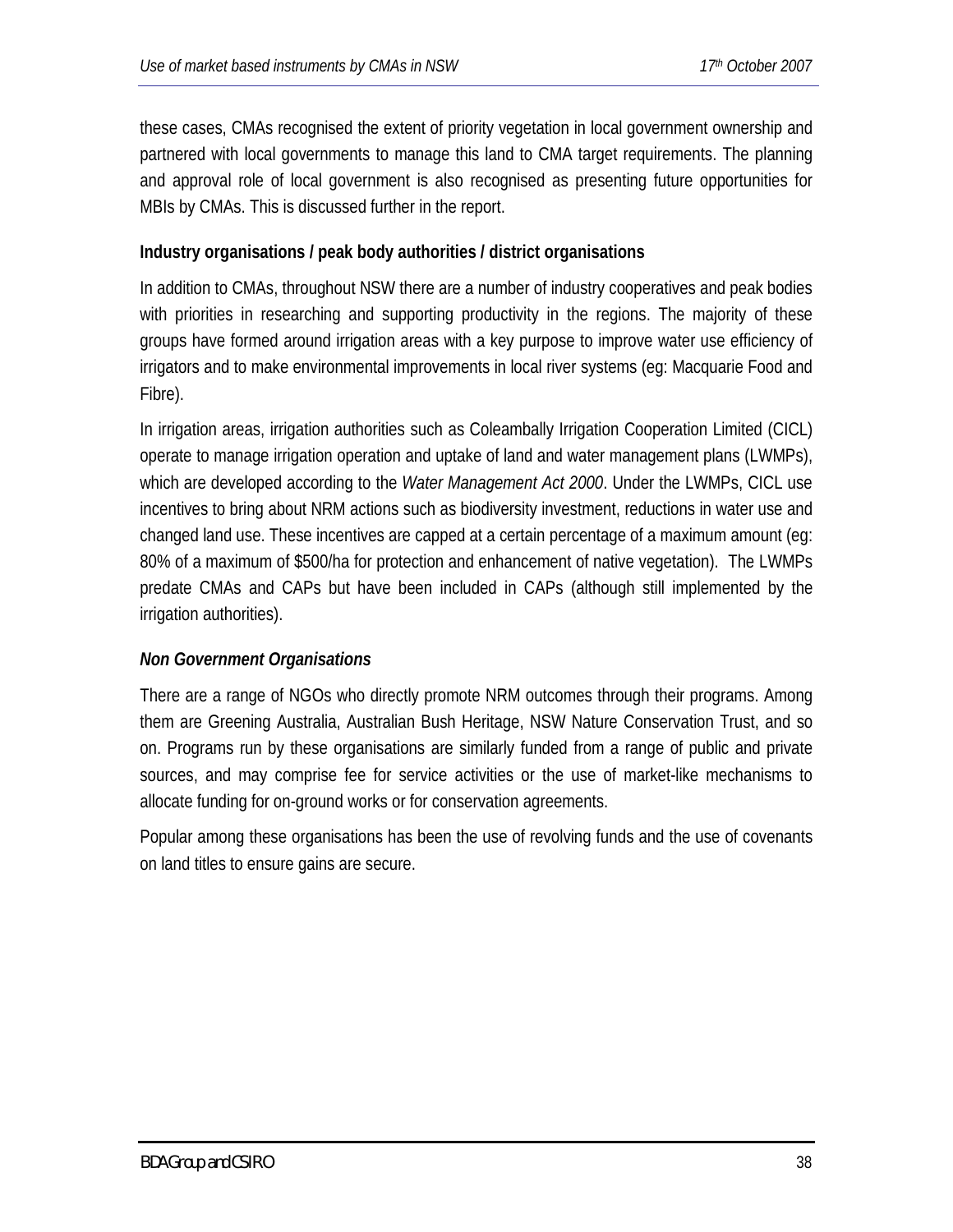# **5 FRAMEWORK FOR MBI DEVELOPMENT**

A number of steps are involved in identifying, developing and implementing MBIs. Figure 5.1 outlines the major steps in the process of identifying the case for using an MBI, selecting which type of MBI to use, designing the instrument and implementing and reviewing its application.

It is important to note that the process of selecting a policy tool is not likely to be linear; rather questions would need to be revisited at various times through the process. It is anticipated that the first pass through the steps would be used to identify the gaps in knowledge which would be used to prioritise further effort.

There may not be data available to answer every question but this is not necessarily a constraint to implementing a market based instrument. In some instances it will be important to invest in further data collection. In other instances, it may be judged that the missing primary data is not crucial to implementation, but can be obtained through other means, such as expert judgement or adoption of experiences from other catchments.

This report is concerned with the first three steps in confirming the merits of applying an MBI and selecting which MBI may be best suited. Each instrument has detailed design and implementation issues which are beyond the scope of the report.



## **Figure 5-1: MBI framework**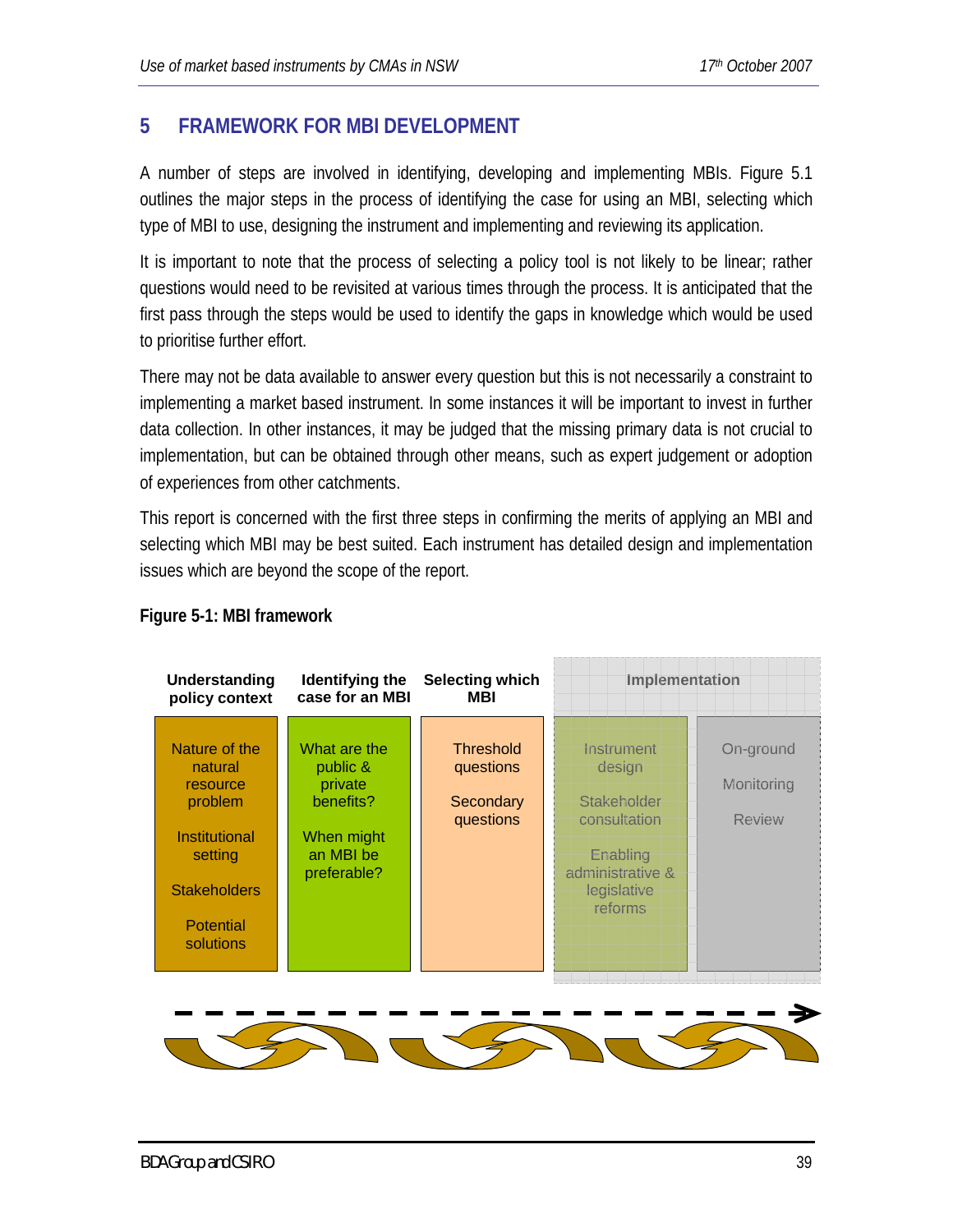In section 6 we discuss the importance of understanding the policy context. This involves identifying the nature of the natural resource problem, potential solutions, stakeholders and the institutional setting.

In section 7 we present Pannell's framework for choosing between intervention types based on the public and private benefits likely to accrue with the NRM outcome. In this section we note a number of other characteristics that make an MBI the preferred instrument.

In section 8 we present a number of threshold and secondary questions that should be asked to refine the type of MBI to use. Threshold questions include those relating to whether a market already exists, the ease by which property rights can be generated and allocated etc. Secondary questions relate to what information and constraints are known (do you know your budget or do you have threshold quantities that you need to meet?).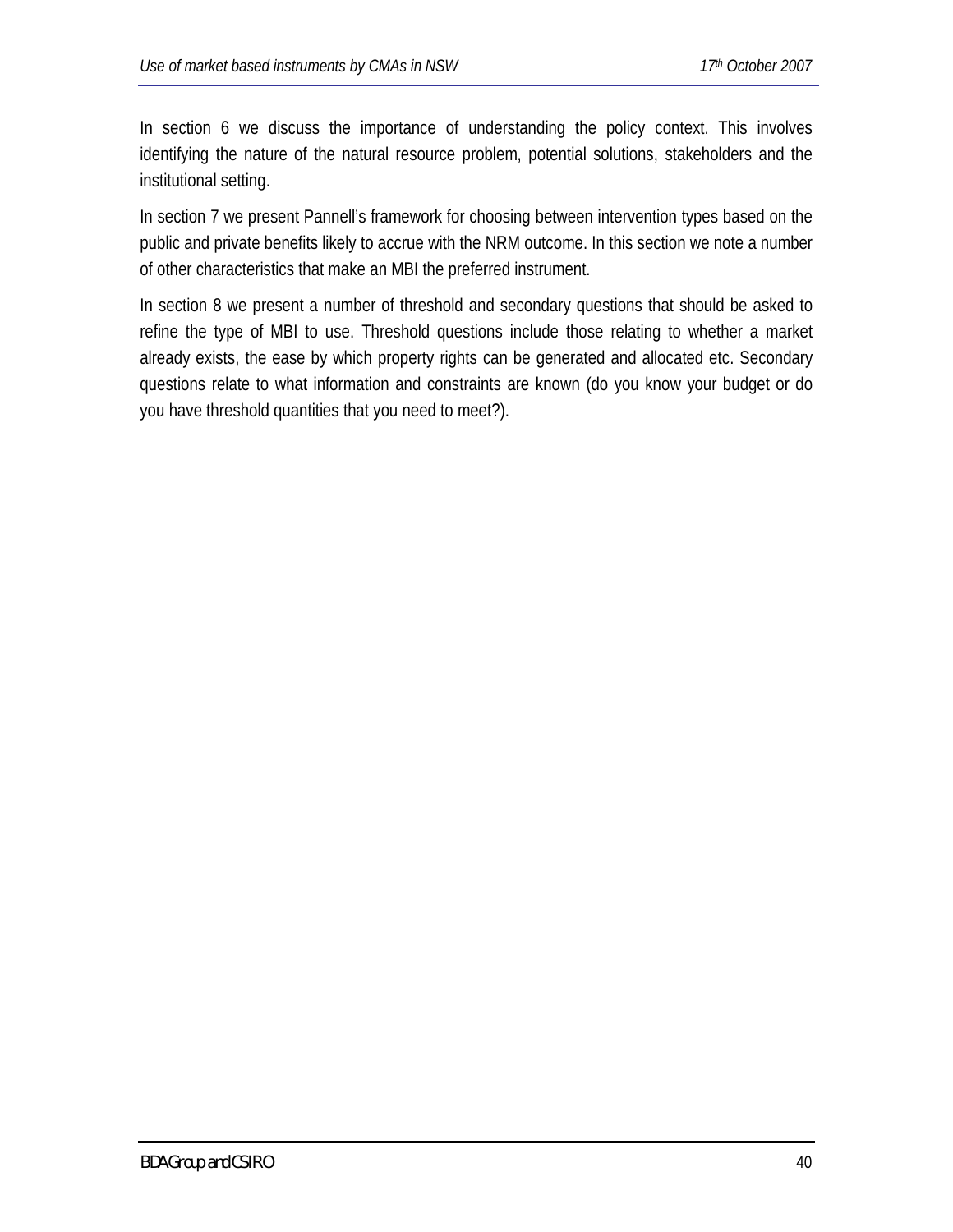# **6 UNDERSTANDING THE POLICY CONTEXT**

This section outlines the main questions that need to be asked in order to understand the context within which an MBI is sought. Information gathered at this stage will feed into all subsequent steps. Identifying the policy context takes into consideration the nature of the natural resource problem, potential solutions, stakeholders and institutional setting.

# **6.1 Defining the biophysical problem – how are environmental assets threatened?**

Before any intervention can be considered, an understanding of the NRM problem needs to be developed. Policy goals need to be explicit, and ideally, policy outcome based (such as specifying desired conservation goals). This situation is not common in application, with policy goals often being subjective and espoused via vague statements such as to 'protect the environment'.

This step involves asking questions such as:

- What are the biophysical resources being threatened and where are they located?
- Can you set measurable targets, can you measure movement towards the target (can you measure the improvement that an action will have on the goal?)
- Is the problem long term or short term and is it approaching a critical threshold beyond which change could not reverse the problem?

# **6.2 Understanding the management context of the threat**

Confronted with the complexity of conservation goals, and often multiple threats from geographically and economically diverse sources, as well as a diverse mix of current policy instruments, this is a major and ongoing challenge for governments. The key factor here is integrating scientific and other advice to match key threats with known management solutions. This provides the starting point for matching possible management solutions and potential policy instruments.

Pertinent questions here include:

- What is the nature of the threat? Is it broadly across the catchment or is it localised?
- Could a management change(s) address the threat?
- Does everyone need to make the same changes to get the result or can this vary? Does it matter where in the landscape that management changes occur or will they require tailoring to different circumstances or at different times?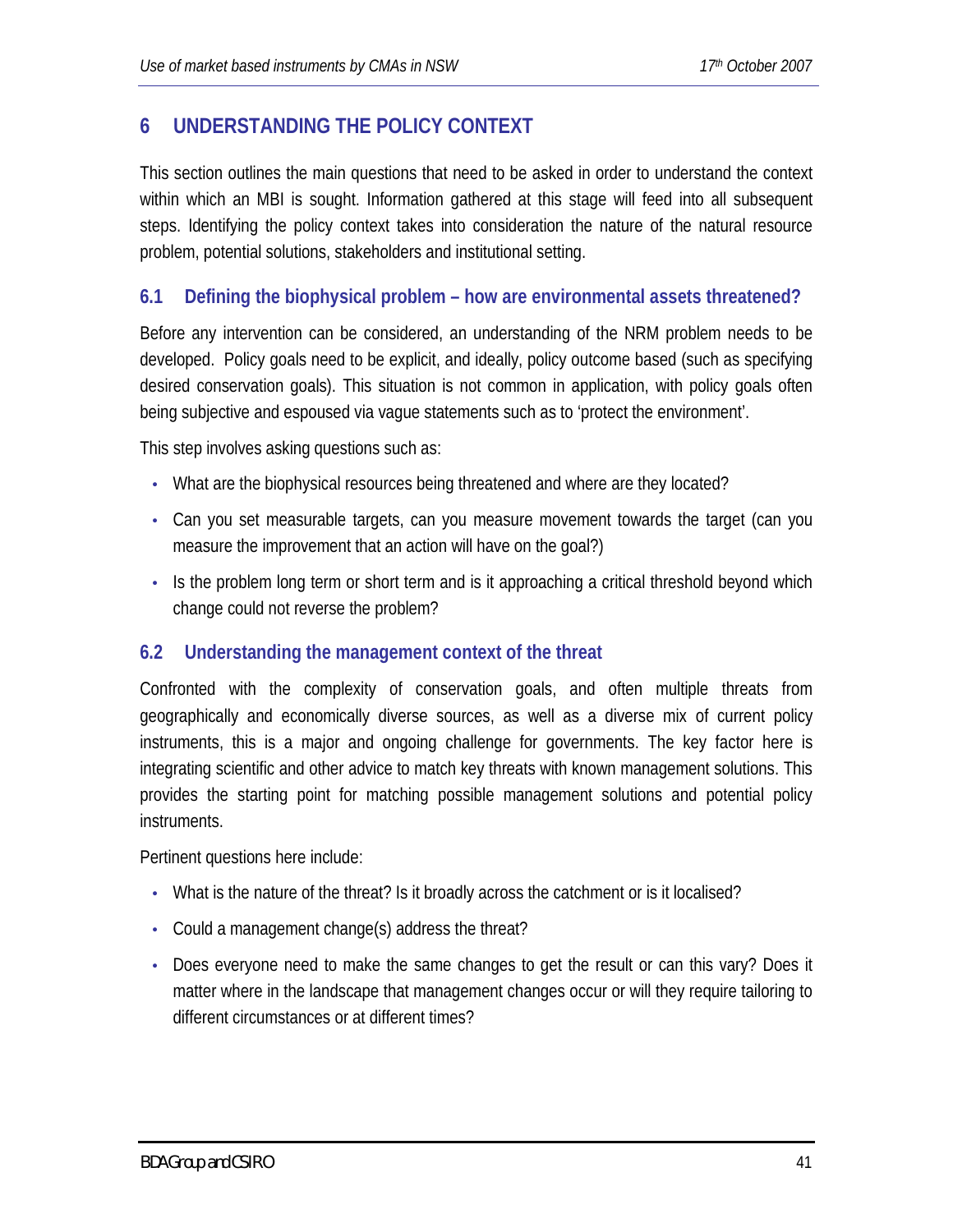# **6.3 Why does the market fail to provide the desirable level of this good?**

Essential to any form of government intervention is that policies address the fundamental causes of the problem, that is, they address the market failure(s). As will be shown, poorly aligned policies will not overcome impediments to change nor provide enduring incentives for change.

Pertinent questions here include:

- What is the source(s) of market failure?
- Are there polices already in place that are either causing the problem in the first place or that through minor adjustment could address the problem?
- What policies have been applied in the past? Were these successful, why / why not?

For natural resource management, the underlying cause of market failure is generally the lack of defined and defendable property rights and / or the high cost of overcoming information failures. This may be due to scientific uncertainty, uncertainty by landholders about the techniques available, lag times or information that is held asymmetrically. An example of how the market failures were addressed for salinity in the Wimmera catchment can be found at Attachment 3.

# **6.4 Understanding the community**

Two types of knowledge about the community are important – the first is the socio-economic characteristics about the target community and the second is the level of willingness by the community to engage with the CMA and the proposed policy intervention.

Pertinent questions here include:

- Are landholders aware of the problem and potential management solutions?
- Is information readily available; can it be cost-effectively accessed; is there information asymmetry between landholders and Government?
- Are landholders motivated; are there community / industry networks to assist communication?
- Do landholders have a capacity to adopt solutions (eq: skills and financial resources)? Are there differences between landholder management styles, productivity and cost structures? Are some landholders operating with low margins and / or high levels of indebtedness and therefore it may be difficult to convince them to make changes.
- Are there lifestyle or risk factors impacting the adoption of management practices? For example, are there absentee landholders without time and expertise to implement solutions?
- Are there social constraints to change? For example, what is the current perception of landholders with respect of to duty of care?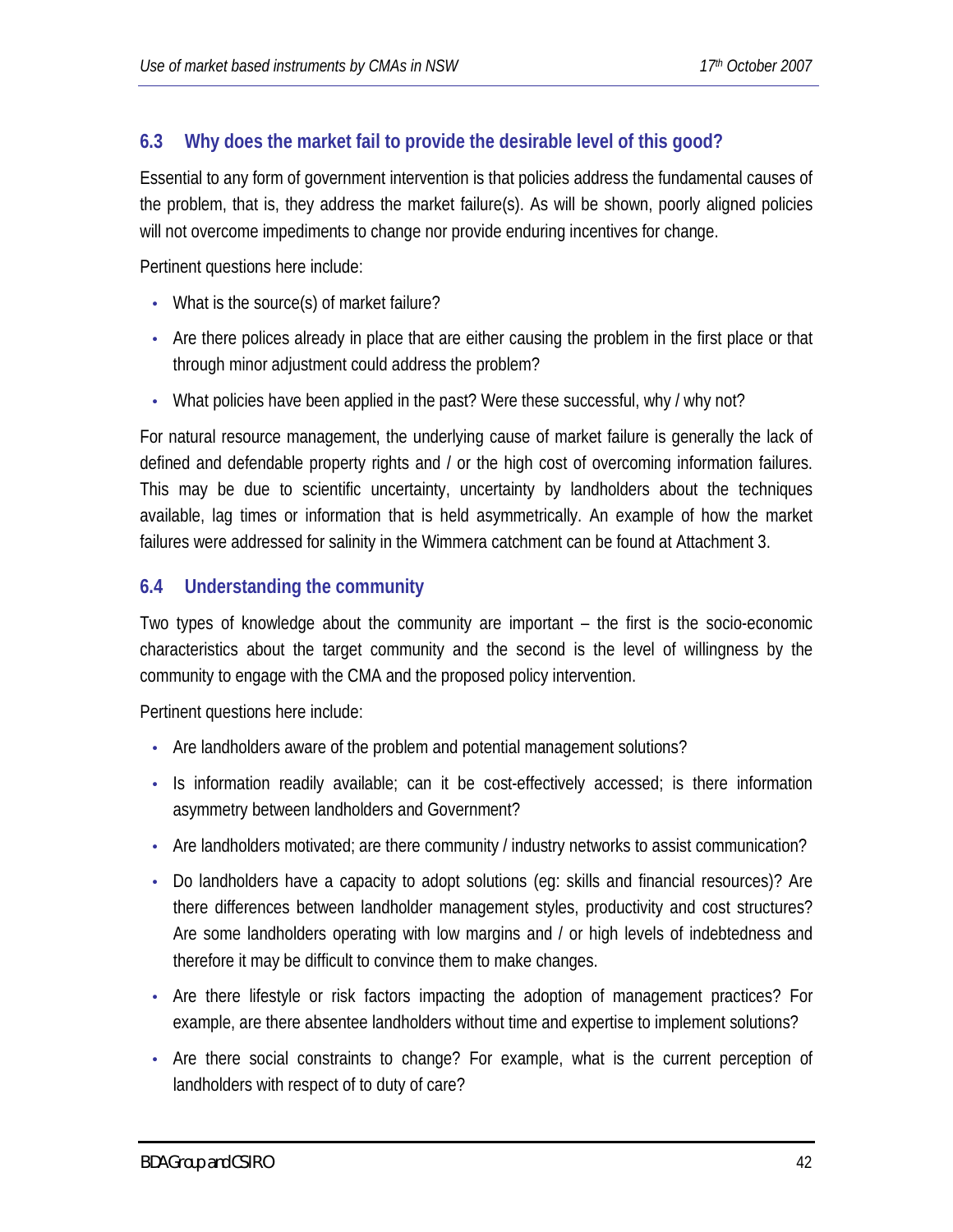# **7 IDENTIFYING THE CASE FOR A MBI**

The information collected to this point will allow a preliminary assessment of the likely benefits and costs of policy interventions to public and private stakeholders, and an appreciation of key barriers or issues that will shape policy selection. This section uses this information for an initial assessment of suitability of alternative policy instruments, including MBIs.

# **7.1 The Pannell framework**

Our framework follows the recent work of David Pannell who sets out a framework in which policy choice is made through a consideration of the likely public and private benefits that may arise from land management projects<sup>12</sup>.

Within the framework (shown in Figure 7.1), any combination of positive or negative public or private net benefits arising from any land management project is possible.



## **Figure 7-1: A framework for selecting policy tools**

*Net private benefits* refer to the difference between the returns and costs incurred by an individual as a result of a change in land use. If the private income generated by a change is greater than the private costs associated with the change (e.g. farm profits rise) then the net private benefits will

1

<sup>&</sup>lt;sup>12</sup> Pannell, D.J. (2008). Public benefits, private benefits, and policy intervention for land-use change for environmental benefits, Land Economics (forthcoming). Available at www.sif3.org.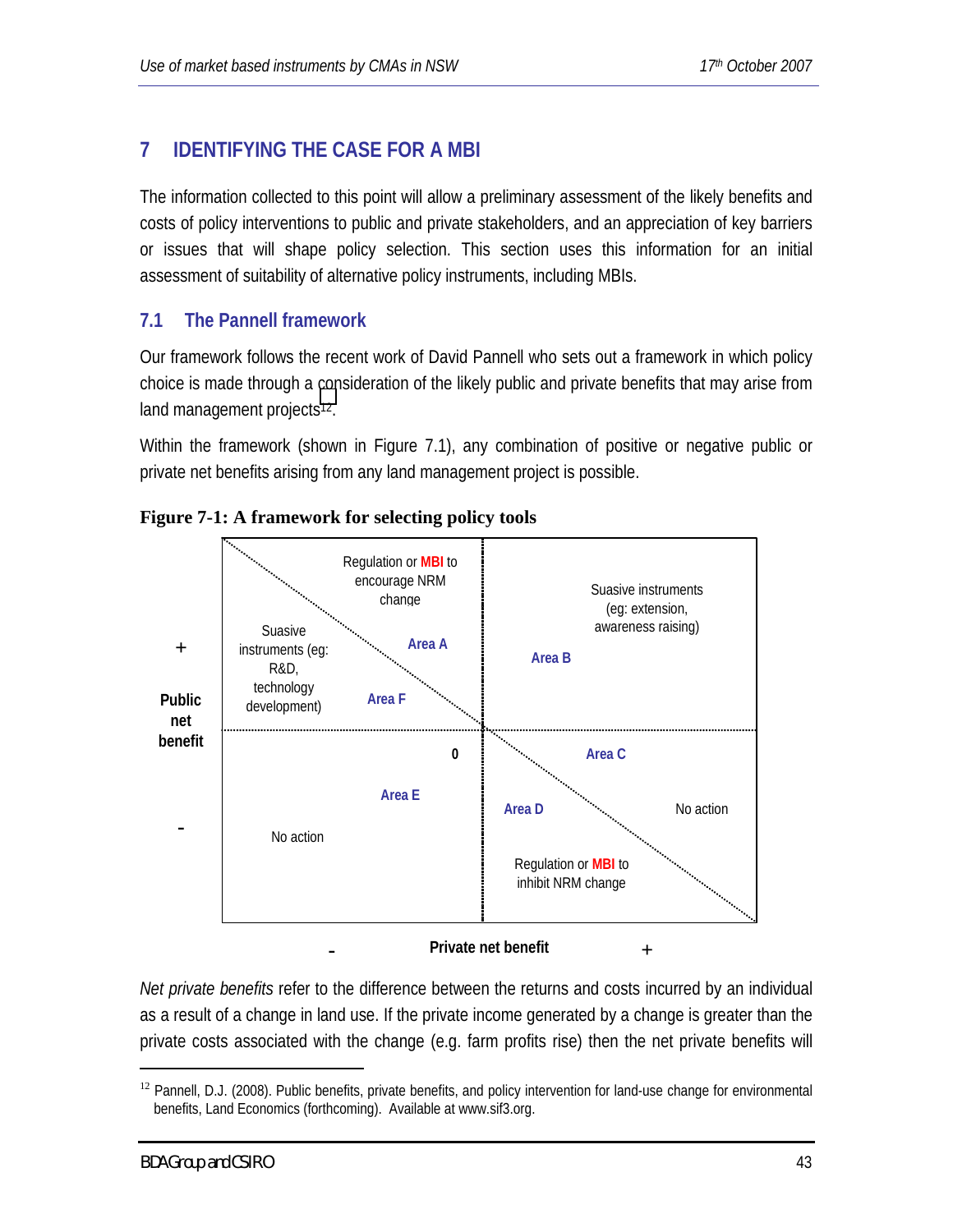have increased. *Net public benefits* refer to the difference between the benefits to all of society (financial, social and environmental) arising from the change in land use and the corresponding costs associated with that change.

As shown in Figure 7.1, the various combinations of public and private benefits generate a number of situations that lend themselves to specific policy instruments. These are discussed, in turn, below.

#### *Area A – public benefits outweigh private costs*

In these circumstances there would be overall social benefits from land management change, but as private benefits are negative, direct regulation or market-based incentives would be needed. Incentives could be positive or negative price based instruments or some quantity based instruments. For example, landholders could be offered a payment out of public funds or we could charge them a tax for the environmental damage that they generate as a result of not changing land use.

Clearly, the incentive offered must be at least equal to the net private costs faced, however Pannell notes that, in reality, the incentive required might need to be greater to get landholders over the 'learning hump' and to promote more rapid adoption. Because of this, incentives to promote land use change may not be appropriate where public benefits are small.

#### *Area B - public and private benefits occur*

In these circumstances landuse change is profitable in its own right to landholders and so change will occur as long as landholders are aware of the pertinent practices. As this may not always be the case, suasive instruments such as education and training, extension and community programs would be suitable policy instruments to overcome the informational barrier and appropriate because the changes will generate positive public benefits.

The investment in extension should be limited to only the amount necessary to promote the behavioural changes sought and less than the public benefits realised. Pannell argues that small incentives to complement extension activities may also be useful to again get landholders over the 'learning hump' the existence of positive learning costs mean that landholders may not make the transition to a new practice, even if its adoption would ultimately yield positive private net benefits. However to ensure public funds are targeted to where payoffs are greatest and most needed, incentives should only be provided when public net benefits are high and private net benefits are positive but low.

## *Area C – private benefits outweigh public costs*

In these circumstances, land use changes should be accepted if they occur and, due to the negative public benefits, no policies should be introduced to encourage the land use change.

However, even in these circumstances, some policy interventions may be warranted due to the existence of learning costs, uncertainty and adoption lags. For land use change where net private benefits are not too different from zero, land use change may be prevented with modest incentives, or extension may accelerate the adoption of more benign practices that would not otherwise be adopted.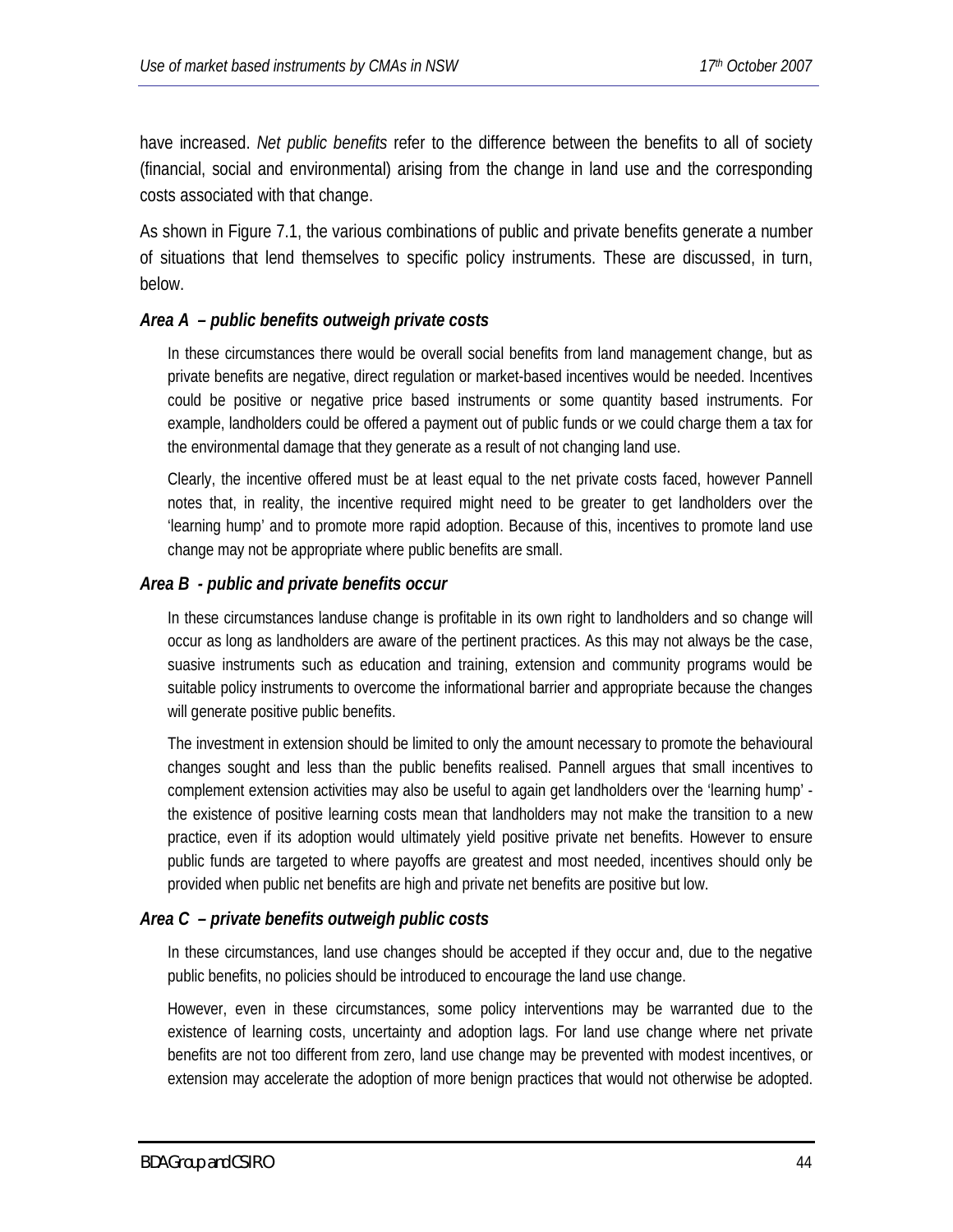In these cases, however, the public benefits realised need to exceed the cost to government of the incentives or extension provided.

If it is not known whether private net benefits are sufficient to outweigh public net costs, a negative price based instrument or a quantity based instrument might be used to communicate the public net costs to land managers (e.g. a pollution tax, or a market creation approach such as tradable permits), leaving the ultimate decision about land-use change to the land managers. Inflexible regulatory tools should not be used in this case, as they might result in changes where the overall costs outweigh the benefits.

## *Area D - public costs outweigh private benefits*

In these circumstances direct regulation or market-based incentives would be appropriate to stop land use change. Indeed as the land use change would deliver private net benefits, landholders are likely to adopt the practices unless prevented from doing so.

However, again with various informational barriers, adoption lags, and so on, adoption of these practices in the absence of regulation or market-based incentives may be very long term where net private benefits are small (for example in many instances where native vegetation on properties has not been cleared). In these instances the public outcomes from introducing the policy interventions may not be significant. In short, interventions in these instances will be most relevant where public net costs will be high and/or private net benefits low.

#### *Area E - public and private costs occur*

In these circumstances, both public and private benefits of land use change are negative, and neither party should be interested in promoting change.

#### *Area F - private costs outweigh public benefits*

Finally, in these circumstances, the cost of the available technology or practices for land use change would leave society worse off despite the conservation benefits that could be delivered, and so regulation, market-based incentives or extension approaches are inappropriate. The obvious policy option in these circumstances is to promote research and development that can deliver more costeffective change through increasing private and/or public benefits.

Pannell argues that a particular attraction of technology development is its potential to prompt adoption of changed practices over large areas, without the need for incentives. And the role of technology development is not limited to area F; it could be an option in any part of the diagram, depending on the opportunities and the costs.

The key question for government, applicable to all publicly funded research and development, is to identify investment programs that could be expected to generate a positive outcome, taking into account research and adoption risks and costs, the ultimate costs of new technology in the field and the level of public benefits that may be generated. Accordingly, investment in technologies that would deliver land use change with higher benefits would, all other things equal, be the most attractive from a policy perspective.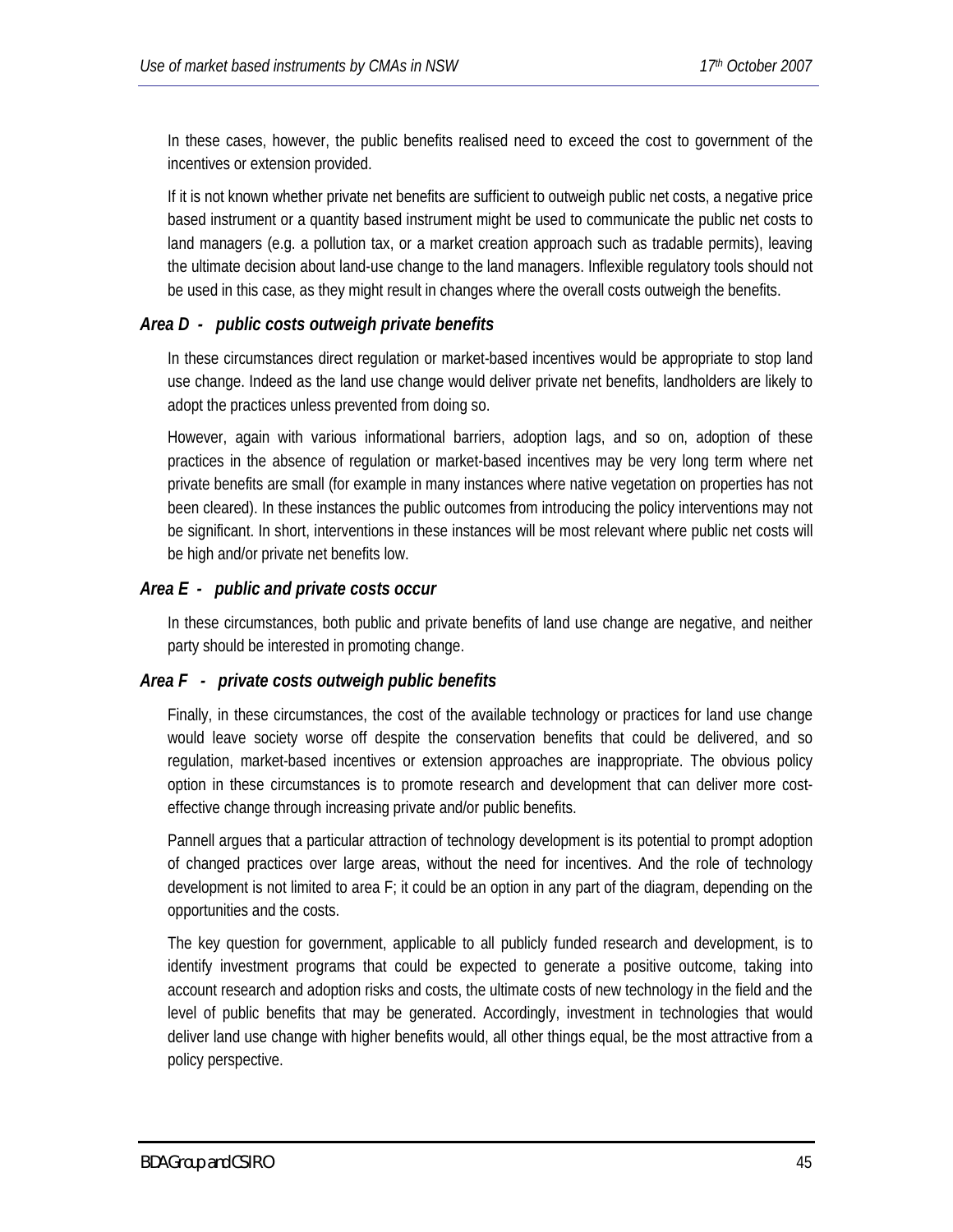When all the considerations canvassed above are taken into account, a benefit-cost ratio (BCR) of greater than 1 should be sought on any public investment. That is, policy interventions should only be pursued where expected benefits to all parties are confidently expected to be greater than the costs to all parties. Pannell argues that a BCR of at least 2.0 is probably a reasonable guide to investment given that program resources are limited and there are more worthwhile projects available than the program can afford to fund. A BCR of at least 2 might also be needed to outweigh the overhead costs of running the program. It may also be the case that the estimated transactions costs associated with some potential government policies is too high to warrant their implementation. This more targeted strategy shows that, broadly speaking:

*… priority policy interventions are those where private net benefits are closer to zero, and/or public net benefits are more extremely positive or negative.* 

A clear message in his arguments is the need for environmental managers to pay close attention to the farm-level economics of the practices they would like to see adopted. The framework presented reveals that the selection of cost-effective environmental projects is probably even more sensitive to private benefits than to public benefits.

To estimate private net benefits, one option is to invest in economic modelling. Another is to look at what farmers are currently doing. If they are choosing not to adopt a proven practice that they are familiar with, this provides a strong indication of their assessment of its private net benefits (including issues beyond just short-term financial returns).

Finally, it is important to recognise that both categories of net benefits depend on several elements. The public net benefits are not simply the value of the environmental assets involved, and the private net benefits are not simply the profits from the new land use. Indeed, the private net benefits of a project (i.e. a specific set of land-use changes) would depend on:

- $\bullet$  the financial returns from the new land uses:
- the financial returns from the land uses that are replaced (the "opportunity costs");
- any change in risks faced as a result of the change;
- indirect impacts on other aspects of the farm system or on the farmer's lifestyle; and
- the farmer's own interest in the environmental outcomes.

The public net benefits would depend on:

- the value or importance of the environmental assets that are affected by the changes;
- the degree of degradation that the assets were facing or had already suffered;
- the extent to which that degradation can be prevented or alleviated by the changes; and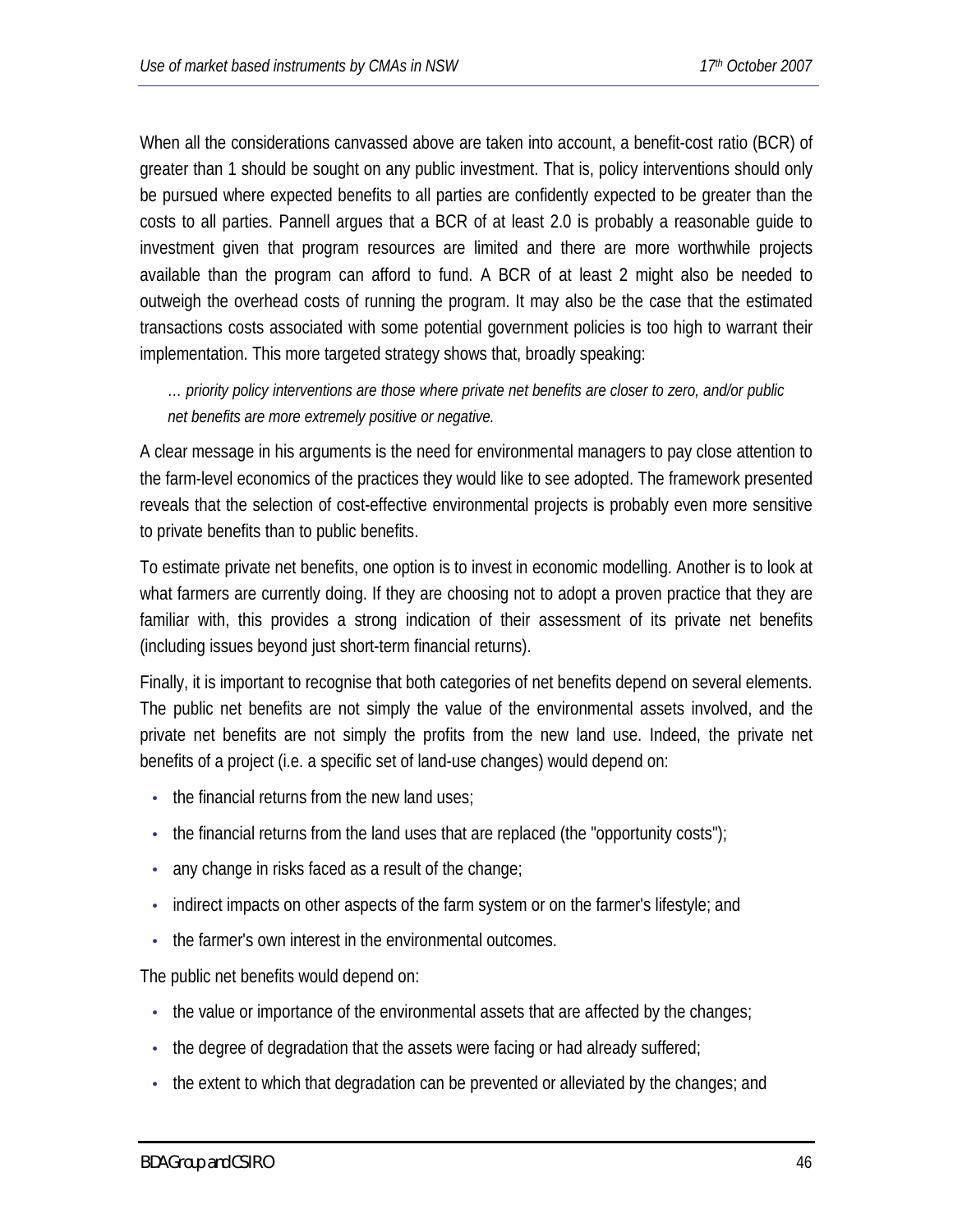• any lags in the response of the biological or physical system to the land-use changes.

In considering this framework Pannell makes a number of qualifications including;

- recommendations depend on landholders having reasonably accurate perceptions about the private net benefits of adoption. To the extent that this is not true, there may be broader roles for extension, positive incentives or negative incentives; and
- the rules underlying his framework are based on an objective of efficiency (biggest environmental benefit per dollar spent). In practice, governments often consider equity or fairness in deciding how to spend their resources.

# **7.2 Choosing between regulatory and market-based instruments**

Through the Pannell framework, opportunities to apply regulatory and market-based instruments were identified. The next step is to determine in which circumstances a regulatory instrument or a MBI would be preferred.

Market based instruments are likely to be superior where:

- there is a known, established and enforceable duty of care;
- regulation would be difficult to design, implement and administer;
- there are a large number of potential market participants;
- there are large variations in the ability and cost-effectiveness of potential participants to provide the desired outcome;
- there is flexibility in the range of responses that will deliver the desired outcome; and
- there is scope for innovation in improving land management for environmental outcomes.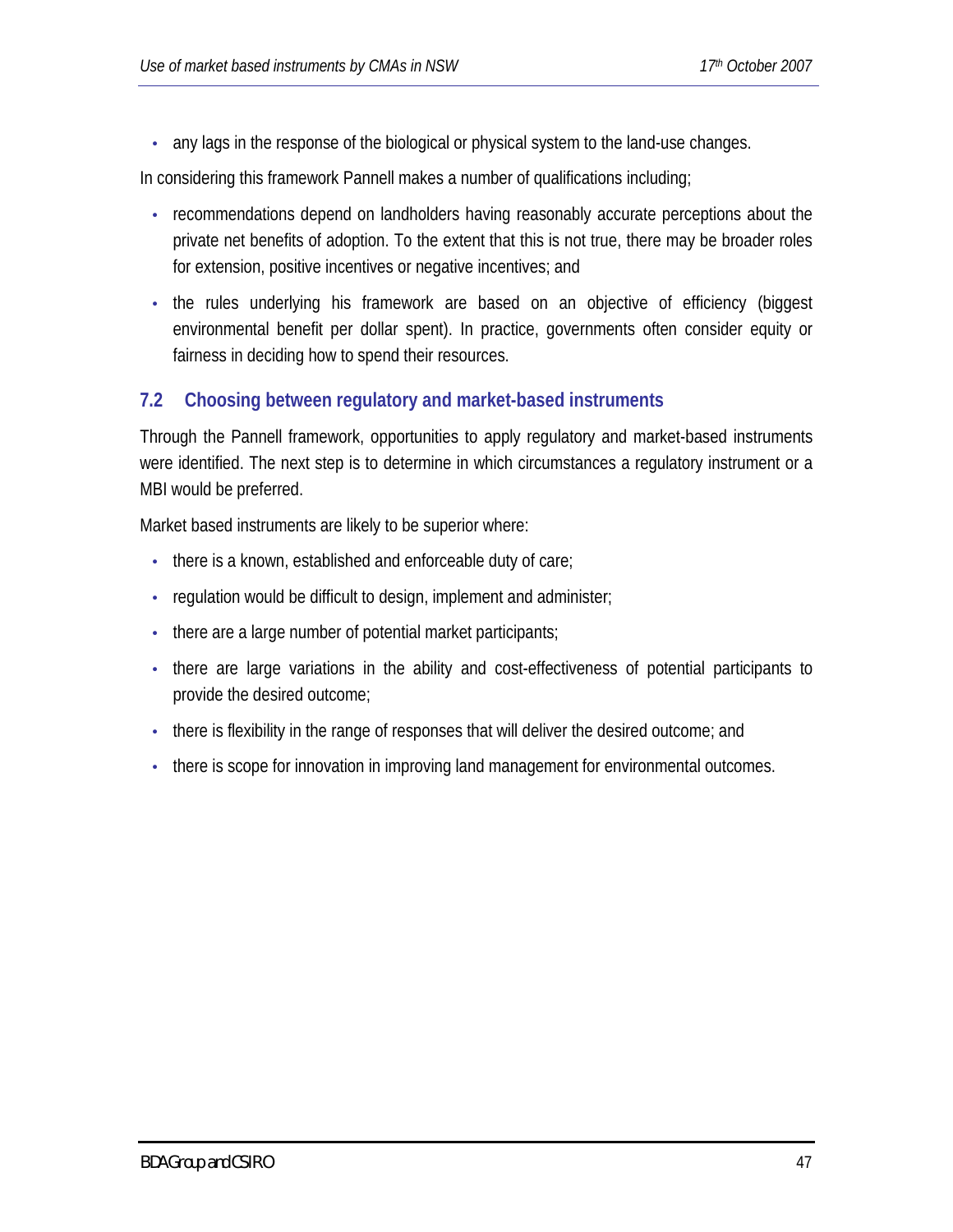# **8 SELECTING WHICH MBI**

Through application of the Pannell framework (Section 7.1) and consideration of the merits of using a regulatory instrument to address a NRM problem (Section 7.2), opportunities for the use of a MBI were identified. These circumstances involve situations where the policy objective is to:

- encourage a positive NRM change where there are private costs of change to landholders; and,
- discourage a negative NRM change where there are private benefits of change to landholders

In both instances, a range of possible MBIs may be employed, including positive or negative price instruments, quantity-based instruments or market friction instruments. In this section, the choice of which MBI is likely to be most applicable is examined through firstly postulating some 'threshold' questions that focus on the underlying market failure at play, and secondly through a set of secondary questions that help focus the MBI choice.

# **8.1 Threshold questions**

In the first instance, the selection of an MBI must align with the underlying market failure if efficient, effective and enduring changes are to be achieved. Figure 8.1 presents these questions and indicates how they guide initial MBI selection.

# *Question 1: Does a market for the NRM good currently exist inclusive of landholder produced goods?*

If a market for the targeted NRM good does not exist, interventions that address the issue of missing markets need to be explored, and interest would move to threshold question 4.

If a 'complete' market does exist but NRM outcomes from that market appear to be producing suboptimal outcomes, the specific cause of market failure needs to be identified, and interest would move to threshold question 2. If no market failure can be identified, then from an economic efficiency perspective the market outcomes are indeed optimal and no policy action is required. However governments may still choose to intervene to promote equity considerations, be that in terms of equity across the current generation or inter-generational equity.

An example of the latter would be a fishery where property rights had been allocated and based only on economic criteria. The community may maximise net present returns from that fishery through a level of fishing effort that would ultimately see the loss of the fishery. On sustainability grounds the community may wish to conserve the fishery, and so changes to property rights would be needed for this (and interest would move to threshold question 4).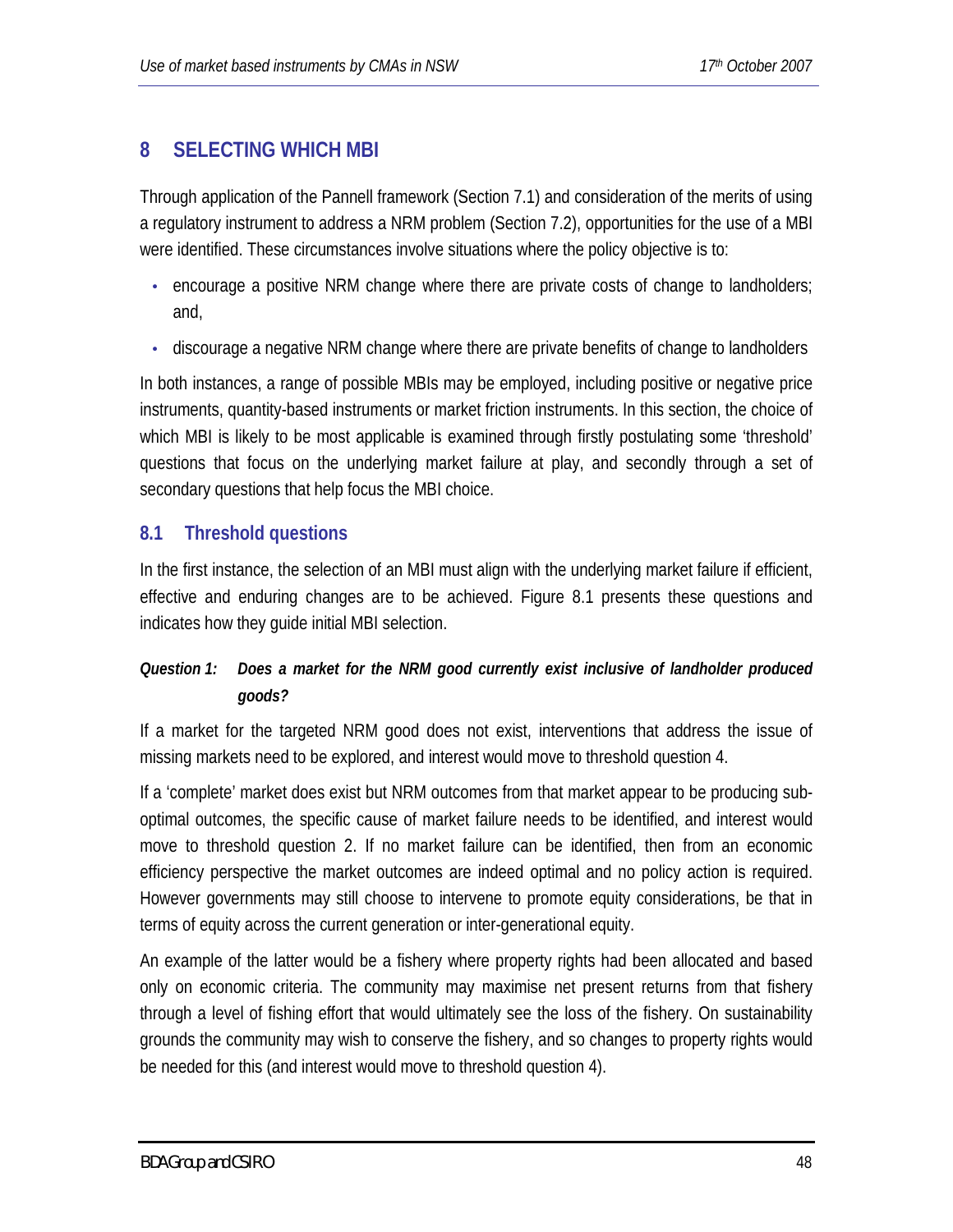

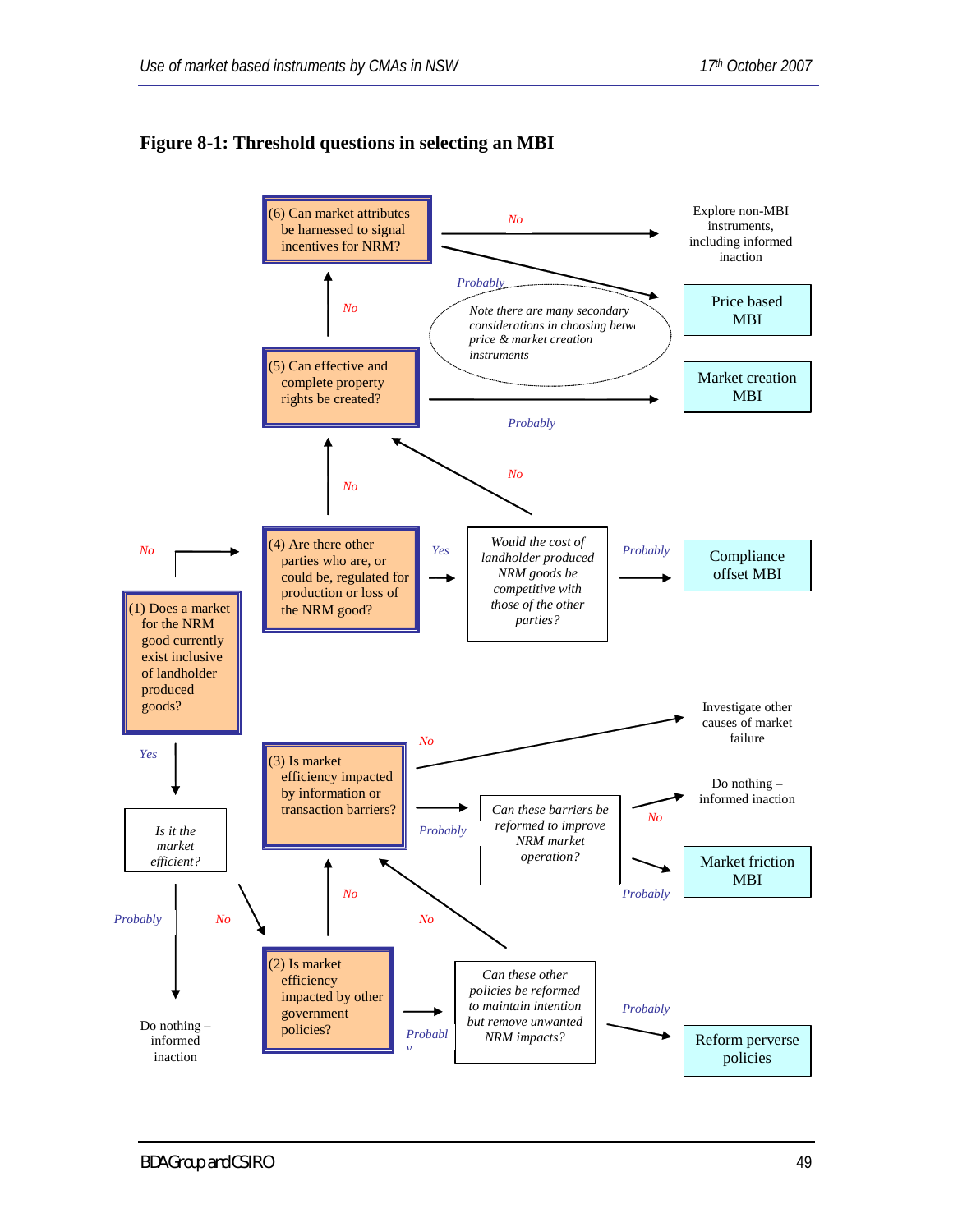#### *Question 2: Is market efficiency impacted by other government policies?*

The first reason for market failure to be explored is where NRM outcomes are being negatively impacted by other government policy interventions. For example, an industry assistance program may be prolonging adjustment in an industry and the perpetuation of unsustainable management practices. If these other policies can be reformed to maintain their original policy intent but without the unwanted NRM impacts, then the policy intervention required is to reform the 'perverse policies'. If this is not possible or sufficient to realise the NRM goal, attention shifts to threshold question 3.

#### *Question 3: Is market efficiency impacted by information or transaction barriers?*

This question explores whether the market is being impacted by information or other barriers that increase transaction costs in the market and lead to sub-optimal outcomes. An example here would be where information on the (potentially) positive NRM outcomes associated with organic produce is not being transmitted to consumers. As a result, prices formed in the market cannot signal back to producers the value being placed on the associated NRM outcomes. In these instances, a market friction MBI can be explored to help the operation of the market and improved NRM outcomes. If these barriers cannot be overcome at a cost less than the NRM benefits that are likely to be accrued, than intervention is not warranted.

If no information or transaction barriers are found, and no perverse policies are thought at play, then market failure may not exist and no policy action is required. However, governments may again still choose to intervene to promote equity considerations. Other less common sources of market failure in NRM markets, such as market power, should also be explored. If the underlying failure is due to public good characteristics or externalities, then the market is not 'complete' and attention should turn to threshold question 4.

# *Question 4: Are there other parties who are, or could be, regulated for production or loss of the NRM good?*

Where markets are incomplete, the first opportunity to promote necessary reforms may be to extend the existing market to the landholders who can provide the NRM good. An example here is greenhouse gases, where industrial activities may be liable for their discharge of these gases. If landholders can change their management practices to reduce greenhouse gas emissions (or to sequester carbon) more cost-effectively than the other liable parties, then changes to the market to facilitate this trade in abatement effort would be beneficial. That is, the greenhouse gas market could be extended to landholders by allowing liable parties to purchase 'compliance offsets' from them. If this is not possible or not likely to be sufficient to realise the NRM goal, attention shifts to more expansive market reforms addressed in the threshold question 5.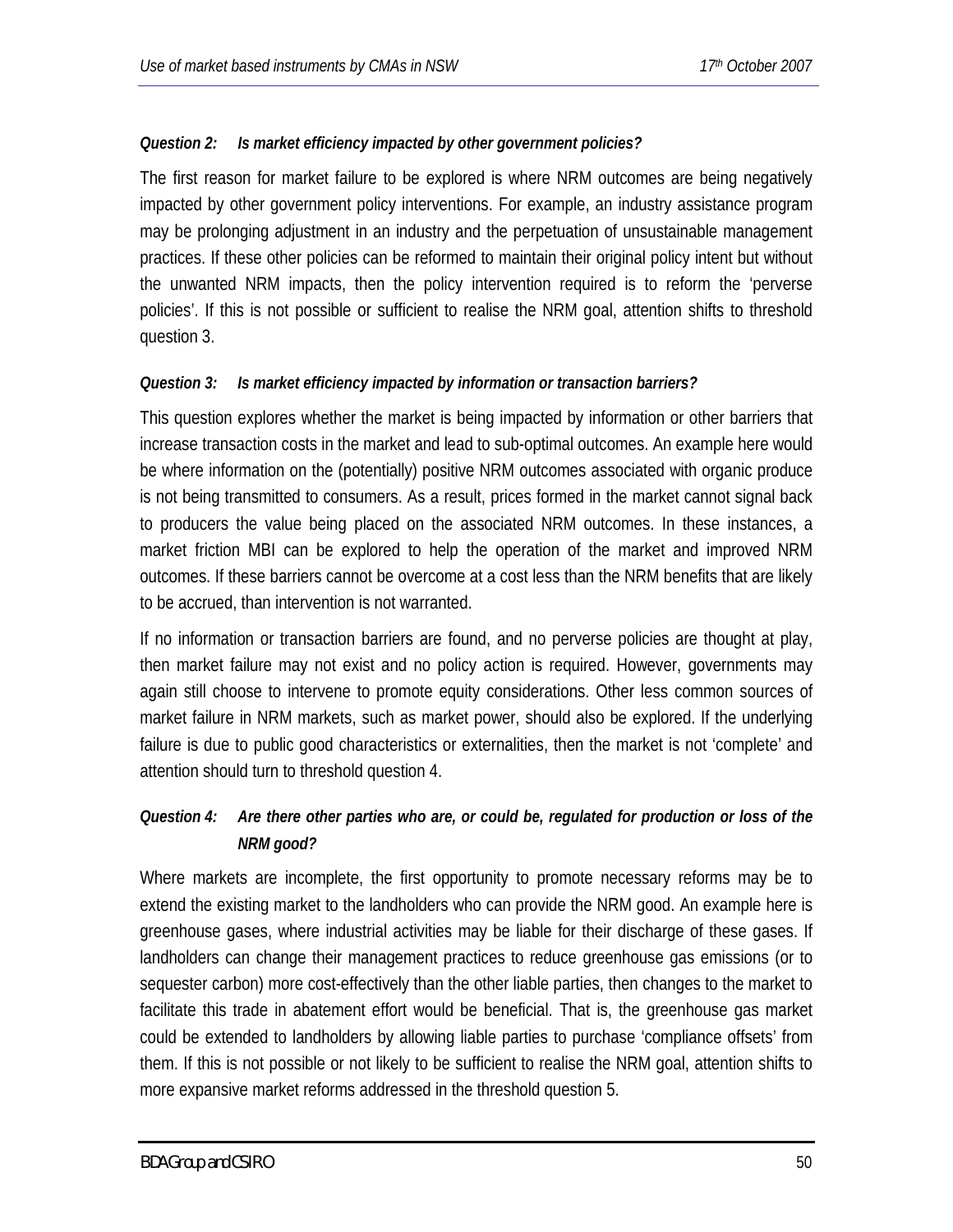#### *Question 5: Can effective and complete property rights be created?*

In principle, the intervention most likely to minimise compliance costs in achieving the NRM goal is where complete and tradeable property rights can be created and enforced. Murtough et al 2002 describe property right characteristics essential for market operation as presented in Figure 8.2.

| Property right characteristic  | <b>Description</b>                                                                              |
|--------------------------------|-------------------------------------------------------------------------------------------------|
| 1. Clearly defined             | Nature and extent of the property right is unambiguous.                                         |
| 2. Verifiable                  | Use of the property right can be measured at reasonable cost.                                   |
| 3. Enforceable                 | Ownership of the property right can be enforced at reasonable cost.                             |
| 4. Valuable                    | There are parties who are willing to purchase the property right.                               |
| 5. Transferable                | Ownership of the property right can be transferred to another party at<br>reasonable cost.      |
| 6. Low scientific uncertainty* | Use of the property right has a clear relationship with ecosystem<br>services.                  |
| 7. Low sovereign risk*         | Future government decisions are unlikely to significantly reduce the<br>property right's value. |

|  |  |  | Table 8-1: Property right characteristics needed for creating markets |
|--|--|--|-----------------------------------------------------------------------|
|--|--|--|-----------------------------------------------------------------------|

\* Low in the sense that it does not prevent a market from forming. Moderate levels of risk and uncertainty are not necessarily insurmountable barriers to the operation of a market.

However for environmental goods, workable and cost-effectively administered rights are likely to be the exception. Property rights for environmental goods are difficult to determine as per Murtough et al's framework. Some of the key reasons for this are described in Table 8.1.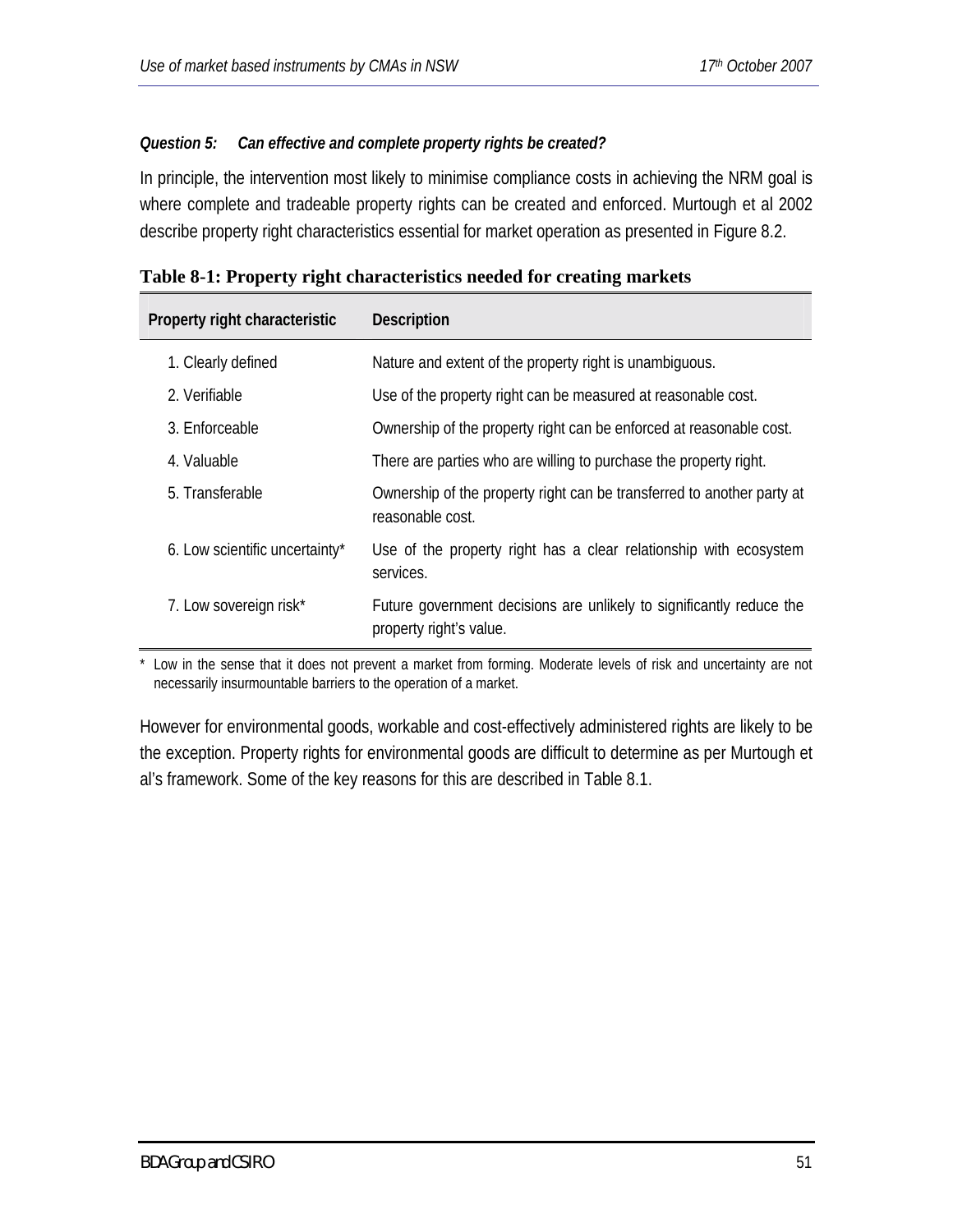#### **Table 8:2 Why property rights for NRM are hard to define in the first place**

| Clearly defined               | For many NRM goods there is more than one service that make up that good. For<br>example the value of biodiversity is influenced by the number of species, location,<br>understorey structure etc. It is difficult to define one property right that captures<br>all of these features and the tradeoffs between them.                                                                                                                                                                                                                                             |  |
|-------------------------------|--------------------------------------------------------------------------------------------------------------------------------------------------------------------------------------------------------------------------------------------------------------------------------------------------------------------------------------------------------------------------------------------------------------------------------------------------------------------------------------------------------------------------------------------------------------------|--|
| Verifiable                    | There is generally a lack of knowledge between the cause and effect of land<br>management and environmental outcomes or consequences. The cost of<br>addressing this knowledge gap is often very large. Without knowing cause and<br>effect it is very difficult to know if a land management action generates or violates<br>a property right. The verifiability of a property right is also made difficult by the<br>fact that environmental outcomes of land management actions occur over very<br>long periods of time and space and are difficult to quantify |  |
| Enforceable                   | Without knowing who owns the rights and how they are generated it is then very<br>costly to enforce them                                                                                                                                                                                                                                                                                                                                                                                                                                                           |  |
| Valuable                      | Without knowing who owns rights and how to trade them (or what these trades<br>mean), rights to environmental outcomes are not valuable                                                                                                                                                                                                                                                                                                                                                                                                                            |  |
| Low scientific<br>uncertainty | See above re verifiable rights                                                                                                                                                                                                                                                                                                                                                                                                                                                                                                                                     |  |
| Low sovereign risk            | Rights to environmental outcomes tend to be at high risk of attenuation or change<br>and therefore of low value in a trading framework.                                                                                                                                                                                                                                                                                                                                                                                                                            |  |

Because the transaction costs of defining, verifying and enforcing property rights to NRM goods are so high, markets for these goods are usually based on proxies. For example:

- if the NRM goal is biodiversity, vegetation is often used as the proxy measure;
- if achieving a viable bird population is the goal, habitat quantity and quality is often used as the proxy measure; or
- if salinity reduction is the goal, the proxy measure may be the plantation of trees in certain parts of a catchment.

Issues with property rights and proxies used for NRM goals such as biodiversity conservation, salinity mitigation and climate stabilisation are presented in Table 8.3.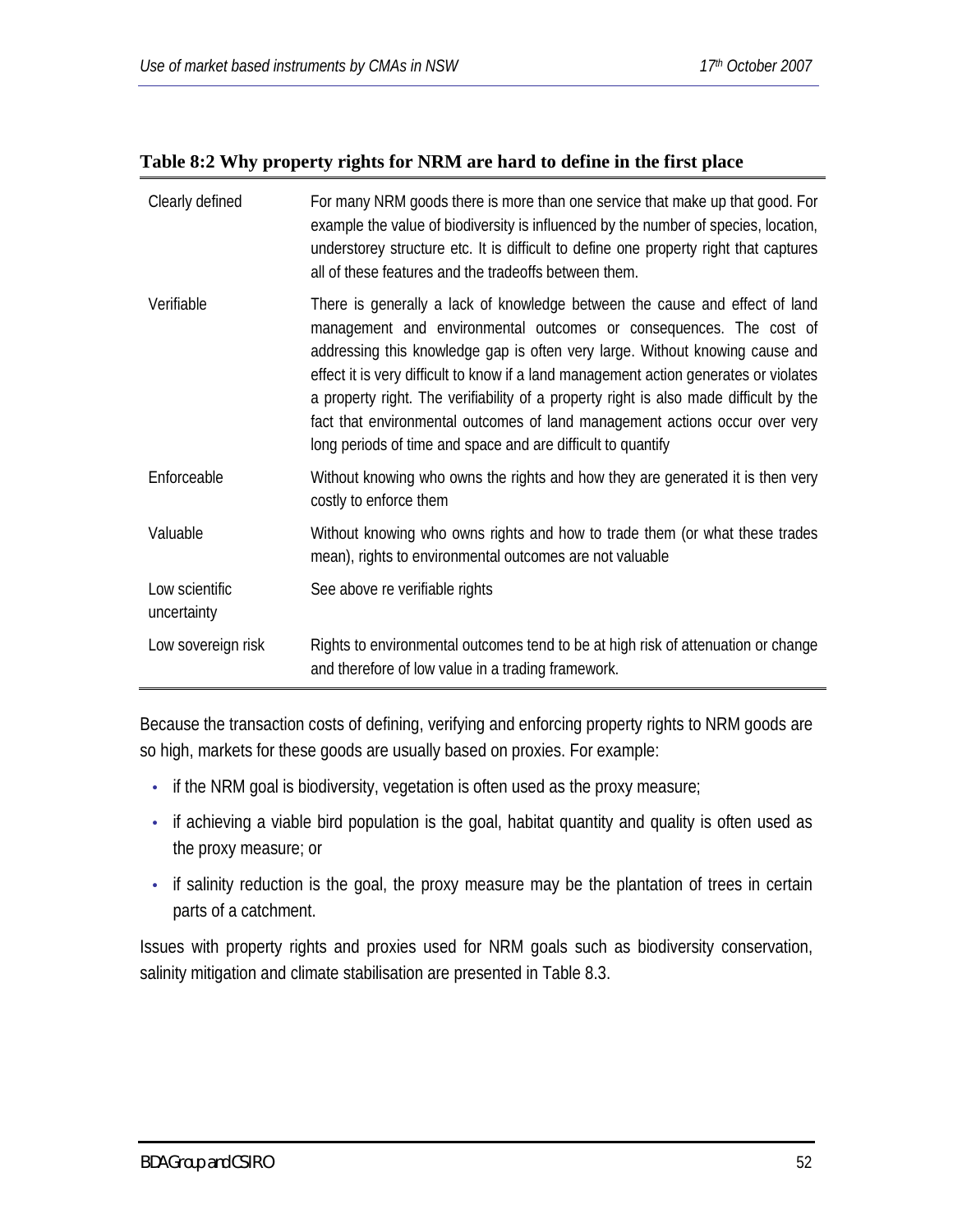| <b>Property right</b><br>characteristic                    | <b>Biodiversity</b><br>conservation                                                                                                      | <b>Salinity mitigation</b>                                                                                                                                                                                             | <b>Climate stabilisation</b>                                                                                                                                        |
|------------------------------------------------------------|------------------------------------------------------------------------------------------------------------------------------------------|------------------------------------------------------------------------------------------------------------------------------------------------------------------------------------------------------------------------|---------------------------------------------------------------------------------------------------------------------------------------------------------------------|
| Definition                                                 | May be able to define<br>particular aspects of<br>biodiversity. Difficult for<br>trans-boundary issues<br>and biodiversity as a<br>whole | Mitigation actions can be<br>defined in many cases.                                                                                                                                                                    | Can be defined using the<br>proposed measure of tonnes<br>of CO2 equivalent, based on<br>global warming potentials of<br>different gases.                           |
| Verifiable                                                 | Possible for particular<br>aspects of biodiversity.<br>No consensus on a<br>comprehensive measure<br>of biodiversity.                    | Partly (for example, area<br>planted with trees).                                                                                                                                                                      | Likely. Measurement protocols<br>already exist or are under<br>development.                                                                                         |
| Enforceable                                                | Only in certain cases.                                                                                                                   | Yes, for point source<br>problems. Difficult for non-<br>point sources.                                                                                                                                                | Yes.                                                                                                                                                                |
| Valuable                                                   | Likely to be few buyers<br>other than governments<br>and philanthropic<br>groups.                                                        | Yes, salinity affects the<br>production of primary<br>commodities. But property<br>right would be worthless in<br>cases where salinity is<br>irreversible.                                                             | Likely. Emissions an<br>unavoidable byproduct of<br>activities that are valued.                                                                                     |
| Transferable                                               | In some cases.                                                                                                                           | In some cases.                                                                                                                                                                                                         | Probably, given established<br>unit of exchange (tonnes of<br>CO2 equivalent).                                                                                      |
| Scientific<br>uncertainty                                  | High. Particularly a<br>problem for offsets.<br>Impacts likely to differ by<br>location. Irreversibility<br>could be a problem.          | High. Relationship between<br>mitigation activities and<br>salinity often unclear.<br>Impacts likely to differ by<br>location. Long time lag<br>between mitigation and<br>outcomes. Some problems<br>are irreversible. | Relatively low, since majority<br>of scientific opinion supports a<br>link between emissions and<br>climate change. Carbon<br>sequestration is more<br>contentious. |
| Sovereign risk                                             | Probably high, given<br>scientific uncertainty.                                                                                          | Probably high, given<br>scientific uncertainty.                                                                                                                                                                        | High, unless there is a<br>comprehensive global<br>agreement on climate change.                                                                                     |
| Sufficient buyers<br>and sellers for a<br>tradeable scheme | Unlikely unless loss in<br>biodiversity must be<br>offset against increases.                                                             | May be unlikely, given<br>problems often highly<br>localised.                                                                                                                                                          | Yes, given common unit of<br>exchange that is associated<br>with many economic activities.                                                                          |

# **Table 8:3 Biodiversity, salinity, climate change and the conditions for market creation**

Source: Murtough et al 2002, p. XIV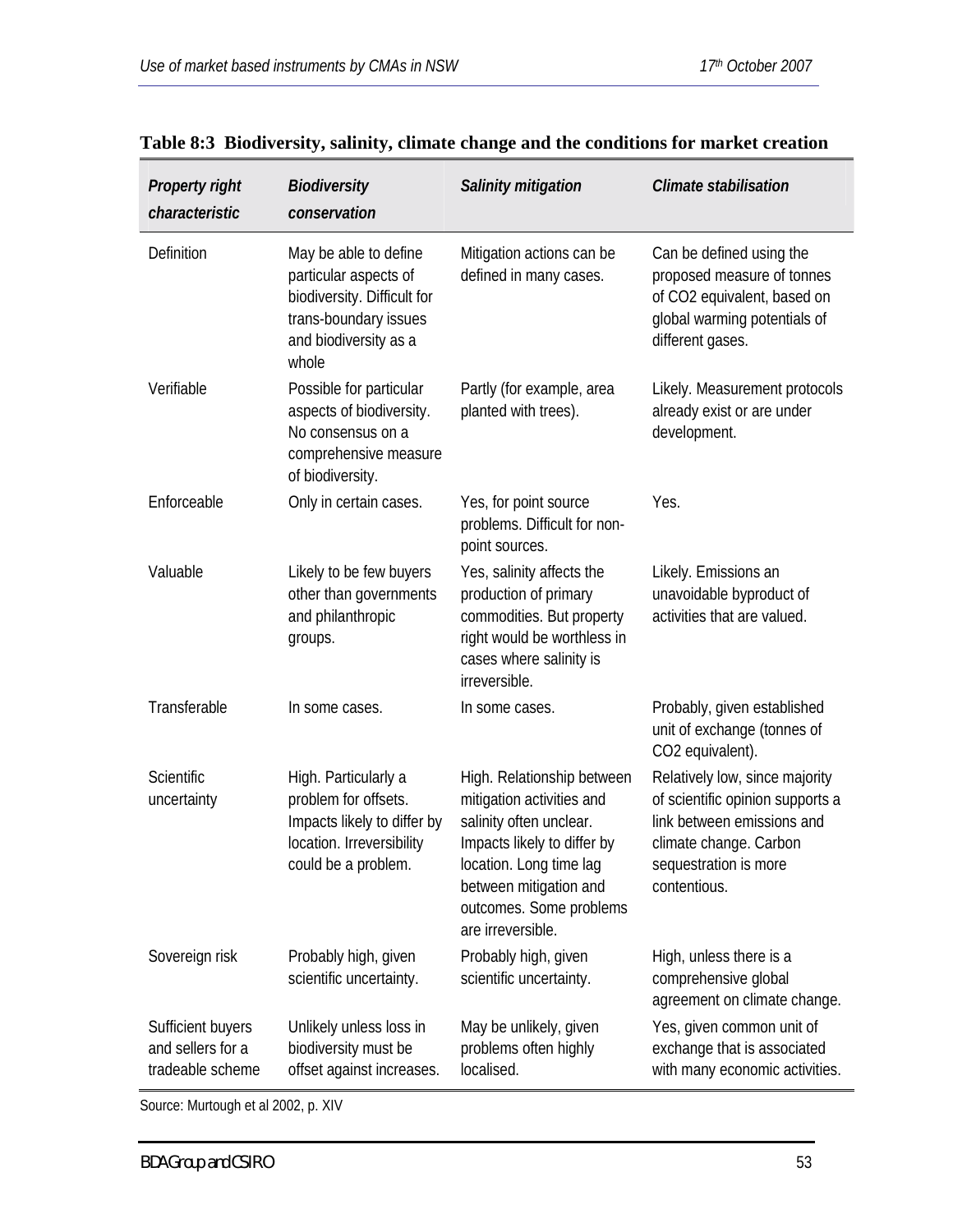Where it is not possible to create robust property rights and a market for the NRM good, consideration then turns to modifying signals within existing markets to promote the desired change in management practices that will deliver the NRM objective (threshold question 6).

## *Question 6: Can market attributes be harnessed to signal incentives for NRM?*

Behaviour response to changes in prices will vary. For some actions, a large price incentive would be needed to generate change while for other actions the incentive may be smaller. Where the action response to a change in incentive (positive or negative) is large, then the best policy response may be to harness this market attribute. A price based MBI such as the competitively allocated payment for a management action or a tax to stop a certain negative behaviour may be appropriate.

Where it is not possible to intervene such that the benefits exceed the costs, then an MBI that seeks to harness the market attributes is not warranted. However as noted in the Pannell framework, private landholders may be willing to take on modest costs in the public interest, particularly where this would be publicly acknowledged (for example Land for Wildlife). Therefore suasive instruments in these circumstances could be revisited as a potential policy approach.

# **8.2 Secondary questions**

In addition to the threshold questions, there are a number of additional or secondary questions that will influence the type of MBI selected.

## *Question 1: Do biophysical thresholds exist?*

Quantity based mechanisms are often preferred when there are environmental thresholds attributed to a good. For example, if there is a critical point whereby pollution levels allow for safe swimming in a lake, it may be more efficient to set a quantity-based target at or below this threshold rather than embarking on a trial and error process of trying to establish the price incentive that would yield the same outcome.

Other considerations include the potential for spillover or hotspots to occur. For example, creating a new market to manage water quality could lead to a pattern of trade allowing increased pollution in a region that reduces water quality and impacts sensitive environmental amenities at that location, although improvements in overall water quality generally occur. The potential for spillovers or hotspots may not limit the choice of instrument, but needs to be factored into instrument design.

# *Question 2: Is environmental or cost uncertainty of greatest concern?*

Related to Question 1 is managing uncertainty related to price and quantity instruments. With price instruments, compliance costs imposed on landholders will be capped by the incentive provided.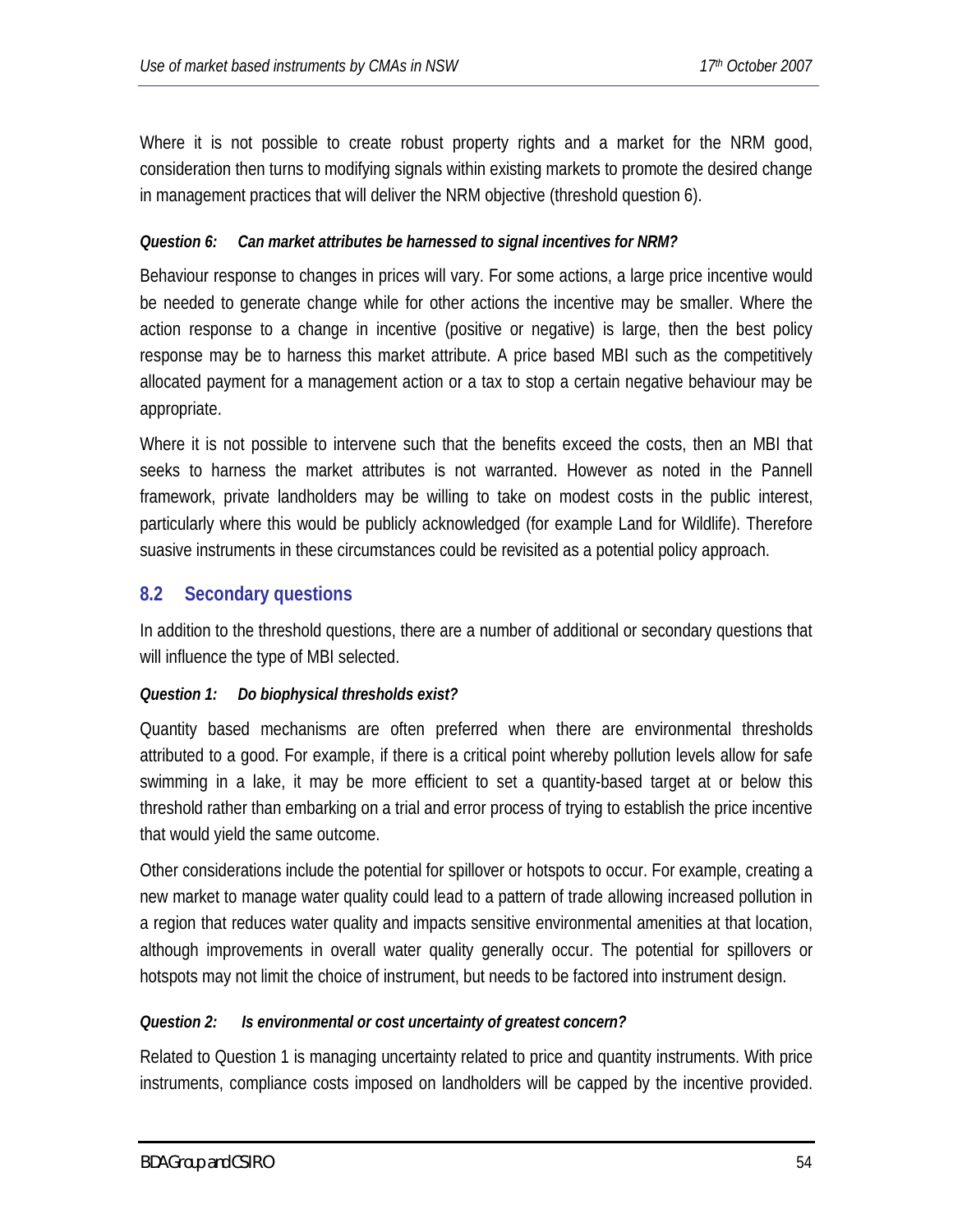However uncertainty will exist as to landholder responses to the incentives provided and hence the realisation of environmental targets. Where there are issues of irreversibility and / or urgency in realising the environmental goal, a quantity based instrument may be preferred. Of course the corollary applies here, in that compliance costs imposed by the instrument will not be known with certainty.

Therefore the choice of a price or quantity based instrument will be influenced by the policy priority placed on managing environmental outcome or compliance cost uncertainty (although it should be noted that design elements in both price and quantity instruments can be included to limit, but not totally negate, these concerns).

Managing uncertainty will also be influenced by the perceived scale of costs and benefits. When there are large marginal benefits from supplying more of an environmental good (a steep marginal benefits curve), or the marginal costs of supplying more of the environmental good is low (a flat marginal cost curve) a quantity based mechanism is preferred. Weitzman (1974) argues that in this situation the cost to the community (in terms of lost benefits) of setting the wrong price is very high. Conversely, if there are very high costs of supplying more of the environmental good or the benefits are small then a price instrument is preferred for the same reasons.

At the commencement of any type of instrument it is very likely that large changes can be gained at small marginal cost. There is likely to be a point, however, where the marginal cost of an additional unit of environmental good is very high and the benefit low so much so that it compromises the potential cost effectiveness of the approach (costs far outweigh the benefits) (Weitzman 1974). If this is likely, and if there is an absolutely fixed budget, scheme operators would minimise the risk of overspending by selecting a price based instrument.

# *Question 3: Beneficiary pays or polluter pays?*

Differing instruments will have differing cost-sharing implications. Instruments which impose costs on those creating environmental impacts are generally termed 'polluter pays' while those who impose costs on parties who will benefit from improved environmental outcomes are termed 'beneficiary pays'.

Negative price incentives will impose costs on landholders through either the costs incurred in changing management practices or paying the NRM charge or fee, and so are polluter-pays instruments. Funding for positive price instruments generally derive from governments on behalf of taxpayer beneficiaries and so the incidence of costs is beneficiary pays.

Quantity based instruments can be crafted as either polluter pays or beneficiary pays, or indeed almost any sharing of costs between these parties. For a cap and trade instrument, this will depend on how the tradeable rights are allocated and secondly how stringent the cap is. For example, a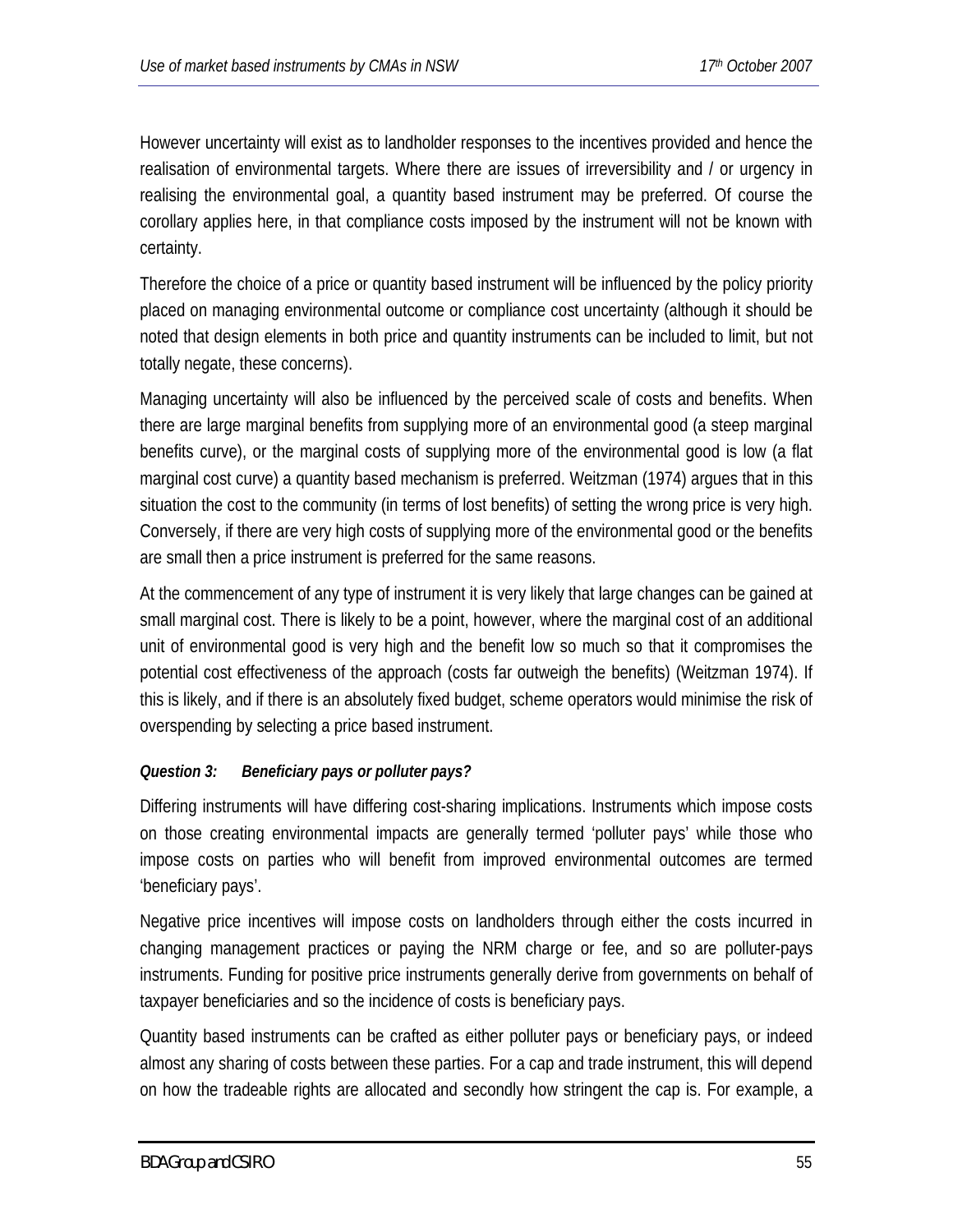system where tradeable rights to pollute are freely allocated and the cap is set at a level close to current emission levels is primarily beneficiary pays in nature as the only (polluter-pays) liabilities imposed will be in relation to increased emissions that may have arisen under a business-as-usual circumstance. On the other hand, if the initial rights to pollute were auctioned, the instrument would clearly be polluter pays.

The polluter pays approach is often used when the outcome will incur relatively low costs or there are clear perceptions that the community holds the environmental property rights. The beneficiary pays approach tends to be used when the outcome may impose significant and 'unreasonable' costs on a small number of stakeholders.

# *Question 4: Is there a duty of care?*

As indicated in secondary question 3, differing instruments will have differing cost-sharing implications. How the burden of increased resource conservation should be shared between landholders and other members of the public will depend upon who the community believes *implicitly* holds the rights to these resources and impacts arising from their use.

Binning and Young (1997) and the Productivity Commission (2001) have referred to society's expectation of landholders as a duty of care – an implicit property right. This duty of care reflects the social responsibilities sought and an allocation of rights between landholders and broader society for externalities from land use. The allocation is largely implicit as statutory rights often have not been modified or established. Notably, the duty of care is a dynamic allocation of rights, changing over time to reflect changing community desires for conservation and improved environmental outcomes.

In relation to managing native vegetation, ANZECC has adopted the principle that incentives should generally not be paid to landholders to meet their duty of care, although:

*'where community expectations resulting in legislative or policy changes cause duty of care to be shifted significantly over a short period of time, financial assistance may be provided to speed the transition to the new arrangements and maintain community support. Such payments should be one-off in recognition of the need to adjust to a new regime' (ANZECC 1999*).

Prevailing views as to any duty of care applicable to the NRM good in question should be considered to assist instrument selection, design and implicit cost-sharing. Indeed the implied duty of care embedded in a new MBI will itself contribute to how rights to the NRM good are perceived when formulating subsequent policy interventions. This will be important where pilot instruments are first introduced ahead of broader interventions.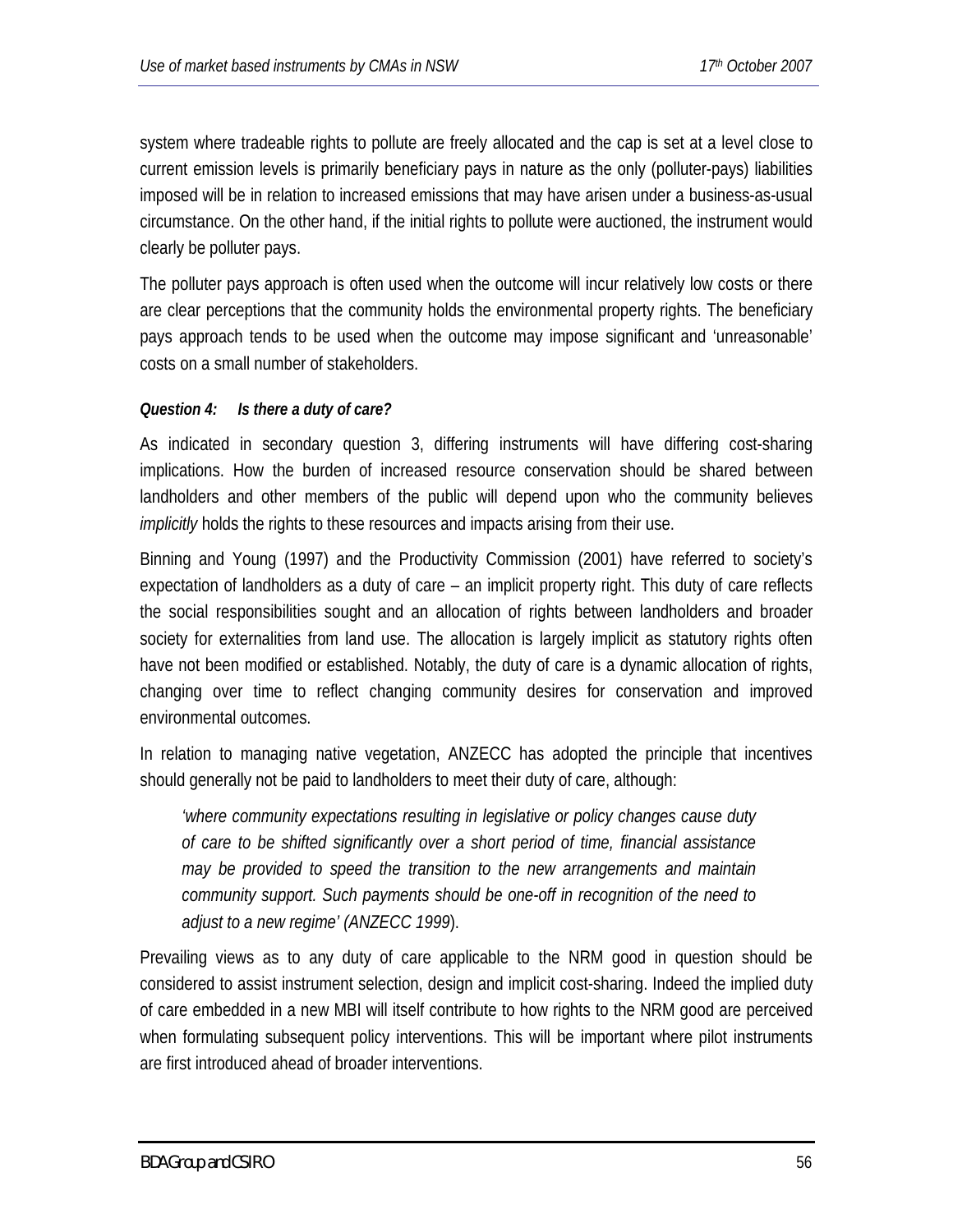#### *Question 5: Who has jurisdictional powers over the property rights?*

Legislative reforms are often required to underpin market based instruments.

In the case of quantity based instruments, overall targets must be set and allocated including the initial allocation of rights, and rules about the conditions under which trade can take place and how rights will be monitored and enforced need to be established. Quantity based instruments tend to require significant institutional change. Therefore, it is often difficult for agents such as Catchment Management Authorities to implement them without lengthy negotiation and support from other levels of government.

Price-based instruments may also require legislative reforms to underpin negative price instruments such as taxes and charges, although positive price instruments can often be administered solely through contractual means. Similarly, some market friction instruments can be implemented without legislative support, however this may not be the case where minimum standards associated with the instruments are sought – such as with certification schemes or producer levies to fund R&D initiatives.

It is also important to consider how well different MBIs will integrate with the existing institutional framework and culture. In some instances there may be an institutional inertia or regulatory culture that would work against instruments requiring legislative changes. Policy makers need to also consider the level of sovereign risk that is likely to occur in the future in relation to the NRM issue being targeted. Where such risk is prevalent, newly created rights may not be seen as secure, which will impede efficient market responses.

#### *Question 6: How quickly is change required and are outcomes enduring?*

Many environmental outcomes are dependent on longer term hydrological and ecological processes. For example, revegetation with the ultimate goal of reducing saline discharge to streams and rivers may take several years to have a demonstrable impact. Once established, the private benefits of maintaining the vegetation may mean ongoing incentives are not necessary.

However where this is not the case and management changes need to be locked-in for long periods, short-term price incentives may not be sufficient. While it is possible in principle to secure longer term management changes through contract terms or statutory means such as covenants, costs associated with monitoring and enforcement need to be considered.

Quantity-based approaches are also often reliant on converting long-term outcomes into short-term management goals, often annual or shorter. Market demand for these rights may diminish if the market believes the outcomes associated with the traded rights are not being maintained.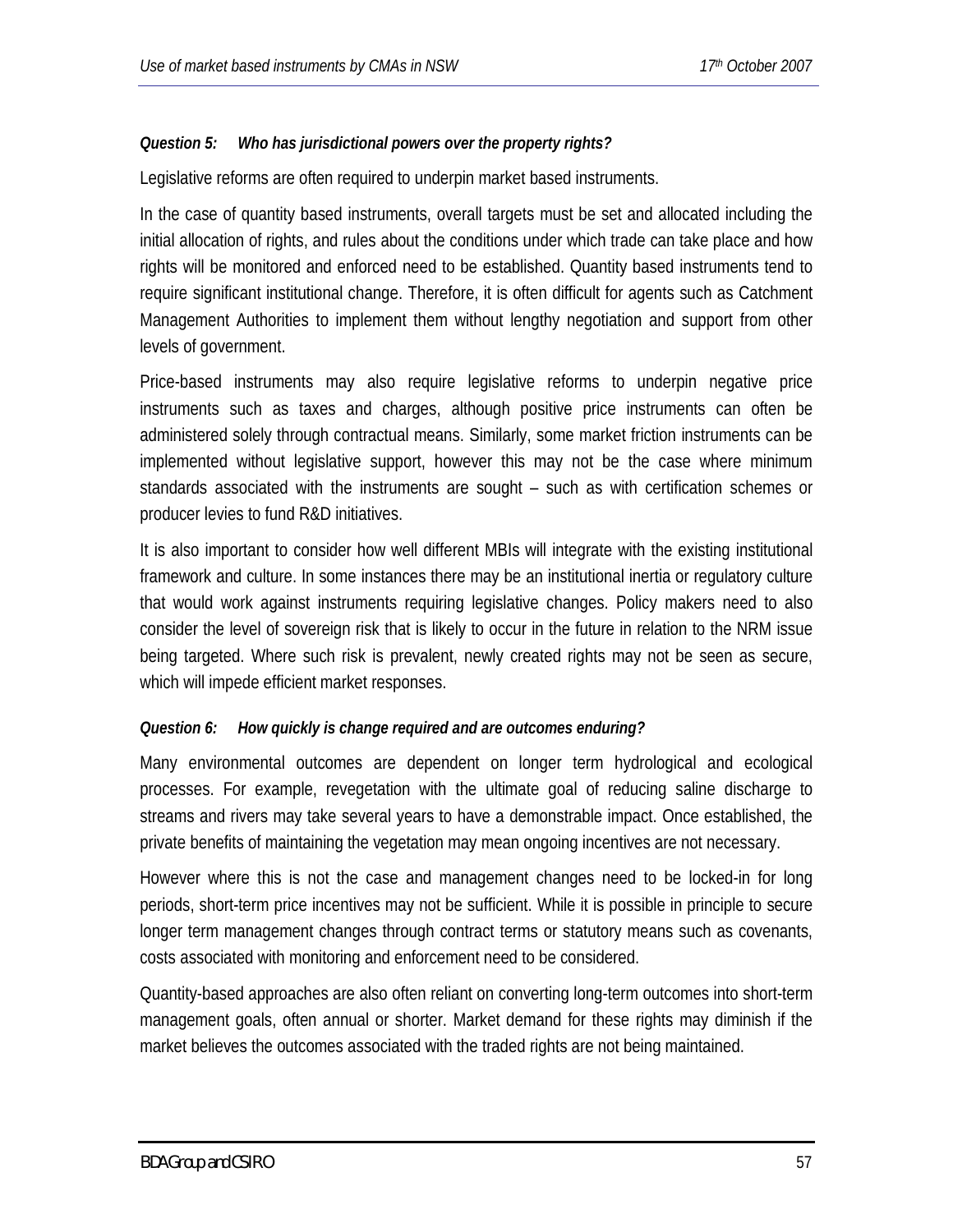#### *Question 7: How significant will be transaction costs associated with the new instrument?*

Price and quantity based instruments may incur different costs in design, implementation or administration. These costs may be incurred by either government or the private sector and are generically termed 'transaction costs'. Transaction costs will tend to increase with the number of participants involved, the more complex the engagement process with the instrument, and the greater and more complex monitoring that is required amongst many other factors. Whether price or quantity-based instruments have lower transaction costs depends on circumstances.

For example, if there are a large number of potential participants who will be engaged by an instrument, but few of whom need to change management practices to achieve the desired outcome, then the larger costs of engaging with all participants within say a quantity based cap and trade framework or negative incentive such as a tax versus the few within a 'self-selecting' positive price instrument favours selection of the latter.

#### *Question 8: Will the available budget limit instrument choice?*

The extent of public funds available will influence the choice between a price and quantity based instrument. If the budget is limited it may not support the scale of funding required for a positive price instrument. A quantity based instrument is likely to require more funding in the development and establishment phase, but generally only modest ongoing funding to support administration and enforcement. Further, these ongoing costs are sometimes recouped through the periodic sale of rights (where initial rights are time limited) or through administrative charges applied to the trading of rights between participants.

## *Question 9: What are the skills and capacity of the implementing authority?*

The level of complexity of the instrument chosen will be restricted by the capacity of the staff directly involved in designing, implementing and administering it. CMAs can draw on external resources to provide specialised skills, however the pool of appropriate professional MBI practitioners is limited and comes at a cost. An appropriate balance between the development of skills within a CMA and sourcing external expertise will vary between instruments.

Consideration should also be given to the level and type of resources, administration structures and training needed to support different instruments.

## *Question 10: Is there more than one market failure at work?*

In some cases there may be more than one market failure present. For example, in the case of biodiversity conservation, there are clearly 'missing markets' information failures as to appropriate and efficient management actions. In cases of multiple market failures, multiple policy interventions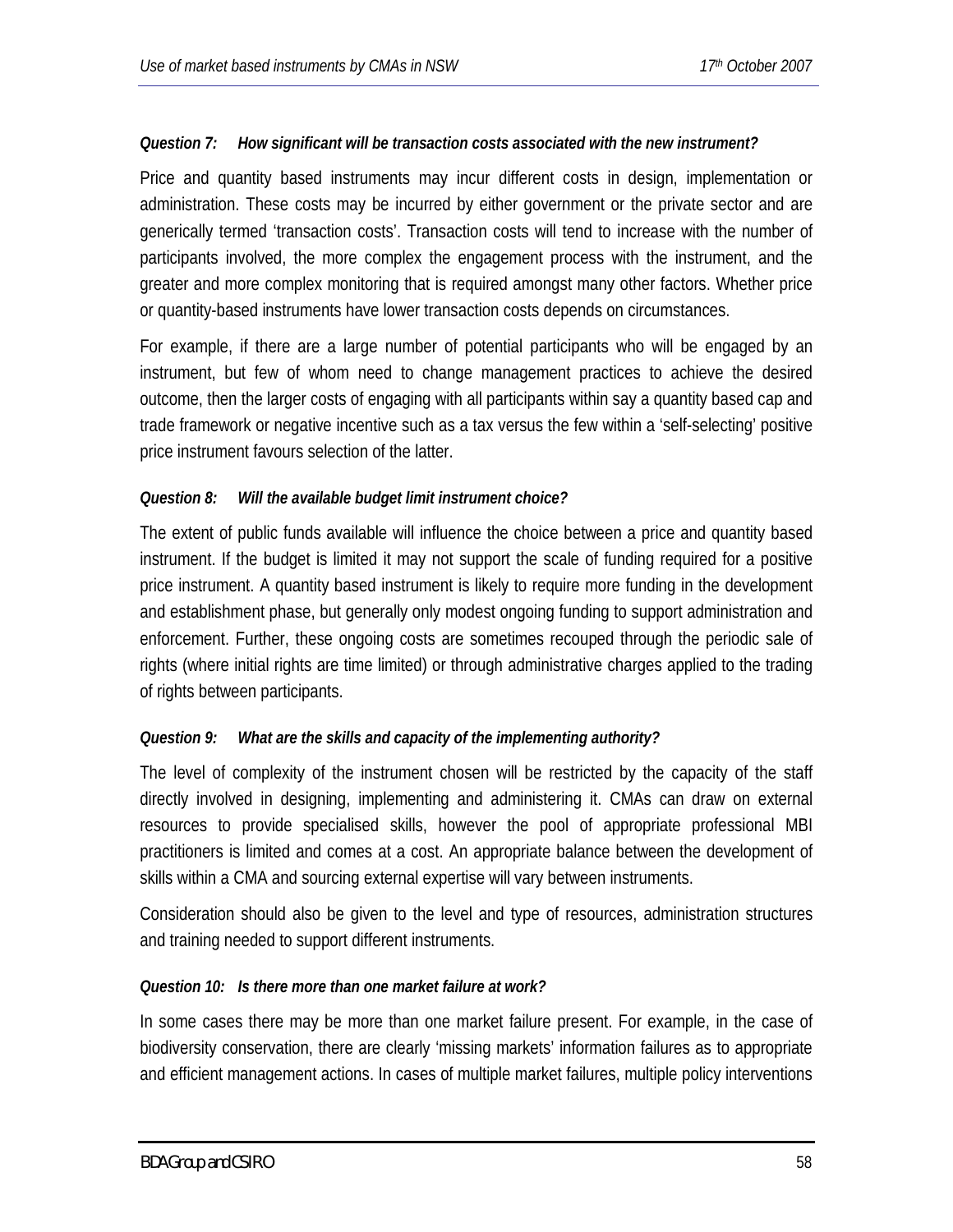are generally needed. Interventions that either ignore broader market failures or seek to correct for multiple failures are likely to be ineffective.

#### *Question 11: Is the sequencing of instruments important?*

In some cases it may be useful to introduce pilot instruments to generate information and in order to establish proof of concept. As understanding and experience with the instrument grows and data collected from the instrument informs scientific knowledge, the instrument(s) may evolve. For example, new players may be introduced, the geographic scope of the instrument may increase, or the type of trades allowed may be increased.

Also, an evolution of instruments can sometimes be developed to strategically address multiple failures. For example, a pilot subsidy delivered via a competitive tender can reveal information on available management actions and costs that can inform subsequent instrument designs to address underlying externalities.

#### *Question 12: Can robust metrics be defined, monitored and enforced?*

The effectiveness of any MBI chosen will hinge on whether direct and robust metrics can be defined, monitored and enforced at reasonable cost.

A number of metric design principles have been postulated based on experiences with establishing metrics in the Wimmera catchment (see Attachment 4). While not all of the metric design principles will necessarily be important for all MBIs this framework provides a check list that will aid practitioners in developing suitable metrics.

While not wanting to underestimate the importance of metric design, a balance needs to be struck between the increasing costs of further development of metrics and the additional benefits of further refinement. There is no such thing as a perfect metric, but a MBI practitioner will need to seek advice as to what is considered an appropriate level of investment in metric design.

#### *Question 13: How precisely will the instrument need to be targeted?*

The instruments that can be selected will vary according to the extent to which they can target particular landholders or will be broadly applied. Generally speaking, the costs of administering a targeted instrument are greater than one broadly applied, but the outcomes achieved from a targeted approach may more effectively meet the NRM goal.

An appropriate targeting of instruments needs to balance instrument costs with potential benefits. An example of the range of approaches that can be applied to biodiversity conservation is provided in Box 8.1.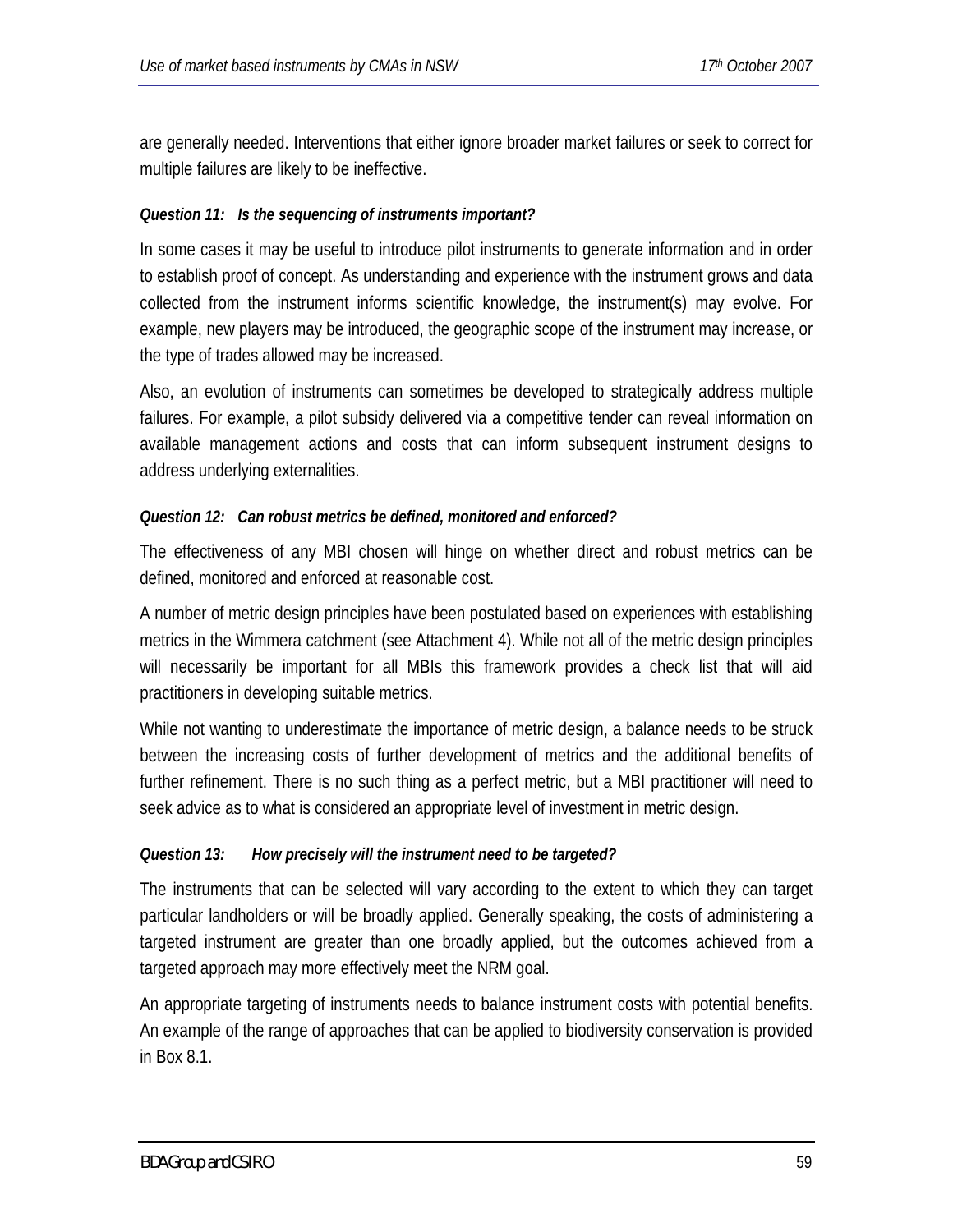#### **Box 8.1: Targeting price instruments – the example of biodiversity conservation incentives**

Price-based incentive instruments can vary from an automatic right (say through the provision of a free native tree to all residents in an area) or a payment (say a payment for areas of native vegetation regardless of quality) through to a competitive and conditional instrument (such as competitive tenders for fencing subsidies). The range of incentives is illustrated below.



These incentive mechanisms leverage change in different ways and are therefore suited to differing opportunities and objectives. The selection between approaches represents a number of tradeoffs. For example, open entry incentives could be cheap to run but poorly targeted while auctions may be expensive to design and run but well targeted. In some cases there will be a number of potential policies available that could effectively encourage adoption but with different modes of operation or potential costs of design, implementation and ongoing management.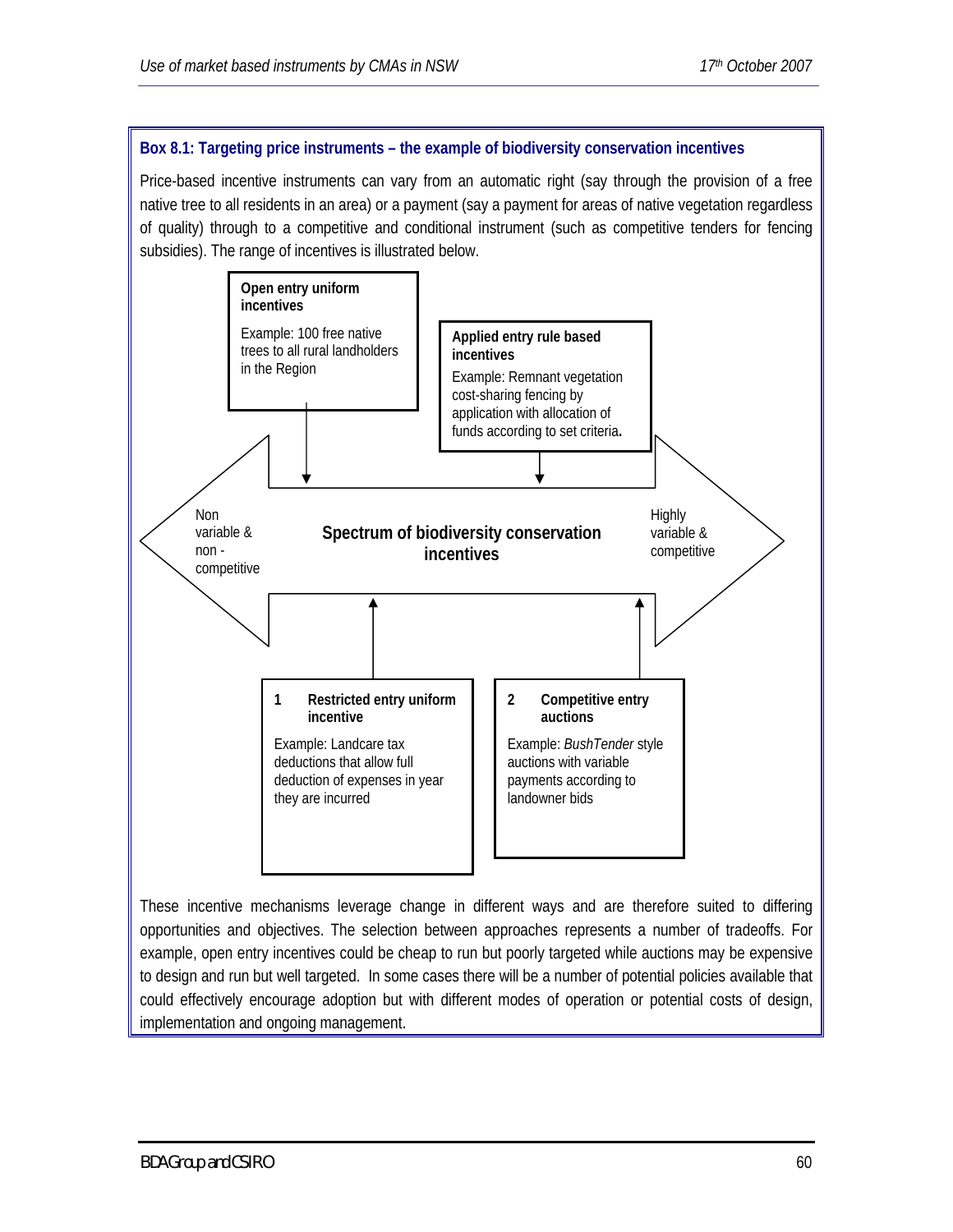# **9 OPPORTUNITIES AND IMPEDIMENTS TO THE USE OF MBIs FOR NRM**

This section outlines the experiences that CMAs have had with MBIs to date and then considers impediments and opportunities to the broader adoption of MBIs by CMAs.

# **9.1 CMA experiences with MBIs**

MBI implementation to date has been limited to competitive tender schemes and other price based instruments (primarily grants programs). In this section we provide some insight into what has lead some CMAs to adopt a tender approach to NRM provision, how they did this, what they learned and what they saw as critical in the application of this, as well as impediments to broader application of price based and other MBI types in NSW.

To develop this section we spoke to a number of CMAs across NSW capturing experiences from both inland and coastal CMAs. In most sections, the information is presented broadly to maintain the anonymity of the discussion participants.

For those CMAs that had implemented a competitive process the decision for this tended to be a result of:

- Recognition of the value for money outcomes of the Victorian BushTender auction.
- Involvement of key staff in previously run competitive initiatives such as the (then) DLWC's Environmental Services Scheme.
- Support from the CMA board to try innovative funding allocation measures.

## *9.1.1 What was critical to doing an MBI*

There were a number of factors that were considered to be critical in implementing an MBI:

## *Knowledge and capacity*

An in-house champion, preferably with prior experience and confidence to drive MBI concepts and implementation at CMA Board level was critical to instrument uptake. The champion provided the immediate point of contact and communication in understanding MBIs and their requirements.

Corresponding to an in-house champion, access to external experts was found necessary to support MBI design and implementation and in providing CMA staff confidence in their approach. The type of expertise required is likely to vary according to the knowledge needs of each CMA. In some cases it will primarily be support with mechanism design and implementation, while in others it will be to provide specialist biophysical input.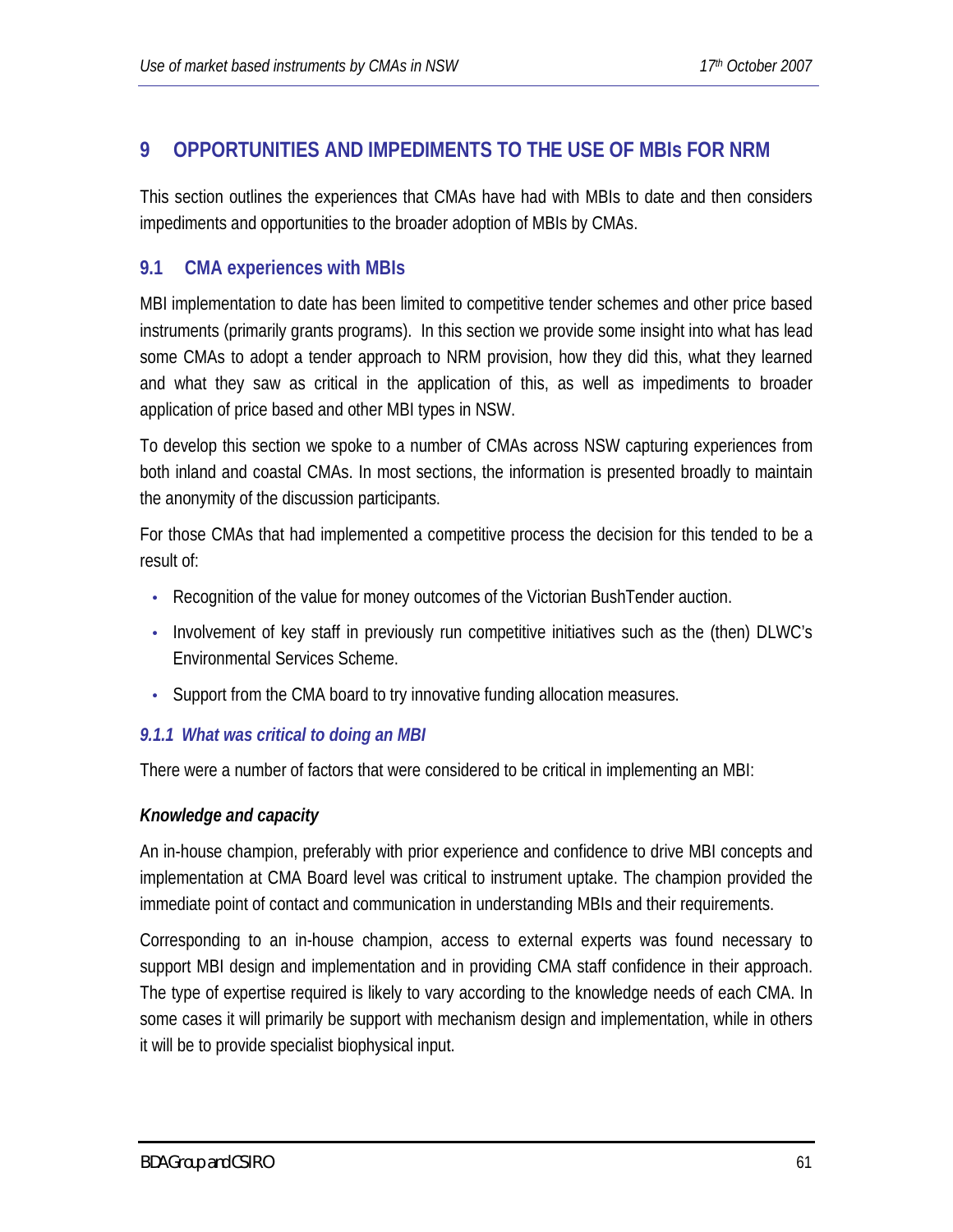CMAs internal skills and capacity are also challenged by the changes to day to day operational pressures on field staff. For example, the field staff engaged in site assessment for the MBI have traditionally operated as extension staff on an 'as needed' basis. Within an MBI process field assessments are undertaken within a much more formalised and time constrained way which focuses specific staff effort during the auction period and perhaps sees less general extension to all landholders. One CMA spoken to is attempting to overcome this by allowing expressions of interest and corresponding site visits to occur at any time of the year but still holding discrete auction rounds (where the bids formulated from these site assessments can be submitted).

## *Data collection and assessment process*

Effective MBIs (and indeed effective policy) are data dependent. They require adequate baseline information and a standardised, transparent, robust and repeatable method for collecting and assembling relevant information about the environmental commodity and proponent.

The PVP Developer toolkit developed to support the *Native Vegetation Act 2003* provides such an approach for native vegetation, salinity and water quality impacts from agricultural landuses. Many CMAs use this toolkit to conduct their native vegetation approval and permitting role under the *Native Vegetation Act 2003.* Several CMAs have used the PVP Developer to conduct vegetation assessments within an auction process. All the CMA staff spoken to noted that using the toolkit, whilst valuable, required significant upfront effort to populate with data. Also, supporting data required to populate the PVP Developer toolkit is not available for the entirety of NSW potentially constraining its use in MBI support and more generally.

Further limitations are presented by the lack of equivalent tools or metrics for other NRM outcomes that a CMA may target or for use within broader offset frameworks (with the exception of the BioMetric assessment tool developed within BioBanking). Without a suitable metric supported by corresponding data, assessing changes in non-vegetation outcomes in an MBI framework is very difficult.

## *9.1.2 Some observations from MBI experiences in NSW*

#### *MBIs in urban/coastal areas*

A number of CMAs in NSW encompass both rural and urban coastal land. The land use types, demographics and issues associated with land management of rural and urban/coastal land vary considerably and it is recognised that while the CMAs have NRM priorities covering both landscapes, delivery of these priorities will vary (NRC 2006).

Of particular note to CMAs with urban areas is the fact that the *Native Vegetation Act 2003*, on which so many of the CMA rural NRM activities are based, does not apply in urban areas. The lack of native vegetation authority in urban areas has resulted in a less detailed native vegetation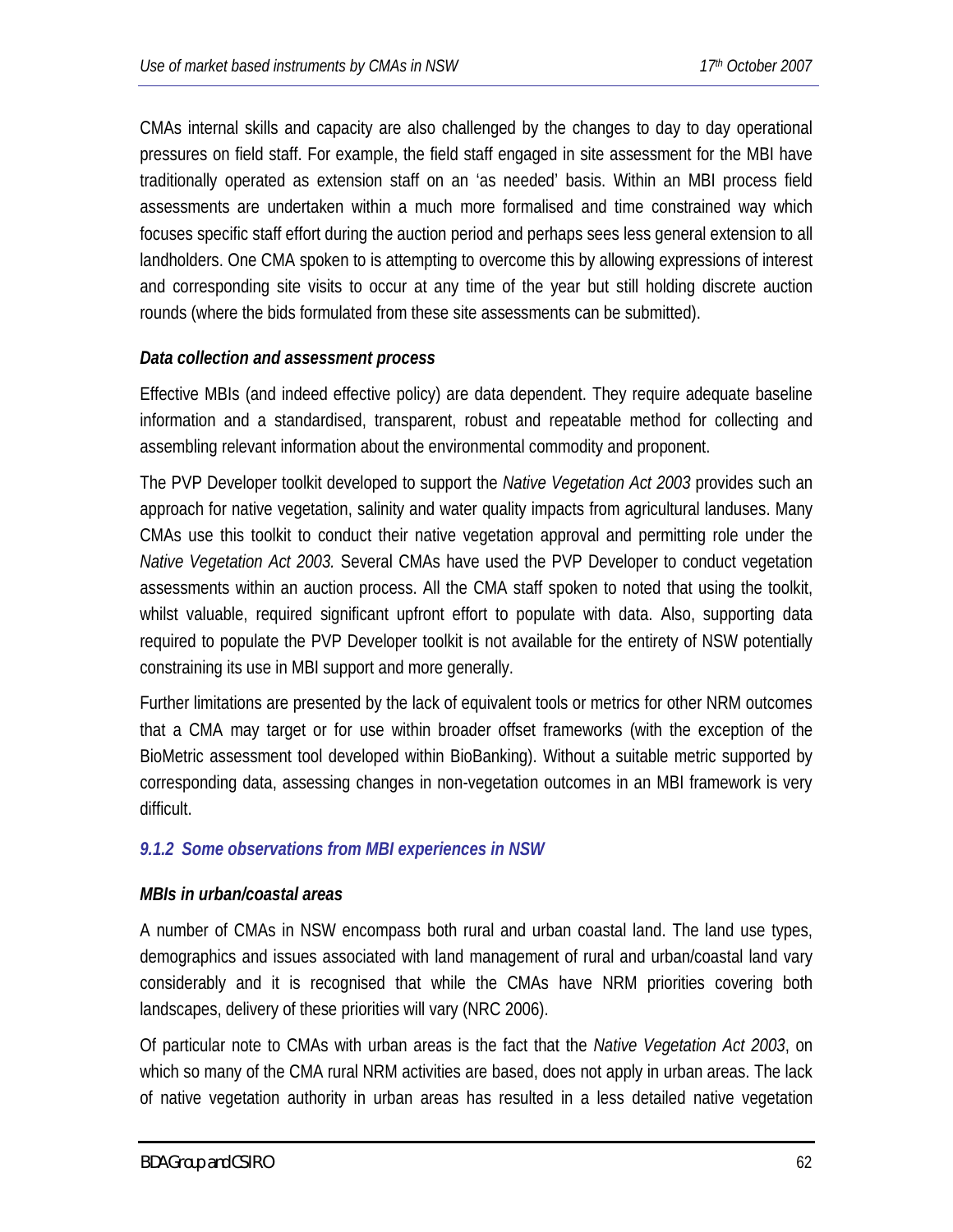planning and assessment tools than those available in rural areas (NRC 2006). A less developed assessment tool is currently a significant impediment to the application of MBIs in urban areas. That said, however, the NSW DECC is finalising arrangements for the BioBanking scheme (discussed in Section 3) which will largely apply in urban areas and contain a native vegetation assessment metric that will better suit urban environs.

A large proportion of NSW CMAs cover coastal land (of both urban and non urban nature but dominated by lifestyle, amenity and recreational uses) as well as rural land dominated by primary production uses. A number of CMAs with these types of catchment have included both of these land types within competitive tender rounds. Analysis of tenders in these landscapes has found that coastal land is significantly more expensive to contract for conservation than rural land.

CMA MBI practitioners put forward a number of explanations for this. Landholders in the coastal areas generally have full time jobs off the land and therefore either don't have the knowledge about the types and cost of work required or do not have the time to do the work (or both). As a result, a large proportion of coastal landholders engage contractors for a quote on the work, it is generally observed that neither contractors nor the coastal landholder cost-share on this work.

It was also noted that a large proportion of coastal land is managed by public authorities; bids from these agencies to conduct vegetation management work also tend to be at full cost recovery and is not competitive when compared with works proposed by private landholders elsewhere in the catchment. Given the high value of this land, it is likely that the opportunity cost of vegetation on this land is higher when compared to rural land.

CMAs that have coastal land within the catchment have made a number of inclusions in their MBI design to account for the high cost of works on coastal land or have begun to consider other means to engage coastal landholders in NRM activities. When Southern Rivers CMA ran a competitive tender that included tableland and coastal landholders, a minimum dollar amount was specified for expenditure on the coast. The HCRCMA split their contracts into small and large grants with different conditions; the small grants are more suitable for small landholders on the coast. Where specific objectives are identified that have high value but high cost (eg riparian habitat), these are considered in a separate assessment process to the broader scheme.

Further attention to diverse stakeholder needs in MBI design may be necessary to build on these reforms while keeping in focus the efficiency and effectiveness improvements of MBIs. For example, engaging third-party service providers in MBIs targeting time and expertise poor landholders may improve costs and outcomes but could reduce outcomes in areas dominated by extensive primary production (where service provider costs may also be higher).

With a large proportion of CMA priority 'significant for conservation' land on the coast owned by public agencies, and the observation that these agencies are not cost competitive in a broad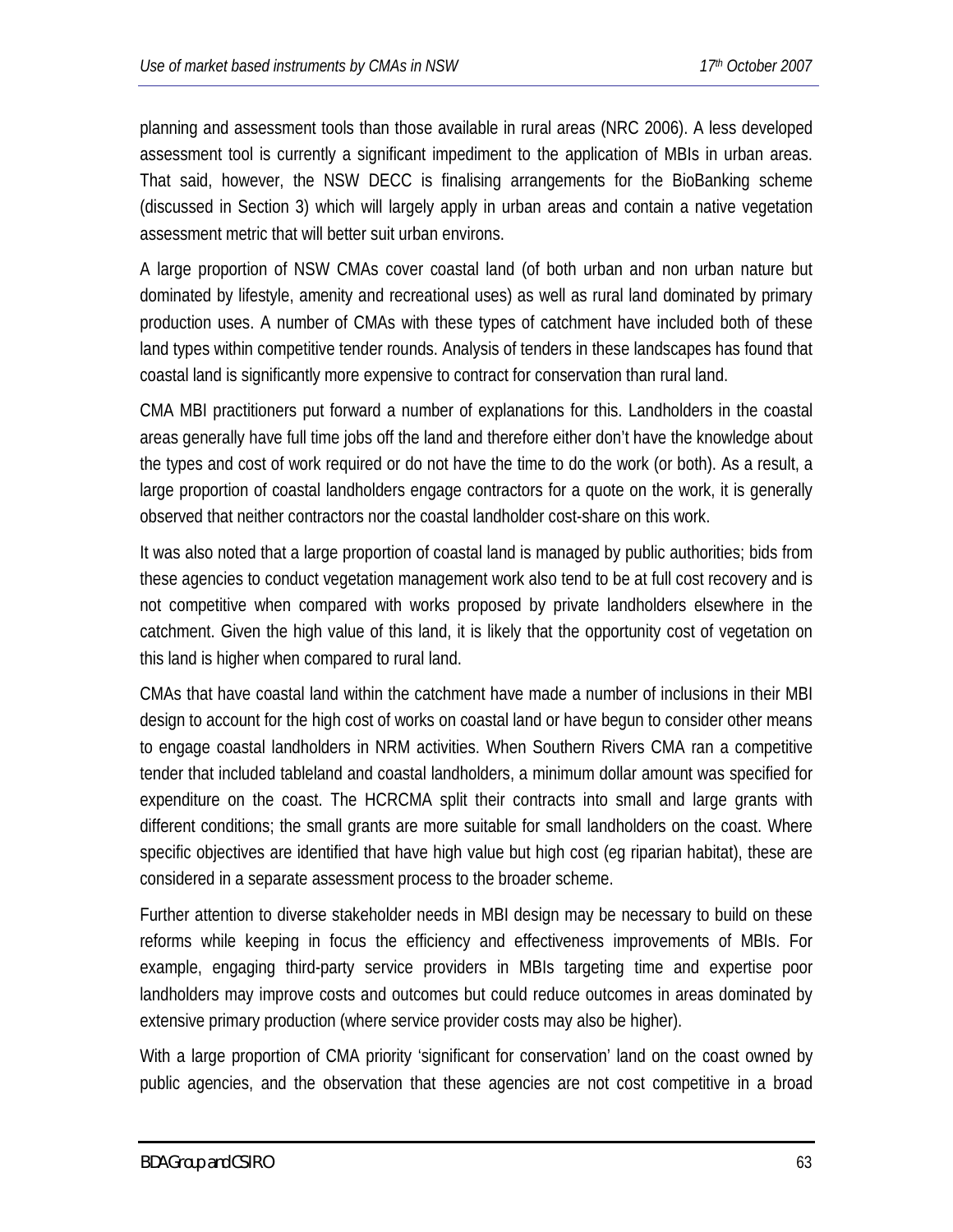tender system, CMAs are seeking other ways to engage this land for conservation. HCRCMA regularly partner with local councils to manage significant coastal land. The HCRCMA also act as a broker between philanthropists and landholders in exchanges of significant land.

Southern Rivers CMA recognise the importance of the bush regenerator industry in the NRM market place and are considering ways in which these operators can be engaged more cost effectively to conduct NRM. New models of partnership and collaboration will be important in achieving success in these locations where primary constraints are implementation and management costs rather than opportunity costs – perceived or otherwise.

#### *Working with lifestyle and non-primary production landholders*

In NSW, rural land located close to urban centres is increasingly being operated by 'lifestylist' property owners. These new landholders generally have little experience in land management and many of these property owners do not live on their property (it is used as a weekend/hobby activity rather than an income source). While lifestylist property owners can bring some positives to land management (less intensive agricultural use and greater cash resources, for example), they can also present some challenges to CMAs who wish to run an MBI with these types of landholders.

The Southern Rivers CMA was particularly conscious of the challenges presented by lifestyle landholders in a competitive tender MBI. Staff at Southern Rivers CMA noted that a competitive tender MBI is run when the land management actions and costs are not known by the authority but known by the landholder (therefore to reveal hidden information), but that lifestyle landholders are generally less experienced in land management and associated costs.

Feedback from auction participants revealed that lifestyle landholders had a lot of trouble working out their bid amount and often needed assistance from the CMA to do this. While the auction saw significant land management extension to new landholders, it was postulated that there were probably better and cheaper ways of doing this. Some suggestions put forward by SRCMA focussed on information provision type incentive schemes. One idea put forward was for the closer operation of the CMA with the local real estate industry to develop and disseminate land management packages information packages for new owners.

The key message is that a mix of measures is generally required, each component of which may be attractive to different landholders or which may form part of a continuum in improving land management.

## *9.1.3 The future use of MBIs by CMAs*

CMAs and NSW State Government policy officers are already considering broader MBI applications. In this section we discuss two likely avenues for future implementation pathways and partnerships.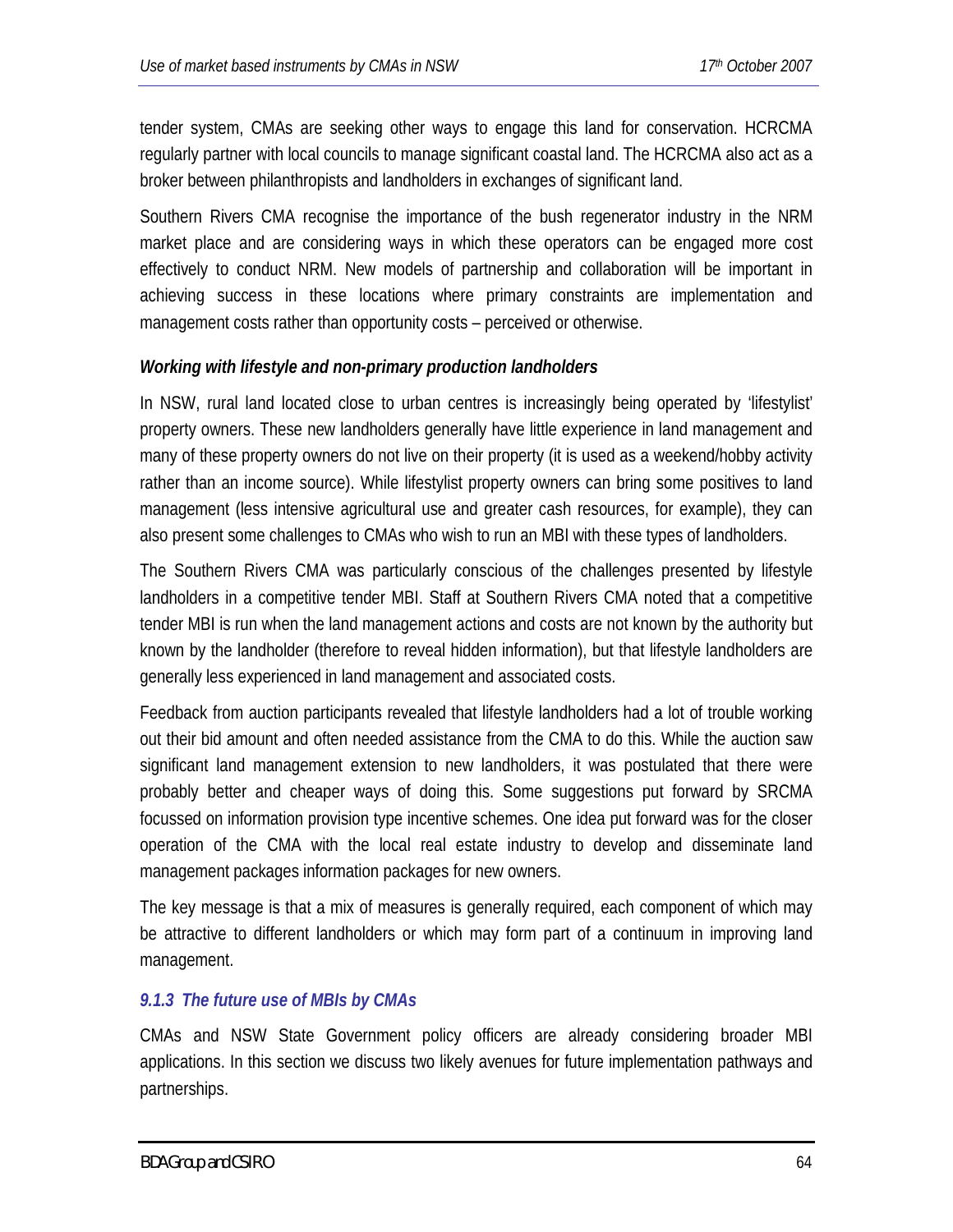# *Building and optimising relationships with local council*

Local councils hold land use planning and approval powers which can significantly influence NRM. CMAs that had coastal land within their jurisdiction were particularly aware of the need to partner with local councils to achieve catchment NRM targets due to the additional development pressures many are experiencing along with the inability to use the Native Vegetation Act to protect vegetation in urbanising settings. At present CMAs are limited to linking with local councils in their delivery of incentives and by partnering to conduct works. One option available to CMAs is to seek further influence NRM in urban areas by engaging with local government to develop MBIs such as development offsets that move beyond the biodiversity focus of BioBanking.

# *Biodiversity certification and banking (BioBanking)*

The BioBanking framework provides an opportunity for CMAs to act as Brokers. The Biobanking approach provides a biodiversity assessment and contracting framework that could be used in any catchment. CMAs can act as brokers in enabling a property to establish a Biobank site and generate credits. These credits could then be sold as an offset to a development (if considered appropriate), could be purchased by CMAs if the biodiversity and management was consistent with CMA targets, or held by the CMA as an investment asset.

The landholder who generates the credits is then locked into a management arrangement for an ongoing stream of stewardship payments. The Biobanking initiative may be a relatively straight forward rights based instrument that could be particularly useful to CMAs in areas that are not covered by the *Native Vegetation Act* as an aid in the protection of vegetation assets in areas undergoing development.

Biodiversity certification is a related tool that can improve opportunities for collaboration with local governments. The Minister for the Environment can certify a local government's Environmental Planning Instrument if it is thought that there will be an overall improvement or maintenance of biodiversity values as a result. Certification is tied to a local government's local area plan and regional conservation plan. If plans are deemed to improve biodiversity, certification will last for 10 years.

CMAs should consider their local governments' participation in these schemes when considering further MBIs. CMA roles include as a broker in plan implementation, an investment partner in achieving the stated change or as a service provider assisting local governments to plan and protect areas of high biodiversity value or with identifying the relative benefit of different investment strategies, locations and activities.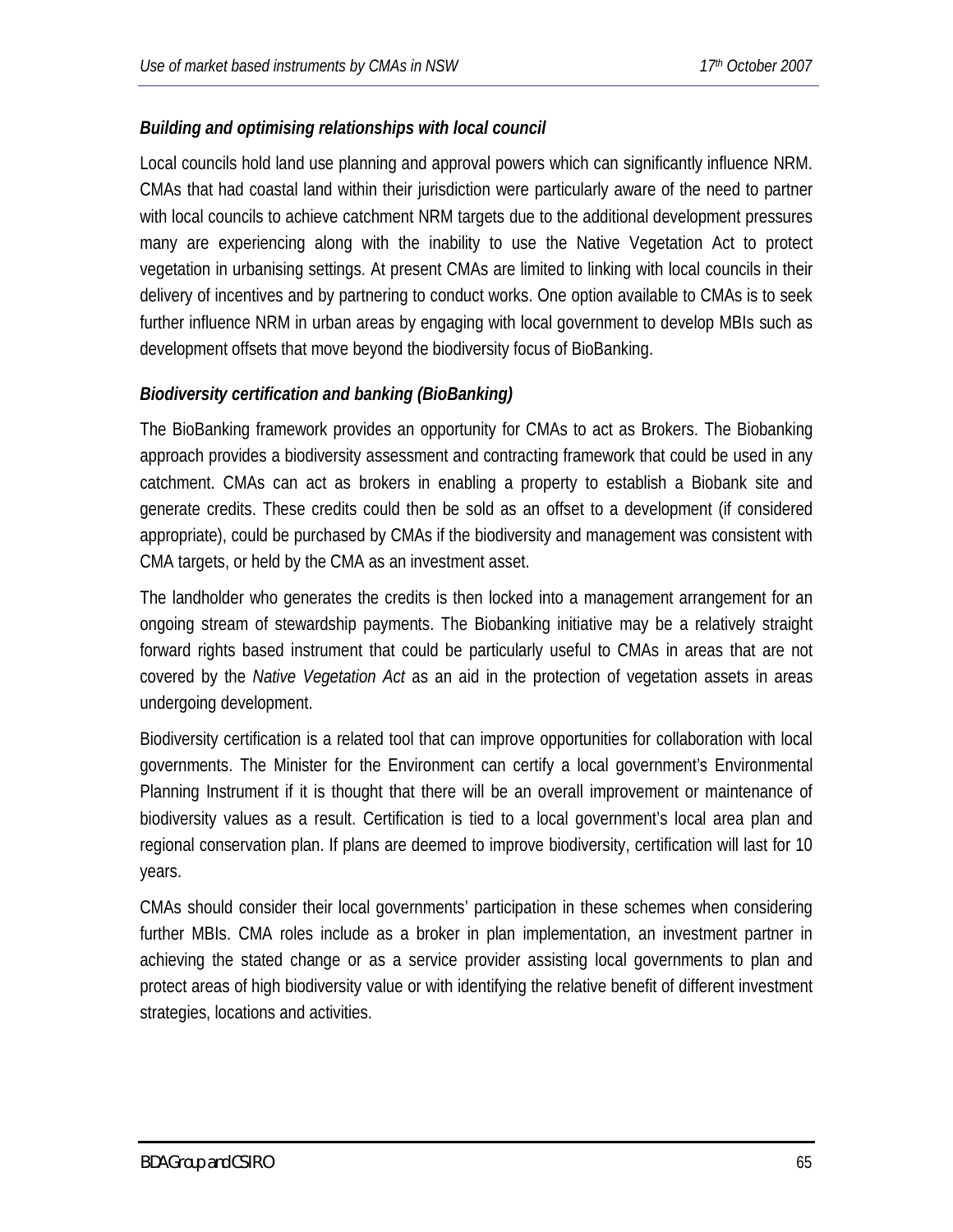# **9.2 Impediments to MBI application**

CMA interviews along with broader consultation have revealed a number of overt and less obvious impediments to MBI implementation in the NSW CMA context. These impediments include: institutional and legislative limits; funding parameters; timing and related implementation issues; data limitations; skill constraints; and satisfaction and comfort with existing approaches.

# *9.2.1 Institutional and legislative*

MBI implementation to date has been limited to competitive tender schemes and other price based instruments (primarily grants programs). Discussion with CMAs and NSW policy officers indicate that quantity based instruments would be difficult for CMAs due to the lack of direct statutory powers. That is, CMAs are unable to create new rights or entitlement structures that would be necessary to support quantity based MBIs or broader development of some price-based instruments.

From a cultural viewpoint, it was also noted that any cap required for a quantity based MBI would tend to 'force' landholders to make a change and incur costs rather than being rewarded for voluntarily making a change. Imposing management requirements on landholders is a significant departure from CMA approaches to date and departs from the separation of policing and management functions that was part of the rational for CMAs. Furthermore, CMAs indicated a perception that beneficiaries should pay for environmental improvements as is the case under the existing entrenched cost-sharing perspective.

A second cultural impediment to MBIs is a lack of an entrepreneurial culture. The majority of CMA staff have been transferred or recruited from a public service oriented framework. Similarly governance structures encourage a risk-averse approach to NRM management via detailed plans that must then be approved by government. CMAs are also relatively new, and in many instances are only now reaching critical mass of expertise and experience to deal with the many complex interactions that they face. Hence it is not surprising that CMAs, while staffed by many highly professional and highly motivated staff, are unlikely to demonstrate high levels of internal innovation or engagement in entrepreneurial pursuits.

Conflicts and overlaps between different levels of government (local and state) and powers over resources (rural / urban / leasehold / crown) also exist in many CMAs. This was particularly the case for CMAs with urban areas and some CMA with coastal areas. SRCMA noted that there are NRM and development conflicts between regional and state community planning and the CMAs CAP objectives. Further, a lack of connection between community development plans (eg estuarine management plans) and statutory plans (eg local environment plans) also exist which complicates the operation of the CMA. These may make targeting difficult, cause duplication in activities and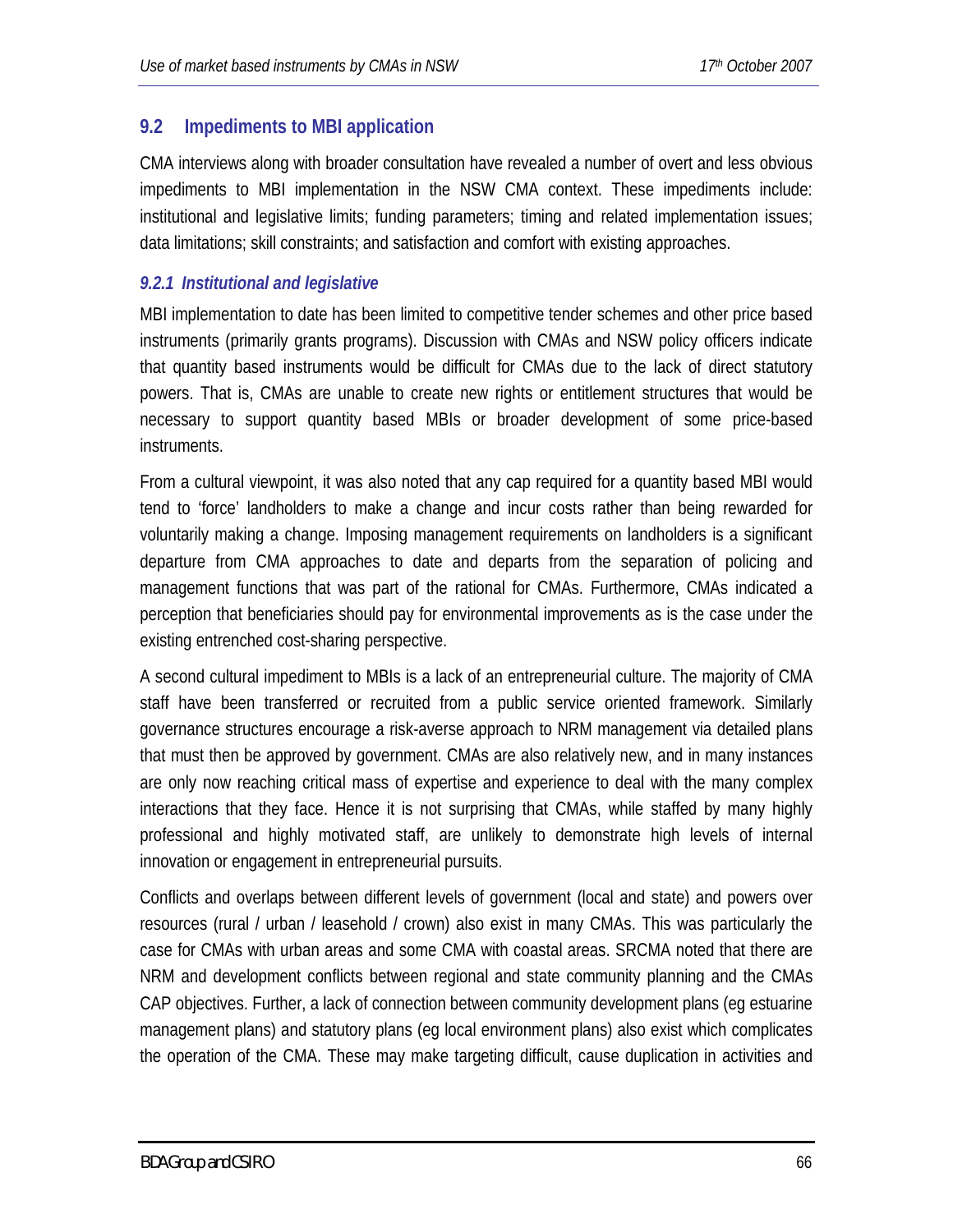priorities and complicate permitting processes but are likely to apply to all programs and not just MBIs.

# *9.2.2 Availability and timing restrictions on funding*

External funding of NRM investment through NSW and Federal Governments has driven MBI application through competitive tenders. A reduction or removal of this funding would limit the ability for CMAs to implement competitive tender instruments. Thinking for MBIs into the future may need to shift to rights based instruments and/or the ability for CMAs to leverage funds from thirdparties.

NHT and NAP based funding also places significant constraints on the way CMA can employ MBIs. Many of the CMA officers spoken to noted that the annual cycle of funding for CMAs limited the ability of CMAs to make payments for outcomes at the end of a preferred period of time (eg: 10 years, continuously over a number of years or invest to funds to enable the generation of ongoing payments for landholders such as in a leverage fund program). It was noted by one CMA officer that it is practically impossible to hold funds for MBI projects for the time span required to ensure successful delivery of projects.

# *9.2.3 Time required and reporting constraints*

Time constraints on expending funding from CMAs may constrain their ability to try an MBI. CMAs are required to get a significant proportion of funds on ground for works each year. Compounding timing requirements were reporting requirements based on inputs such as areas fenced or trees planted. Reporting restrictions may limit the way in which funds can be applied (including form of instrument) and the level of innovation they could apply.

The reporting restrictions place CMAs in a complex dilemma. Restrictions have been implemented in order to improve the targeting and accountability of government investments. However, increased targeting towards input based activities has the perverse impact of limiting the range of contributing activities that are eligible for funding and of limiting innovation in delivering the desired NRM outcome. Timing restrictions on expenditure and program length compound the problem by requiring reporting before NRM outcomes could sensibly be achieved.

Discussions with CMAs and personal observations indicate that timing pressures have been acute at the conclusion of the NAPSWQ. The time pressures have created severe time and capacity scarcity with the further perverse impact of limiting reflection and improvement of instrument design within an adaptive management approach. Similarly there have been few resources and little time available to develop new approaches or incorporate new information into targets.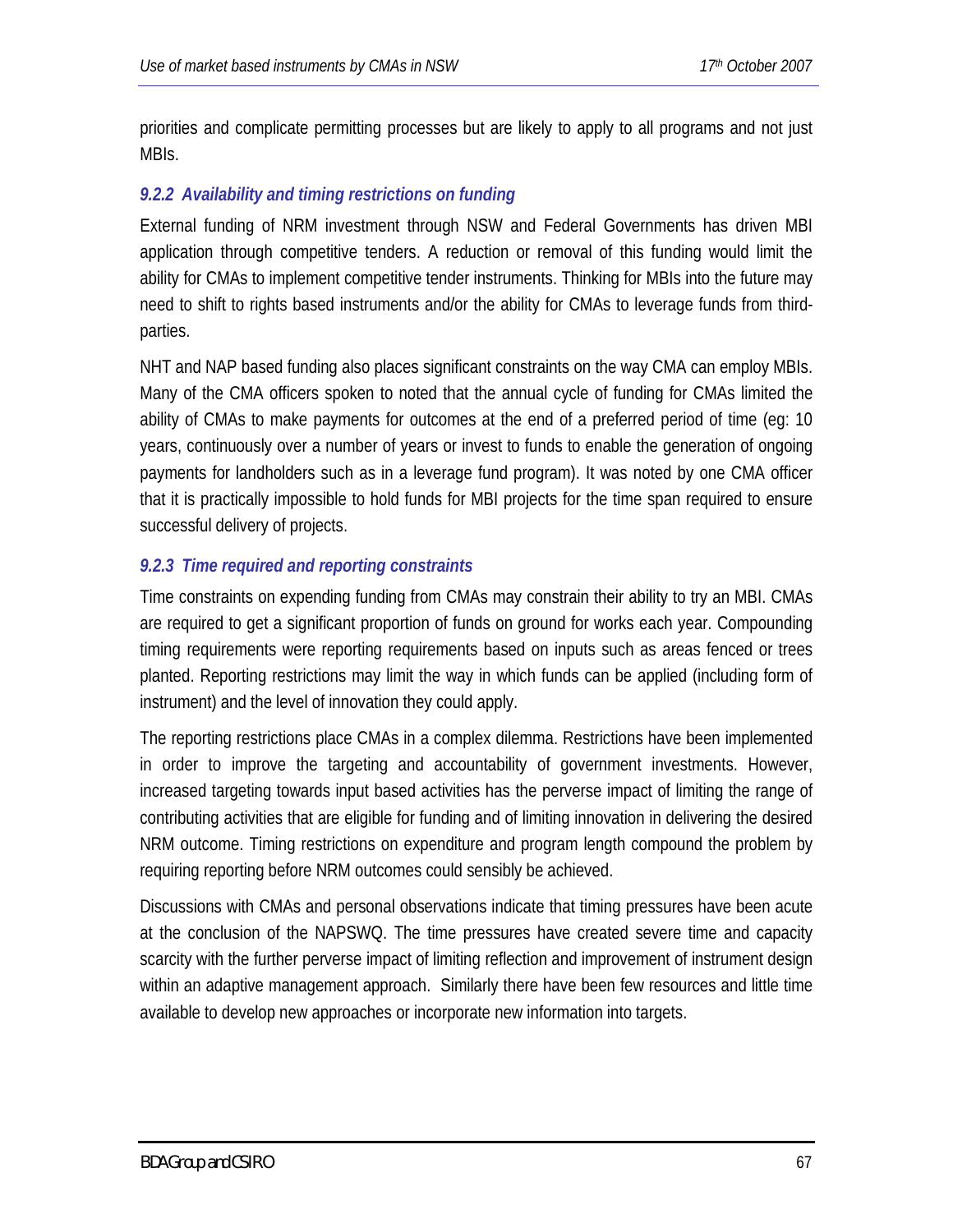# *9.2.4 Data availability*

Implementing an MBI can be data intensive, especially at the start up phase, and this may be quite daunting to a CMA that may be resource constrained to begin with. In some areas poor background data compounds data problems by limiting CMA ability to understand the nature of the NRM problem and investment and to target or prioritise communication and other activities associated with design and implementation. On a positive note the systems for data collection and assembly are likely to differ little from those employed within the PVP Developer which makes it relatively easy for CMA staff to adapt to new programs and requirements.

 Data availability for MBI assessment varies across issues and CMAs. Native vegetation data tends to be better and more widely available than for other NRM priorities. It is also important to note that the impacts of data limitations extend to all CMA programs and not just MBIs.

## *9.2.5 CMA staff expertise*

There is a general lack of familiarity with MBIs and their potential in different contexts (this is especially the case for quantity based MBIs). CMAs that had trialled an MBI noted how important it was to have at least one staff member who understood the concept, process and were networked with others doing similar work. This constraint is likely to be critical for new or novel MBI forms, or refinements to tailor MBIs to specific community needs, where there are few outside examples for CMAs to learn from. Staff expertise issues extend beyond strategic design into training and mentoring site visits, appropriate database management, process and probity issues and contracting and monitoring processes and protocols.

## *9.2.6 Satisfaction with current incentive scheme application*

Many CMAs have been using fixed grants for many years, with varying levels of competitive selection processes employed. To many, the 'new generation' competitive tender instruments are not perceived to offer significant improvements but are thought to require significant effort in development and additional effort in implementation. The comfort with the existing menu of incentive and other approaches is compounded by few demands to demonstrate innovation in engaging with landholders to achieve targeted outcomes. Further a risk-averse public sector culture tends to overly penalise failed innovations over continued application of standardised approaches.

# **9.3 NRC recommendations to overcome impediments**

The NRC has recommended a number of changes to allow CMAs to operate more effectively, some of which will assist to overcome identified impediments to the use of MBIs (NRC 2006), namely: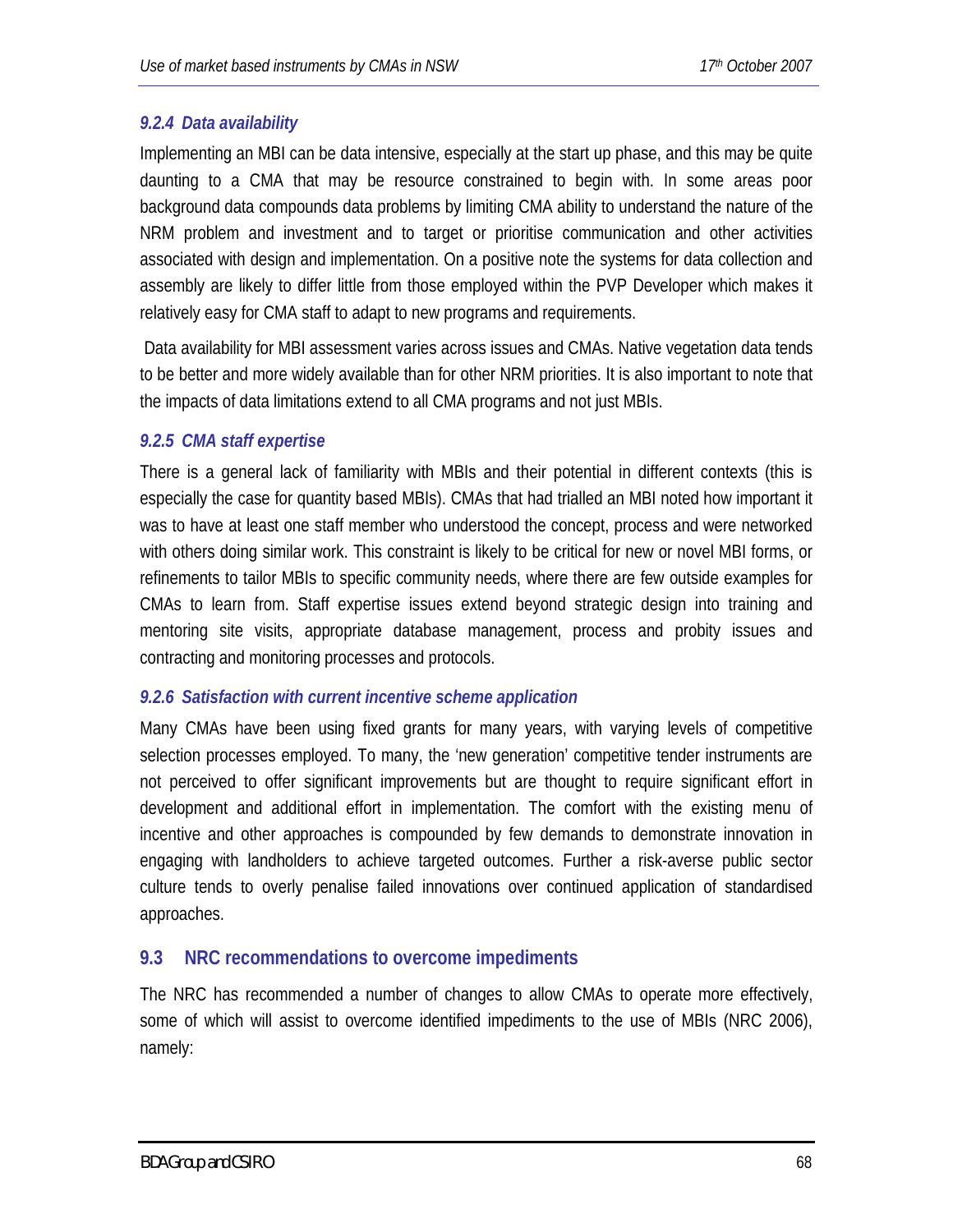- modifying NRM legislation and policies so that they are consistent across urban/coastal areas and rural areas, and giving urban CMAs the flexibility to invest more in strategic planning and coordination and less in on-ground delivery;
- reducing CMAs' reporting burden and transaction costs by negotiating more streamlined reporting and funding arrangements between the Australian and NSW Governments;
- enabling the Ministers for the Environment and for Planning to provide advice before future enhancements and amendments to CAPs are approved to reflect the fact that CAPs are whole-of-government plans for NRM delivery; and,
- improving sustainability in funding for CMAs to promote the stability and continuity that is essential for attracting investment from other sources and for achieving the 10-year state-wide targets.

# **9.4 Wider CMA opportunities**

Consideration of MBIs at the CMA level is taking place within a wider consideration and use of market-based and market-like instruments by governments at the state and federal level and to a much lesser extent local level. Entrepreneurs including not for profits, are also creating or expanding new NRM oriented markets across Australia at a number of levels, both in partnership with CMAs and government.

Development of a more sophisticated range of MBI instruments could aid in engaging a new range of participants in contributing towards regional NRM outcomes. New players may increasingly be interested in the use of MBIs at the regional level to improve their leverage in achieving conservation goals including the not for profit sector. New instruments may facilitate direct engagement with industry sectors, particularly in order to achieve carbon neutral outcomes and development offset arrangements. In particular circumstances where the nature of the outcome rather than the specific location dominates the desired service, these forms of markets have potential to facilitate cross-catchment and cross-border markets.

With these aims in mind a number of opportunities for developing and delivering NRM outcomes using markets are explored in this section as follows:

- Potential for new commodities:
- Potential for new business models;
- Potential for new funding pathways; and
- Potential for partnerships;

The goal in each case is to briefly outline the nature of the opportunity including scale and relevance as well as the nature of obvious constraints to uptake.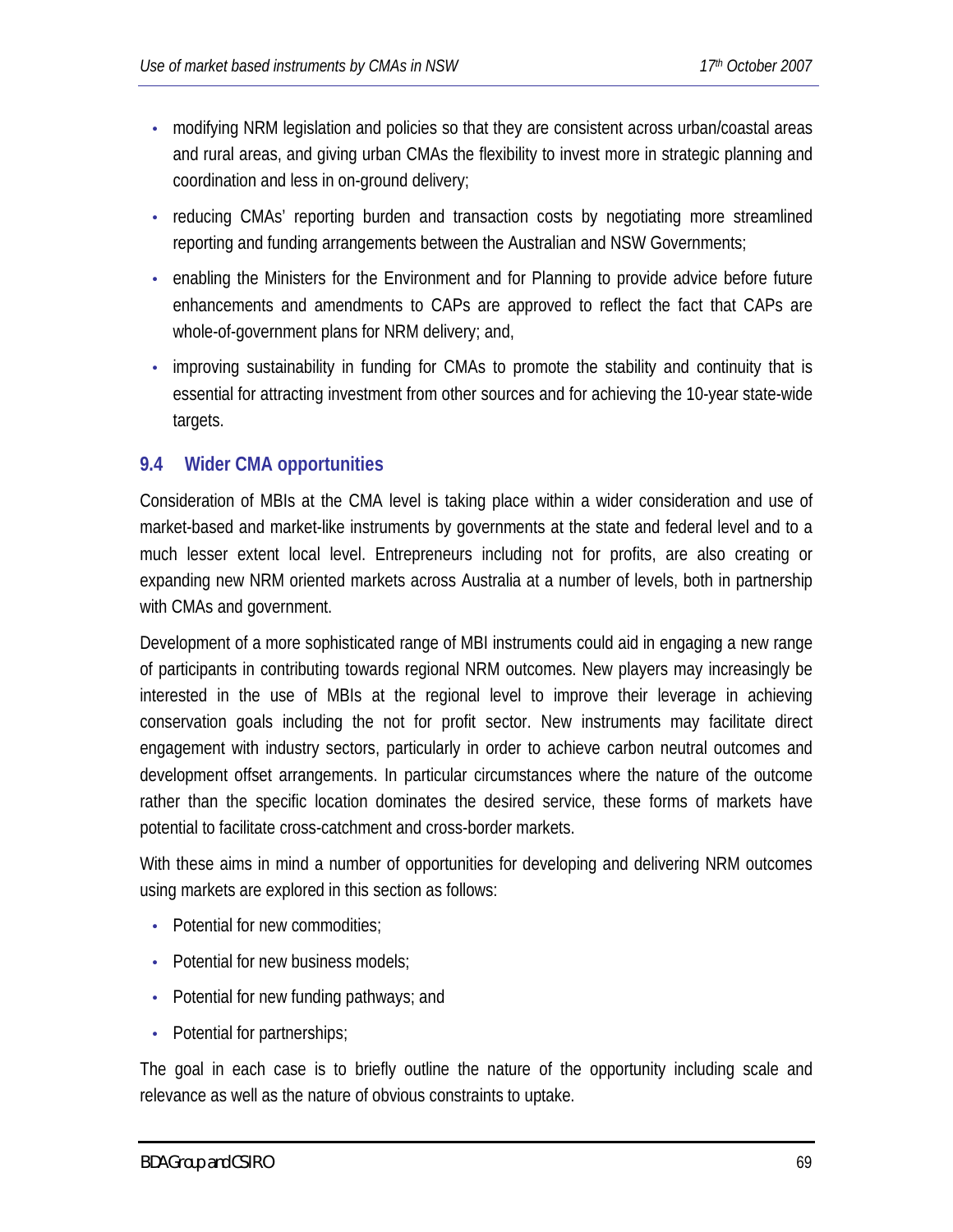## *9.4.1 Potential for new commodities*

Although CMA activities to date have had a heavy emphasis on native vegetation and related considerations their mandate in NRM is quite broad. It explicitly covers native vegetation, environmental water allocations, and on ground works for rehabilitation and revegetation including managing joint government investment in these. Hence there are a number of broader NRM markets that are already in operation, or potentially in operation, that CMAs could participate in.

In this section a number of possible opportunities to direct participation in creating and selling commodities are discussed.

## **Carbon markets**

The NSW Greenhouse Gas Abatement Scheme (GGAS) is already in operation. Revegetation activities may be eligible to participate under the forestry activities component of the GGAS market. CMAs could be eligible to participate directly in the market providing that contracts for revegetation explicitly cover the relevant carbon rights and these are held by the CMA (see brokerage options below).

A number of other schemes are also available that may afford CMAs the opportunity to directly participate in aspects of carbon markets, including via Green Fleet (primarily a carbon offset program for cars), or under the proposed national emissions trading program (not scheduled for introduction until after 2010).

## **Water quality**

Trading in water quality services between point and non-point sources has received significant attention internationally. The water quality trading concept is essentially that sources with higher costs pay those with lower costs in order to meet pollution discharge requirements. In the US there are a number of schemes with trading authorised between industrial or urban point sources (always buyers) and agricultural non-point sources (always sellers) and a pilot scheme has been successfully implemented in western Sydney to assist in reaching water quality objectives in the Hawkesbury Nepean system.

Water quality trading and similar payments for ecosystem services schemes have been especially touted in water supply catchments where urban residents would purchase improved water quality outcomes in their supply catchments. Nevertheless these schemes are likely to have relatively limited application in primarily agricultural CMAs.

## **Salinity**

The MDBC manages a salinity cap including end of river salinity targets across the Murray Darling Basin. The scheme has seen a number of investments targeting reduced salt movement into the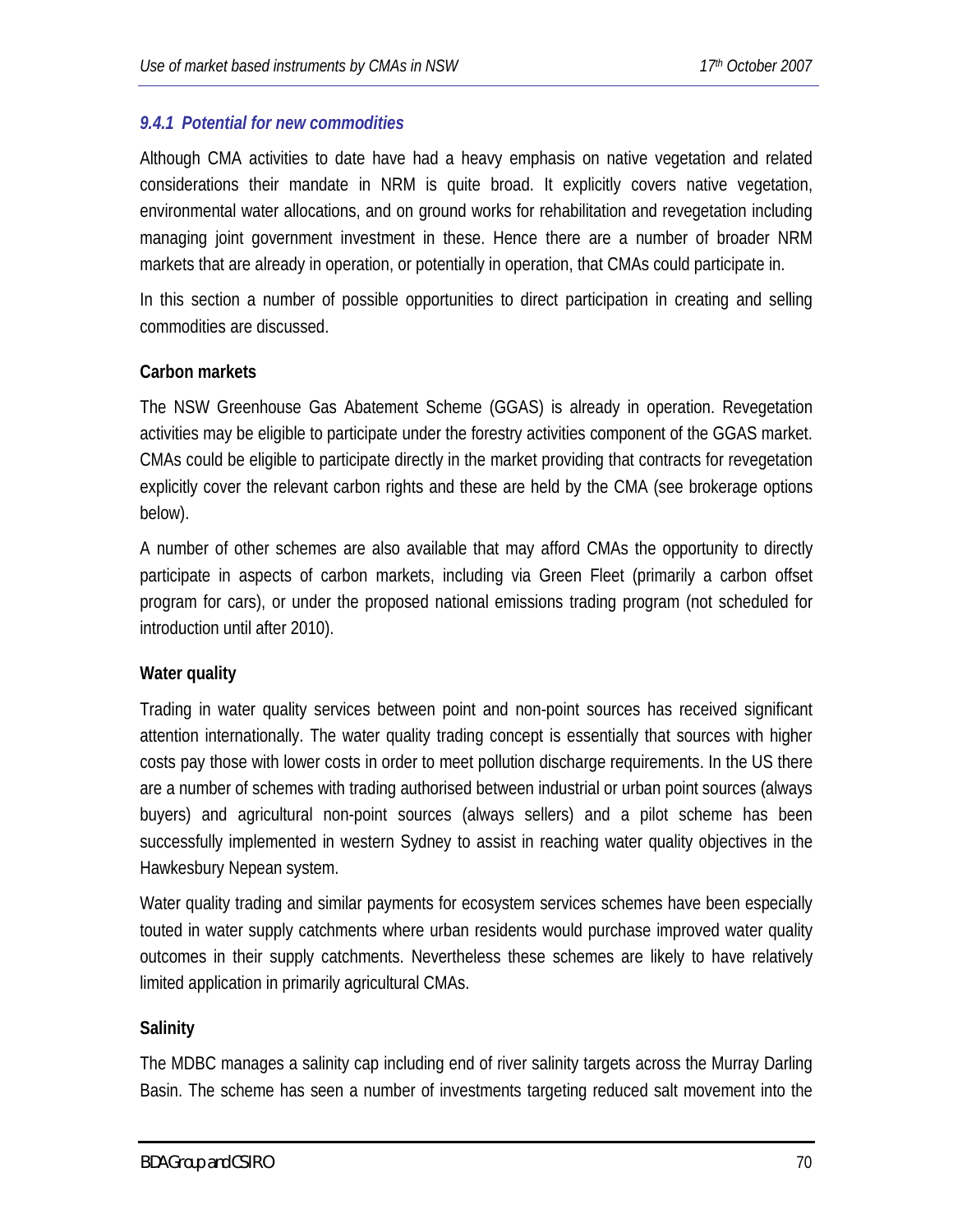Murray River and its tributaries but is yet to evolve into a more widespread trading scheme. In Victorian, liabilities under the scheme are devolved to the individual level in the case of new activities that will impact the river, and allows salinity credits to also be created.

Potential exists for a more widespread salinity credit market that CMAs could directly participate in. In particular, the small scale impact of many farm scale management changes would make it difficult for a market to be sustained in the face of significant transaction costs in the absence of intermediaries, a role CMAs could potentially provide.

#### **Wetland and habitat conservation**

Wetland and habitat conservation offsets, which are essentially specialised versions of biodiversity offsets, have been widely employed in the US. For example, single species offsetting is allowed in some areas of the US in order to aid in the protection of threatened or endangered species, while wetland mitigation offsets are widespread.

To a large extent, these types of offsets are likely to be covered by the development of the BioBanking scheme in NSW. Under some circumstances CMAs may choose to utilise the BioBanking framework directly to create and manage wetlands and habitat, while in other circumstances they may seek a role as a broker (which is further discussed below).

#### **Other commodities**

Environmental commodities are essentially outcomes that can be produced in a number of alternative locations. New technologies and new community requirements will inevitably identify new demands for different or more refined commodities to those discussed above. For example, attention has been focused on bio-prospecting in areas with high biodiversity.

## *9.4.2 Potential for new business models*

In this section a number of opportunities for CMAs to act as agents in aiding landholder participation or otherwise using new business models (as opposed to new commodities) to generate NRM outcomes in markets are discussed. To date CMAs have acted primarily as investment agents for government investments in NRM with CAPs providing the appropriate accountability and certification process. CMAs also have an opportunity to act in similar roles for other investors and as entrepreneurs in their own right.

#### **Brokerage models**

CMAs have the opportunity to act as brokers in a number of existing and new markets. In Section 9.4.1 the assumption was that the CMA invested and owned the commodity produced, thus accepting risk with respect to success and price. Alternatively, a CMA may act as a broker bringing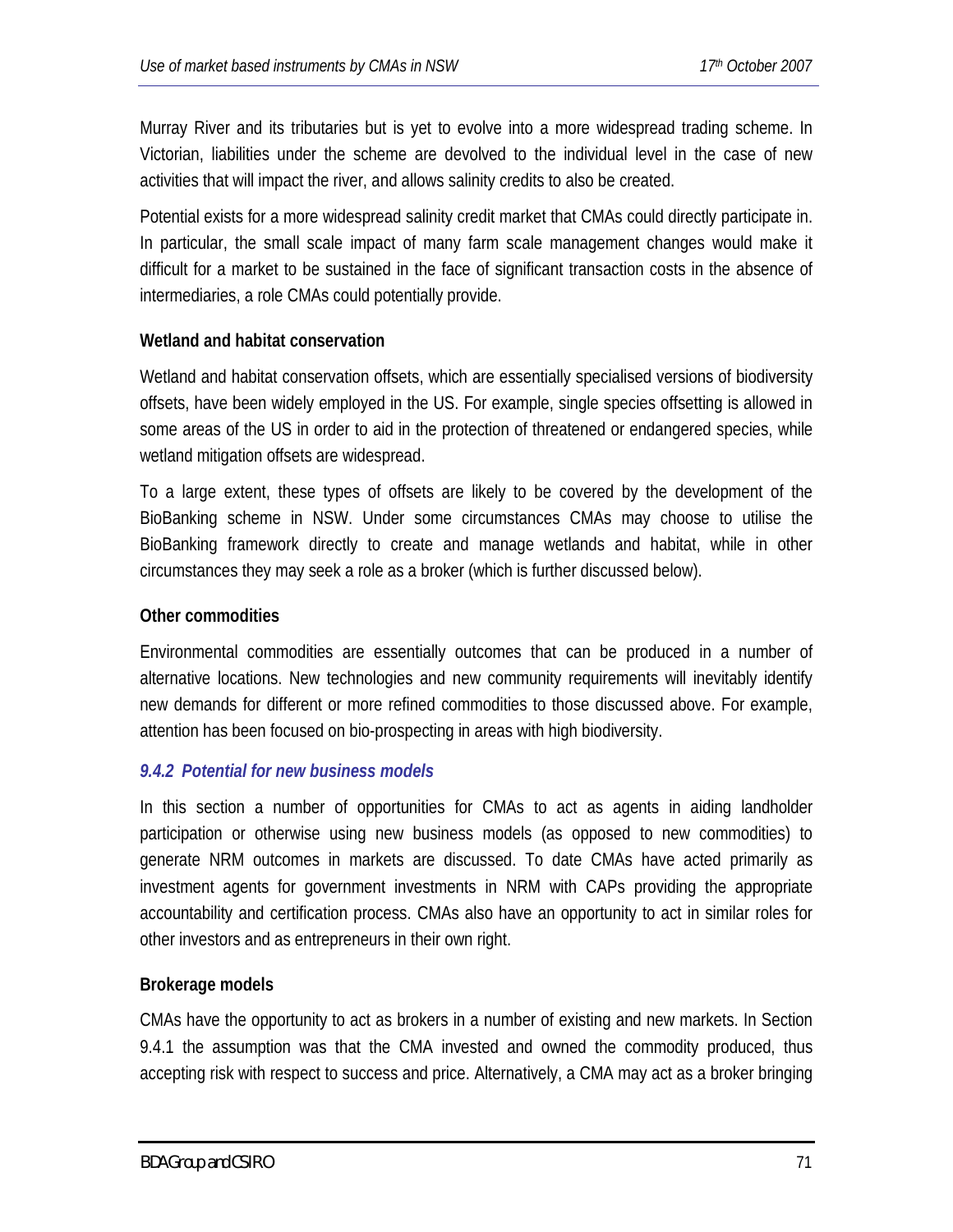buyers and sellers together, and may also take on monitoring and related functions to ensure provision of the purchased commodity.

From a CMA point of view this has the advantage of focusing on CMA strengths in their community contacts and experience in managing landholder contracts. In some circumstances it can also draw on CMAs ability to bundle distributed small management changes into larger packages for onselling - but this is more a strength of the ownership model in 9.4.1. The advantage to landholders is in reduced costs of assembling and assessing relevant information and in a single point of contact with a familiar entity.

# **Revolving funds**

These funds operate in two main formats. In the protection format funds are used to purchase an asset (typically property) and place restrictions on its use before resale. The best known models are operated by the NSW Nature Conservation Trust and the Victorian Trust for Nature which purchase land, place a covenant restricting use on the title and then resell the land. Similar models could be used for other environmental assets such as water licences (for example restrictions on the time of year that it can be used).

A related model is an investment revolving fund which would loan funds to landholders in order to make management changes that would generate an environmental dividend. Funds are typically repayable on a low or no interest basis.

# **Counter-cyclical trading**

Refers to the concept of buying and selling a commodity in such a way as to make a profit (a common example is currency trading). Countercyclical trading is essentially a refinement of a revolving fund. For example, it has been argued that revolving funds that covenant land act as a service provider identifying and protecting high value sites for a specific market segment that would otherwise be faced with significant costs in finding and assessing individual properties.

Counter-cyclical trade has received significant interest for use by environmental water managers who often seek relatively low cost water in wet years to top-up high flows and provide overbank waterings, and selling unneeded water in dry years when water market prices are likely to be much higher.

There is also potential for similar investment schemes in BioBanking credits or other markets as they emerge, particularly if there are readily observable cyclical patterns. However, such trading activity is inherently risky and it may be difficult for CMAs to accept and adapt to such risks.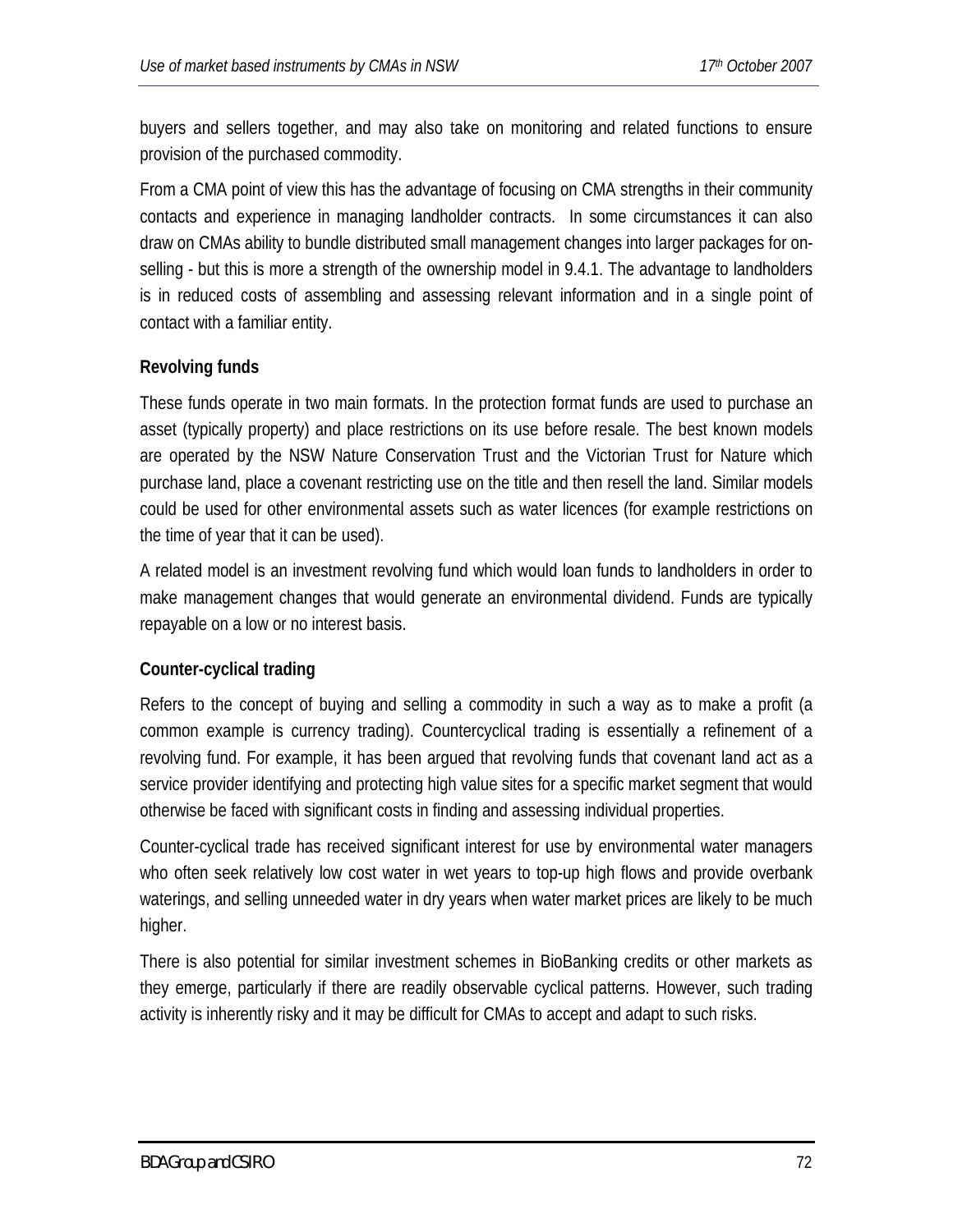### **Trust funds**

The concept of a trust fund is to provide a future source of funding for environmental management into the future. Trust funds are usually invested in a bundle of income generating assets (such as the stock market) with a set of rules governing reinvestment in order to sustain future income. Remaining funds are then available for pursuing environmental goals. If a sufficiently large trust fund can be built they offer the potential of financial stability and independence from government grant programs (potential sources of funding are considered in section 9.4.3 below)

### *9.4.3 Potential for new funding pathways*

Trust funds offer the possibility of financial independence for future investment programs. But where would funds to assemble such trusts come from? Indeed what are the opportunities to diversity the investment portfolio that CMAs manage? In this section several potential alternative sources of funding are discussed. In this context, funding differs from profits generated from commercial activities or from outside purchasers such as within carbon markets.

### **Catchment levies**

The potential for catchment levies to supplement government investment have been widely discussed elsewhere and are not addressed in detail here. The Hunter CMA has access to a levy across part of its jurisdiction. However, to date levies have proved politically unpopular.

### **Utility levies and related requirements**

The ACT levies a per unit charge on all water supplied that is intended to offset the costs of managing the water supply catchment. Similar levies are in place in other areas of NSW and there has been discussion of such levies on electricity and other energy sources. In many instances the CMA is best placed to manage the investment of the proceeds in sustainable land management outcomes that generate the desired water quality or carbon offset.

One under explored option is road and rail and other infrastructure biodiversity offsets. Increasingly tree clearing and habitat destruction as part of road and rail developments is being offset. Roads in particular have tended to undertake such offsets within the road easement where revegetation remains at significant threat of incremental destruction through weeds, traffic, fire and other sources as well as often being highly fragmented. Investment in a landscape context has the potential to generate much larger biodiversity payoffs from a similar investment.

### **Development levies**

Similar to utility levies, these levies may be preferred or offered as an alternative to offset arrangements. In these cases CMAs could be a preferred vehicle for investment of levy revenues.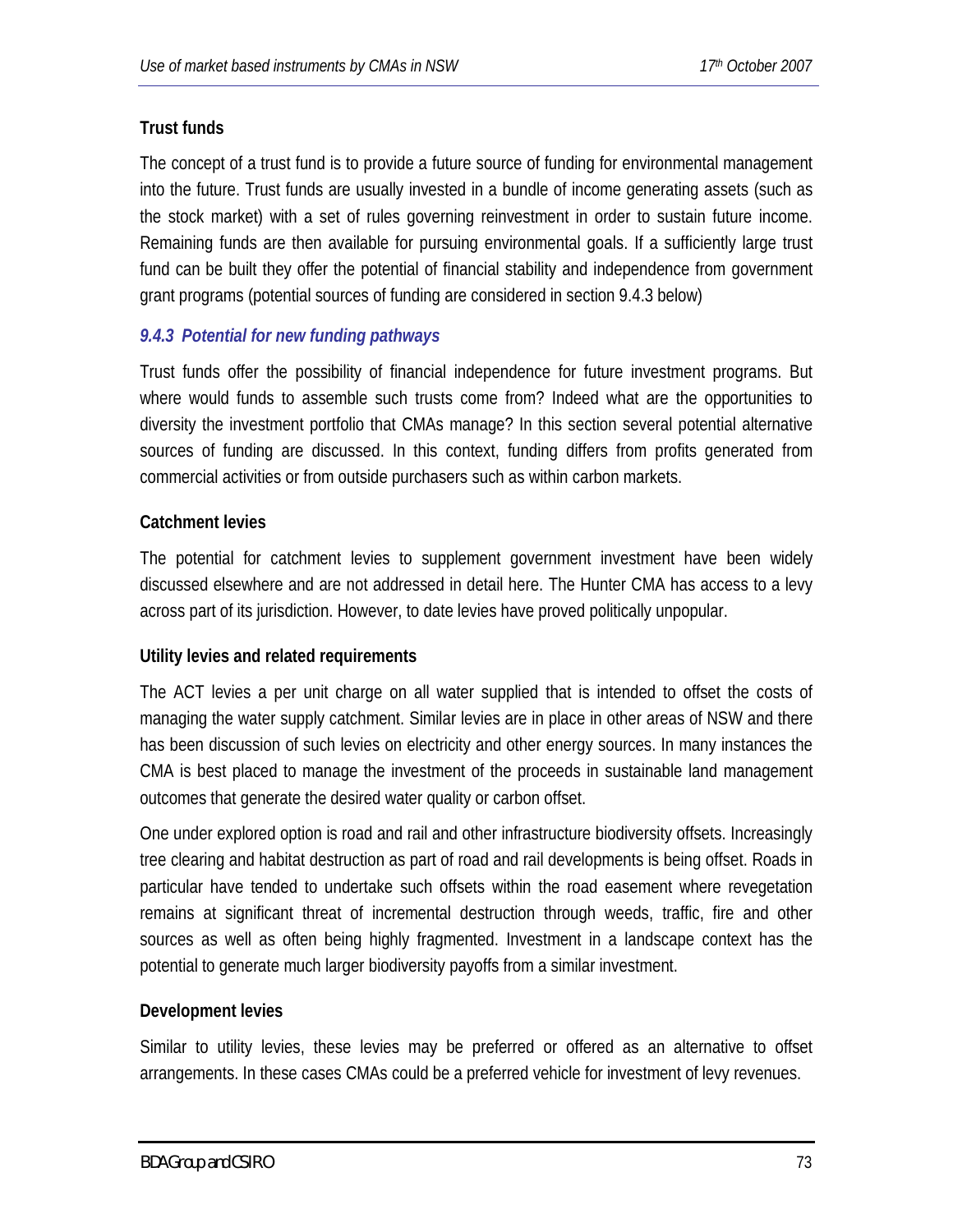### **Private sector co-investments**

Large private sector companies are increasingly seeking ways to minimise their environmental footprint, in some cases through investment in environmental outcomes. Instead of asset management some companies will be looking to directly invest in regions and catchments and CMAs can provide a suitable vehicle with their existing CAPs and investment plans already in place.

### *9.4.4 Potential role as service providers*

Discussion to date has largely centred on CMAs directly managing MBIs in one form or another with the exception of opportunities to participate in other markets as either suppliers (section 9.4.1) or direct entrepreneurial activities (section 9.4.2). The focus in this section is on the role of CMAs as service providers.

#### **Purchase or provision**

The potential also exists for CMAs to act as service providers to and from industry and government outside of direct participation in MBIs. Some examples of these types of relationships have already been supplied – probably the most obvious being CMAs aiding local government in developing biodiversity prioritisation frameworks that would then frame investment strategies.

Service arrangements within MBIs can and do flow in both directions. Firms and non-profits are already active in providing field services to CMAs. For example, EarthTech and Greening Australia have implemented a number of grant programs in NSW on CMAs behalf.

A key decision for CMAs is which skills should be in-house and which can be bought in as required. The shortage of key skills in MBI design and implementation outline the nature of this risk. Skills that are required on an ongoing basis are ideally retained in-house unless there is a strong rationale that they can be provided on a reliable and cost-effective basis from elsewhere.

For example, where there is a well functioning service provision industry such as for cleaning services, accounting and so on, these services are usually outsourced. Services of a specialist nature (such as legal advice and specialist design input) are usually outsourced, particularly if they are only required on an ad hoc basis.

MBI applications present an interesting set of issues in terms of which aspects to conduct in-house and which to outsource (particularly in light of the previous discussion). Some CMAs have outsourced site visits or other components of delivery while others have used existing staff. Some MBIs have effectively been run from outside of the catchment but most are primarily run by CMA staff.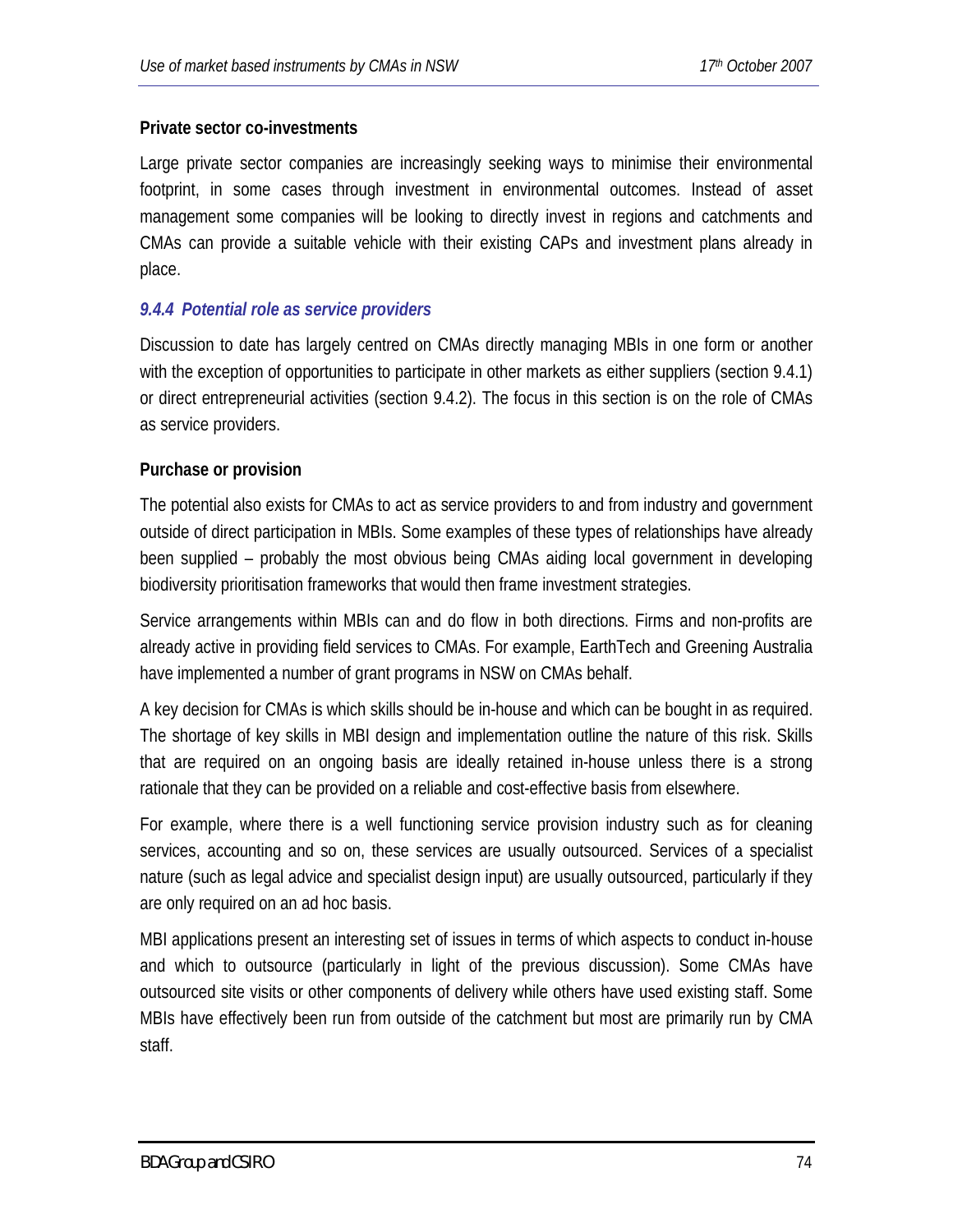### **Asset management services**

CMAs are already charged with managing environmental water allocations and water conservation trusts. Under a fee-for-service arrangement CMAs may also be in a position to manage other environmental assets. These could for example include revegetation or biodiversity offset projects for large scale mining, industrial or urban developments.

### **Partnering for delivery**

In some instances there may be opportunities to partner rather than purchase service provision where there are shared objectives and complementary skills. Industry bodies offer particular potential for partnerships that have been little explored to date. They offer a close connection to their members and the opportunity to improve the integration of conservation activities within a broader program of member services and thus may improve the appeal with member landholders. Industry bodies also often have funded extension positions already in place that can reduce the cost and time in engaging with targeted landholders.

### **Certification and related schemes**

CMAs may also be able to act as independent certifiers to maximise the value of sustainable land management activities by landholders. In this role CMAs act in a very similar fashion to the options within section 9.4.2 focusing on new business models. However as a certifier the CMA is not directly active in the market in any form.

The key advantage of certification schemes is in ensuring market access rather than in securing market premiums. In a weak certification format the CMA simply states that the product has been produced in a sustainable fashion without definition of what this means. A more standard approach would require definition of a standard of production (such as compliance with a set of best practice measures) and a structure for identifying that it has in fact been implemented (similar to many ISO type approaches).

A stronger certification format would require the CMA to undertake some monitoring to ensure that certification is in fact being complied with. There are a number of certification schemes already in place which range from Landcare badging of products to ISO certification type programs (though not focusing on sustainability issues) for egg production in the poultry industry.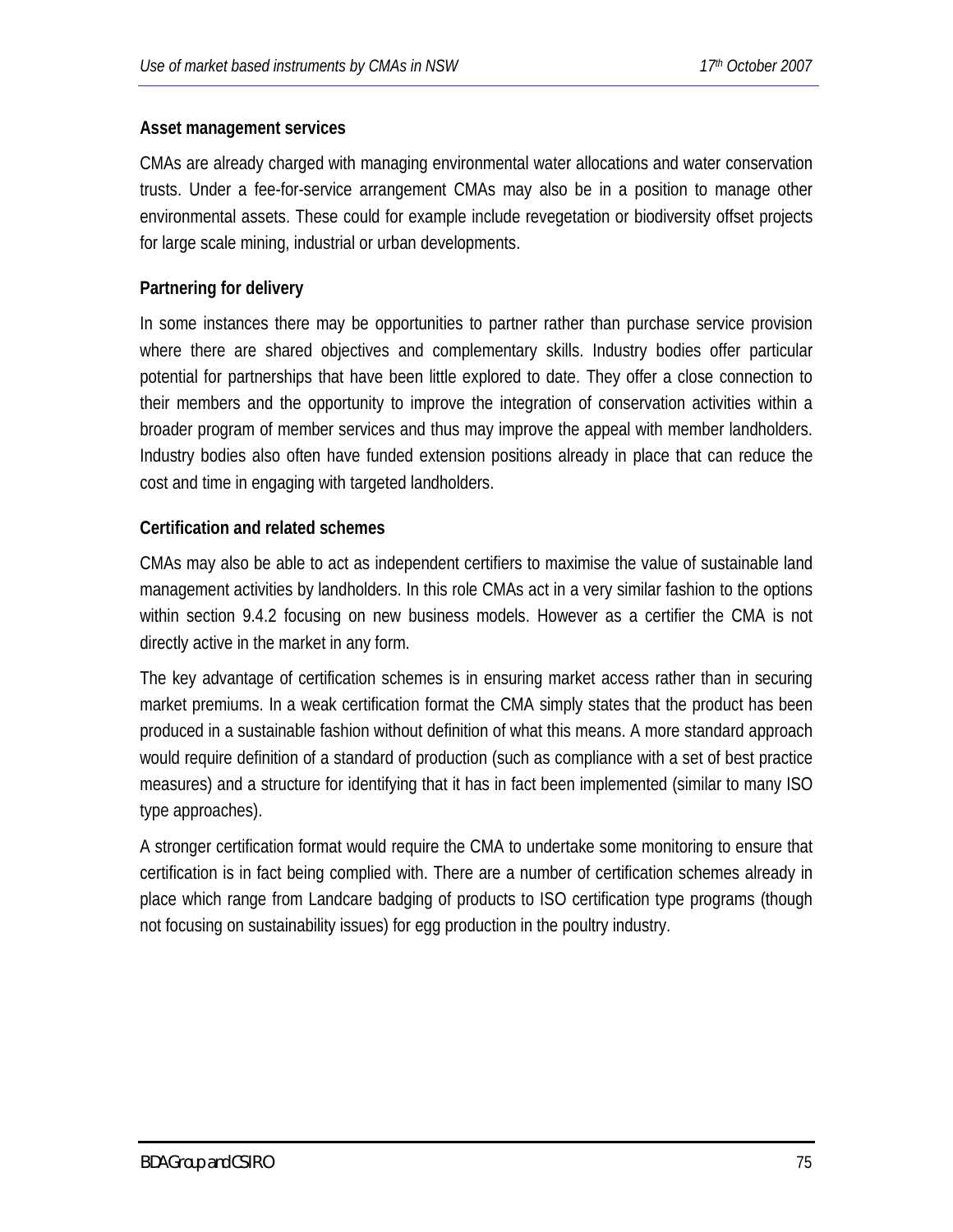## **REFERENCES**

- Agtrans Research 2003, Arrangements to Enhance Effective Use of Incentive Mechanisms in Regional Natural Resource Management: A Scoping Study, Final Report to Social and Institutional Research Program, Land & Water Australia
- ANZECC (1999), National Framework for the Management and Monitoring of Australia's Native Vegetation, published by the Department of Environment and Heritage, Canberra
- Binning C and Young M (1997), Motivating people: using management agreements to conserve remnant vegetation, report to the National Research and Development Program on Rehabilitation, Management and Conservation of Remnant Vegetation, Research Report 1, Canberra.
- BDA Group 2005, Scoping Study on a Nutrient Trading Program to Improve Water Quality in Moreton Bay, report to the QLD EPA.
- CSIRO and BDA Group 2005, Tradeable Recharge Credits in Coleambally Irrigation Area: experiences, lessons and findings.
- Department of Environment and Conservation (DEC) 2005, *BioBanking A Biodiversity Offsets and Banking Scheme: Conserving and restoring biodiversity in NSW*, DEC Working Paper.

 2006, *Biodiversity Certification and BioBanking - A new initiative for threatened species protection*, www.environment.nsw.gov.au/threatspec.

- Eigenraam, M. Strappazzon, L. Lansdall, N. Ha, A. Beverly, C. and Todd, J. 2006, EcoTender: Auction for Multiple Environmental Outcomes, Project Final Report, [http://www.napswq.gov.au/publications/books/mbi/round1-project20.html,](http://www.napswq.gov.au/publications/books/mbi/round1-project20.html) accessed 12 July 2007.
- Grieve, A. and Uebel, K. 2003, The NSW Environmental Services Scheme Progress Report on Outcomes and Experience Developed in its Implementation, [http://www.forest.nsw.gov.au/env\\_services/ess/files/essREPORT.pdf,](http://www.forest.nsw.gov.au/env_services/ess/files/essREPORT.pdf) accessed 29 June 2007.
- Hunter Central Rivers Catchment Management Authority (HCRCMA) 2007 Hunter Central Rivers Catchment Action Plan
- Industry Commission 1997, *Role of Economic Instruments in Managing the Environment*, Staff Research Paper, Melbourne, July
- LPLMC and WWF undated, Land Management Tenders, a new way of Landcare, wwf.org.au/publications/LandManagementTenders2005.pdf, accessed 5 July 2007.
- Murtough, G., Arentino, B. and Matysek, A., 2002. *Creating Markets for Ecosystem Services*, Ausinfo, Canberra.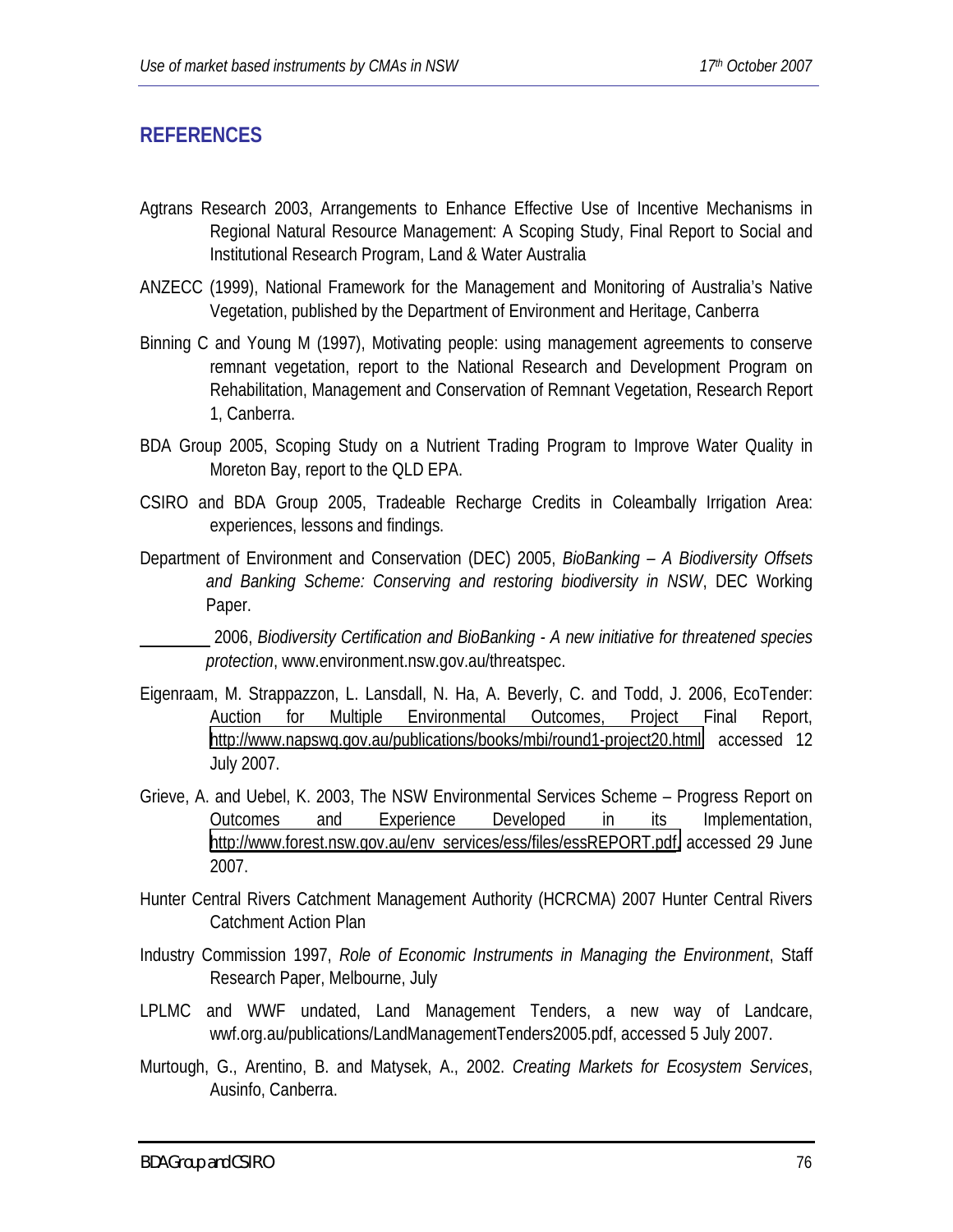Natural Resources Commission (NRC) 2006 Progress of catchment action plans.

- NSW Government 2005, *What clearing requires approval?* Information Sheet 5, Native Vegetation Management in NSW.
- NSW State Government Catchment Management Authorities Act 2003. Access at http://www.austlii.edu.au/au/legis/nsw/consol\_act/cmaa2003316/
- NSW Water Management Act 2000 2000 Accessed at http://www.austlii.edu.au/au/legis/nsw/consol\_act/wma2000166/
- Productivity Commission (2001), *Cost Sharing for Biodiversity Conservation: A Conceptual Framework*. Staff Research Paper, AusInfo, Canberra
- RIRDC 2007, Case Studies of Market Based Instruments Applications, A Companion Volume to Applying Market Based Instruments in a Regional Context .
- Senate Select Committee (2000), Inquiry into The socio-economic consequences of the NCP Riding the Waves of Change', Parliament of Australia, Canberra
- Stoneham, G., Chaudhri, V., Ha, A. and Strappazzon, L., 2002a. 'Victoria's BushTender trial: A cost sharing approach to biodiversity', paper presented at the Inaugral sheep and wool industry conference, Hamilton, Victoria, Australia.
- Stoneham, G., Chaudhri, V., Ha, A. and Strappazzon, L., 2002b. 'Auctions for conservation contracts: an empirial examination of Victoria's BushTender trial', Paper presented at the Australian Agricultural and Resource Economics Society, Canberra, Australia.
- VDSE (Victorian Department of Sustainability and the Environment) 2007, Stream Flow Tender in Melbourne Water Catchments, Frequently Asked Questions.
- Weitzman, M.L. 1974, "Prices v's Quantities", *The Review of Economic Studies*, 41:4, 477-491.
- Young, M., Shi, T. and Crosthwaite, J. 2003, *Duty of Care: An Instrument for Increasing the Effectiveness of Catchment Management,* Department of Sustainability and Environment, Melbourne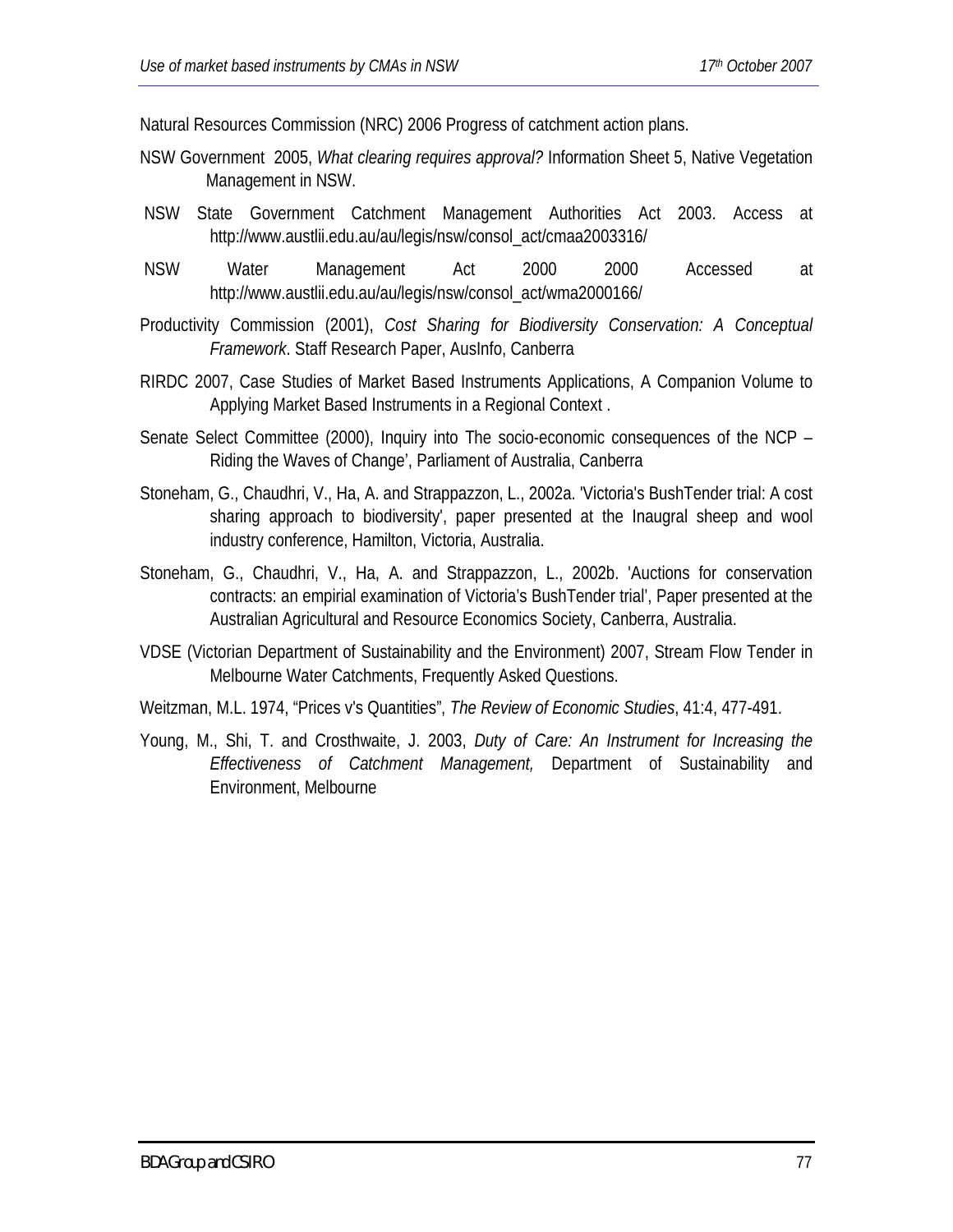## **ATTACHMENT 1: Market failures and range of policy instruments**

## **A1.1 Types of market failure**

Economies such as Australia rely principally on market processes to marshal resources and production processes to supply our needs for goods and services. Central to this is producers and consumers facing prices that reflect the full cost of the goods used in production and consumption.

In the context of land management, a range of inputs and outputs are extensively traded with market prices transmitting social preferences for more or less of these goods. However environmental outcomes associated with various land management choices often have characteristics that inhibit trade and so their value cannot be captured by landholders in exchange for their provision. Impacted environmental goods may include biodiversity and ecosystem conservation, watershed protection, groundwater recharge and land salinisation, greenhouse gas sequestration and soil conservation.

As the benefits of these 'unpriced' environmental outputs cannot be captured by landholders, there will be under production of them relative to socially desirable levels – and a correspondingly overproduction of priced farm outputs such as crop and livestock produce. This misallocation of resources results in many instances, in the perpetuation of inefficient agricultural systems. As land and water resources have been significantly degraded in NSW, the community is seeking a significant increase in the provision of environmental services and a move to more sustainable production systems at the farm and catchment levels.

The identification and classification of different types of market failure is important as it helps disentangle the nature of underlying problems and provides some guidance as to policy instruments that may help solve the problem.

There are two types of market failure that are commonly identified as problems requiring government intervention: public goods and externalities. Other cases where government intervention or collective action of some kind is justified are usually where the technical conditions for perfect competition are violated. Typically these are where the transactions costs (particularly the costs of accessing information) are so high that no market exists or there is a concentration of market power (monopoly, cartels, barriers to entry, etc), which distorts the operation of the market (prices or quantities). The various forms of market failure and market imperfection that are commonly cited to justify and guide government policy interventions can be conveniently classified into four groups.

### *Externalities*

There is an externality when a production or consumption activity has an indirect effect on other production or consumption activities that is not reflected directly in market prices. There are two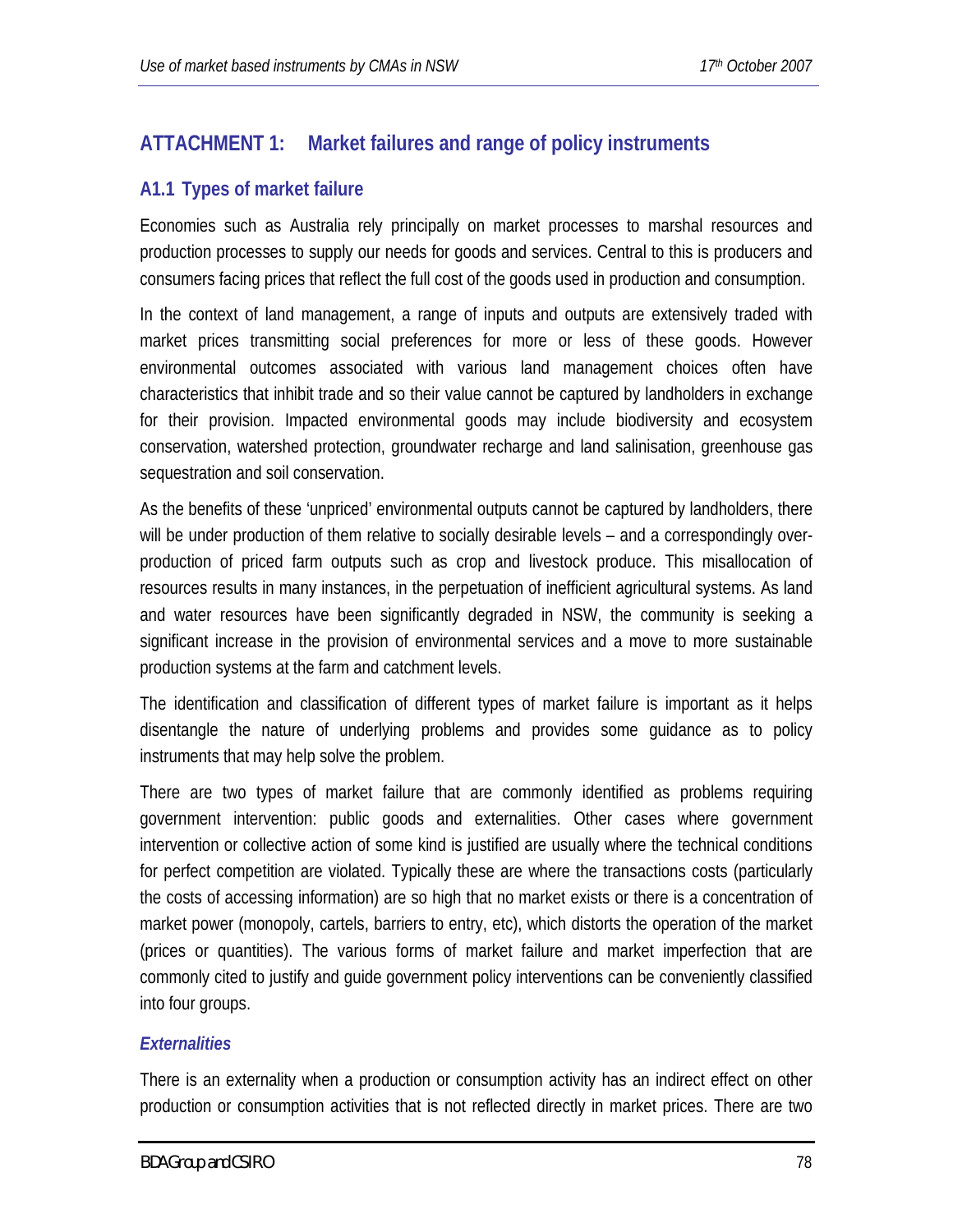types of externality; positive and negative, although negative externalities (external costs) are more commonly of interest to policy makers.

For example, blue-green algal blooms in Australia's rivers have been caused, partly at least, by phosphates originating as phosphatic fertilisers or wastes from intensive animal industries. Water down stream becomes unusable for drinking by humans and livestock and sites downstream are unsuitable for swimming, fishing and other recreational purposes. There is an externality because neither broadacre agricultural production nor intensive animal industry production bear the true cost of the phosphates.

In these cases of pollution externalities, if the external costs could be factored into the polluter's business decision, the polluting activity would not be undertaken or undertaken in a different manner. Without some form of regulation or government imposed incentive, polluters generate more pollution than is socially desirable because they do not consider the costs it imposes on others.

## *Public goods*

Public goods have two characteristics: they are non-rival and non-exclusive. A good is non-rival if for any level of production, the marginal cost of supplying another customer is zero. The use of a lighthouse is a classic example. Once the lighthouse has been built and is functioning, its use by an additional ship adds nothing to its running costs. The use of a highway during periods of low traffic volumes is another example. Because the highway already exists and there is no congestion, the additional cost of driving is zero.

The provision of information, R&D and education and training are examples of direct relevance to this study. The use of information by one person does not diminish its availability. Unless property rights are adequately defined, the information may be passed on and used by others at no cost. The implication is that, under these circumstances, the information will not be produced in the first place because the cost of generating the information is greater than its value to any individual.

The second characteristic of a public good is that it is non-excludable. This means that people cannot be excluded from consuming it. If an agricultural pest is eradicated (e.g.; rabbits or locusts), all landholders will benefit irrespective of what contribution individual landholders make to the eradication program. It would be virtually impossible to exclude a particular farmer from the benefits of the program. In these circumstances, even though the benefits to individuals and society as a whole may be large, the product may not be produced by the private sector as it would be difficult to force any individual beneficiary to pay (they will benefit whether or not they pay).

Much of the infrastructure that can be used to address water quality issues from diffuse sources, such as pollutant traps, reed beds, wetlands and stormwater and sewerage systems, have the non-rival and non-exclusive characteristics of public goods. For many water quality issues there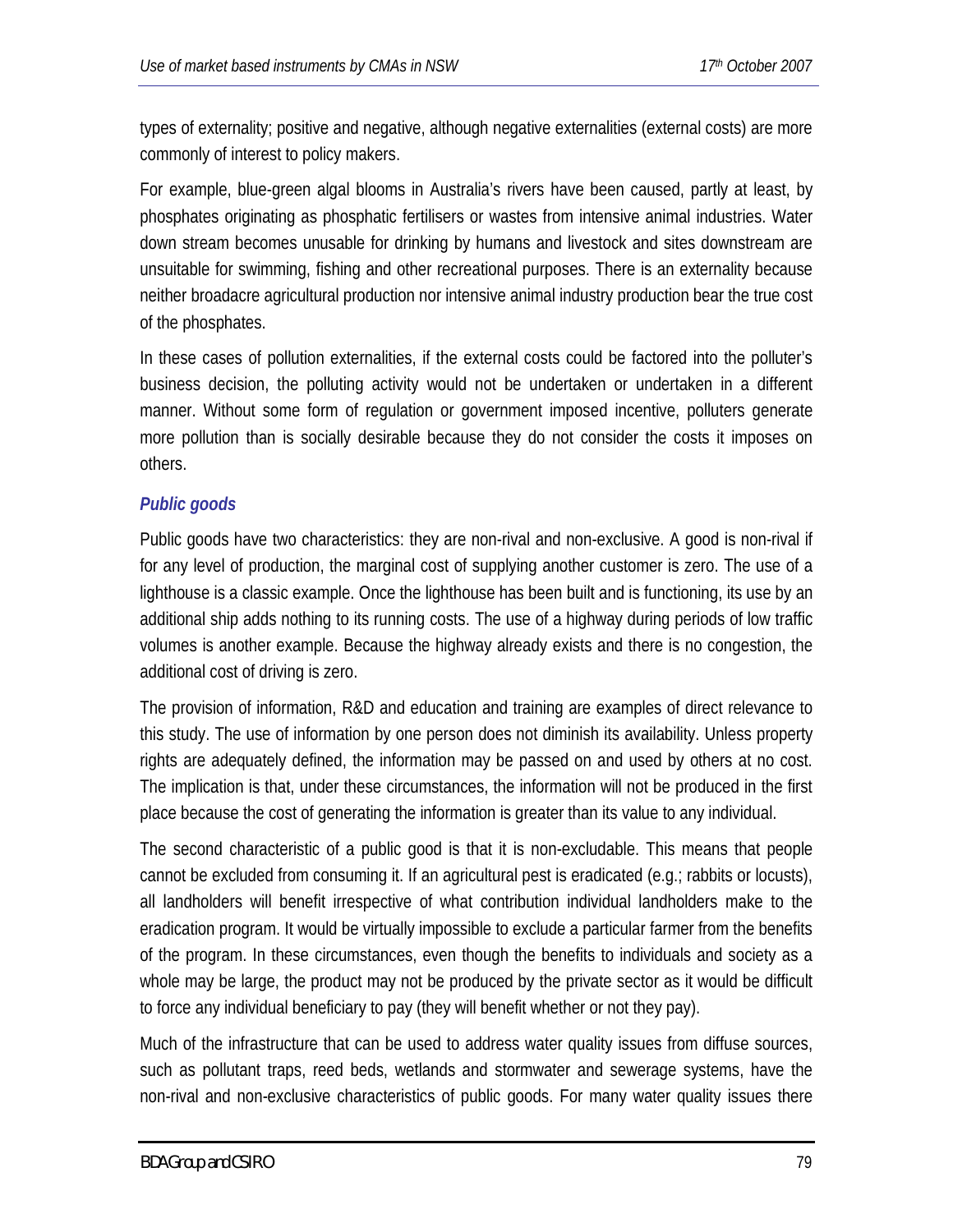could well be more than one type of market failure at play; *externalities* in the creation of the problem and *public good* characteristics of the solution to the problem.

### *Market power*

Market power may occur in a number of forms. One is natural market concentration (monopoly and oligopoly), where there are very high fixed costs which preclude the emergence of a sufficiently large number of firms from entering the market for the market to be competitive.

There may be other barriers to entry (apart from high fixed costs) such as monopolising key technologies via intellectual property rights or trade secrets which can lead to prohibitive costs of entry to the industry.13 Where, for example, a natural monopoly exists, it has an incentive to exploit its exclusive provision of a good by restricting supply and increasing the sale price (compared to what it would be in a competitive market) to the detriment of consumers.

Market power is unlikely to be a significant source of market failure relevant to natural resource management in NSW.

### *Transactions costs*

If transactions costs are high, the market system will not operate efficiently. One way in which transactions costs can be high is if consumers (of final products or factor inputs in the case of farmers) do not have accurate information about market prices, product quality or specific characteristics of the product. This lack of information may give producers an incentive to supply too much of some products or too little of others. Similarly, consumers may buy too little of a product or too much.

For example, farmers may buy stock food that is purported to enhance weight gain of livestock only to find it has no growth enhancing qualities. Incomplete information may also mean farmers are unwittingly causing damage to others (eg through spray drift, excessive application of nitrogen which runs off into streams etc).

Government may facilitate the provision of information where there is a clear public interest in ensuring that consumers are well informed about the characteristics of particular goods and services. This, of course, can be highly relevant to many examples of natural resource management, where a lack of knowledge and understanding of the environment means that activities are undertaken by individuals and firms that can be detrimental to the broader environment and resource base.

In the context of this study, incomplete information manifests itself in a number of ways and is referred to differently according to the nature of the information problem. These include:

<sup>&</sup>lt;sup>13</sup>Careful consideration of this is required as in some cases property rights over intellectual property and maintaining trade secrets are essential to creating an incentive for desirable production behaviour.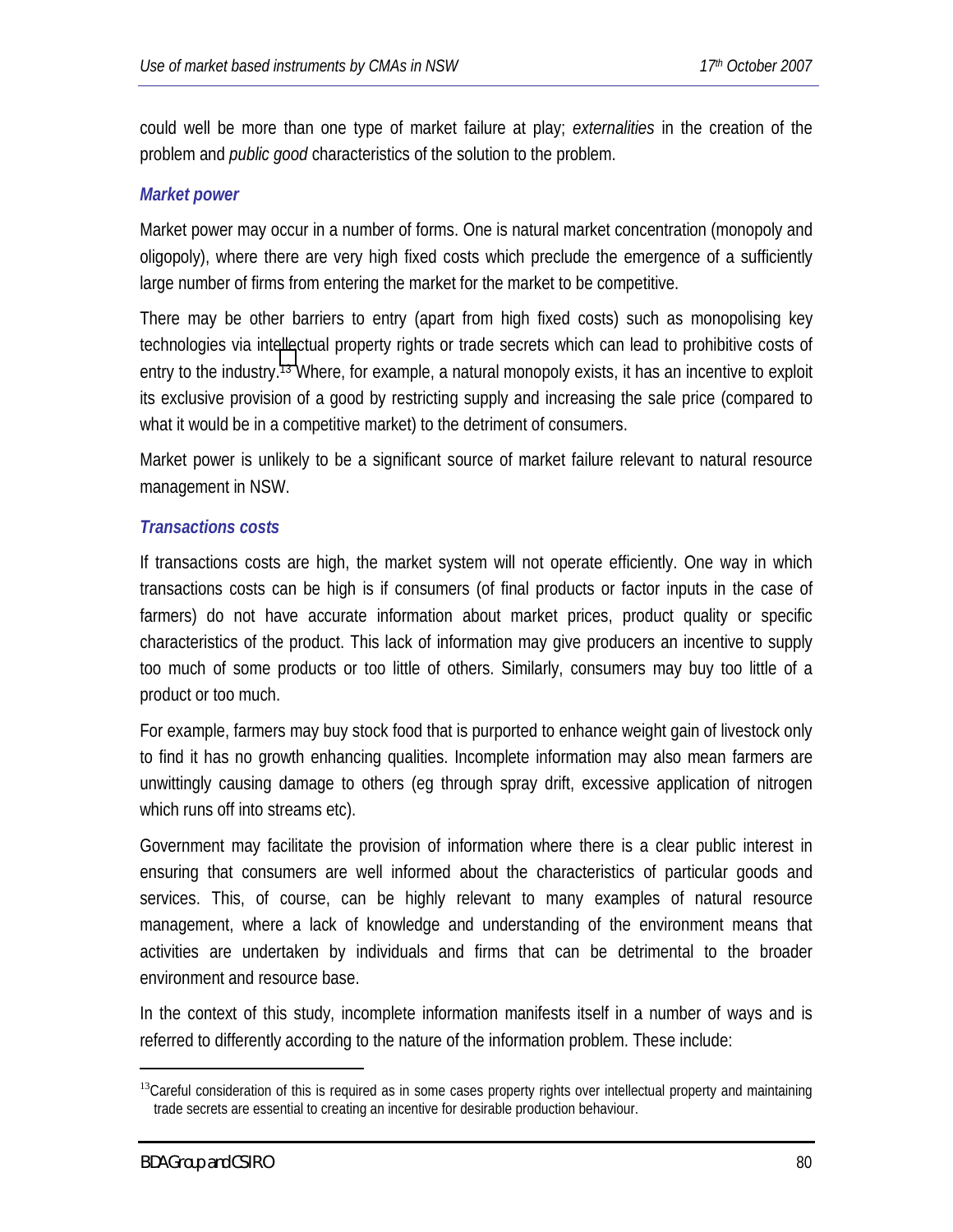- Lack of information the data and knowledge simply does not exist.
- Lack of awareness and understanding the information exists but it is either not known or its implication are not understood. The information that exists may also be held asymmetrically. That is that one side of an exchange holds information on the social benefits of a land management action whilst the other side holds information on the cost of changing land management but the cost for market participants to put all of this information together is prohibitively high.
- Scientific uncertainty information exists but there is uncertainty about its veracity and/or relevance in the situation of interest.

## **A1.2 Range of policy instruments**

There are four main categories of policy instruments: suasive instruments, regulatory instruments, market based instruments and public provision of services and infrastructure. Each is discussed, in turn, in the following sections.

### *Suasive instruments*

Suasive approaches are policy tools that encourage changes in behaviour through the provision of information. They can also include broader approaches such as capacity building and community engagement. Suasive instruments can be successful if they can persuade people it is in their private interest to change their behaviour or practices and there is sufficient information and advice to help make the changes. In general, the changes need to have a private benefit for these approaches to be successful. Some changes to promote largely public benefits may be possible if the costs of changing behaviour are small.

Types of suasive instruments include:

- general education programs, guidelines and codes of practice;
- training programs and extension services;
- community programs; and
- social recognition schemes and philanthropy.

General education programs are useful where there is a lack of awareness of the sources and impacts of resource degradation. They are often used where there are simple ways to reduce impacts that can be applied broadly that also provide private benefits or involve minimal cost. Education programs have been used extensively to assist in managing acid soils and localised incidents of waterlogging and salinisation, with simple messages to encourage behavioural changes such as changing pasture systems, stock management, the strategic planting of trees and landforming.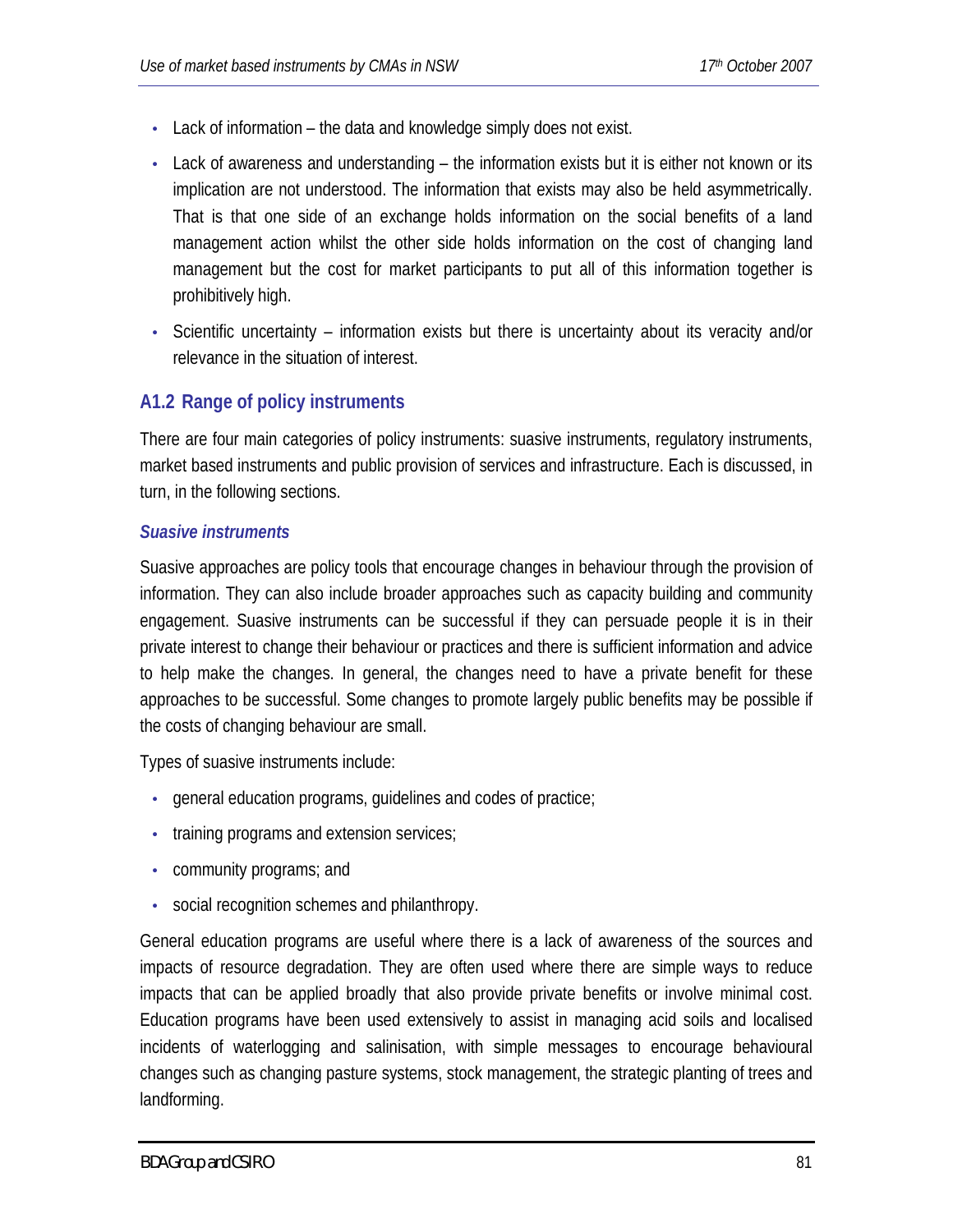Guidelines and codes of practice are useful where there is awareness of the impacts of resource degradation but there is a lack of knowledge of how to reduce the impacts. Guidelines are suitable where fairly simple generic advice is applicable across an industry or landholder group. Development of guidelines is common for managing nutrient pollution in runoff in rural environments. Most Australian States and several industry associations have guidelines or codes of practice for various industry groups.

Training programs can also be used for these situations and may be preferred if the solutions have greater technical complexity. Extension services can be useful where there is a need for interpretation or tailoring of information to the specific context of a landholding. Agricultural extension services are commonly used, and advice on environmental management such as soil conservation and nutrient management are sometimes integrated into the overall service.

Research and development is necessary where it is not clear which sources are causing problems or how to reduce impacts from those sources. Over recent years an extensive research program has, for example, been investigating salinity and groundwater recharge at catchment and basin levels.

Community programs are useful when there is a willing and interested community. In this case, effort can be focused on capturing the enthusiasm of communities through voluntary agreements aimed at conservation activities or the use of conservation covenants placed on land title. In many cases, landholders will be willing to undertake activities which result in a small private cost in order to deliver a net public benefit.

Social recognition schemes are also useful when there is an engaged community audience. In these instances, the use of Landcare field days can be a useful mechanism for recognising the efforts of pioneering landholders. Government can also promote philanthropic investment in NRM as a means of achieving NRM objectives. For example, philanthropic funds obtained by Birds Australia are used to purchase agricultural properties which are then established and maintained as conservation reserves.

### *Regulatory approaches*

Regulatory approaches require changes in behaviour by introducing penalties for parties who don't comply with the regulatory provisions. Regulatory approaches can be very effective where a high level of certainty of the environmental outcome is required, the link between the source of pollution and environmental outcome is clear and regulations can target known low cost abatement practices. However, prescriptive regulations that do not provide flexibility to affected parties can impose significant costs.

Types of regulatory instruments include:

• mandatory standards (including planning instruments);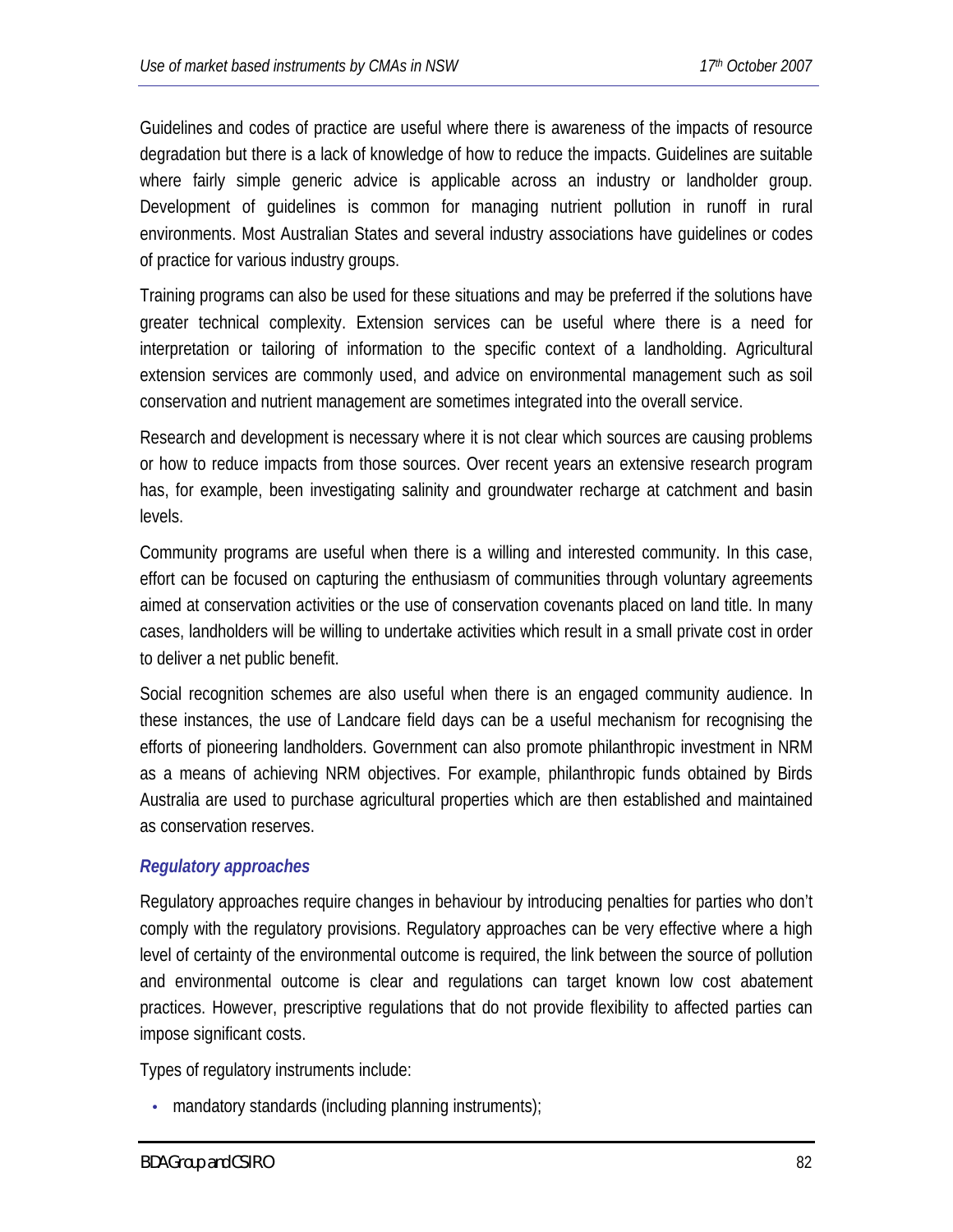- licensing and mandatory management plans; and
- statutory duty of care.

Standards are often used where generic requirements can be applied to a wide group of activities. They are applied to a wide range of activities and relevant standards may fall under planning, environmental, resources or other legislation. Examples relate to chemical use, the management of pests and application of manure on farms.

Planning instruments are particularly used to place restrictions on new developments or changes in land use. Plans may be developed at a number of levels, for example at the state, regional, local or individual development level. Planning instruments may restrict the land uses allowed to be carried out in a particular location and/or may require certain new activities to obtain consent from a planning authority. Through planning instruments authorities can set standards relating to environmental management. Examples of planning instruments include catchment action plans (CAPs), water sharing plans and property vegetation plans (PVPs).

Licensing is suitable where there are a small number of activities with a significant environmental impact and requirements need to be site-specific. Administrative costs become a barrier where there are a high number of activities. Thresholds based on factors such as size, and proximity to waters, are often used to minimise the number of licensed activities. Mandatory management plans can also be used to enforce site-specific requirements.

The Australian common law system, established to protect private rights, has only recently seen reference to the concept of duty of care. The Industry Commission (1998, p. 134) proposed that an environmental duty of care be defined in legislation to "require everyone who influences the management of the risk to the environment to take all reasonable and practical steps to prevent harm to the environment that could have been reasonable foreseen". Young et al (2003) note that the aim of the duty of care is to internalise externalities but only to the extent that it is economically efficient to do so. The obligation here is to do what is reasonable which could be interpreted by a land manager as 'to remain current". Duty of care essentially sets the minimum required of stakeholders with penalty and discouragement used to bring recalcitrant landholders up to the minimum and rewards and encouragement used to bring stakeholders to a level above the minimum. The balance between penalty and reward needs to be carefully considered when the duty of care is likely to increase over time.

### *Market based instruments*

Market instruments are policy tools that encourage certain behaviours through market signals rather than through explicit directives. In this way, governments do not require detailed information on who is best placed to make changes and how, rather this information can be 'revealed' by the market. By 'harnessing market forces', market instruments can reduce overall environmental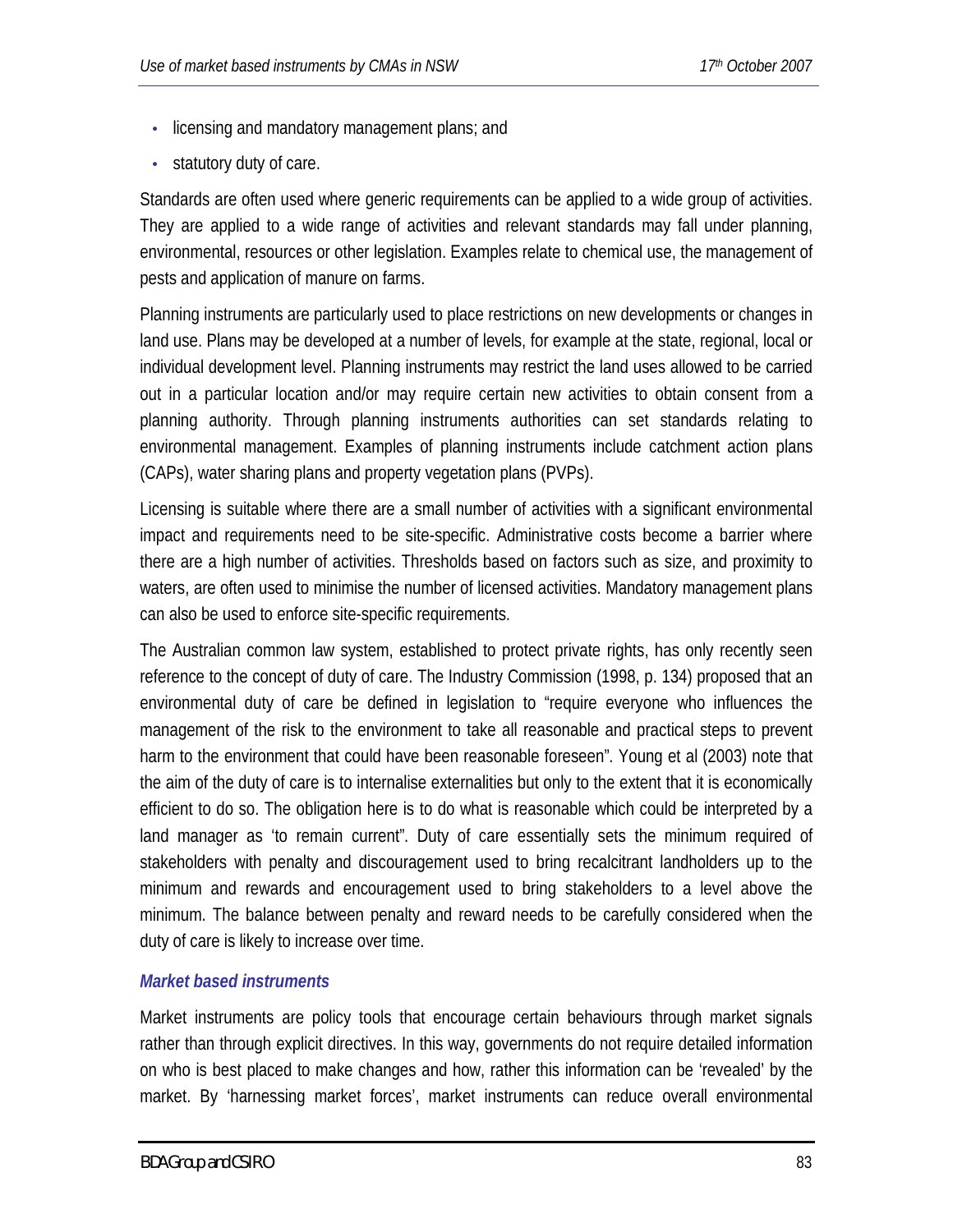compliance costs by encouraging the firms that face the lowest costs to make the greatest improvements.

Accordingly market instruments are best used when there are a range of individuals who can make changes, where there is diversity in the means of achieving the environmental outcome, and importantly, where there are significant cost differences between these ways and agents. In these situations, market instruments through the trade of improvement efforts, can 'open up' low cost abatement options to deliver environmental gains at lower cost. Market instruments generally operate as either a price or quantity based instrument (see Figure 2.1).

Price based instruments assign a price to environmental impacts within existing markets through the imposition of charges, taxes, direct grants or subsidies. Firms then respond to the modified market signals and adopt the resource use or management practice that offers them the greatest benefit and, if the policy is effective, leads to a better environmental outcome. While these instruments cannot guarantee the extent of changes, they act to cap the costs incurred under the instrument.

Quantity based or 'tradeable rights' instruments create a market in the rights to engage in an activity associated with specified resource uses or environmental damage, by restricting the total level of activity and allocating rights to participate in that activity. An efficient allocation of rights is then determined through a market mechanism. Tradeable rights instruments tend to be used when it is important to get a certain environmental outcome - for example, when the extent of land clearing is close to a level that may cause irreversible loss or unacceptable degradation of biodiversity.

Where the marginal benefits and costs of using the resource are well-understood, similar outcomes and efficiency of resource use can be achieved using either a price or a quantity instrument. In these circumstances the administration, monitoring and enforcement costs of each alternative will be important factors to consider when choosing between price and quantity instruments.

'Market friction' instruments try to improve environmental outcomes by making existing private markets work more effectively. They 'oil the wheels' of an existing market.

### *Public provision*

The provision of a public good is often used as a tool to manage problems of land degradation. It may be appropriate where the management solution to the land degradation problem displays the characteristics of public goods. That is, the management solution is "non-rival" and "non-exclusive". Examples include provision of salt interception schemes, stormwater infrastructure and ecological services (such as through public reserves, environmental flows, etc).

In the case of promoting conservation outcomes, Commonwealth and State Governments have actively purchased land for inclusion in conservation parks and reserves, where land uses are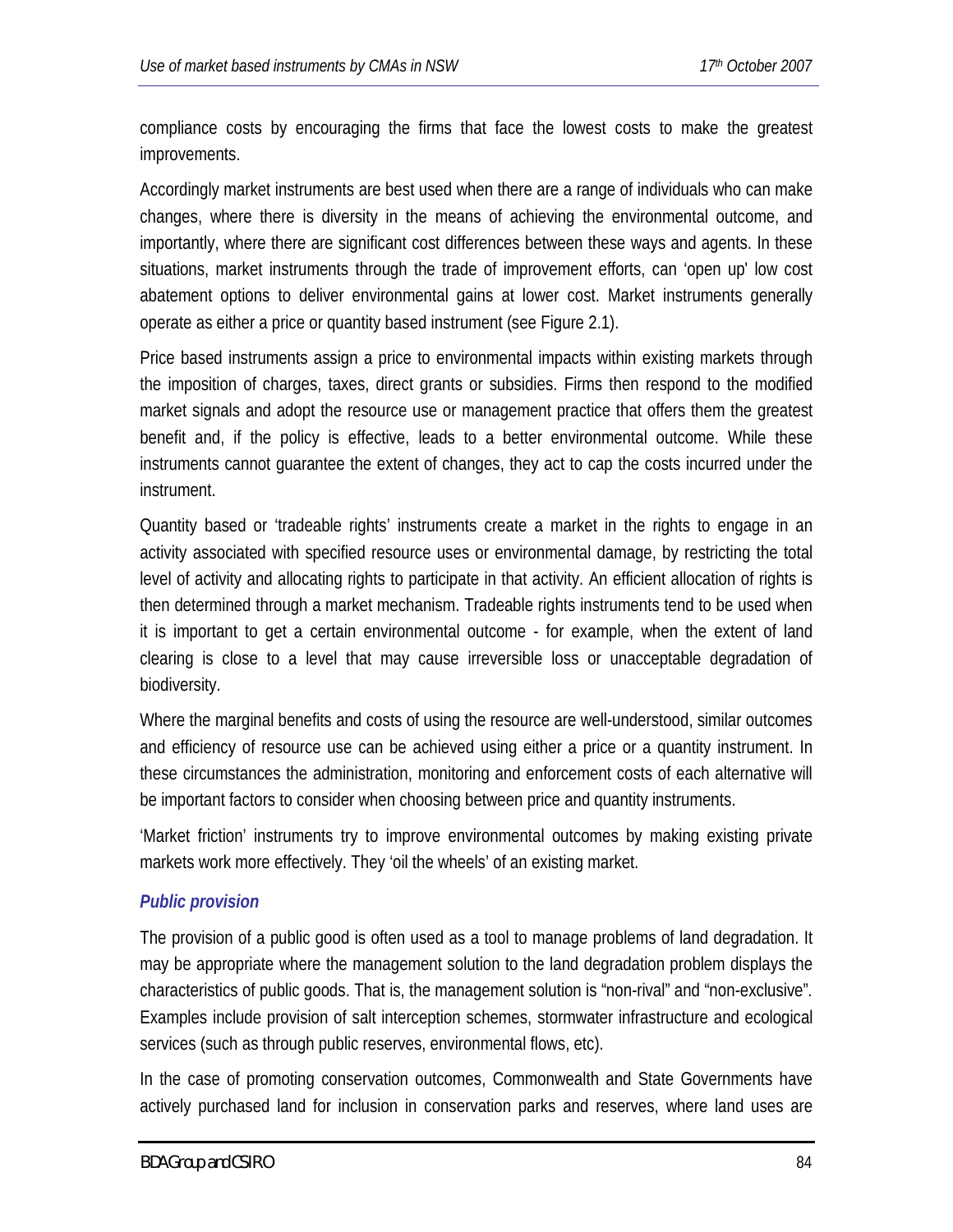highly constrained and land rehabilitation activities pursued to maximise conservation values (such as the control of introduced species, revegetation, etc.). This has the advantage of government assuming full control of the environmental amenity including future management needs, provided that there is sufficient ongoing funding.

The main disadvantage of this instrument is that it is expensive to purchase property outright. Given the expense, it is also unlikely that enough land will be able to be bought to obtain an optimal environmental outcome for a region or state. This has been discussed widely in relation to biodiversity.

A related idea is to purchase land, attach a permanent conservation covenant to the title, and then re-sell it. The funds are then used to purchase another piece or property and so on. This is called a revolving fund, and is used by groups such as Trust for Nature. This is a more cost-effective manner of achieving land use change. A revolving fund also has the advantage of attracting new landowners with high conservation ideals (Agtrans Research 2003). This approach is most efficient in areas of high biodiversity value and high turnover such as the Melbourne 'tree change' belt.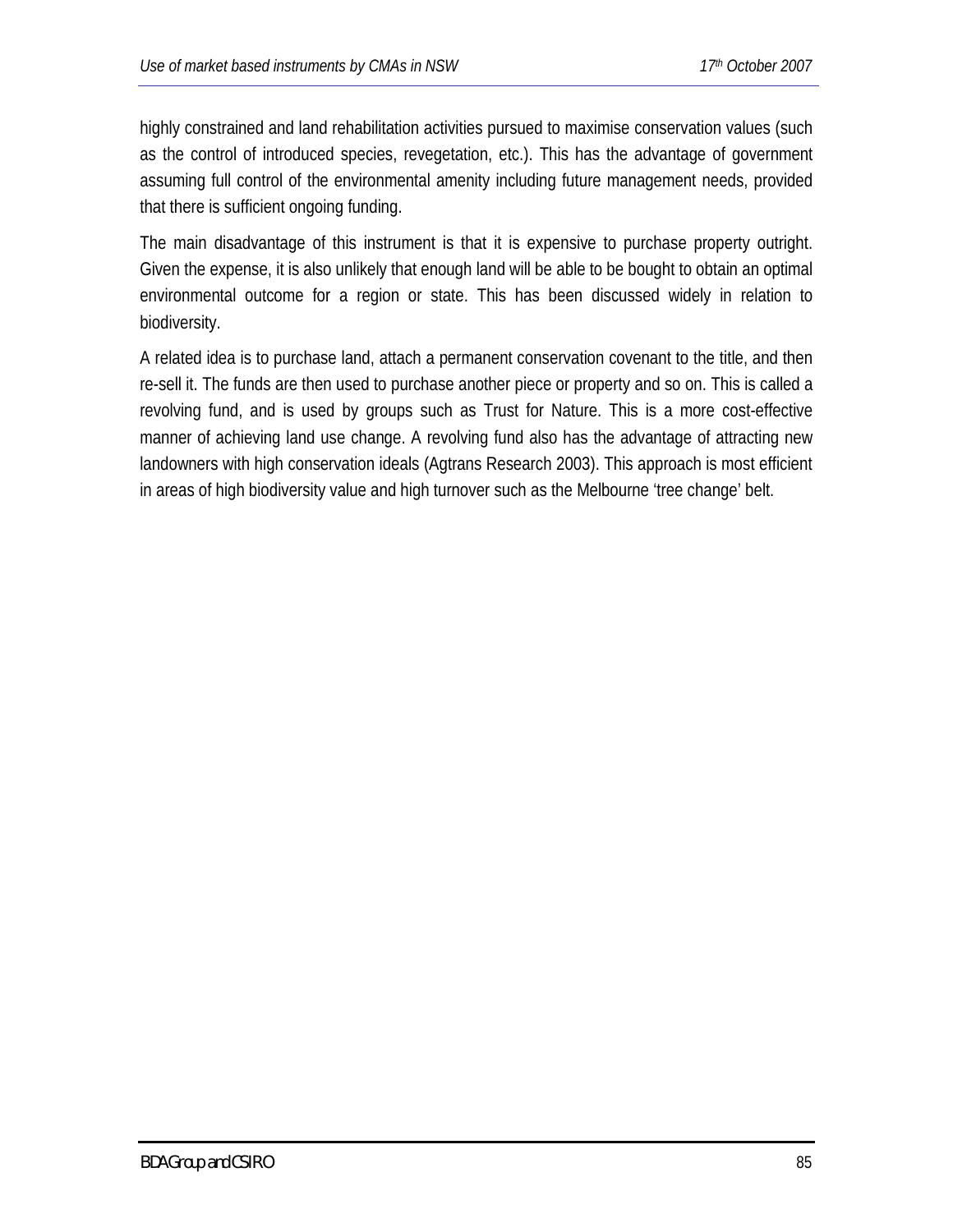## **ATTACHMENT 2: Experiences with MBIs for NRM**

### **A2.1 Price based instruments**

### *1. NSW Environmental Services Scheme*

This scheme was established in 2001, with \$2m to fund 20 properties which provided environmental services (Grieve and Uebel 2003). The range of environmental services targeted included salinity benefits, biodiversity conservation, carbon sequestration, acid sulfate soils mitigation, soil retention and water quality improvement. Landholders were paid for the environmental services that they were to provide. The range of land use activities covered included tree planting, establishment of perennial pastures and saltbush, regeneration of native vegetation and watering of wetlands and engineering works.

Six environmental services indices were developed and provided to landholders. Environmental services were selected on the basis of competitive tender. Bids were ranked according to their environmental benefits, cost effectiveness and demonstration value.

The average payment to landholders for all sites was \$190 per ha over the 5 years of the contract period. In comparison, the costs for land use changes quoted under the Murray Catchment Blueprint ranged from \$100 per ha for managing existing native pastures for conservation purpose up to \$3000 per ha for restoring conservation areas in riparian zones.

### *2. The TARGET Project (NSW)*

TARGET – Tools to Achieve Landscape Redesign Giving Environmental/Economic Targets, was a project funded by the then NSW Department of Natural Resources under the State Salinity Strategy. It was aimed at salinity management in three catchments, Warrangong and Mid-Talbragar, Little River, Weddin and Castlereagh/Dunedoo.

The objective of the project was to explore a range of different policy mechanisms to manage salinity. A range of alternative policy approaches were trialled, including carbon, salinity and biodiversity credits, and Environmental Management Systems (EMS).

One of the approaches in this project was to fund environmental services, based on an assessment of their environmental benefits and also a predetermined cost sharing ratio. The cost sharing ratio was set at 50:50. The difficultly with such an approach is the inability for a government agency to determine the correct cost sharing ratio. In fact, one of the primary benefits of a market approach is that the market reveals this information through the bidding process.

A tender was also conducted in the Castlereagh/Dunedoo catchment with landholders asked to put in a bid for funding. A reserve price was calculated, using the standard costings and a cost sharing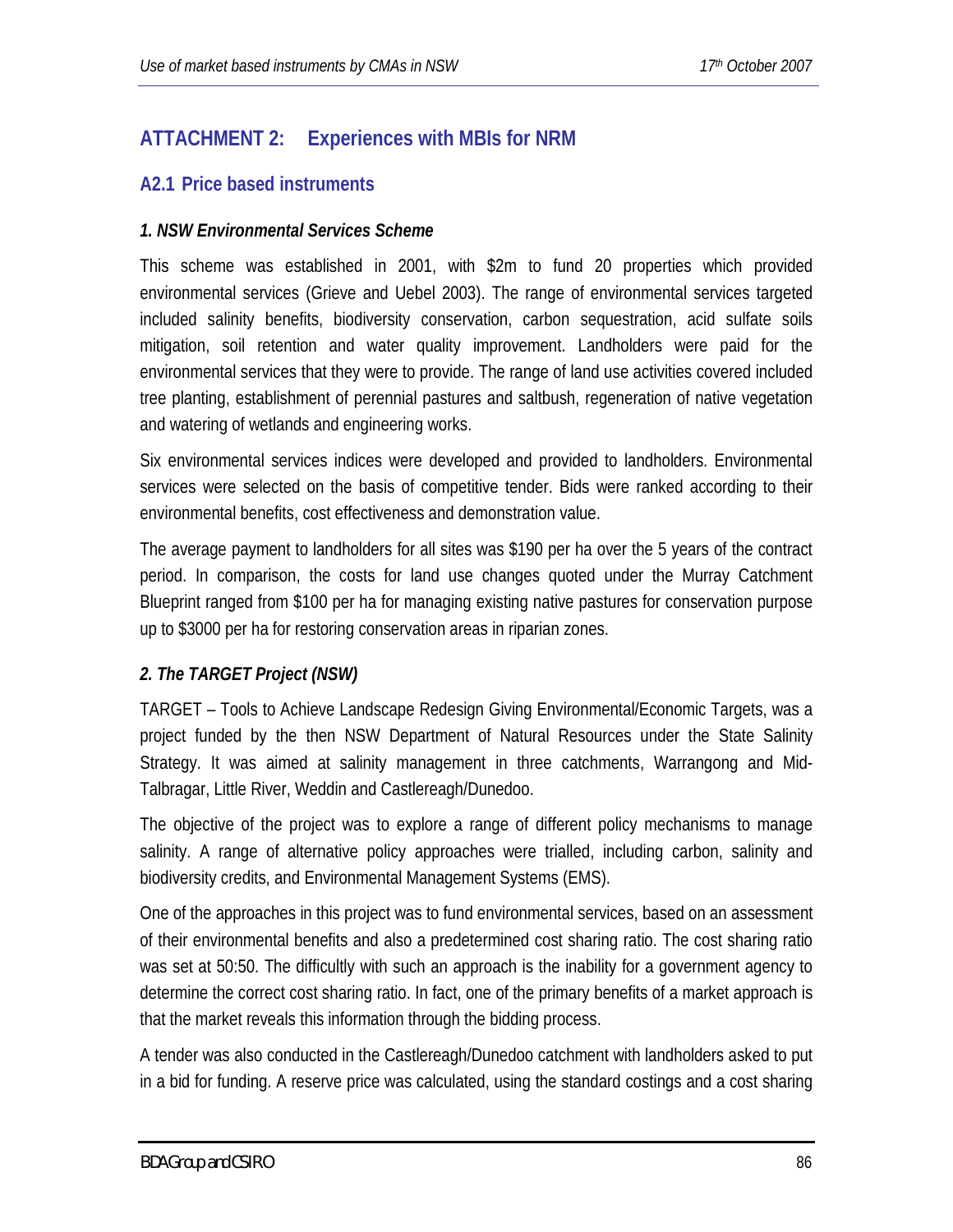ratio and any bids lower than the reserve was eligible for funding. Forty seven landholders put in expressions of interest. Impediments identified in this project included the lack of farm labour and the existing farm debt structures. It was also identified that the timing of funding needs to fit with other farm operations and there was also a significant lag between funding and uptake by landholders.<sup>14</sup>

### *3. Bush Recovery Program – Northern Rivers CMA*

With funding received from the NSW Native Vegetation Act, Northern Rivers CMA has run two tender rounds. The focus is on funding the protection of land that has native vegetation on it, with land required to meet certain criteria before eligible for funding. Bids are assessed with an off-site pre assessment, a site assessment and action plan development and then a ranking. Ranking is based on a number of factors which are multiplied together. Landholders sign contracts with the duration of the contract up to the landholders. The CMA prefers longer term contracts, and contract length is one factor included in the ranking. Round 2 has funding of \$700,000 and is currently underway15.

### *4. Hunter Central Rivers CMA Auction Rounds*

The Hunter Central Rivers CMA has used bidding processes since 2005/06 to allocate funds for on-ground works. They have done three rounds of large scale projects and eight rounds of small grants. They call for proposals, with applicants placing a bid on the activities they will deliver. Bids are ranked according to an environmental score and cost effectiveness. They CMA have found this approach to be very effective, particularly in delivering vegetation protection. Their main barrier to implementation is the "budgeting process and Australian Government deadlines" which have made it difficult to structure the payments as they would like, over five years. They use their priorities as defined under the management targets in the Catchment Action Plan to allocate funding.16

#### *5. Liverpool Plains Tenders*

The Liverpool Plains Land Management Committee, in partnership with the World Wildlife Fund, introduced natural resource auctions (land management tenders) in 2001. Funded, binding contracts were offered for proposals that addressed the impacts of clearing native vegetation and changes in land management. Proposals included soil conservation, dealing with dry land salinity, improving water quality and quantity, riparian zone management, floodplain management and protecting biodiversity. The bids were assessed in terms of their achievement of predetermined objectives. Rankings allowed for both a transparent process and equity amongst participants.

<sup>&</sup>lt;sup>14</sup> Information obtained from: http://www.dnr.nsw.gov.au/salinity/science/pilot-target.htm, accessed 29 June 2007

<sup>&</sup>lt;sup>15</sup> Source: http://www.northern.cma.nsw.gov.au/pdf/bushrecovery\_infosheet.pdf, accessed 6 July 2007

<sup>&</sup>lt;sup>16</sup> Source: Personal Communication, Fiona Marshall, Hunter Central Rivers CMA, July 2007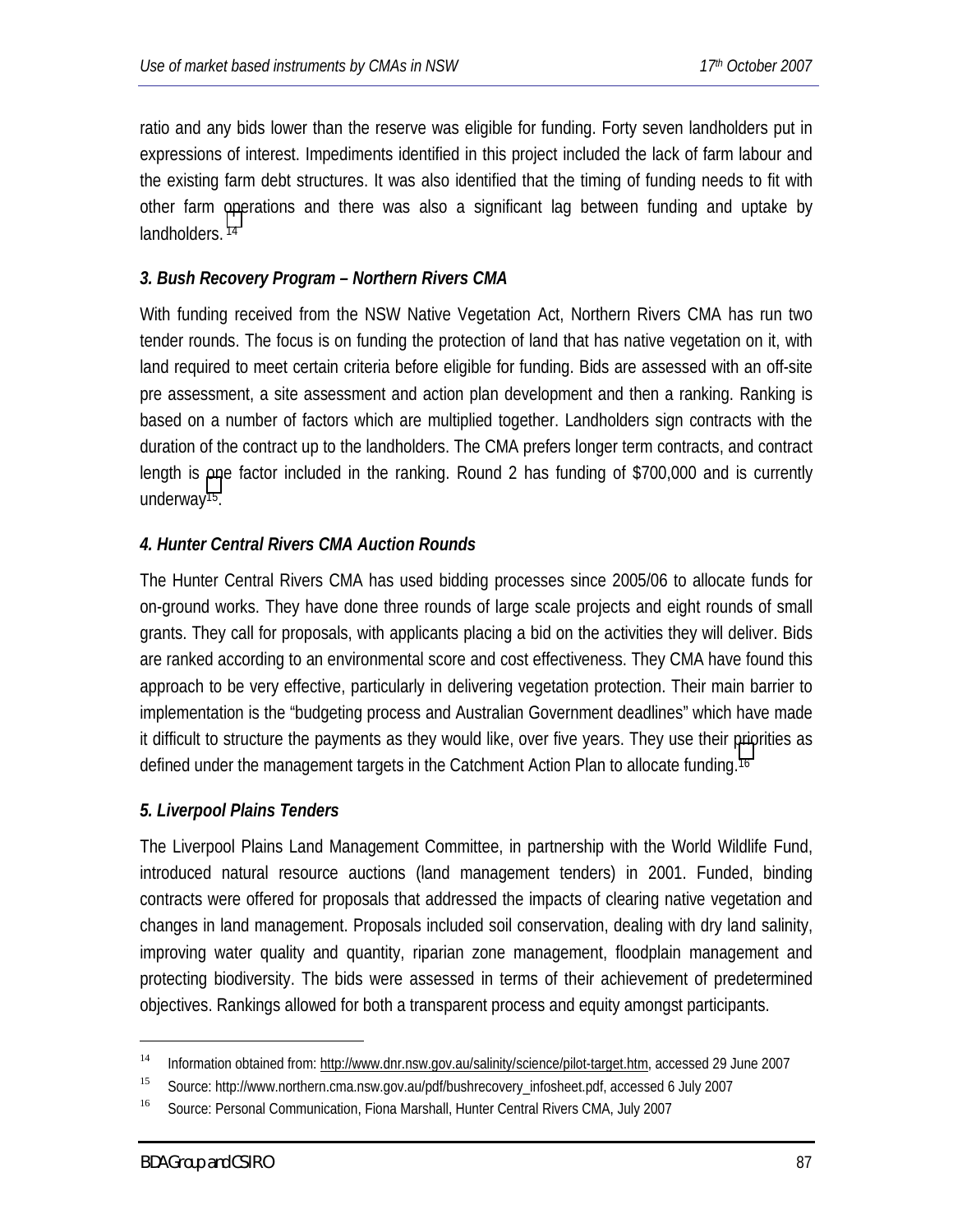There have been three tenders, the first in 2001, and then 2003 and 2005. In total, \$1.8m of public funding has been spent and \$5.6m from private contributions. Nearly 17,000 ha have undergone land management change (LPLMC and WWF undated). Bids are assessed against an Environmental Benefits Index. Projects are approved and then contracts exchanged, with payments made throughout the contract as on-going management milestones are met. In general, projects that have multiple and broad benefits are encouraged.

For each successful tender, a management program specified how and when the project works were undertaken, generally over a three-year period. Participants received 30% of the total payment on signing the contract and the rest on achieving milestones.17

## *6. Auctions with outcome bonuses – An Application to Ground Nesting Birds in the Murray Catchment (NSW)*

This project aims to improve contract design for conservation contracts auctioned to private landholders. In particular, it proposes to test alternative input-based and outcome-based contracts. Landholders will be offered a choice between an input and an output based contract and the difference in prices between the types of contracts will be compared. The project will implement a pilot auction called Nest Eggs, with on farm management actions aimed at three priority bird species.18

## *7. Southern Rivers CMA Bush Incentive Scheme*

The scheme funds the management of selected sites that support native vegetation communities, particularly those that are officially listed as threatened, have been largely cleared or exist only as small remnant patches in the landscape.

The scheme uses a tender process to identify bids that offer the best value for money in protecting vegetation. Following a site visit, the landholder identifies the services they can provide in a management plan prepared with CMA staff. The landholder then submits a bid, indicating the amount of money required to provide the services outlined in the plan. The bids are assessed by the CMA in terms of conservation value divided by the funds sought. The conservation value is made up of the conservation significance of the site, how well its connected to other native vegetation in the landscape, condition of the site, size of the site and the landholder management actions.

<sup>&</sup>lt;sup>17</sup> Source: DECC 2006 and LPLMC and WWF undated.

<sup>&</sup>lt;sup>18</sup> Sources: NAP web site http://www.napswq.gov.au/mbi/mbi-round2.html, Nest Egg, Working with Farmers to Improve Habitat, Murray CMA and CSIRO and personal communication, Stuart Whitten, CSIRO, July 2007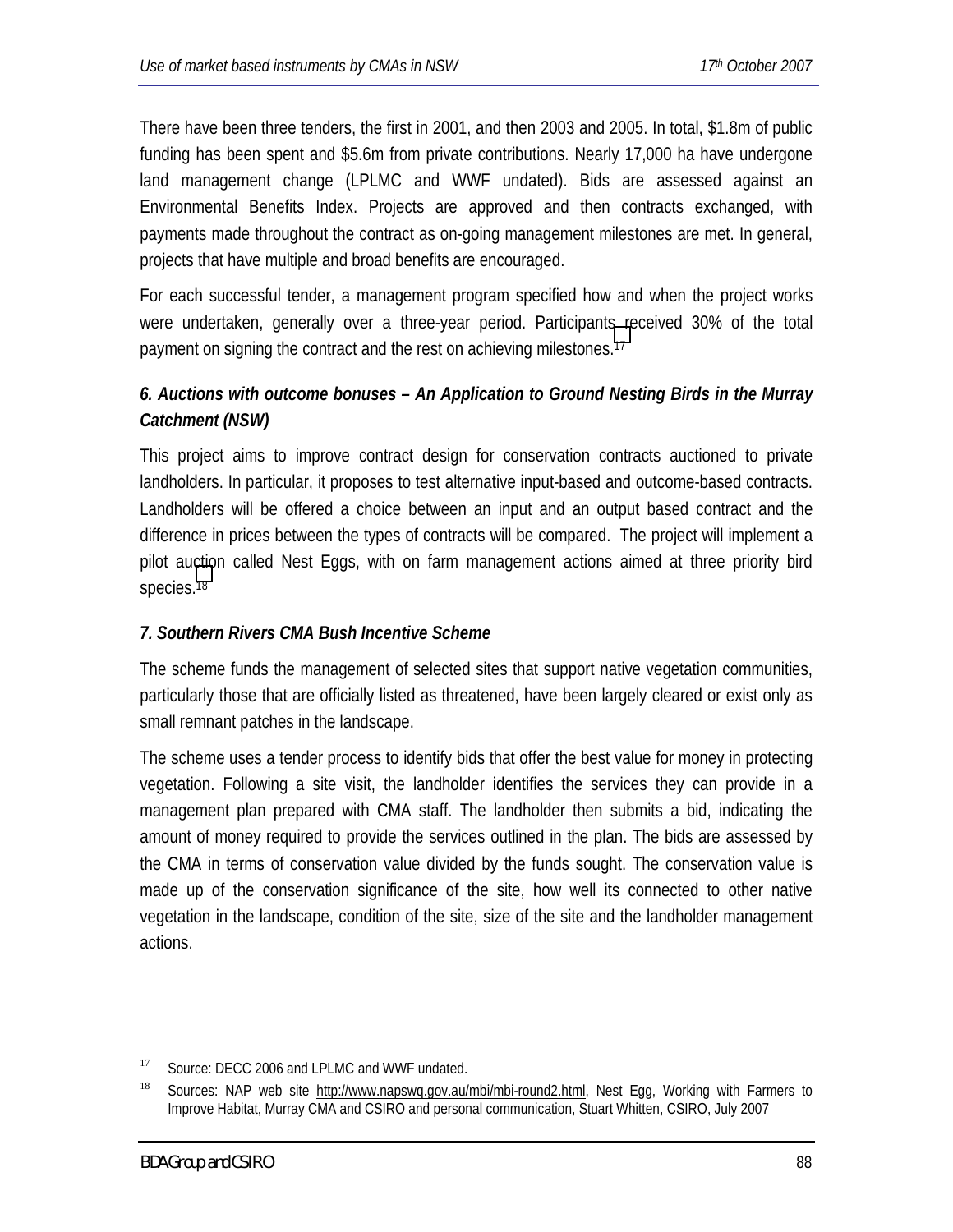Landholders can sign a five or ten year agreement with the CMA. Payments are made on an annual basis after acceptance of an annual report by the CMA. Although not explicit, longer contracts are preferred by the CMA.

The CMA has determined a threshold environmental value below which the CMA has determined there is no biodiversity benefit from funding works. 19

### *8. Auction for salinity in the Wimmera Catchment, Victoria*

Two auction rounds were implemented in 2006 to target salinity. It was determined that a hectare of deep rooted vegetation established in a high recharge, high salt content zone would reduce salt movement much more than a hectare in a low recharge zone. For this reason, landholders could only enter the auction if they were located in the upper catchment, on land with a slope of greater than 20%. The only land management action that was to be funded would be revegetation, involving site preparation, tree planting and on-going management of pests, weeds and feral animals. In the first round, \$280,000 was spent on revegetation of 360ha and in second round \$457,000 on 402 ha. Evaluation of the two rounds by CSIRO determined that the auction had been about 60% more cost effective than the alternative fixed price scheme that had been in operation.<sup>20</sup>

### *9. BushTender, Victoria*

The BushTender incentive scheme is a competitive auction or tender-based payment mechanism for improved biodiversity conservation. In was first introduced in Victoria in the north east and north central regions of Victoria.

The Habitat Hectares metric was developed to estimate the biodiversity outcome of a set of proposed management action compared to a benchmark. The benchmark allows comparison of competing bids. Other important aspects of BushTender included: the support provided to potential participants in developing and submitting bids (via site visits); flexibility in the range of acceptable management actions; and the potential for payments to be made over several years with site inspections to ensure acceptable outcomes.

The BushTender mechanism has been trialled extensively in Victoria. One area was the Box Ironbark ecological communities on private land in the North East and North Central regions of Victoria (Stoneham et al. 2002a). Box Ironbark ecological communities are an under-reserved priority community with significant habitat occurring on private land. These ecological communities have previously been targeted unsuccessfully through voluntary management agreements and fixed price grants.

<u>.</u>

<sup>19</sup> Source: DECC 2006 and http://www.southern.cma.nsw.gov.au/pdf/SRBI-QA.PDF, accessed 12 July 2007

<sup>&</sup>lt;sup>20</sup> Source: RIRDC 2007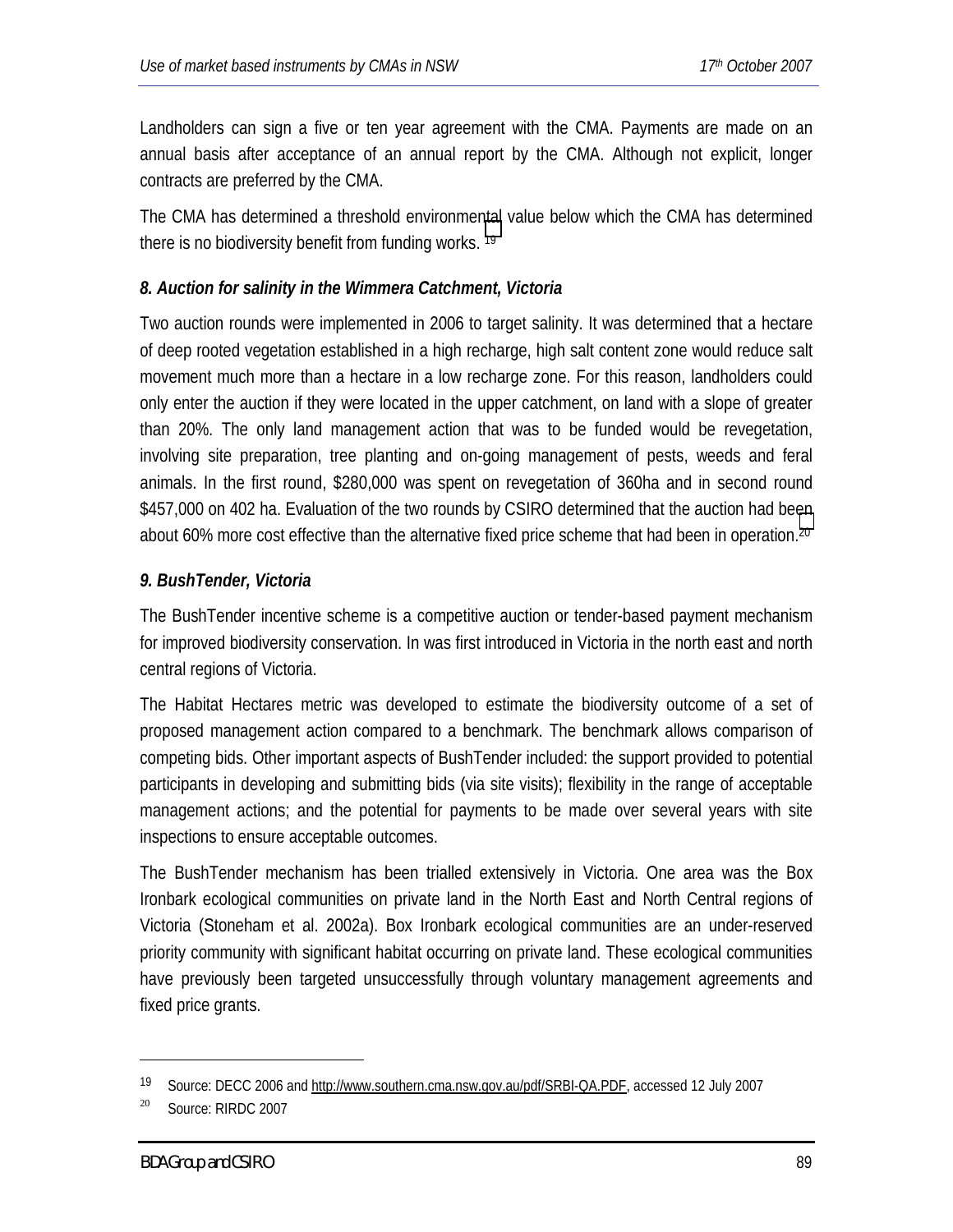There are many different approaches available to manage remnant Box Ironbark (from reduced grazing to fencing, with or without extensive weed management). The flexibility and support measures incorporated in the BushTender approach not only overcame the low participation in previous schemes but also achieved a significant improvement in the cost-effectiveness of the outcomes achieved. Using the BushTender model the Victorian Government was obtain similar outcomes using \$400,000 of incentive payments as they could achieve using \$2.7 million in a noncompetitive framework (Stoneham et al. 2002b).

### **A2.2 Quantity based instruments**

### *1. Hunter River Salinity Trading Scheme*

The NSW Environmental Protection Agency (EPA) operates the Hunter River Salinity Trading Scheme. This cap-and-trade scheme regulates discharges of saline water from coalmines and power stations in the Hunter River catchment above Singleton. The program was introduced as a trial scheme in 1995 after extensive consultation with the (then) NSW Department of Land and Water Conservation (DLWC), the Coal Industry Association, the Hunter Catchment Management Trust and Pacific Power.

The objective of the scheme is to manage saline water discharges so as to minimise impacts on irrigation, other water users and on the aquatic ecosystem. The scheme manages salinity by restricting discharges to a share of that which can be safely diluted within a high flow event. The total salt that can be discharged during the high flow event is calculated according to the ambient salinity in the Hunter River and concentration targets at key points in the river (Denman and Singleton). A comprehensive system of real time monitoring is used to ensure that participants do not exceed their pollution entitlement. Monitoring is the responsibility of permit holder, with the EPA and DLWC conducting regular audits to verify the accuracy of the monitoring data. It is estimated that the scheme costs between \$150 000 and \$200 000 per annum to administer (ABARE 2001a). This cost is covered through a fee levied on participants based on credit holdings.

The scheme was introduced as a pilot scheme. The environmental targets were achieved during the pilot period despite a series of seasons with low flows that made it harder for participants to manage their discharges (ABARE 2001a). The evolution of the scheme shows how MBIs can evolve from traditional command and control regulation. Initially the scheme was managed through EPA licensing with credits allocated to coalmines and power stations in the region and including a reserve held by the EPA. More recently, the pilot has moved to a permanent footing under separate legislation. A number of innovations have accompanied introduction of the permanent scheme, including extending the life of credits to 10 years and allowing third party ownership. In order to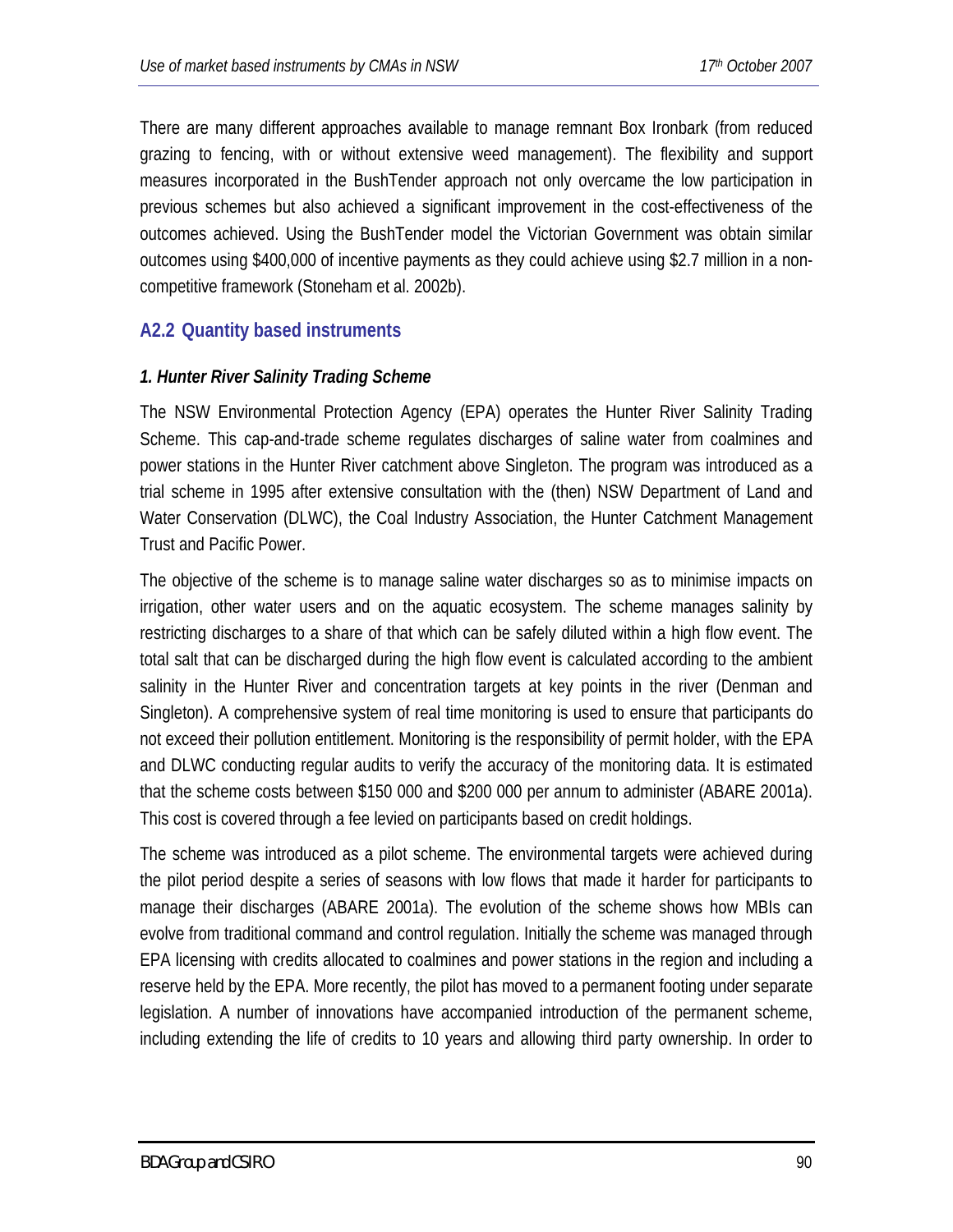maximise the potential benefits from trade and facilitate new entrants, twenty percent of credits expire every two-years and are reallocated via auction.21

### *2. BioBanking*

Currently, biodiversity offsets are developed on a case by case basis in NSW. A number of offsets have been negotiated during the development consent process. The Department of Environment and Climate Change (DECC) is proposing to implement a biodiversity offsets and banking scheme called BioBanking to formalise the offsetting process. The objective of the scheme is to stop the decline in biodiversity as a result of development by requiring biodiversity values to be maintained or improved and allow consolidated areas of biodiversity to be protected .BioBanking will allow 'biodiversity credits' to be generated by landowners who commit to enhance and protect biodiversity values on their land. These credits will be protected by conservation agreements with landholders. These credits can then be sold. Developers can buy these credits and use them to offset the impacts on biodiversity values that are likely to occur as a result of development.

A BioBanking assessment methodology is being developed to determine the number and type of biodiversity credits that a development site will require in order to offset its impacts. It will also be used to determine the number and type of credits that a biobank site could create and sell to protect and manage biodiversity values.22

### *3. Native Vegetation Offset Tools*

Under the *NSW Native Vegetation Act 2003*, farmers may be able to offset any negative impacts of clearing by improving or planting native vegetation elsewhere on their property, or potentially offsite. Offsets are only permitted if they meet the following three conditions:

- offsets are of vegetation types of equal regional value to or greater regional value than the vegetation proposed for clearing;
- improvement in the configuration of vegetation is commensurate with losses from proposed clearing; and
- improvement in the quality and quantity of vegetation is commensurate with losses from proposed clearing.

A central 'bank' of offsets has been proposed for the *Native Vegetation Act 2003*. Procedures and principles have not yet been developed.23

<sup>&</sup>lt;sup>21</sup> Source: Whitten et al undated and http://www.epa.nsw.gov.au/licensing/hrsts/how\_the\_scheme\_works.htm, accessed 13 July 2007

<sup>&</sup>lt;sup>22</sup> Source: http://www.environment.nsw.gov.au/threatspec/biobankscheme.htm, accessed 13 July 2007

<sup>&</sup>lt;sup>23</sup> Source: http://www.nativevegetation.nsw.gov.au/fs/a\_new\_approach.shtml, accessed 6 July 2007.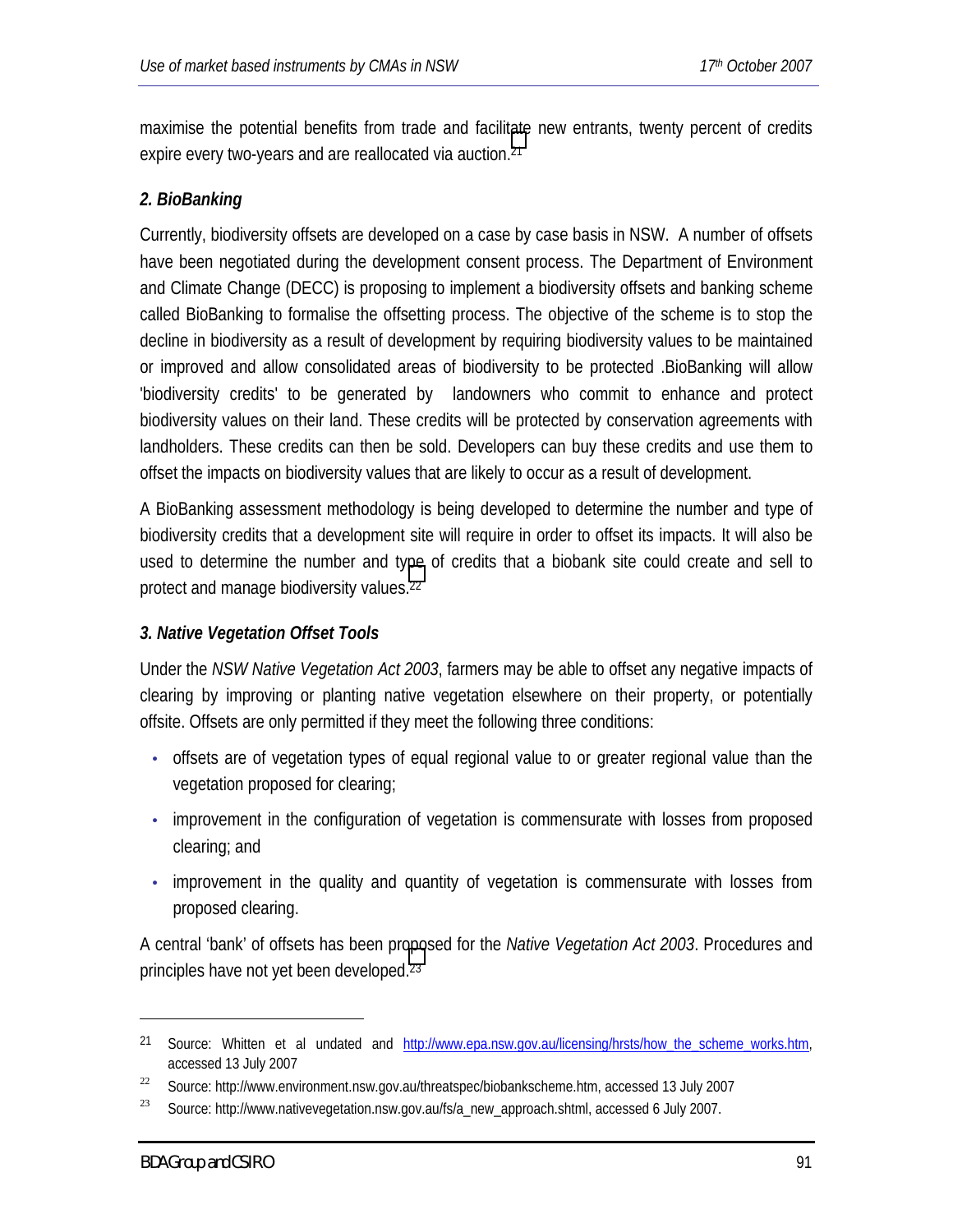### *4. Riverbank*

The NSW Riverbank has been funded with \$105 million over five years to purchase water from willing sellers to be used for environmental purposes. It will operate from 2006 to 2011 and will target the State's most stressed and 'valued' inland rivers and wetlands. The volume acquired in any year will depend on the volume available for sale in the market.<sup>24</sup>

### *5. Green Offsets for Sustainable Development*

This project was part of the National Market-based Instrument Pilots Program, under the National Action Plan for Salinity and Water Quality. The project managed salt loads to stressed rivers in the Murray-Darling Basin by undertaking pilot offsets in three areas of regional NSW where industry is expanding. The three pilot participants were:

- Ulan Coal Mine near Mudgee (Macquarie and Hunter catchments)
- Norske Skog Paper Mill in Albury (Murray catchment)
- Moree spa baths (Gwydir catchment).

The project began in August 2003 and was completed in June 2005. However, the offset measures established under this project will be ongoing, and DECC will continue to work with each of the participants to ensure that they establish and maintain appropriate offset programs, as needed.

The report highlights the following outcomes:

- The substantial implementation of a cost-effective offset program based on land management changes at Ulan Coal Mine has avoided the need for a desalination plant and will save the company about \$91 million over the next 20 years.
- A greater than 40% reduction in the amount of salt that is discharged to the Mehi Creek from spa bath operators in Moree. The spa bath operators are planning to develop a system that will reclaim the salt content of the saline water that is still being discharged, as a saleable product for animal feeds and fertiliser. They are also investigating short-term offsets to address the discharge until a longer-term solution can be set up. The possibility of using offsets to reduce their impact in a cost effective way has helped to leverage this improvement.
- The investigation of a number of options to offset the additional salt that Norske Skog would discharge to the environment if it proceeds with its plant expansion plans.

<u>.</u>

 $24$  Source: http://www.environment.nsw.gov.au/candc/purchase.htm, accessed 29 June 2007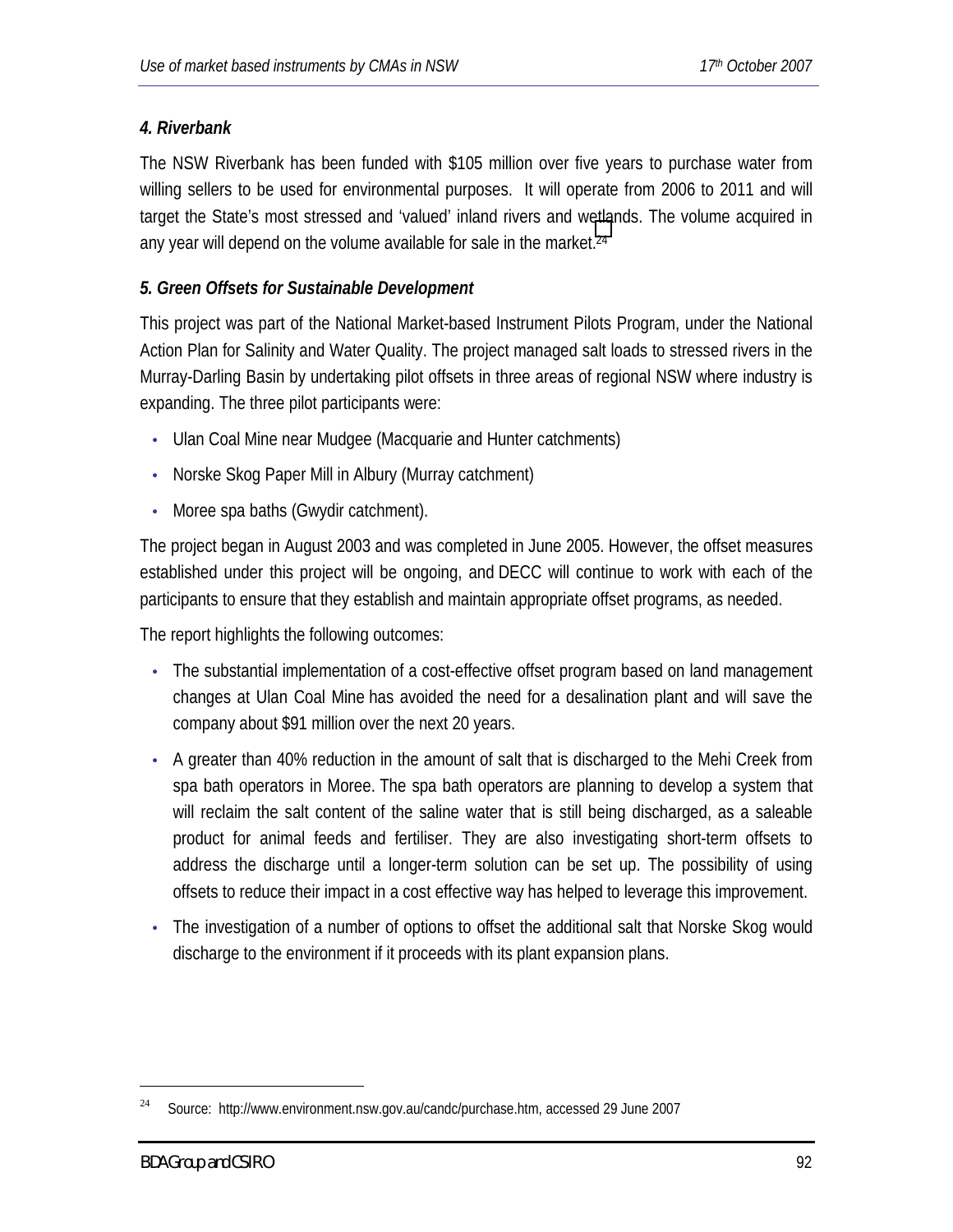The programs for Norkse Skog and Moree spa baths are still at the stage of formulating offset programs. DECC will continue to work with Norske Skog and the group of Moree spa bath operators to establish effective offset programs.25

### *6. Tradeable net recharge credits for Coleambally Irrigation Area*

The overarching goal of this study has been to explore the potential application of a cap and trade approach to manage net recharge in the Coleambally Irrigation Area. A biophysical assessment of the area identified three distinct impact zones based on geological characteristics. An aggregate cap on net recharge was determined as well as sub-caps for each of these zones. Property rights to the recharge were allocated amongst the landholders in the zones and were to be attached to water supply contracts. Modelling of the potential gains from trading were found to be very small, based on agricultural production impacts alone. The project concluded that while it was feasible to design a system of property rights and a cap for salinity in this instance these gains were not sufficient to precede with this policy instrument. 26

### *7. Offsets for Aquatic habitats*

NSW Fisheries has a policy of 'no net loss' for developments that damage aquatic habitat. Developers can compensate for damage by:

- transplanting seagrass or constructing fishways, or
- making payments into a Conservation Trust Fund used for strategic rehabilitation projects throughout NSW waters.

A monetary bond may be required as insurance against the offset action failing. For example up to \$250,000 per hectare for seagrass. Habitat compensation is calculated on a 2:1 basis for vulnerable habitats. Consent conditions require an annual progress report for the offset action.27

<sup>&</sup>lt;sup>25</sup> Source: http://www.environment.nsw.gov.au/greenoffsets/epapilots.htm, accessed 29 June 2007

<sup>&</sup>lt;sup>26</sup> Source: CSIRO and BDA Group 2005.

<sup>&</sup>lt;sup>27</sup> Source: Information obtained from Fish Habitat Protection Plan 2: Seagrasses, http://www.fisheries.nsw.gov.au/\_\_data/assets/pdf\_file/5050/protplan\_2.pdf, accessed 5 July 2007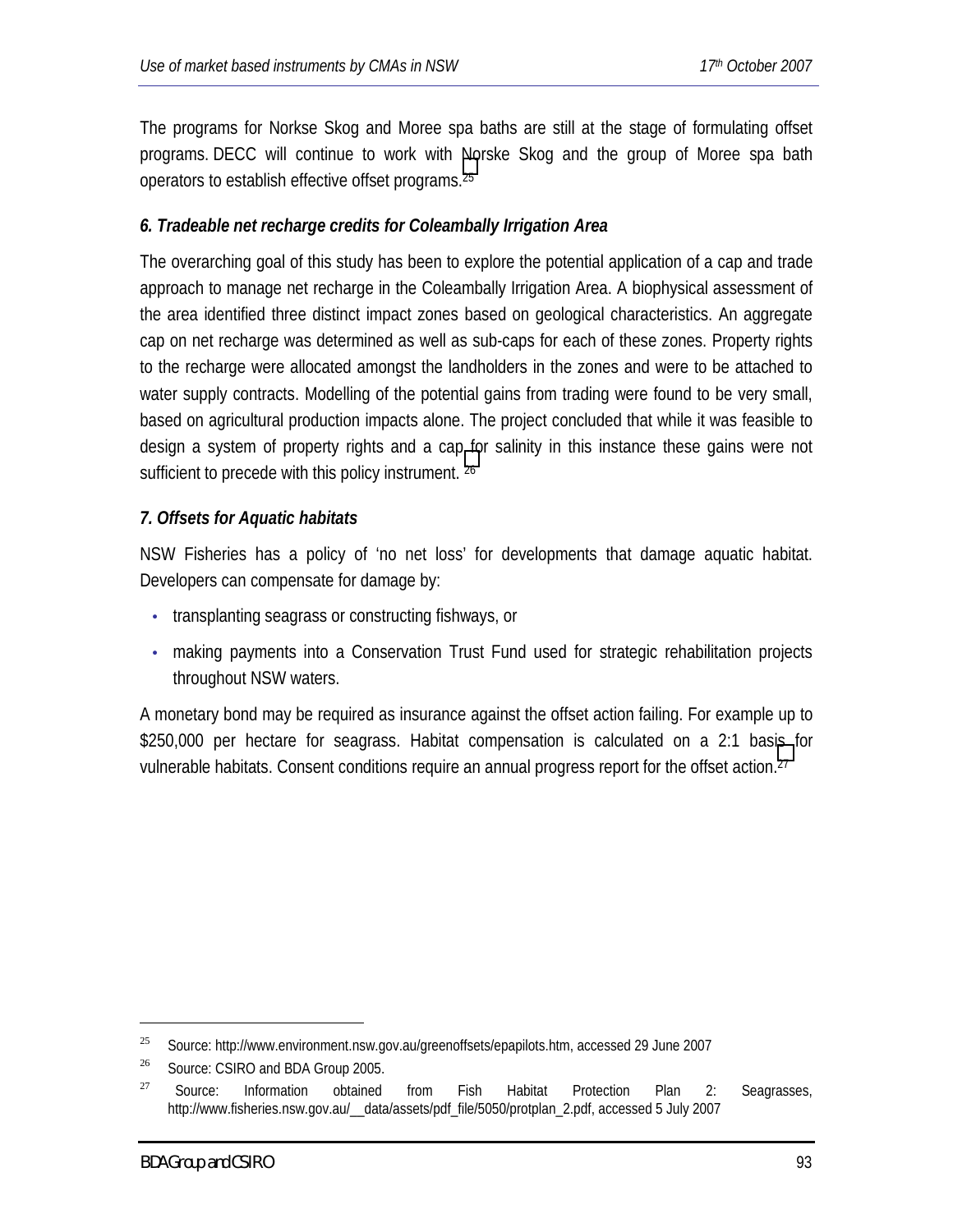|  | ATTACHMENT 3: Addressing the market failure for salinity management in the Wimmera catchment |  |
|--|----------------------------------------------------------------------------------------------|--|
|  |                                                                                              |  |

| <b>Market failure</b>                                                             | What did this market failure mean for Wimmera?                                                                                                                                                                                                                                                                                                                                      | Solutions to the market failure                                                                                                                                                                                                                                                     |
|-----------------------------------------------------------------------------------|-------------------------------------------------------------------------------------------------------------------------------------------------------------------------------------------------------------------------------------------------------------------------------------------------------------------------------------------------------------------------------------|-------------------------------------------------------------------------------------------------------------------------------------------------------------------------------------------------------------------------------------------------------------------------------------|
| Property rights – the need<br>for clear definition,<br>allocation and measurement | Rights to redistribute salt in landscapes are unclear. Duty of care requirements<br>are only indirectly related to salt and water balances and there is a lack of<br>effective rights relating to land management and salinity control. The lack of<br>rights is exacerbated by the lack of a consistent measure of the salinity impacts<br>of alternative land management actions. | Establish and define a baseline on the duty of care.<br>Use contracts to agree on a new distribution of rights.                                                                                                                                                                     |
| Property rights – desired<br>ecosystem services are non-<br>excludable            | Landholders reducing salt export have no way of identifying who will benefit<br>and ensuring beneficiaries pay for these services. Government could act on<br>behalf of potential buyers thus removing this problem.                                                                                                                                                                | Government acts on behalf of potential buyers by<br>paying for the benefits. Government is the broker of<br>public benefit.                                                                                                                                                         |
| Asymmetric information -<br>about landholders' costs of<br>changing management    | There is no market price for reduced salt loads that could be used to purchase<br>changes to land management. Therefore, the CMA does not know what price<br>or which landholders will need to be paid to facilitate changes to land<br>management.                                                                                                                                 | Use a competitive tender process to reveal those that<br>can supply valuable actions and the costs of doing so.                                                                                                                                                                     |
| Asymmetric information -<br>salt benefit from changing<br>management              | Governments know, or can estimate, the likely reduction in salt movement<br>from changing land management but landholders do not. Landholders need<br>information about changes to make and where in the landscape to make them.                                                                                                                                                    | Provide information during bid development on<br>relative benefit of actions and location.<br>Collect information to estimate benefits.                                                                                                                                             |
| Information failure - tools<br>and techniques                                     | The tools and techniques required to establish and maintain landuses that<br>reduce salt movement may be unfamiliar to landholders. Government may<br>already know this information or innovation may be needed to work out what<br>works best where.                                                                                                                               | Provide information via scheme support staff or as<br>part of expression of interest process.                                                                                                                                                                                       |
| Information failure -<br>scientific uncertainty                                   | Uncertainty remains about the absolute and relative outcomes for salt<br>movement from alternative land management actions.                                                                                                                                                                                                                                                         | Identify key uncertainties and whether there are cost-<br>effective ways to reduce.<br>Restrict actions that can be funded.<br>Minimise complexity of issues targeted. That is, only<br>target multiple issues where strong synergies offset<br>increased measurement complexities. |
| Difficulty measuring and<br>monitoring success                                    | Successful implementation of the management actions can only be measured<br>well after they have taken place but costs are incurred up-front. Therefore, it is<br>difficult to design payment structures that give appropriate incentives for best<br>practice implementation without intensive monitoring.                                                                         | Consider contracting for key actions.<br>Communication targeting drivers of success.<br>Establish clear and cost-effective monitoring strategy.<br>Split payments between upfront and later on outcome.                                                                             |
| Market power                                                                      | Too few landholders may be interested in participating to allow competitive<br>outcomes under an MBI solution.                                                                                                                                                                                                                                                                      | Involve landholders in the design, allow adequate time<br>for bid development etc.                                                                                                                                                                                                  |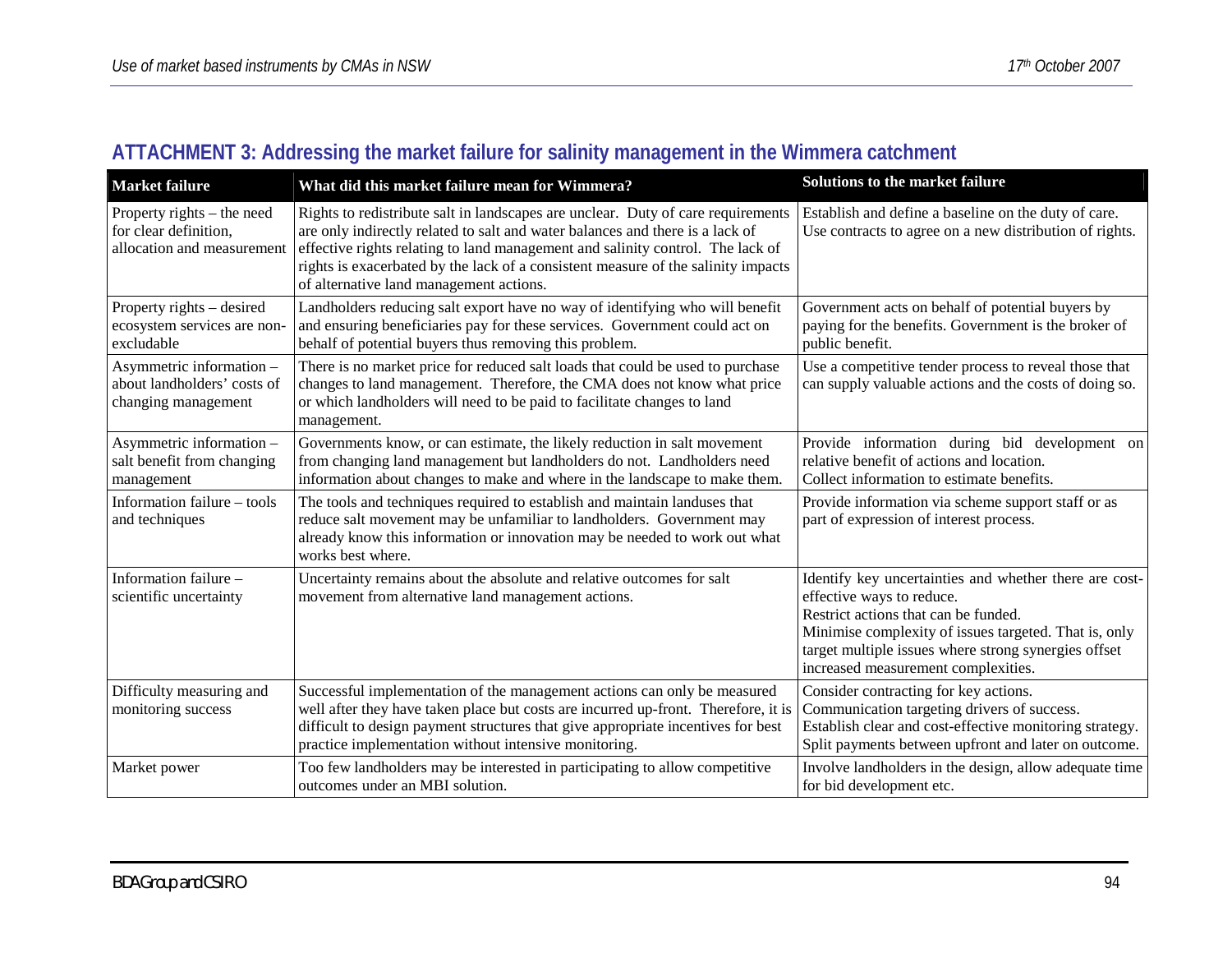# **ATTACHMENT 4: Principles of metric design - Wimmera**

| Design principle |                                  | <b>Description</b>                                                                                                                                                                                                                                                                                                                                                                                                                                                                                                                                    | What did this mean for the Wimmera metric?                                                                                                                                                                                                                                                                                                                     |
|------------------|----------------------------------|-------------------------------------------------------------------------------------------------------------------------------------------------------------------------------------------------------------------------------------------------------------------------------------------------------------------------------------------------------------------------------------------------------------------------------------------------------------------------------------------------------------------------------------------------------|----------------------------------------------------------------------------------------------------------------------------------------------------------------------------------------------------------------------------------------------------------------------------------------------------------------------------------------------------------------|
|                  | Quantity/Quality                 | A metric is a physical quantity or cardinal index of a<br>biophysical outcome.<br>There are usually a number of measures that deliver<br>different messages to landholders and represent different<br>outcomes. For example, estimating salt discharge differs<br>from estimating change to recharge volumes.<br>Direct measurement of outcomes is preferred but usually<br>estimated using a proxy based on changes to inputs. For<br>example, using models relating input changes (area and<br>location of vegetation) to changes to salt outcomes. | Salinity outcomes of alternative management changes in<br>tonnes of salt were estimated at a specified end point.<br>Management changes are incorporated using input based<br>proxy measures based on changes to vegetation cover and<br>other salinity reducing management actions across the<br>designated site. X action will lead to Y salinity reduction. |
| 2.               | Spatial<br>relationships         | Two potential spatial relationships arise with respect to the<br>relative location of proposed management changes in the<br>landscape:<br>1. Do any packages of management change generate<br>synergistic outcomes? For example, corridors over<br>scattered vegetation, revegetation in the neighbourhood of<br>existing large remnants compared to more scattered<br>activities? and<br>Are there any biophysical thresholds that are likely to be<br>2.<br>created crossed or impacted in different pathways?                                      | While spatial relationships do exist they are likely to be<br>relatively small and very difficult to incorporate. Hence, they<br>were ignored in the initial Wimmera application.                                                                                                                                                                              |
| 3.               | Change relative to<br>a baseline | Important if the goal of policy is to improve outcomes from a<br>baseline, rather than to pay for some absolute maximum<br>quantity or secure ongoing provision. The baseline is usually<br>defined as the higher of a specified duty of care and the<br>outcome without management change.                                                                                                                                                                                                                                                           | Change should be measured relative to a uniform benchmark<br>for the salt export impacts of business as usual. This reduces<br>the difficulty of collecting baseline information from each<br>site and creates an implied minimum duty of care.                                                                                                                |
| 4.               | Location - relative<br>values    | The location where change occurs can generate different values<br>to the community. Locations closer to the community might be<br>valued more highly, or there may be places where the<br>production of the ecosystem service is greater, or that path to                                                                                                                                                                                                                                                                                             | The contribution of individual changes was measured at the<br>best downstream location for determining their relative<br>values. The path or stream contributing to that point was not<br>identified as being important, only the aggregate impact at the                                                                                                      |